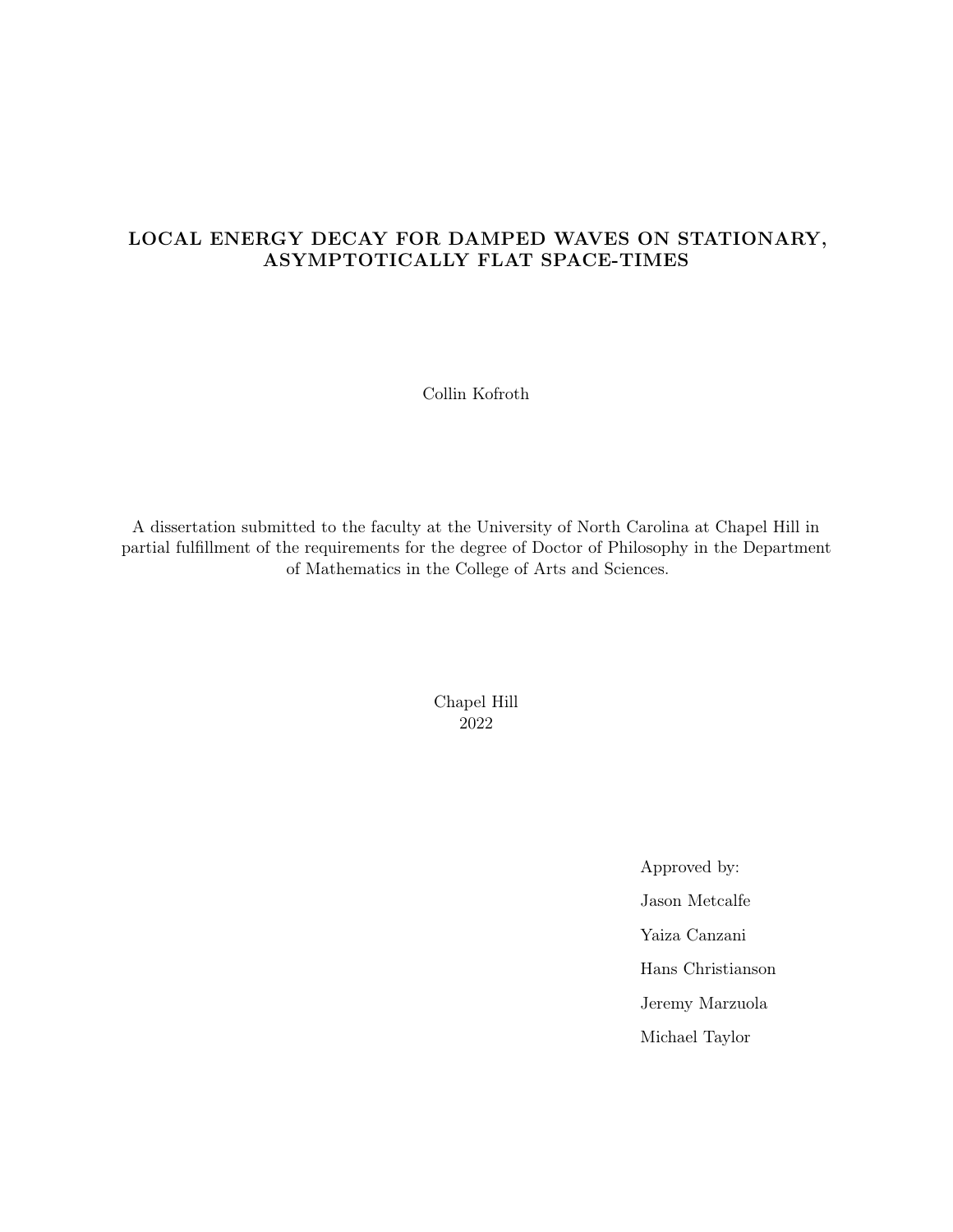© 2022 Collin Kofroth ALL RIGHTS RESERVED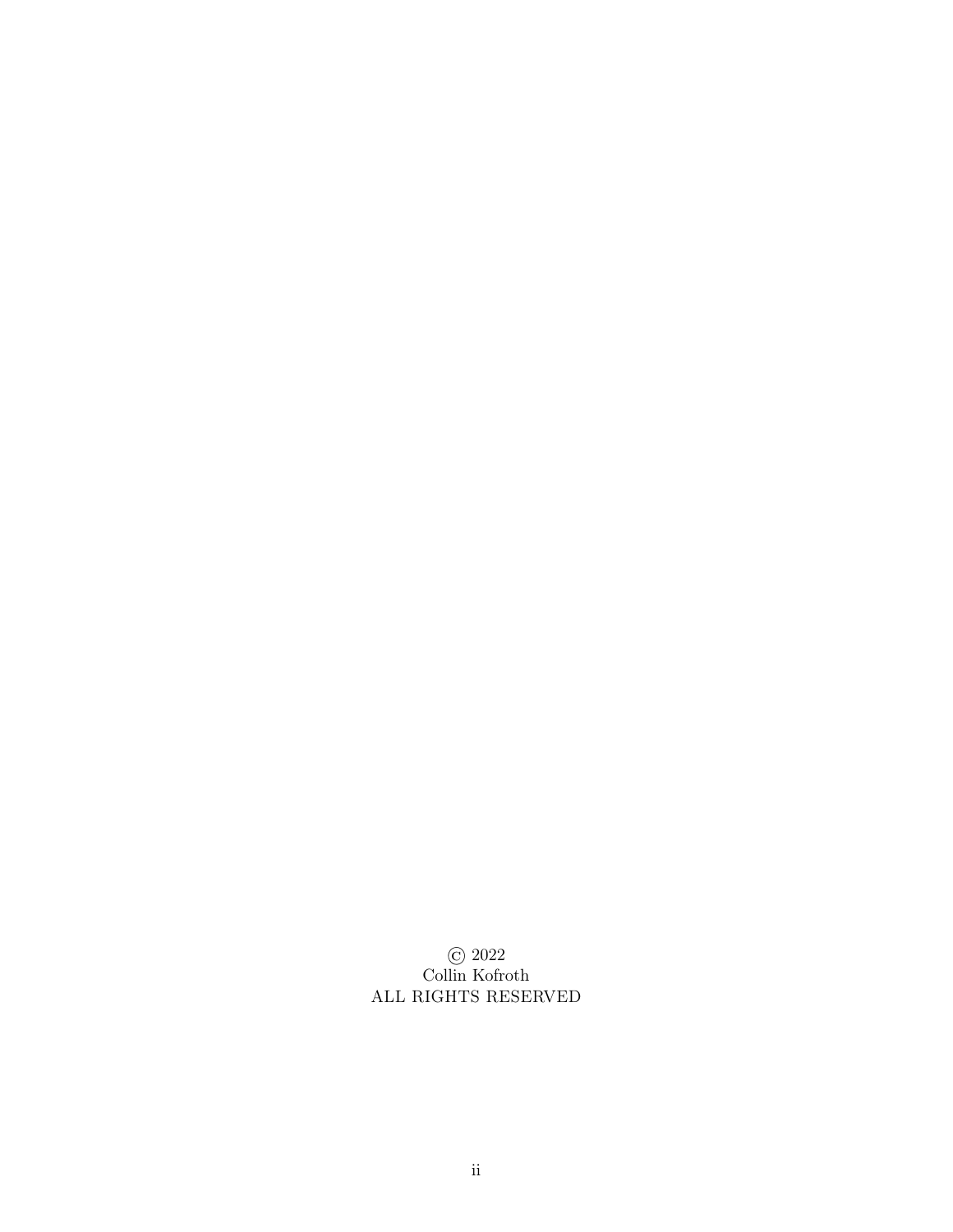# ABSTRACT

Collin Kofroth: Local Energy Decay for Damped Waves on Stationary, Asymptotically Flat Space-Times (Under the direction of Jason Metcalfe)

We prove local energy decay for the damped wave equation on stationary, asymptotically flat space-times in  $(1 + 3)$ -dimensions. Local energy decay constitutes a powerful tool in the study of dispersive partial differential equations on such geometric backgrounds, with applications in areas such as general relativity. By utilizing the geometric control condition to handle trapped trajectories, we are able to recover high frequency estimates without any loss, which we connect to a high energy uniform resolvent estimate. Next, we establish medium and low frequency results, both of which are not affected by the trapping nor the damping. Finally, we combine these analyses together in order to establish local energy decay. This generalizes the integrated version of Bouclet and Royer's work from the setting of asymptotically Euclidean manifolds to the full Lorentzian case.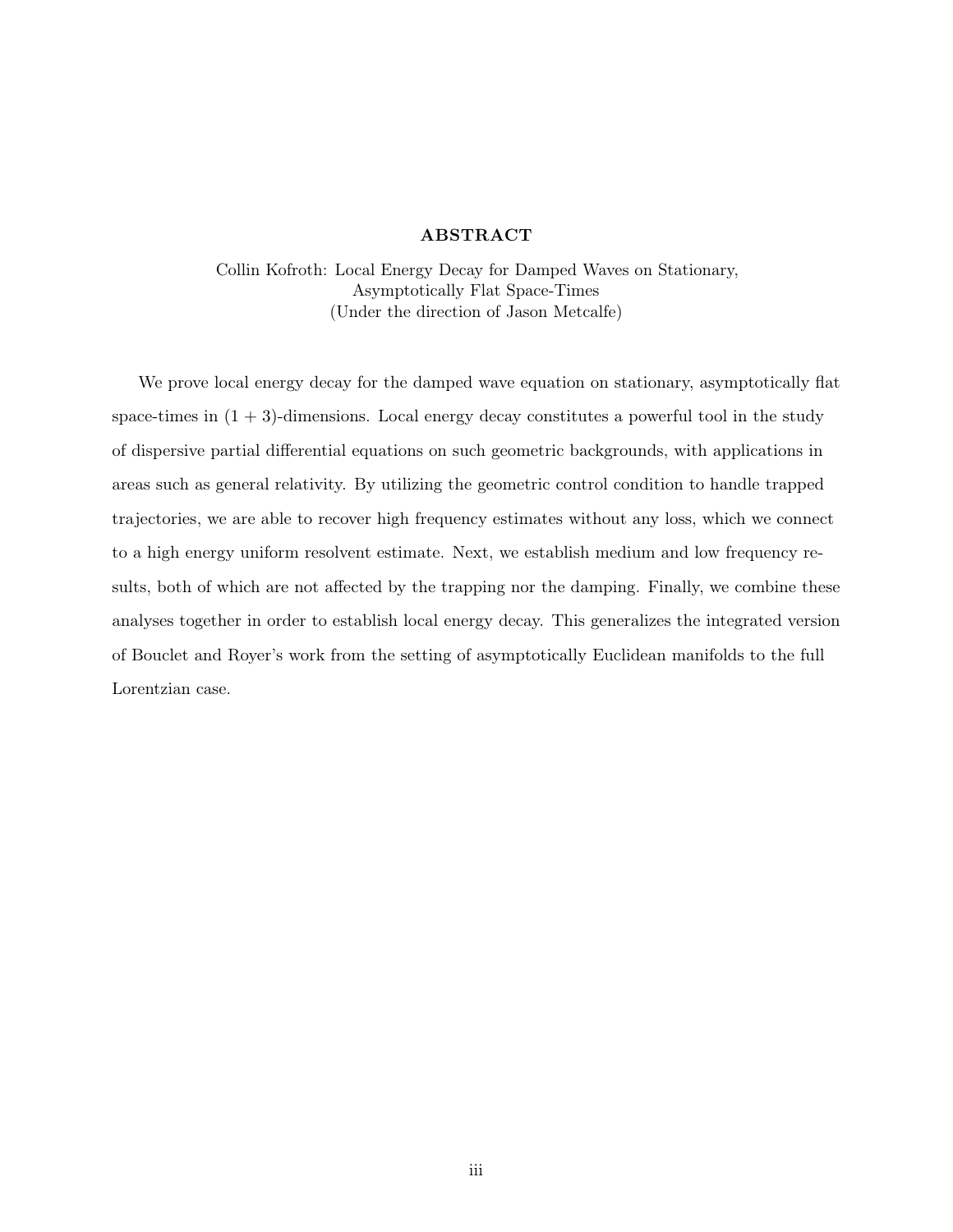# ACKNOWLEDGEMENTS

First, I would like to thank my advisor, Jason Metcalfe, for displaying an almost inconceivable amount of patience throughout the entirety of our time spent working together, especially as I struggled to find my footing when starting research here at UNC. Jason read countless drafts of my work and gave me tremendously thorough feedback. He also dispensed invaluable insight on how to think about the field, especially on how to adopt both a heuristic and precise mindset of problem-solving. This manner of thinking will impact how I attack problems in any area that I encounter.

Next, I would like to thank the remaining members of my committee: Yaiza Canzani, Hans Christianson, Jeremy Marzuola, and Michael Taylor. Along with being on my committee, Hans supplied me with a multitude of beneficial resources on the theory of control, observability, and stabilization of waves, which I greatly appreciate. Yaiza, Jeremy, and Michael all provided me with excellent instruction that substantially contributed towards my growth as a student of mathematics and as an eventual researcher. Yaiza and Jeremy also supplied me with insightful comments on earlier versions of this work, which I immensely appreciate. Finally, I would like to thank my undergraduate advisor, Don Jones, for instilling a passion in mathematics in me which did not seem to exist prior to taking real analysis with him.

For fear of leaving anyone out by mistake, I would also like to thank all of my fellow UNC mathematics graduate students for generating an atmosphere of friendliness and understanding rather than competitiveness. In a different environment, I am sure that I would have not flourished to the same degree.

Finally, I would like to acknowledge the financial support which I have received, namely the F. Ivy Carroll Summer Research Fellowship awarded by the UNC-Chapel Hill graduate school and NSF grant DMS-2054910 provided through Jason Metcalfe (PI).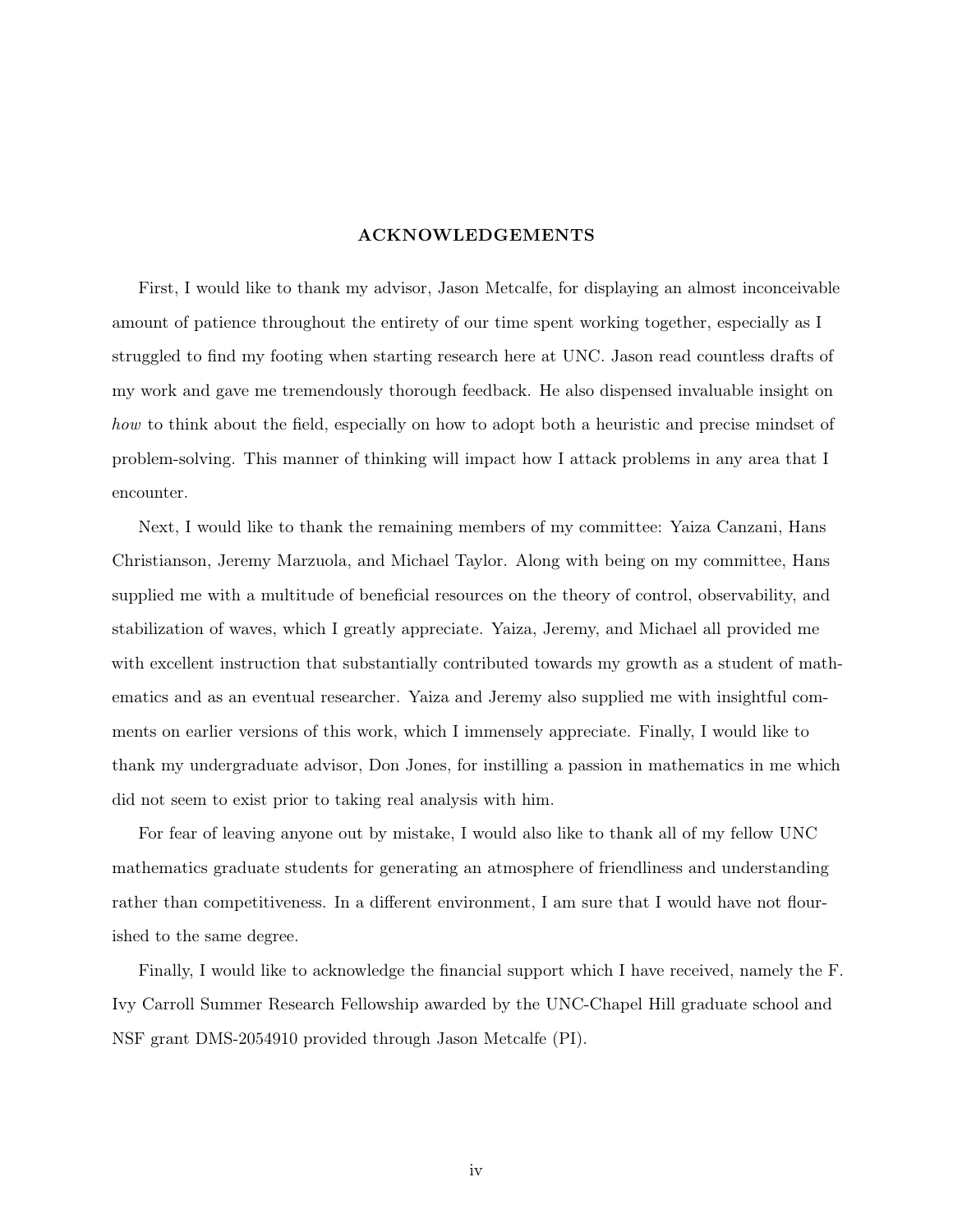# TABLE OF CONTENTS

|                                            |                                    | $\mathbf{1}$   |  |  |  |  |  |  |
|--------------------------------------------|------------------------------------|----------------|--|--|--|--|--|--|
| 1.1                                        |                                    | $\mathbf{1}$   |  |  |  |  |  |  |
| 1.2                                        |                                    | $\overline{4}$ |  |  |  |  |  |  |
| 13                                         |                                    |                |  |  |  |  |  |  |
|                                            | CHAPTER 3: HIGH FREQUENCY ANALYSIS | 17             |  |  |  |  |  |  |
| 3.1                                        |                                    | 17             |  |  |  |  |  |  |
| 3.2                                        |                                    | 17             |  |  |  |  |  |  |
| 3.3                                        |                                    | 27             |  |  |  |  |  |  |
| 3.4                                        |                                    | 35             |  |  |  |  |  |  |
| 3.5                                        |                                    | 50             |  |  |  |  |  |  |
| 3.6                                        |                                    | 56             |  |  |  |  |  |  |
| 3.7                                        |                                    | 64             |  |  |  |  |  |  |
| CHAPTER 4: MEDIUM FREQUENCY ANALYSIS<br>69 |                                    |                |  |  |  |  |  |  |
| 4.1                                        |                                    | 69             |  |  |  |  |  |  |
| 4.2                                        |                                    | 69             |  |  |  |  |  |  |
| 4.3                                        |                                    | 81             |  |  |  |  |  |  |
| 4.4                                        |                                    | 91             |  |  |  |  |  |  |
|                                            | CHAPTER 5: LOW FREQUENCY ANALYSIS  | 95             |  |  |  |  |  |  |
| 5.1                                        |                                    | 95             |  |  |  |  |  |  |
| 5.2                                        |                                    | 96             |  |  |  |  |  |  |
| 5.3                                        |                                    |                |  |  |  |  |  |  |
| 5.4                                        |                                    |                |  |  |  |  |  |  |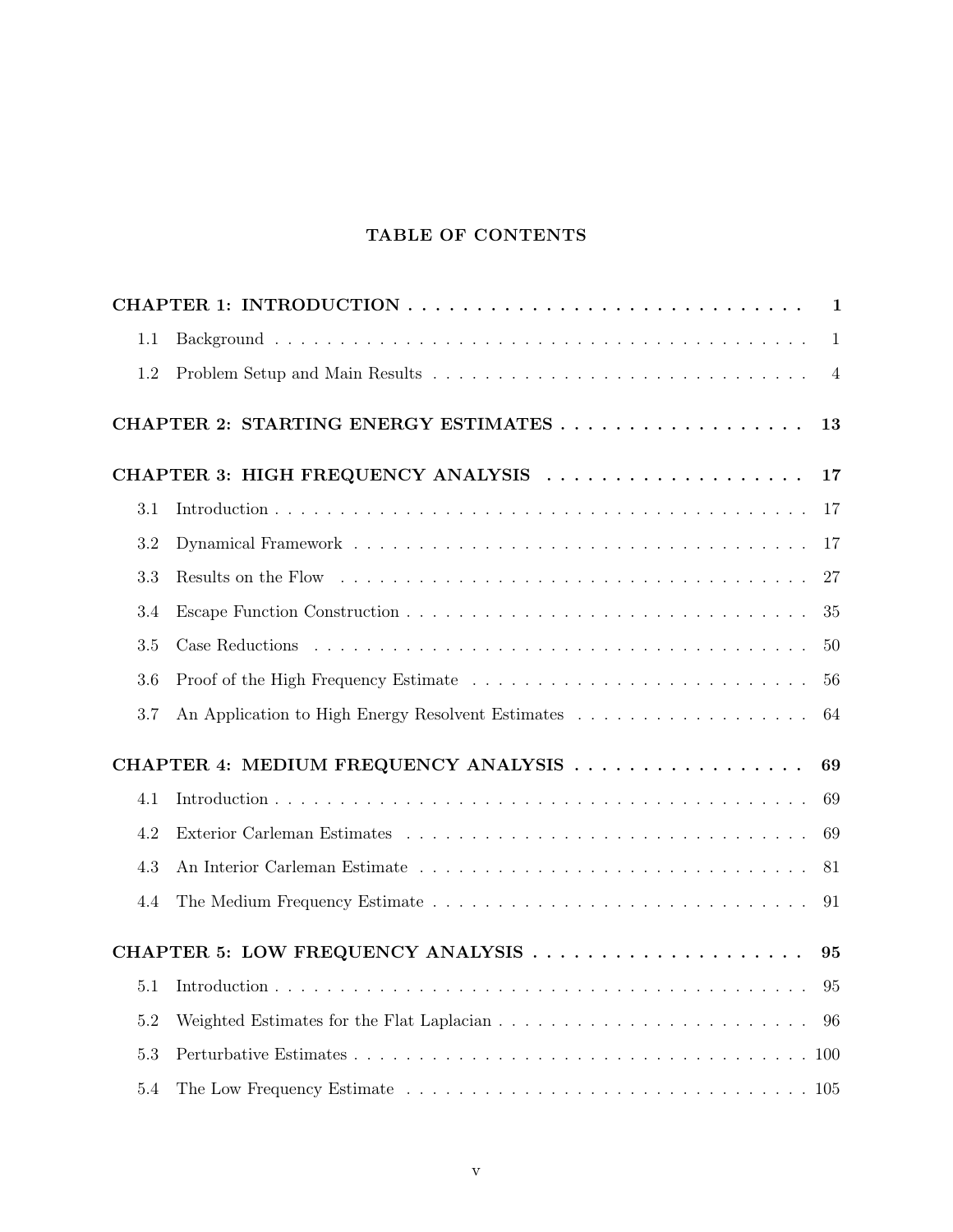|  | CHAPTER 6: ESTABLISHING LOCAL ENERGY DECAY  107 |  |  |
|--|-------------------------------------------------|--|--|
|  |                                                 |  |  |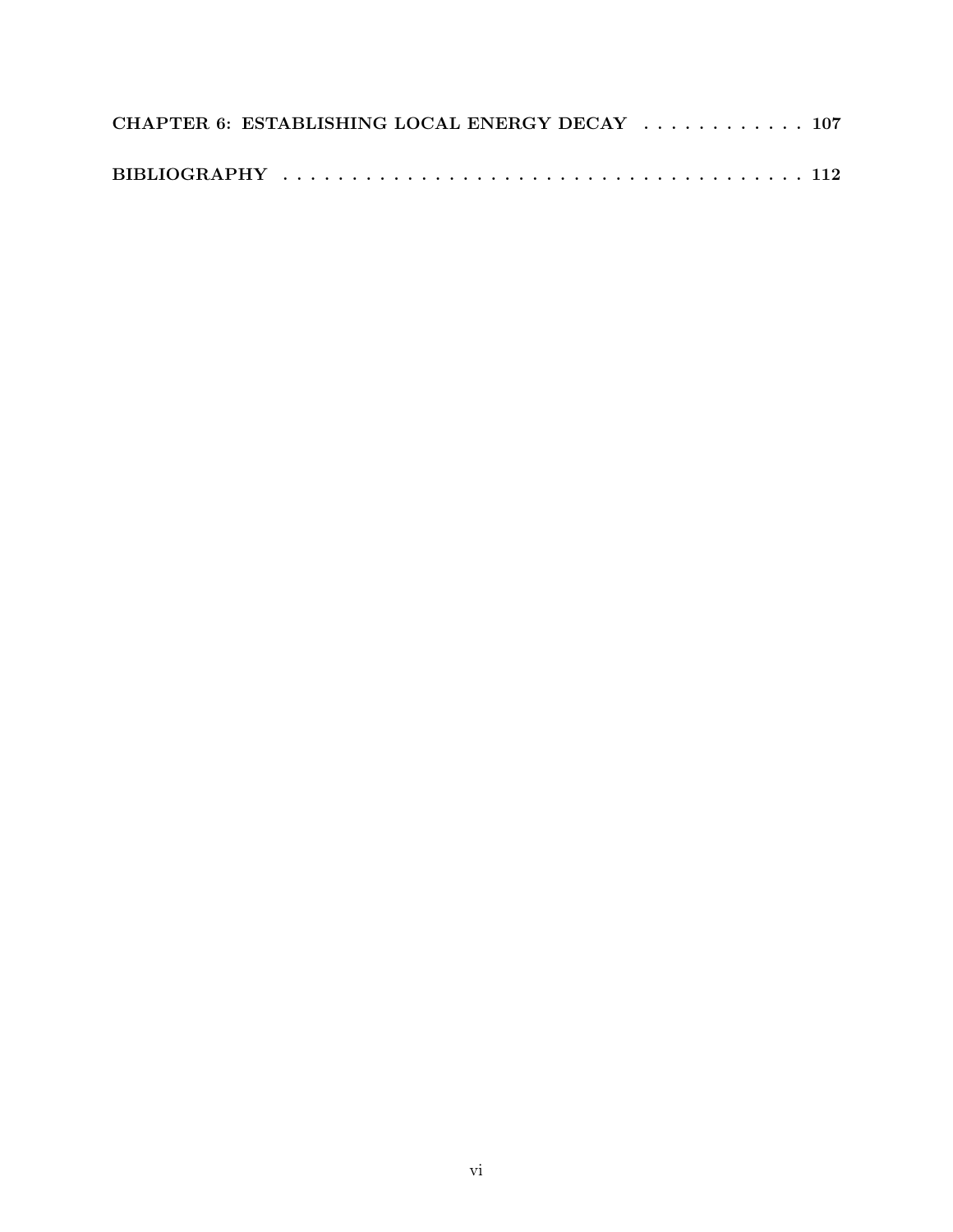# CHAPTER 1 Introduction

# 1.1 Background

The goal of this work is to establish local energy decay for the damped wave equation on asymptotically flat space-times with stationary metrics subject to the geometric control condition. First, we utilize geometric control to recover the high frequency estimate present in [27] for waves on non-trapping space-times. Since the aforementioned work only utilizes the non-trapping assumption at high frequencies, this establishes the key step in extending time-integrated versions of previously-known results for damped waves on product manifolds (see [6]) to the full Lorentzian setting. From our high frequency estimate, we may apply known results in [27] to conclude local energy decay and complete this extension. We will re-prove the required results of [27] within the framework of damped waves.

Local energy estimates are a collection of rich and well-studied quantities within the field of dispersive partial differential equations, originally introduced on Minkowski space in classical works such as [31, 32, 33], [34]. A particularly important class of local energy estimates are the integrated local energy estimates; if u solves the homogeneous flat wave equation

$$
(\partial_t^2 - \Delta)u = 0, \qquad \Delta = \sum_{j=1}^n \partial_{x_j}^2
$$

in spatial dimension  $n \geq 3$ , then the integrated local energy estimate which we are interested in takes the form

$$
(1.1) \qquad \sup_{j\geq 0} \left( \|\langle x \rangle^{-1/2} \partial u\|_{L_t^2 L_x^2 \big( \mathbb{R}_+ \times \{\langle x \rangle \approx 2^j\} \big)} + \|\langle x \rangle^{-3/2} u\|_{L_t^2 L_x^2 \big( \mathbb{R}_+ \times \{\langle x \rangle \approx 2^j\} \big)} \right) \lesssim \|\partial u(0)\|_{L^2},
$$

where  $\partial = (\partial_t, \nabla)$  denotes the space-time gradient, and  $\langle x \rangle = (1 + |x|^2)^{1/2}$  denotes the Japanese bracket of x. This estimate is known to hold in the flat setting through a positive commutator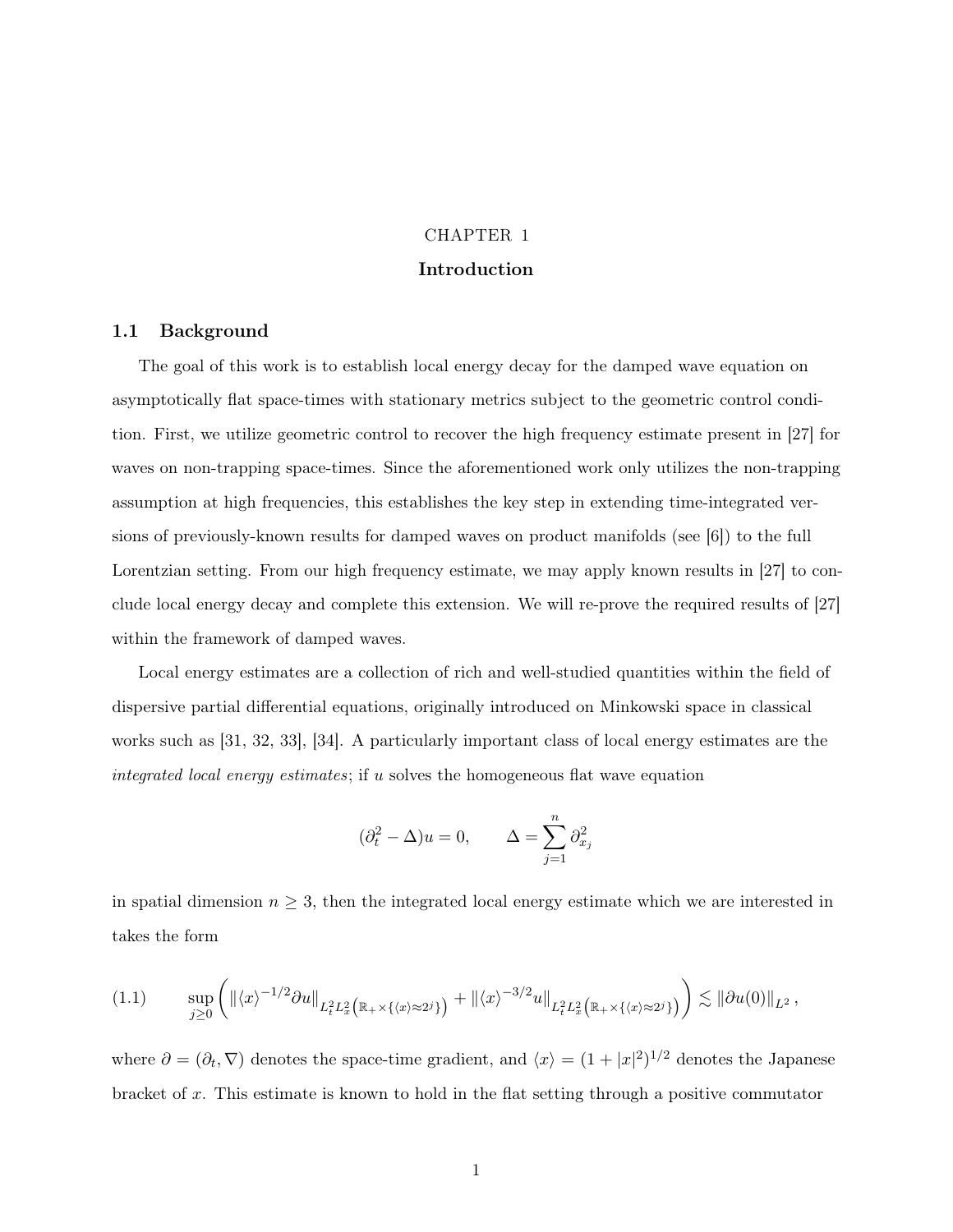argument using the multiplier introduced in the appendix of  $|43|$ . In such a case, we will say that *local energy decay* holds. This is a quantitative statement on *dispersion*, and it heuristically expresses that the energy of the wave must decay quickly enough within compact spatial sets to be integrable in time. Estimates of this form have significant utility, as they have been used to prove other important measures of dispersion such as Strichartz estimates (see [7, 8], [16, 17], [23], [24], [28, 29], [44], [47], and the references therein) and pointwise decay estimates (see [13], [22], [30], [35], [36], [45], and references in these works). Additionally, local energy estimates have applications to nonlinear wave equations where one can develop estimates on an appropriate linearization of the problem, viewing the nonlinearity as a perturbation. These techniques have been applied in many works; see e.g. [4], [18, 19], [25, 26], [42], and the citations contained in them. We will be focused on establishing local energy decay rather than demonstrating its utility via applications.

In [27], the authors proved that local energy decay holds for a broad class of stationary wave operators if and only if

- 1. The space-time is non-trapping: There are no null bicharacteristic rays which stay within a compact set for all time.
- 2. The operator satisfies certain spectral assumptions: Upon replacing time derivatives in the wave operator with a complex parameter, one requires that this family of operators have no eigenvalues in the lower half-plane nor real resonances/embedded eigenvalues (see [27] for more precise definitions); equivalently, one requires analytic continuation of the inverse (resolvent) of this family of operators to the entire lower half plane and continuous extension to the real line.

They also established results for *almost* stationary operators, though that is not the context of the work presented here. While the authors employed a non-trapping hypothesis, their work did not require product structure on their space-times, which makes their work highly influential in our own.

Although the absence of trapping is known to be necessary for waves to experience local energy decay (see [39], [41]), one can recover weak local energy decay estimates with a prescribed loss at high frequencies for certain types of trapping (see [9], [10], [14, 15], [24], [37], [47], [48],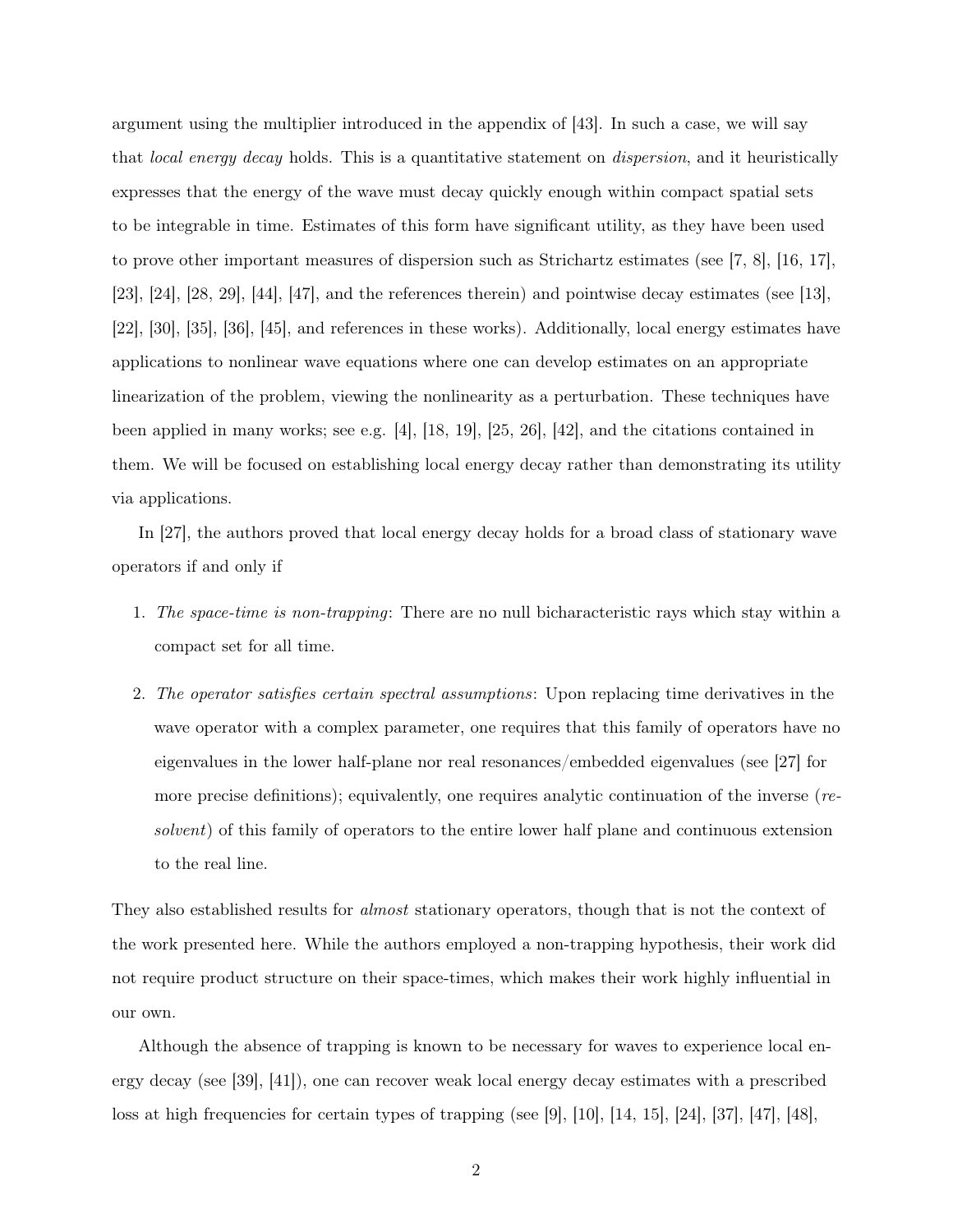and the contained references). When the trapping is sufficiently weak/unstable, then this loss is nominal (in fact, logarithmic); this is the case for both the *Schwarzschild* ([24]) and Kerr ([47]) space-times. Both space-times possess non-trivial trapped sets, which constitute regions where light remains for all time. Although one can extract weak local energy decay estimates, the trapping still generates an immutable barrier to full local energy decay. We will not be working in a scenario that generates loss, although we would be remiss if we did not briefly mention weak local energy decay and essential space-times that enjoy it.

The study of damped waves also possesses a deep history, especially on compact manifolds. The seminal work [40] introduced the *geometric control condition*, which required that all null bicharacteristic rays intersect the damping region, and they used it to show that the energy of solutions to damped hyperbolic equations on compact product manifolds enjoys exponential decay in time. The uniform exponential bound is equivalent to so-called *strong stabilization*, whereby one can bound the energy at an arbitrary time by the initial energy multiplied by a monotonedecreasing, non-negative function tending to zero as  $t \to \infty$ . This established the sufficiency of geometric control for strong stabilization in such settings, while [39] demonstrated necessity (also, see [21]). The work [3] showed sufficiency for observability and control on compact manifolds with boundary where the observability/control region is contained within the boundary. While there is notably less literature in the non-compact setting, it was proven in [6] that local energy decay holds for the damped wave equation on asymptotically *Euclidean* space-times with stationary metrics under the assumption of geometric control on trapped geodesics. The authors proved dissipative Mourre estimates to obtain uniform resolvent bounds in different frequency regimes in order to apply a limiting absorption argument. This approach is highly dependent on the stationarity of the metric and the product structure (asymptotically Euclidean metrics contain no metric cross terms).

In this thesis, we combine the approaches of  $[6]$  and  $[27]$  to establish high frequency local energy estimates for damped waves on stationary, asymptotically flat space-times satisfying the geometric control condition without any loss due to trapping. Then, we will establish the medium and low frequency estimates of [27] and combine the high, medium, and low frequency analyses in order to prove local energy decay. We underscore that we are not requiring the product structure evident in [6] but, instead, allow for the full Lorentzian formulation. Non-product metrics

3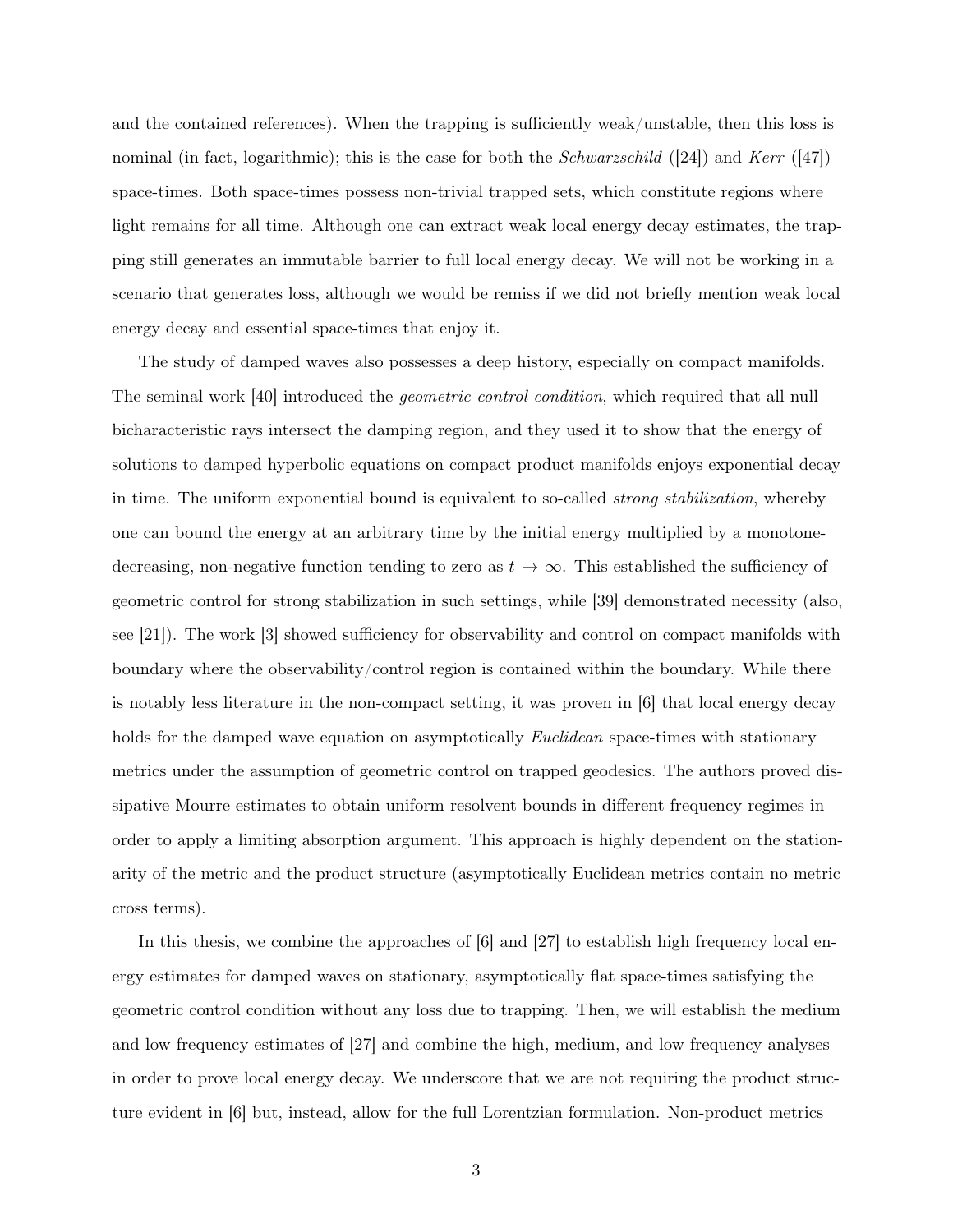possess non-trivial cross terms and are called non-static, of which the Kerr metric constitutes an important example. We most closely keep to the framework present in [27], which does not assume product structure and has results for even more general asymptotically flat non-trapping space-times (such as non-stationary ones). We again stress their use of a non-trapping hypothesis, which we replace by imposing geometric control. Trapping is an intrinsically high-frequency phenomenon, so only their high frequency work is affected by the trapping. Hence, this is the portion of the argument that needs modification to ensure local energy decay, and this is where the influence of [6] comes into play. Since the medium and low frequency analyses (as well as the procedure of combining the different frequency regime estimates into the full local energy decay estimate) do not depend on the non-trapping hypothesis nor use the damping themselves, the corresponding results in [27] readily apply (i.e. our problem essentially becomes a special case here). For the sake of completeness, we will thoroughly perform all of the analysis in the context of damped waves. We also do not need our space-time to be stationary for the medium and low frequency work, so we will prove these without the unnecessary hypothesis.

## 1.2 Problem Setup and Main Results

Let  $(\mathbb{R}^4, g)$  be a Lorentzian manifold with coordinates  $(t, x) \in \mathbb{R} \times \mathbb{R}^3$ , where g has signature  $(- + + +)$ . We will consider *damped wave operators* of the form

$$
P = \Box_g + iaD_t, \qquad \Box_g = D_\alpha g^{\alpha\beta} D_\beta,
$$

where  $a \in C_c^{\infty}(\mathbb{R}^3)$  is non-negative and positive on an open set, and  $D_{\alpha} = \frac{1}{i}$  $\frac{1}{i}\partial_{\alpha}$ ,  $\alpha = 0, 1, 2, 3$ . Greek indices will generally range over such values, whereas Latin indices will run over the integers 1, 2, and 3. Notice that we are using the standard Einstein summation convention, which we will do throughout this work. We will also subject  $g$  to an *asymptotic flatness* condition. More precisely, we first define the norm

$$
||h||_{AF} = \sum_{|\alpha| \le 2} ||\langle x \rangle^{|\alpha|} \partial^{\alpha} h||_{\ell_j^1 L^{\infty}([0,T] \times A_j)},
$$

where  $A_j = \{ \langle x \rangle \approx 2^j \}$  for  $j \geq 0$  denote inhomogeneous dyadic regions, and  $\ell_j^1$  denotes the  $\ell^1$  norm over the j index. The notation  $A \leq B$  means that  $A \leq CB$  for some  $C > 0$ , and the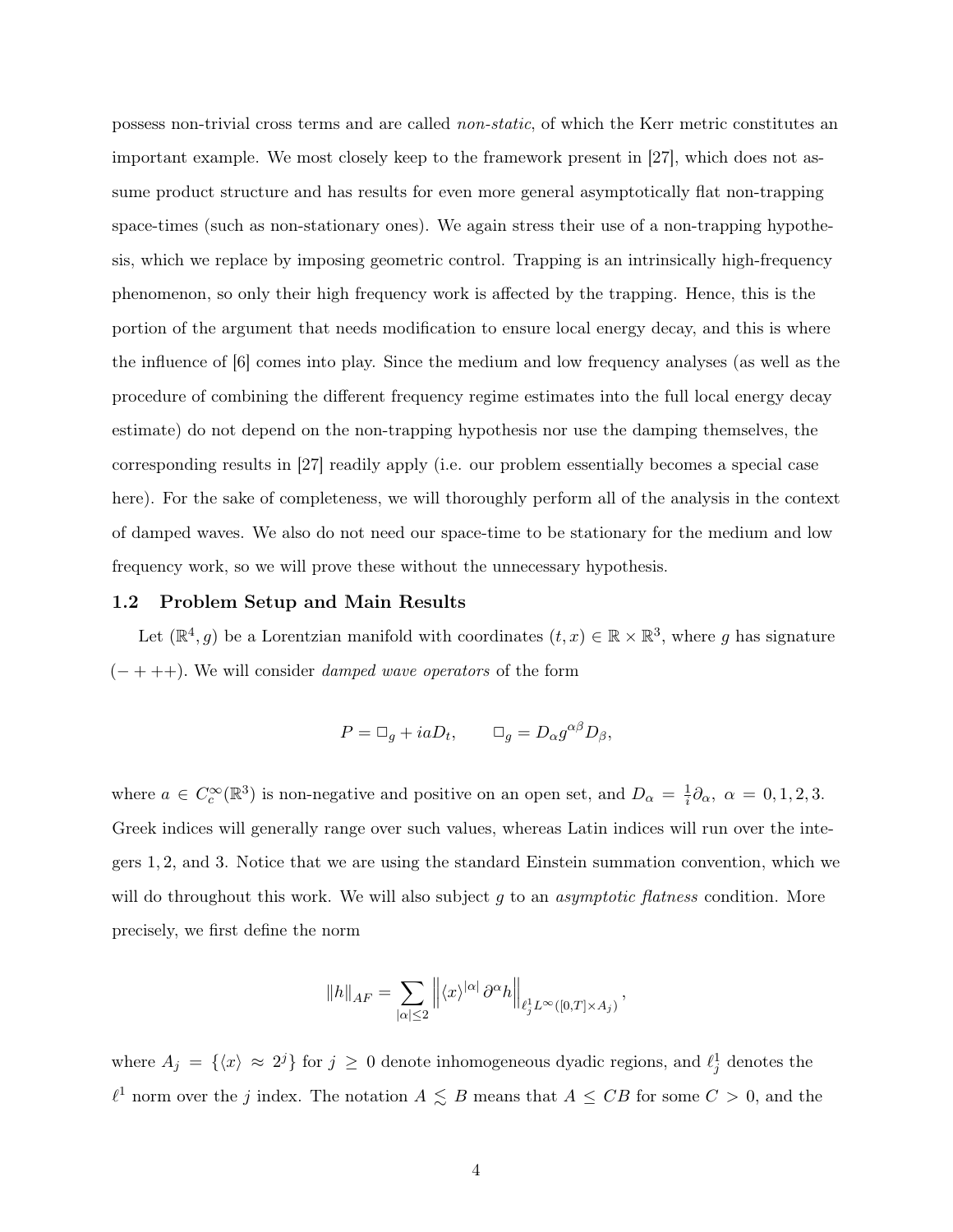notation  $A \approx B$  means that  $B \leq A \leq B$ . In the definition of the  $A_j$ 's, we require that these implicit constants are compatible to cover  $\mathbb{R}^3$ . That is,

$$
\bigcup_{j=0}^{\infty} A_j = \mathbb{R}^3.
$$

This allows us to define the AF topology.

**Definition 1.1.** We say that P is asymptotically flat if  $||g - m||_{AF} < \infty$ , where m denotes the Minkowski metric, and

$$
\left\|\langle x\rangle^{|\alpha|}\,\partial^\alpha g\right\|_{\ell_j^1L^\infty([0,T]\times A_j)}\lesssim_\alpha 1
$$

for all  $\alpha \in \mathbb{N}^3$  with  $|\alpha| \geq 3$ .

The latter condition will be necessary for certain functions appearing in this work to be symbolic in the Kohn-Nirenberg sense (we will define this in Section 3.2). We remark that the dyadic summability assumptions on our metric are weaker than the long-range perturbation condition present in  $[6]$  (which provides a symbolic-type decay estimate for derivatives of the metric in x in terms of  $\langle x \rangle^{-\rho}$ , with  $\rho > 0$  fixed). We will primarily be interested in when g is stationary with Killing field  $\partial_t$  (in this paper, stationary metrics will be assumed to have this Killing field). In this case, we will call the operator  $P$  a stationary, asymptotically flat damped wave operator.

Next, we introduce

• the parameters  $R_0$  and **c**, which are such that

$$
||g - m||_{AF > R_0} \leq \mathbf{c} \ll 1,
$$

where the subscript denotes the restriction of the norm to  $\{|x| > R_0\}$ . The parameter c should be viewed as being fixed first, after which we find an  $R_0$  for which the above holds. Without loss of generality, we will assume that supp  $a \subset \{|x| \leq R_0\}$  (as it is unnecessarily beneficial outside of this set).

• the sequence  $(c_j)_{j \geq \log_2 R_0}$  satisfying

$$
||g - m||_{AF(A_j)} \lesssim c_j, \qquad \sum_j c_j \lesssim \mathbf{c},
$$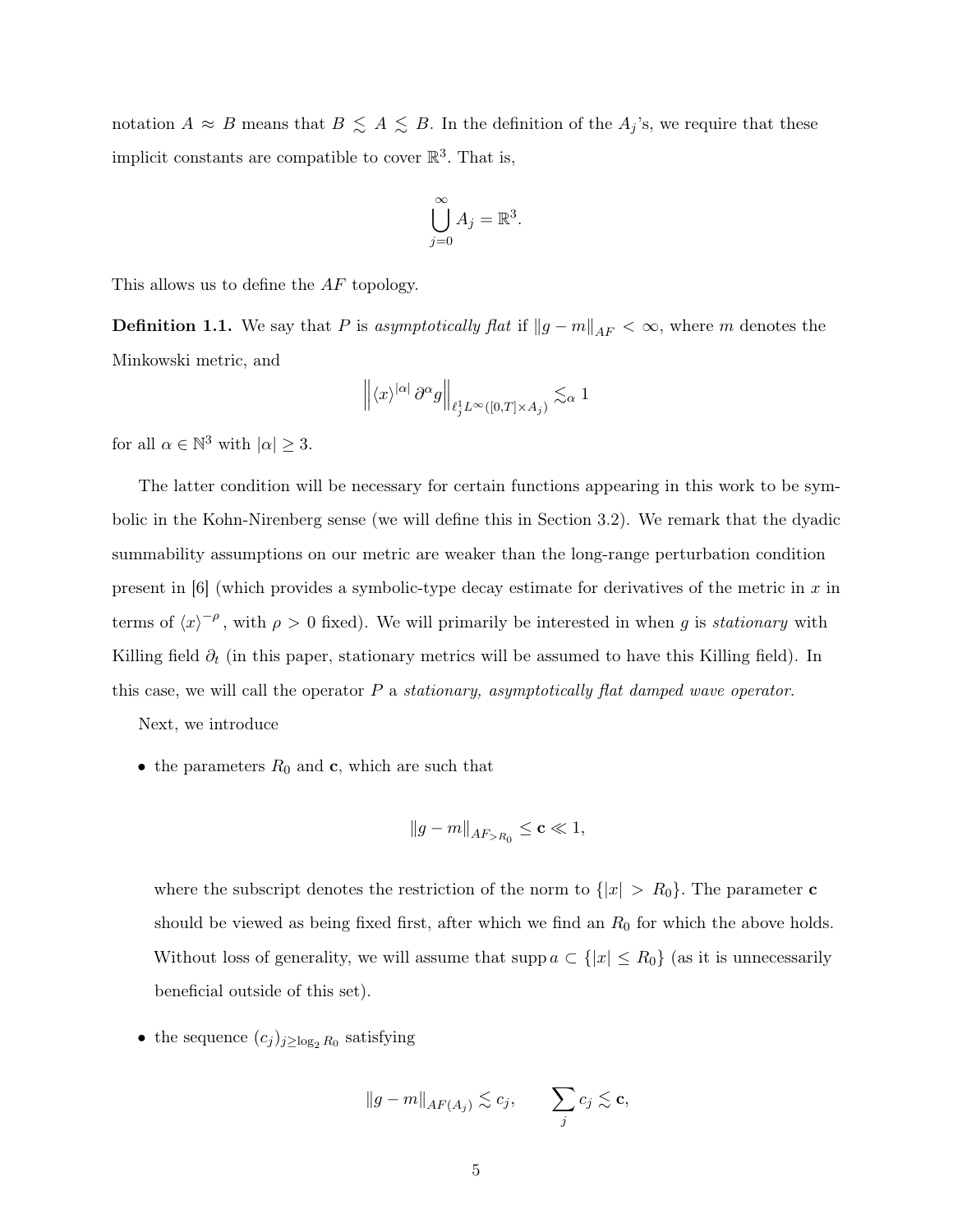where  $\lVert \cdot \rVert_{AF(A_j)}$  denotes the restriction of the AF norm to the dyadic region  $A_j$ . We may assume without any loss of generality that the sequence is slowly-varying, i.e.

$$
c_j/c_k \le 2^{\delta |k-j|}, \qquad \delta \ll 1.
$$

These parameters tell us that, outside of a large enough spatial ball, the operator P is a uniformly small perturbation of the flat wave operator  $\Box_m = \partial_t^2 - \Delta$  (which we simply denote as  $\Box$ ). The sequence  $(c_j)$  provides a quantitative measure on the size of the AF norm throughout each spatial dyadic region outside of this ball.

We will also assume throughout that the vector field  $\partial_t$  is uniformly time-like, which essentially constitutes a choice of coordinates. This condition, coupled with the signature of the metric, ensures that  $D_i g^{ij} D_j$  is uniformly elliptic, i.e.

$$
(1.2) \t\t g^{ij}\xi_i\xi_j \approx |\xi|^2, \t\t \xi \neq 0,
$$

where  $\lvert \cdot \rvert$  denotes the standard Euclidean norm. This follows from the positive-definiteness of the momentum-energy tensor

$$
Q[\varphi] = d\varphi \otimes d\varphi - \frac{1}{2}g^{-1}(d\varphi, d\varphi)g
$$

associated to smooth functions  $\varphi : \mathbb{R}^4 \to \mathbb{R}$  when applied to time-like vector fields (see [2]). Indeed, if  $\varphi(x) = \xi_j x^j$ , then one readily computes that

$$
Q[\xi_j x^j] = (\xi_i dx^i) \otimes (\xi_j dx^j) - \frac{1}{2} g^{ij} \xi_i \xi_j g.
$$

Since  $\partial_t$  is uniformly time-like,  $g_{00} \lesssim -1$ . Further,  $Q[\xi_j x^j]$  is positive-definite in  $\partial_t$ , and so

$$
-\frac{1}{2}g_{00}g^{ij}\xi_i\xi_j = Q[\xi_j x^j](\partial_t, \partial_t) \gtrsim |\xi|^2.
$$

In particular, we get the desired lower bound for ellipticity. The Cauchy-Schwarz inequality and the boundedness of the metric provide the upper bound.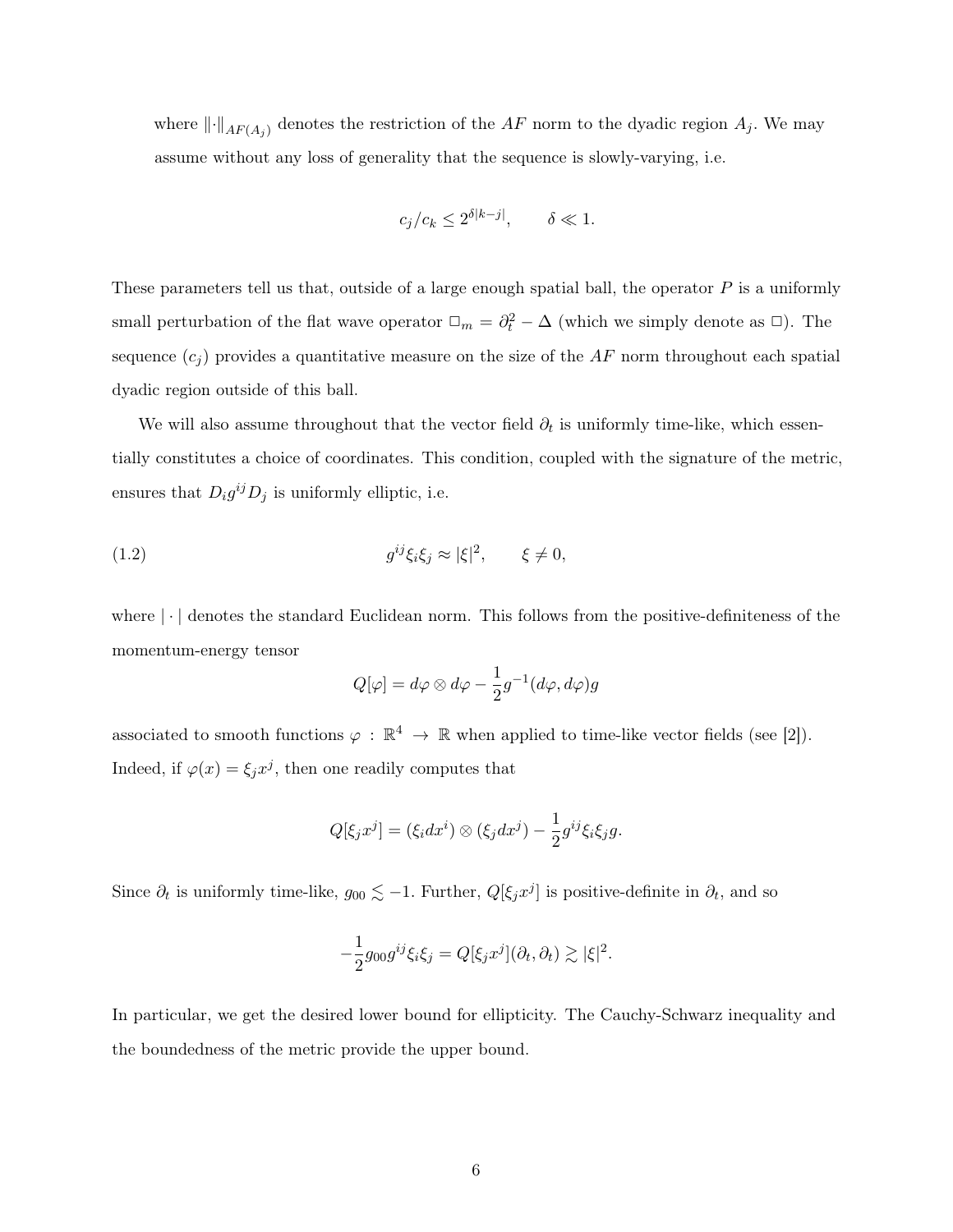Next, we define the local energy norms

$$
||u||_{LE} = \sup_{j\geq 0} ||\langle x \rangle^{-1/2} u||_{L_t^2 L_x^2(\mathbb{R}_+ \times A_j)},
$$
  

$$
||u||_{LE^1} = ||\partial u||_{LE} + ||\langle x \rangle^{-1} u||_{LE}.
$$

A predual-type norm to the LE norm is the  $LE^*$  norm, which is defined as

$$
||u||_{LE^*} = \sum_{j=0}^\infty ||\langle x \rangle^{1/2} u||_{L^2_t L^2_x\big(\mathbb{R}_+\times A_j\big)}.
$$

Here,  $L_t^p L_x^q$  denotes the Bochner space  $L^p(\mathbb{R}_+, L^q(\mathbb{R}^3))$ . In the particular case of  $p, q = 2$ , then this is a Hilbert space; we will use  $\langle \cdot, \cdot \rangle$  to denote its inner product. Lastly, we define the sumspace norm

$$
||f||_{LE^* + L_t^1 L_x^2} = \inf_{f=f_1+f_2} (||f_1||_{LE^*} + ||f_2||_{L_t^1 L_x^2}).
$$

If we wish for the time interval to be e.g.  $[0, T]$  in the above norms, then we will use the notation  $||u||_{LE[0,T]}$ ,  $||u||_{LE^{1}[0,T]}$ ,  $||u||_{LE^{*}[0,T]}$ ,  $||u||_{LE^{*}+L_t^1L_x^2[0,T]}$  (although we will write  $LE^{*}[0,T]$  +  $L_t^1 L_x^2[0,T]$  when referring to this space outside of norm subscripts), etc. Subcripting any of these spaces with a zero (e.g.  $LE_0^1$ ) denotes the closure of  $C_c^{\infty}$  in the relevant space. A subscript of c on any of these spaces denotes compact spatial support.

There are two additional function spaces that will be utilized extensively in this work. The first is the class of Schwartz functions  $\mathcal{S}(\mathbb{R}^4)$ , which will be useful for approximation arguments. The second is a particular collection of functions which is often the natural class to study wave equations.

**Definition 1.2.** Let  $T > 0$ . We define the class  $W_T$  to be the space of all functions  $u \in C^2([0, T] \times$  $\mathbb{R}^3$  for which there exists  $R > 0$  so that  $u(t, x) = 0$  for all  $t \in [0, T]$  and  $|x| > R$ . That is,

$$
\mathcal{W}_T = \{ u \in C^2([0, T] \times \mathbb{R}^3) : (\exists R > 0)(\forall |x| > R)(\forall t \in [0, T]) \mid u(t, x) = 0 \}.
$$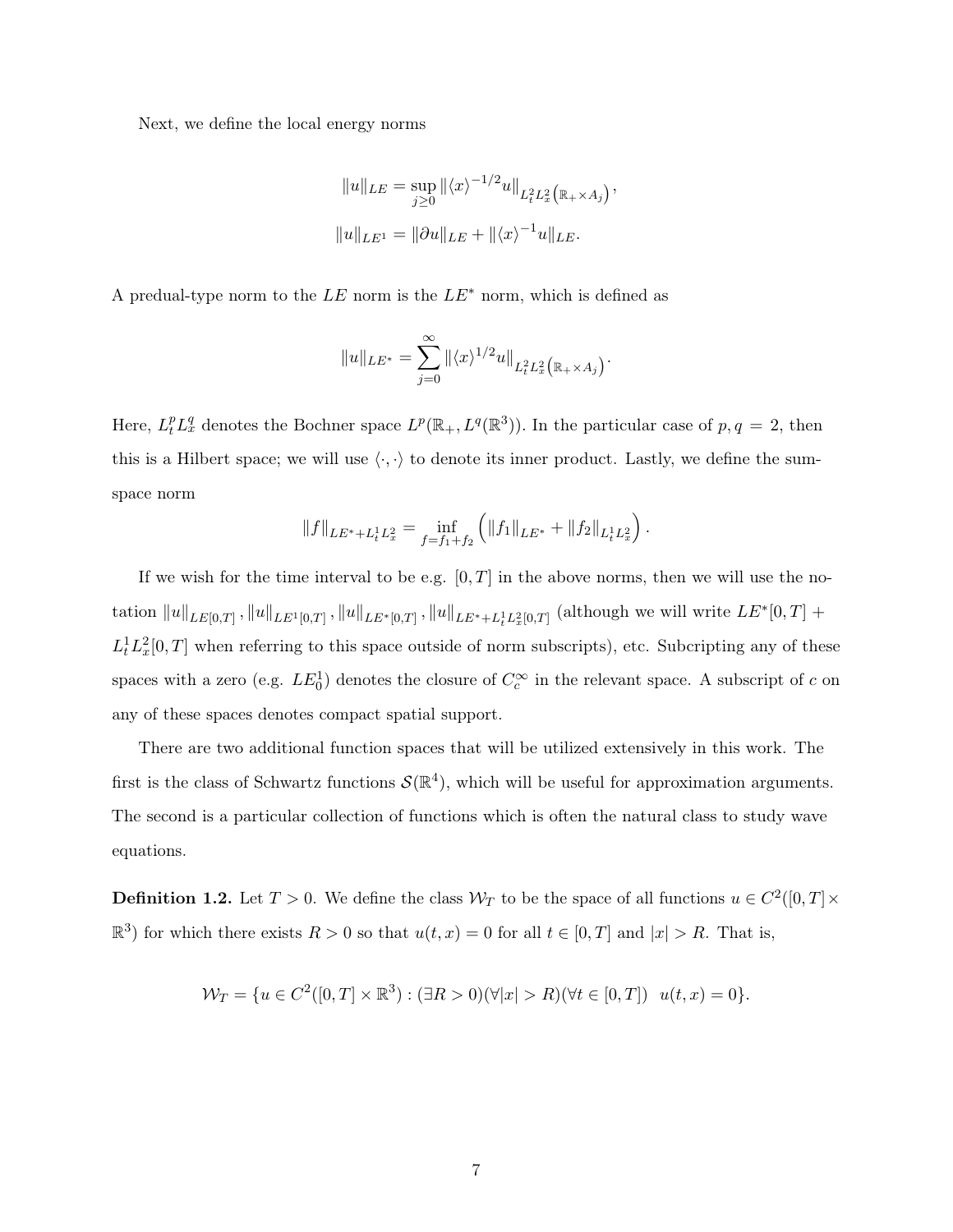We are interested in Cauchy problems of the form

$$
\begin{cases}\nPu = f \in LE^*[0, T] + L_t^1 L_x^2 [0, T], \\
u[0] = (u(0), \partial_t u(0)) \in \dot{H}^1 \oplus L^2.\n\end{cases}
$$

**Remark 1.3.** The decay conditions on  $u \in \mathcal{W}_T$  are not as restrictive as they might initially appear. If the Cauchy data is compactly-supported, then the condition is free by finite speed of propagation. If it is not, then one can approximate the data (which generically lives in the energy space) by compactly-supported data. The regularity conditions on  $u$  are also not restrictive, as one can perform density arguments to reduce to the case of increased regularity.

Now, we state the pertinent local energy estimates for such problems.

**Definition 1.4.** We say that *local energy decay* holds for an asymptotically flat wave operator if the following estimate holds for all  $T > 0$ :

(1.3) kukLE1[0,T] + k∂ukL∞<sup>t</sup> <sup>L</sup><sup>2</sup> <sup>x</sup>[0,T] . <sup>k</sup>∂u(0)kL<sup>2</sup> <sup>+</sup> <sup>k</sup>P ukLE∗+L<sup>1</sup> <sup>t</sup> L<sup>2</sup> <sup>x</sup>[0,T]

for all  $u \in \mathcal{W}_T$  such that  $u[0] \in \dot{H}^1 \oplus L^2$ , with the implicit constant being independent of T.

The notion of an asymptotically flat wave operator is more broad than an asymptotically flat damped wave operator. They need not feature a damping term, and they are allowed to possess general lower-order terms which are asymptotically flat in an appropriate sense (see Definition 1.1 in [27] for a precise definition).

Note that, due to global energy conservation for the flat wave problem, the general definition of local energy decay that we have given here is consistent with the integrated local energy estimate for the flat wave equation in (1.1) (in the inhomogeneous case, one applies Hölder's inequality to the forcing). This estimate is known to hold whenever  $P$  is a small asymptotically flat perturbation of  $\Box$  (see [1], [25, 26], [29]). In [27], the authors considered large AF perturbations and proved that, for stationary metrics, the local energy decay estimate (1.3) is equivalent to assuming that the wave operator P is non-trapping and has no negative eigenfunctions ( $L^2$  eigenfuctions with corresponding eigenvalues in the lower half-plane) nor real resonant states (outgoing non- $L^2$  eigenfunctions with real "eigenvalues," which are called resonances); see Definitions 2.2,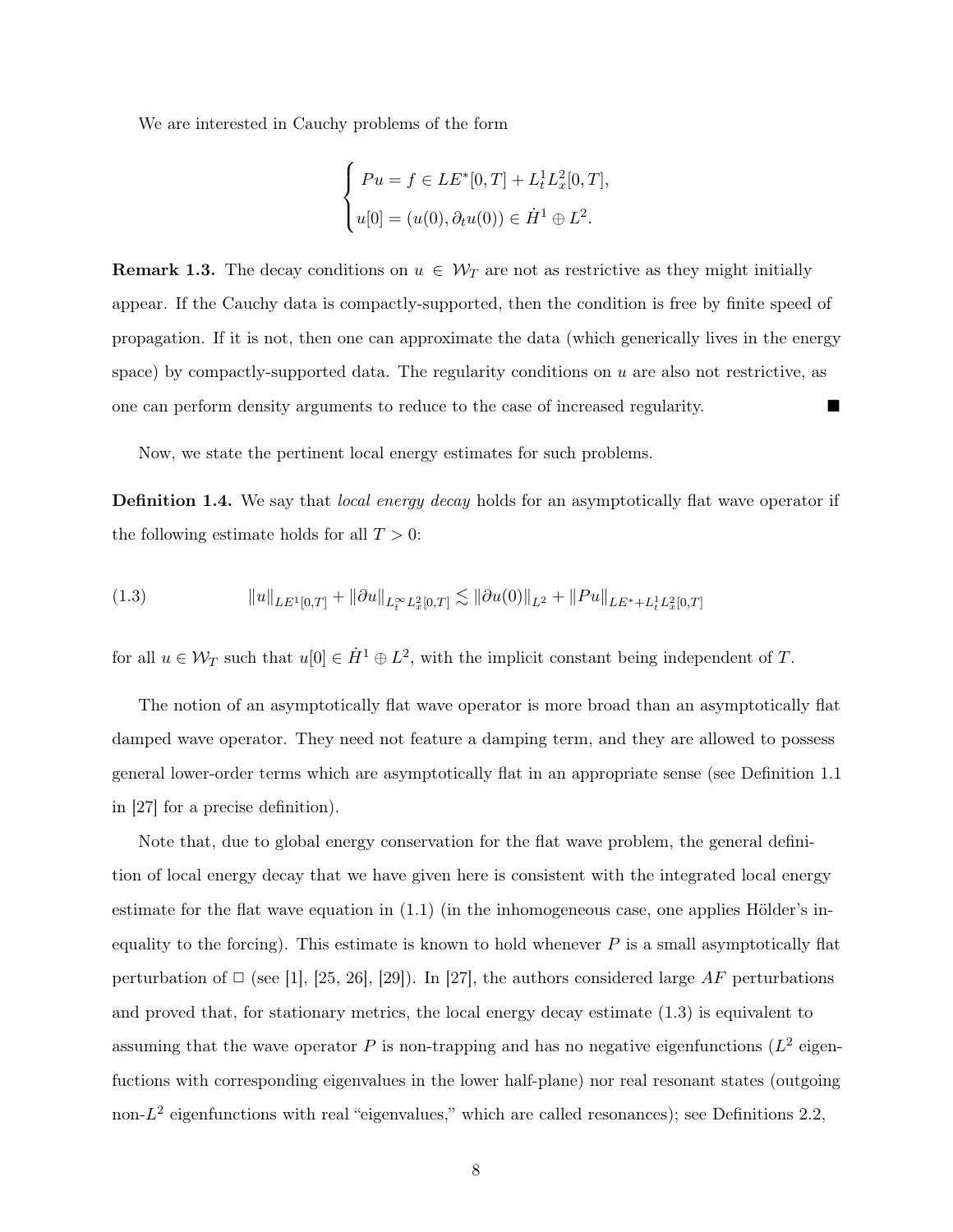2.4, and 2.8 in [27] for more precise definitions of these objects. The non-trapping hypothesis only arose during their proof of a high frequency estimate (Theorem 2.11 in [27]), which took the form

kukLE1[0,T] + k∂ukL∞<sup>t</sup> <sup>L</sup><sup>2</sup> <sup>x</sup>[0,T] . <sup>k</sup>∂u(0)kL<sup>2</sup> <sup>+</sup> <sup>h</sup>x<sup>i</sup> −2 u LE[0,T] + kP ukLE∗+L<sup>1</sup> <sup>t</sup> L<sup>2</sup> <sup>x</sup>[0,T] (1.4) .

The implicit constant in the above estimate is crucially independent of T. This estimate does not require u to be truncated to large time frequencies, but this is the context in which it was used in proving local energy decay.

The added spatial weight in the error term does not play a particular role in making this high frequency. Rather, it is the weight that naturally arises when performing a bootstrapping argument in the proof of the estimate; it is largely unimportant since this estimate can be reduced to studying solutions with compact spatial support.

**Remark 1.5.** To see this as an estimate on the high frequencies, let  $u \in \mathcal{S}(\mathbb{R}^4)$  be frequencysupported in time for  $\tau$  in the range  $1 \ll \tau_1 \leq |\tau| < \infty$  (we will only apply the estimate for such u in our proof of local energy decay). Then, we can use Plancherel's theorem in  $t$  to obtain that

(1.5) 
$$
\left\| \langle x \rangle^{-2} u \right\|_{LE_{t,x}} \approx \left\| \langle x \rangle^{-2} \hat{u}(\tau, x) \right\|_{LE_{\tau,x}} \lesssim \frac{1}{\tau_1} \left\| \langle x \rangle^{-2} \tau \hat{u}(\tau, x) \right\|_{LE_{\tau,x}} \approx \frac{1}{\tau_1} \left\| \langle x \rangle^{-2} \partial_t u \right\|_{LE_{t,x}} \lesssim \frac{1}{\tau_1} \left\| u \right\|_{LE_{t,x}^1}.
$$

For large enough  $\tau_1$ , this term can be absorbed into the left-hand side of (1.4), providing local energy decay for solutions restricted to high frequencies.

In fact, we may apply the high frequency estimate (1.4) to  $u(t - T/2)$  to get (after dropping the uniform energy piece) that

$$
||u||_{LE^{1}[-T/2,T/2]} \lesssim ||\partial u(-T/2)||_{L^{2}} + ||\langle x \rangle^{-2} u||_{LE[-T/2,T/2]} + ||Pu||_{LE^{*}[-T/2,T/2]}.
$$

Since the implicit constant is independent of T, we may take the limit as  $T \to \infty$  and apply the prior work in (1.5) to obtain that

$$
||u||_{LE^1} \lesssim ||Pu||_{LE^*}.
$$

This is the context that we will apply the estimate to establish local energy decay.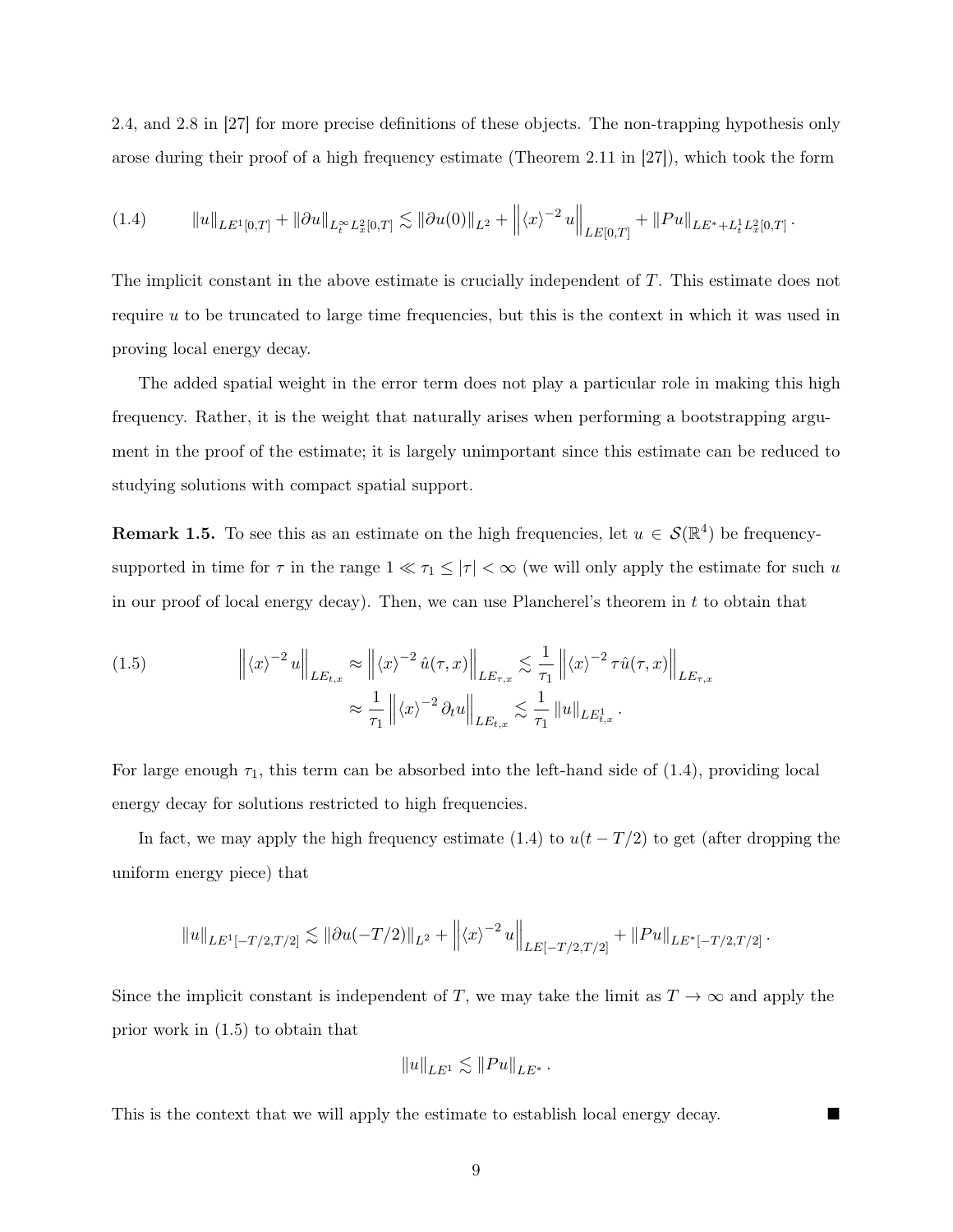Our first main theorem is the following, which states that we recover the high frequency estimate (1.4) of [27] when working with damped waves and replacing the non-trapping hypothesis with the geometric control condition.

**Theorem 1.6.** Let P be a stationary, asymptotically flat damped wave operator satisfying the geometric control condition, and suppose that  $\partial_t$  is uniformly time-like. Then, the high frequency local energy estimate (1.4) holds for all for all  $u \in \mathcal{W}_T$  such that  $u[0] \in \dot{H}^1 \oplus L^2$ . The implicit constant is independent of T.

The geometric control condition, initially introduced in [40] for dissipative hyperbolic equations on compact product manifolds, requires that every trapped null bicharacteristic ray intersects the damping region. We will make this more precise in Section 3.2.

**Remark 1.7.** The implicit constant in the bound depends on  $R_0$ . In fact, much of our work will implicitly depend on  $R_0$  due to our applications of asymptotic flatness. It is essential to note that this parameter is fixed second (with c being fixed first), after which our other parameters (such as the scaling parameter  $\gamma$  and the high-frequency parameter  $\lambda$  which will both be introduced in Chapter 3) will be chosen (and hence depend on it). We will not track the dependence on  $R_0$  within our implicit constants any longer. Our constants throughout will not depend on  $T$ , however.

Our second main theorem is local energy decay.

**Theorem 1.8.** Let P be a stationary, asymptotically flat damped wave operator satisfying the geometric control condition, and suppose that  $\partial_t$  is uniformly time-like. Then, local energy decay holds, with the implicit constant in  $(1.3)$  independent of T.

This follows rather directly from our high frequency estimate and the existing work in [27], but we will reproduce the necessary analysis, with added details, within our setting.

The structure of this thesis is as follows:

• Chapter 2. This section contains various energy inequalities which we will use in many subsequent sections. In particular, we will prove a uniform energy estimate, and we will cite two exterior estimates from [27]. We will not prove the exterior estimates here since the damping is zero in the exterior, and so the proofs in [27] do not require any modification.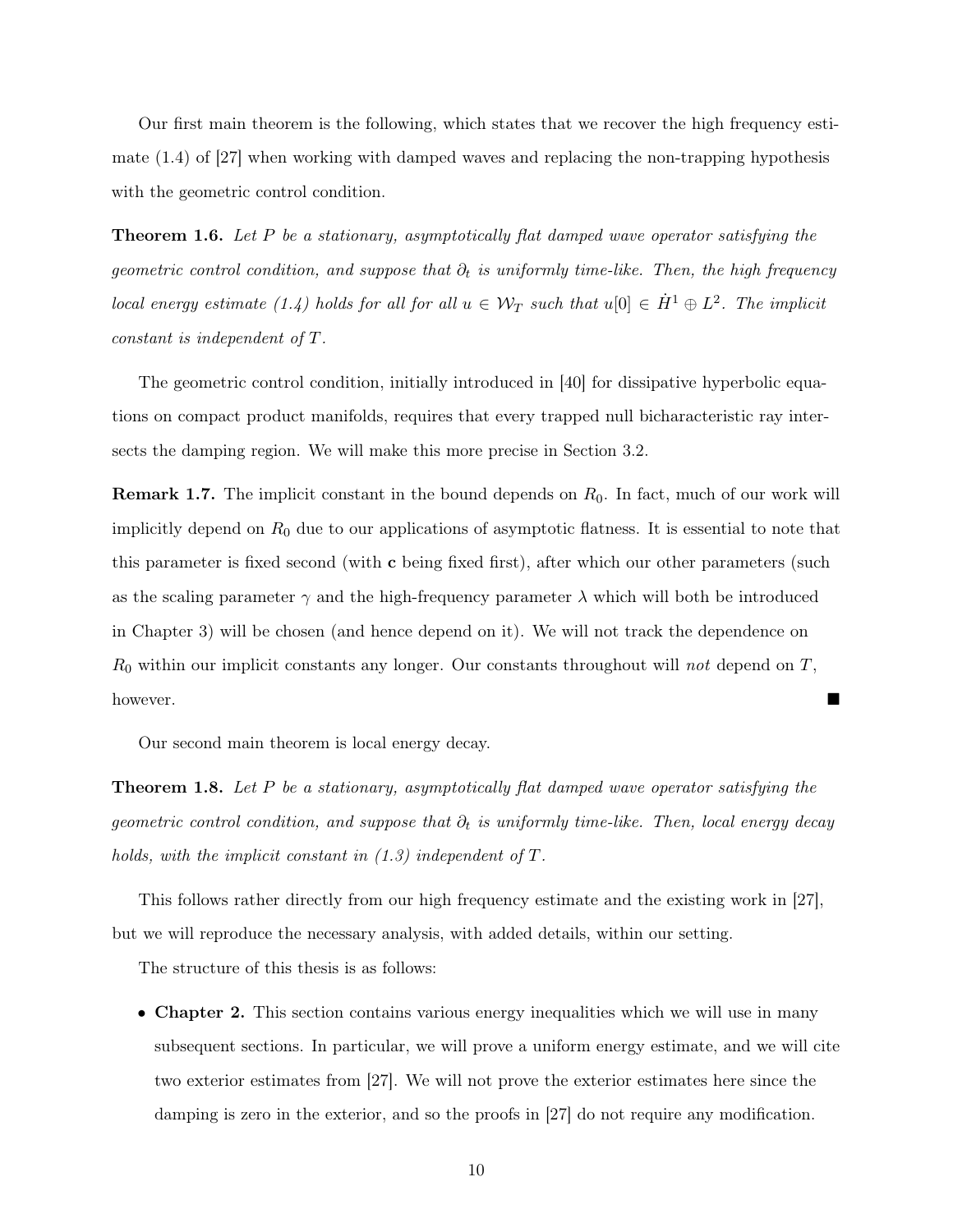- Chapter 3. This section will contain our high frequency work. In Section 3.2, we will introduce the Hamiltonian formalism required to define trapping and geometric control, then we will state a key lemma (Lemma 3.4) for the proof of Theorem 1.6; namely, we construct an appropriate escape function and lower-order correction to allow for a positive commutator argument proof of the theorem. In Section 3.3, we demonstrate various results on the bicharacteristic flow that are vital for proving Lemma 3.4, which we prove in Section 3.4. In Section 3.5, we will establish multiple case reductions to simplify the proof of Theorem 1.6, which we prove in Section 3.6. Then, we will provide an application to a uniform high energy resolvent bound in Section 3.7. This chapter is the most significant portion of our work, in terms of ingenuity.
- Chapter 4. This section will contain our medium frequency work. This work is based on *Carleman estimates*, which are spatially-weighted  $L_t^2 L_x^2$  norms with a pseudoconvex weight function. This will yield local energy decay for solutions supported at time frequencies in any range bounded away from both zero and infinity. Our main estimate will require two auxiliary Carleman estimates, one which applies within a compact set (see Section 4.3) and one which applies on the exterior of a compact set (see Section 4.2). None of the work here requires the metric to be non-trapping, nor does the damping play a role. Additionally, one does not need the metric to be stationary.
- Chapter 5. This section will contain our low frequency work. We will analyze our operator at time frequency zero and obtain results based on weighted estimates of the flat Laplacian ∆. Such work will provide us with local energy decay for our damped wave operator in a small neighborhood of time frequency zero. As with Chapter 4, the trapping, damping, and stationarity of the metric play no role here.
- Chapter 6. This section contains our proof of Theorem 1.8. First, we prove a simplified result using our high, medium and low frequency analyses where we remove the Cauchy data at times 0 and  $T$ , then we show that this implies Theorem 1.8.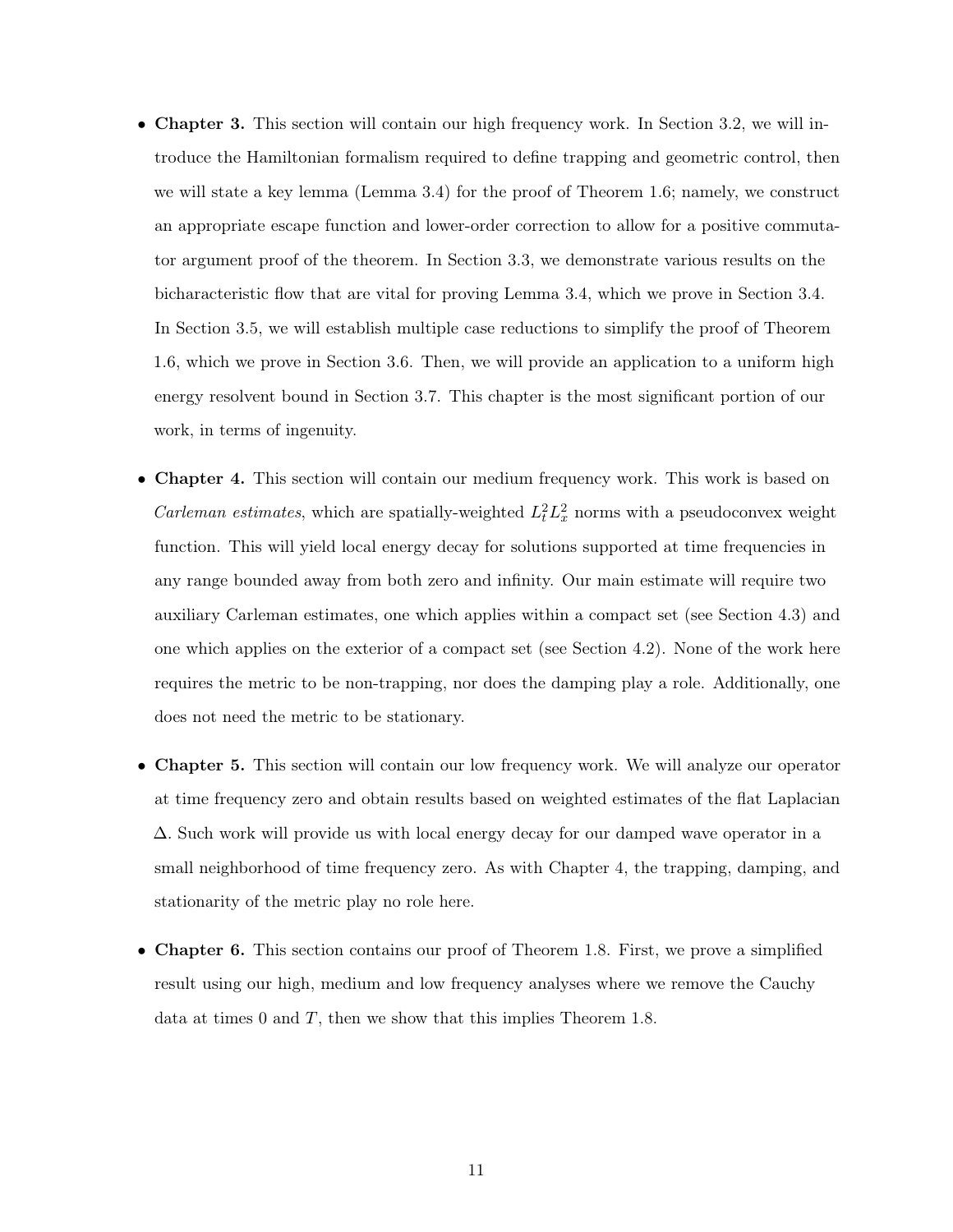For the remainder of paper, we will fix the cutoffs

$$
\chi\in C_c^\infty\text{ non-increasing},\ \chi\equiv 1\text{ for }|x|\leq 1,\ \chi\equiv 0\text{ for }|x|>2,
$$

$$
\chi_{\leq R}(|x|) = \chi\left(\frac{|x|}{R}\right), \qquad \chi_{>R} = 1 - \chi_{\leq R},
$$

and

$$
\chi_R \in C_c^{\infty}, \ 0 \le \chi_R \le 1, \ \operatorname{supp} \chi_R \subset \{ |x| \approx R \}.
$$

We will occasionally write  $r = |x|$ . When working in frequency variables, we will often add the variable into the subscript to make the dependence clear (e.g.  $\chi_{|\xi|>\lambda}).$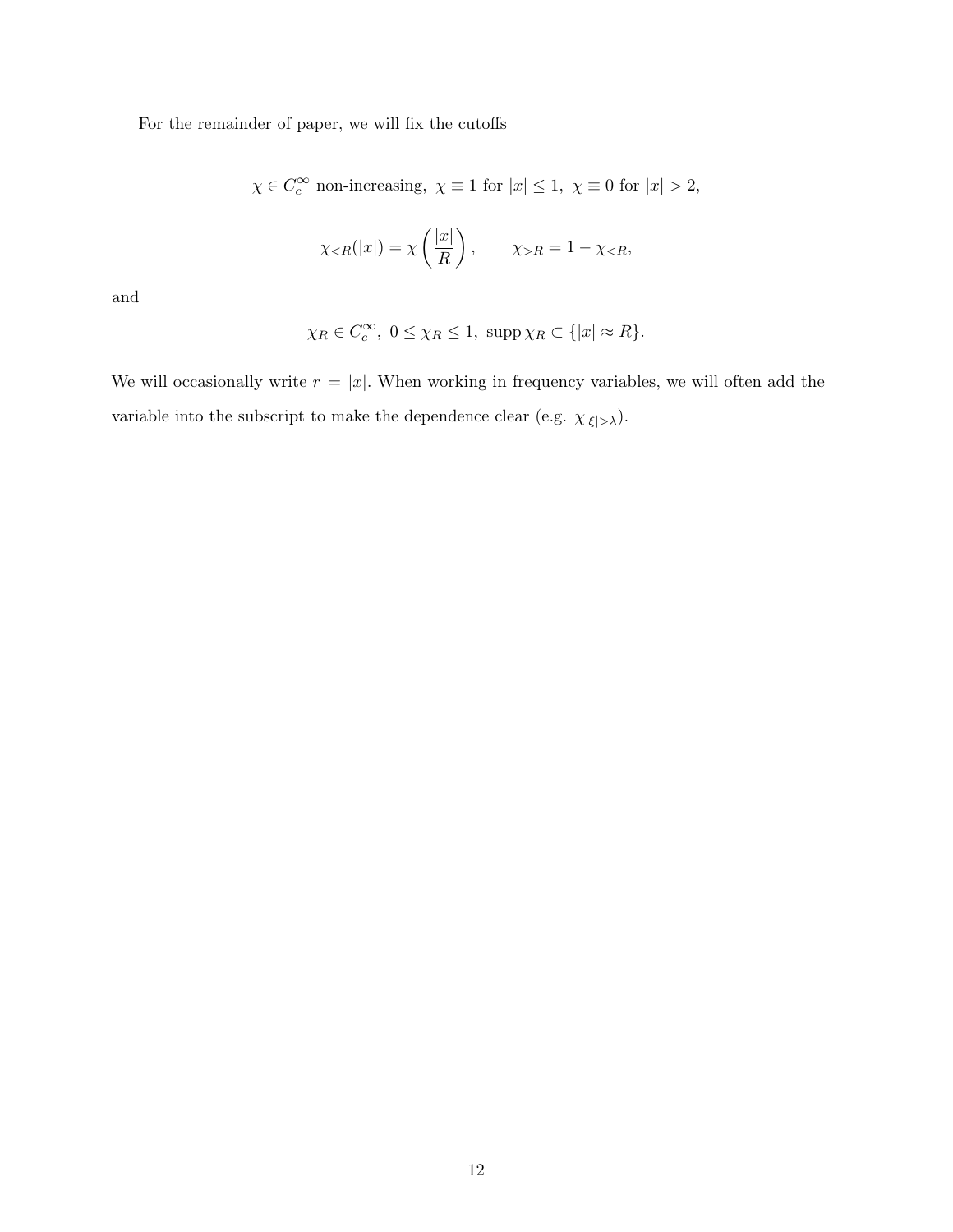# CHAPTER 2

# Starting Energy Estimates

In this section, we will establish or cite various energy estimates which will be useful throughout this work. Our starting point is a standard uniform energy inequality.

**Proposition 2.1.** Let P be a stationary damped wave operator,  $\partial_t$  be uniformly time-like, and  $T > 0$ . Then, we have the estimate

(2.1) 
$$
\|\partial u(t)\|_{L^2}^2 \lesssim \|\partial u(0)\|_{L^2}^2 + \int_0^T \int_{\mathbb{R}^3} |Pu \ \partial_t u| \ dx dt, \qquad 0 \le t \le T
$$

for all  $u \in \mathcal{W}_T$ .

*Proof.* Call  $Pu = f$ , and define the energy functional

$$
E[u](t) = \int_{\mathbb{R}^3} D_i g^{ij} D_j u \overline{u} - g^{00} |\partial_t u|^2 dx.
$$

After integrating the first term by parts, this functional is readily seen to be coercive due to the uniformly time-like nature of  $\partial_t$ , i.e.

$$
E[u](t) \approx ||\partial u(t)||_{L^2}^2.
$$

Differentiating in  $t$  and integrating by parts,

$$
\frac{d}{dt}E[u](t) = -\int_{\mathbb{R}^3} g^{00}(\partial_t^2 u \partial_t \bar{u} + \partial_t u \partial_t^2 \bar{u}) dx + \int_{\mathbb{R}^3} D_i g^{ij} D_j \partial_t u \bar{u} + D_i g^{ij} D_j u \partial_t \bar{u} dx
$$

$$
= \int_{\mathbb{R}^3} (g^{00} D_t^2 + D_i g^{ij} D_j) u \partial_t \bar{u} + \partial_t u \overline{(g^{00} D_t^2 + D_i g^{ij} D_j) u} dx
$$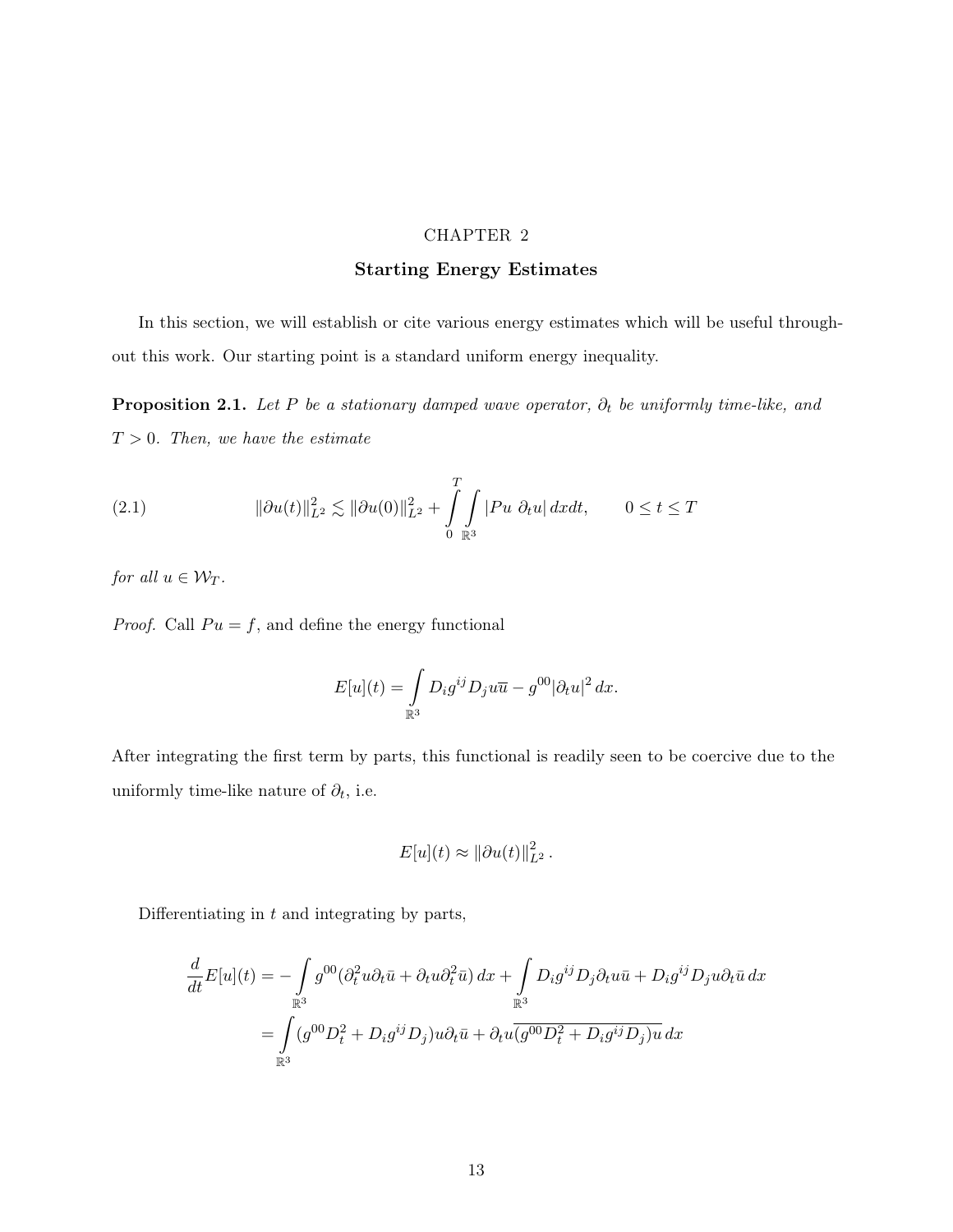$$
= \int_{\mathbb{R}^3} \left( -(g^{0j} D_j D_t + D_j g^{0j} D_t + iaD_t)u + f \right) \partial_t \bar{u}
$$
  
+  $\partial_t u \overline{(-(g^{0j} D_j D_t + D_j g^{0j} D_t + iaD_t)u + f)} dx$   
=  $2 \text{Re} \int_{\mathbb{R}^3} \bar{f} \partial_t u \, dx - 2 \int_{\mathbb{R}^3} a |\partial_t u|^2 \, dx.$ 

Dropping the damping term and integrating the resulting estimate in time yields the inequality

$$
E[u](t) \lesssim E[u](0) + \int_{0}^{T} \int_{\mathbb{R}^3} |f \partial_t u| \, dx dt, \qquad 0 \le t \le T.
$$

Applying the coercivity allows us to conclude.

**Remark 2.2.** Note that when  $Pu = 0$ , we have the energy dissipation statement

$$
\frac{d}{dt}E[u](t) = -2\int_{\mathbb{R}^3} a|\partial_t u|^2 dx \le 0.
$$

Applying the Schwarz inequality to Proposition 2.1 provides us with estimates which will prove useful throughout this work.

Corollary 2.3. Under the same assumptions as Proposition 2.1, the uniform energy estimates

$$
\begin{array}{c} \left\|\partial u\right\|_{L^{\infty}_{t}L^{2}_{x}}\lesssim \left\|\partial u(0)\right\|_{L^{2}}+\left\|Pu\right\|_{L^{1}_{t}L^{2}_{x}},\\\\ \left\|\partial u\right\|_{L^{\infty}_{t}L^{2}_{x}}\lesssim \left\|\partial u(0)\right\|_{L^{2}}+\left\|Pu\right\|^{1/2}_{LE^{*}}\left\|u\right\|^{1/2}_{LE^{1}}, \end{array}
$$

and

$$
\left\|\partial u\right\|_{L^\infty_t L^2_x} \lesssim \left\|\partial u(0)\right\|_{L^2} + \varepsilon^{-1}\left\|Pu\right\|_{LE^* + L^1_t L^2_x} + \varepsilon\left\|u\right\|_{LE^1}, \qquad \forall \varepsilon > 0
$$

hold.

 $\Box$ 

 $\blacksquare$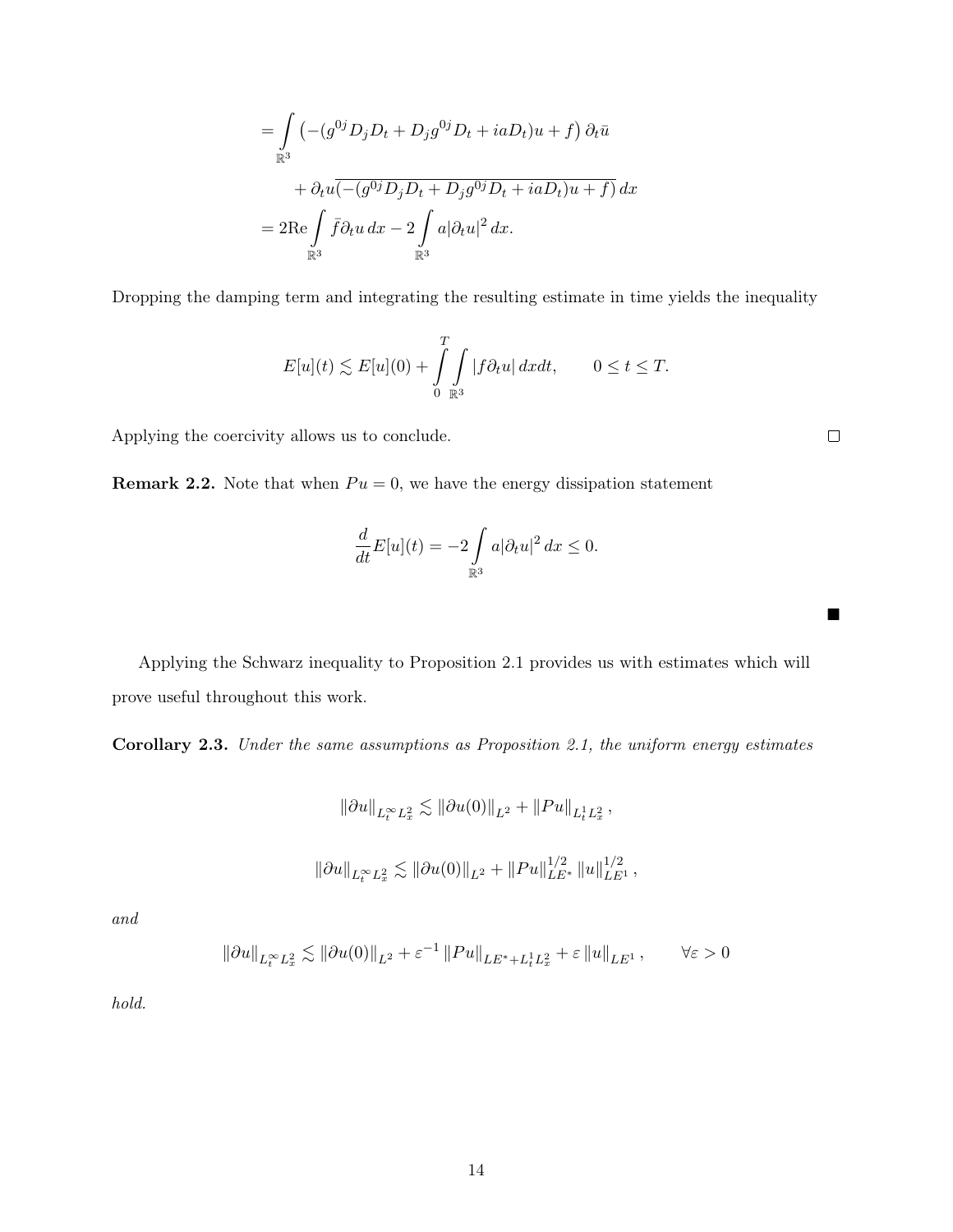Proof. By Proposition 2.1, we have the estimate

$$
\|\partial u(t)\|_{L^2}^2 \lesssim \|\partial u(0)\|_{L^2}^2 + \int\limits_0^T \int\limits_{\mathbb R^3} |Pu\partial_t u| \,dxdt, \qquad 0 \le t \le T.
$$

To obtain the first estimate that we claimed, one applies the Schwarz inequality, takes a supremum in time of  $\partial_t u$ , and uses Young's inequality for products. To obtain the second estimate, write

$$
|Pu \partial_t u| = ((x)^{1/2} |Pu|) ((x)^{-1/2} |\partial_t u|)
$$

in (2.1) and apply the Schwarz inequality and Hölder's inequality applied to  $\ell^1$  with conjugate exponents  $(p, q) = (1, \infty)$ . The third estimate follows from splitting  $Pu = f_1 + f_2$  with  $f_1 \in$  $L_t^1 L_x^2[0,T]$  and  $f_2 \in LE^*[0,T]$ , applying the work for the first estimate to  $f_1$  and the work for the second estimate to  $f_2$ , then using Young's inequality with parameter  $\varepsilon > 0$ .  $\Box$ 

Next, we cite two useful exterior estimates from [27]. Both of these are relevant when we are in the region of space where our operator P is a small AF perturbation of  $\Box$ , in which case we obtain good energy estimates with a necessary truncation error (each will feature different errors). Since the damping is identically zero in this region, these results hold without any proof modifications, so we omit them here.

The first estimate will be used in the low frequency regime.

**Proposition 2.4** (Proposition 3.1 in [27]). Suppose that P is asymptotically flat and  $R \ge R_0$ . Then,

(2.2) 
$$
||u||_{LE_{>R}^1} \lesssim ||\partial u(0)||_{L_{>R}^2} + ||\partial u||_{LE_R} + ||Pu||_{LE_{>R}^*}.
$$

The proof involves estimating u with an extension of its average inside of the  $R$ -annulus. Notice that we have an error in the form of a weighted  $L^2$  norm of  $\partial u$ . The next estimate removes the derivative from this error at the expense of the energy at time  $T$ . It will be used in the high and medium frequency regimes. This estimate is also similar to work in [23] on the Schrödinger equation.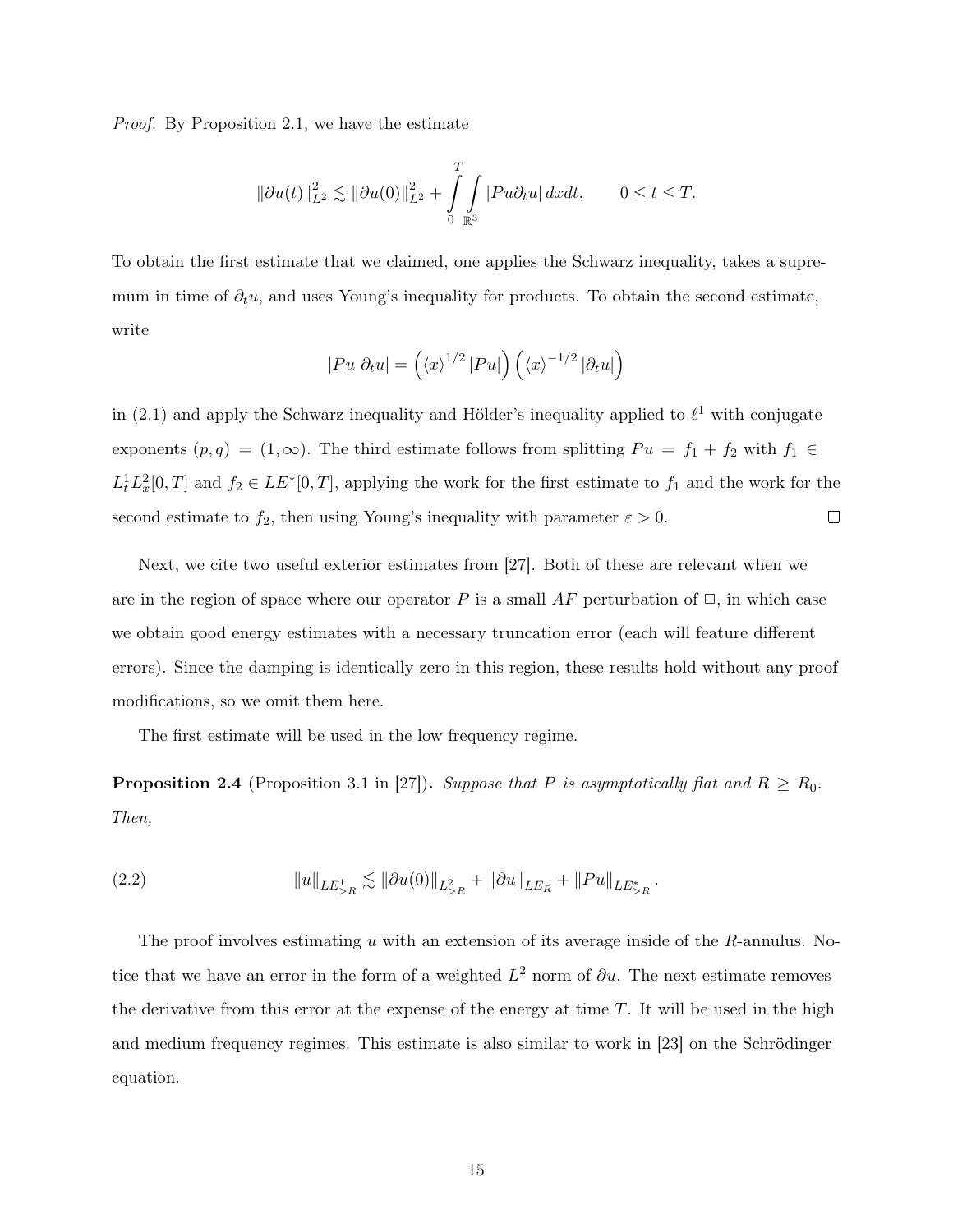**Proposition 2.5** (Proposition 3.2 in [27]). If P is asymptotically flat and  $R \ge R_0$ , then

kukLE<sup>1</sup> >R . <sup>k</sup>∂u(0)kL<sup>2</sup> >R + k∂u(T)kL<sup>2</sup> >R + R −1 kukLE<sup>R</sup> + kP ukLE<sup>∗</sup> >R (2.3) .

Their proof is a positive commutator argument using the multiplier  $Q_1 + Q_2$ , where

$$
Q_1 = \chi_{>2R}(|x|)f(|x|)\frac{x_j}{|x|}g^{jk}D_k + D_k\chi_{>2R}(|x|)f(|x|)\frac{x_j}{|x|}g^{jk}
$$

is the principal term, and

$$
Q_2 = \chi_{>2R}(|x|)f'(|x|)
$$

is the lower-order correction term. Here,  $f(|x|) = \frac{|x|}{|x| + 2^j}$ , and j is chosen so that  $2^j \geq R$ . Detailed proofs of both of these results can be found in e.g. [27], [5].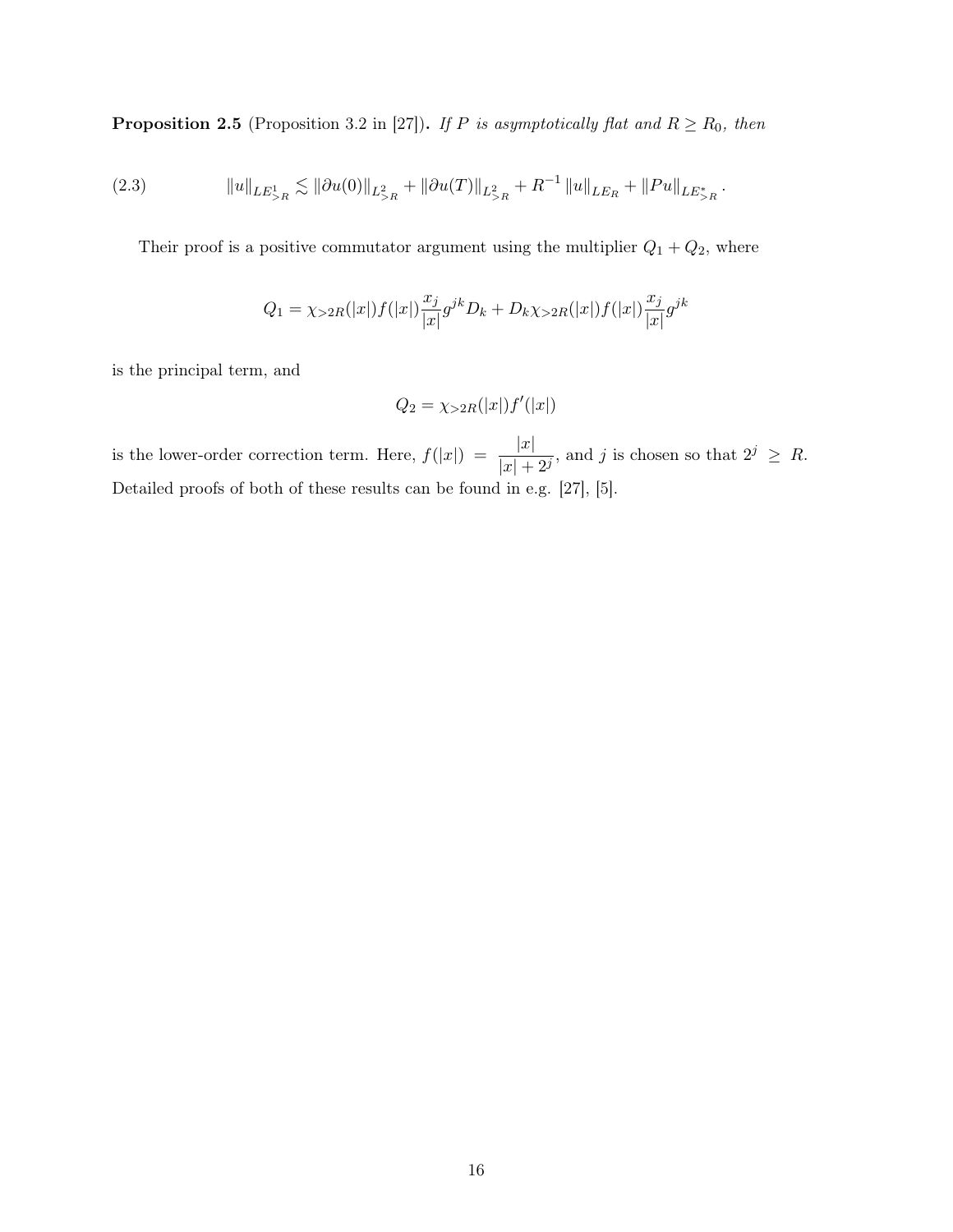# CHAPTER 3 High Frequency Analysis

#### 3.1 Introduction

In this section, we will establish Theorem 1.6. The notions of trapping and geometric control are intrinsically dynamical, so we will provide a thorough discussion of the relevant theory. Namely, we must introduce the bicharacteristic flow generated by the principal symbol of the damped wave operator and the properties that it satisfies. From here, we will construct an escape function and correction term in order to utilize a positive commutator argument and prove the theorem. The constructed symbols will satisfy an appropriate positivity bound, which will allow us to apply the sharp Gårding inequality upon swapping to the framework of pseudodifferential operators. The symbols will also be supported in an unbounded range of frequencies  $[\lambda, \infty)$ with  $\lambda \gg 1$ . This will be fundamentally important for bootstrapping error terms resulting from employment of pseudodifferential calculus.

## 3.2 Dynamical Framework

In order to state the geometric control condition more precisely, we must first outline our dynamical framework, which is rooted in the Hamiltonian dynamics pertaining to the principal symbol of the operator P. Since we assumed that  $\partial_t$  is uniformly time-like, the signature of the metric and the cofactor expansion for the inverse metric tells us that  $g^{00} \lesssim -1$ , as well. This allows us to divide through by  $g^{00}$  and preserve the assumptions on the operator coefficients (see [29]). Hence, we may assume (without loss of generality) that  $g^{00} = 1$ . Note that since  $g^{00}$  was initially negative, dividing by it swaps the signs of all non-zero metric terms. For this reason, we will re-label  $g^{0j}(g^{00})^{-1}$  and  $g^{ij}(g^{00})^{-1}$  as  $-g^{0j}$  and  $-g^{ij}$ , respectively. After these modifications, the principal symbol of  $P$  is

$$
p(\tau, x, \xi) = \tau^2 - 2\tau g^{0j}(x)\xi_j - g^{ij}(x)\xi_i\xi_j.
$$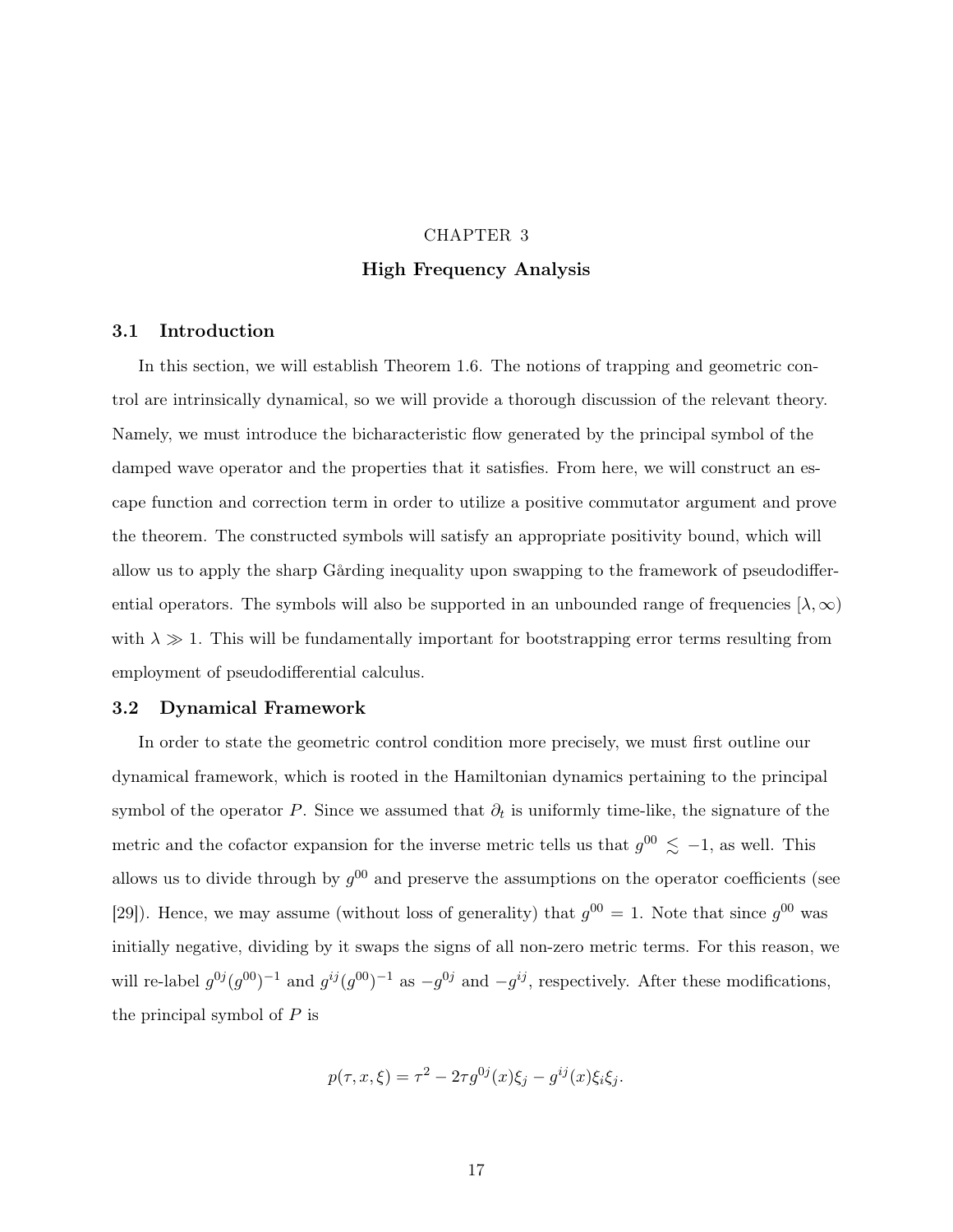This is considered as a smooth function on  $T^*\mathbb{R}^4 \setminus o$ , where o denotes the zero section. This symbol generates a bicharacteristic/Hamiltonian flow on  $\mathbb{R} \times T^* \mathbb{R}^4$  given by

$$
\varphi_s(w) = (t_s(w), \tau_s(w), x_s(w), \xi_s(w))
$$

which solves

$$
\begin{cases}\n\dot{t}_s = \partial_\tau p(\varphi_s(w)), \\
\dot{\tau}_s = -\partial_t p(\varphi_s(w)), \\
\dot{x}_s = \nabla_\xi p(\varphi_s(w)), \\
\dot{\xi}_s = -\nabla_x p(\varphi_s(w))\n\end{cases}
$$

with initial data  $w \in T^*\mathbb{R}^4$ . Explicitly, one can write the system as

$$
\begin{cases}\n\dot{t}_s = 2\tau_s - 2g^{0j}(x_s)[\xi_s]_j, \\
\dot{\tau}_s = 0, \\
(\dot{x}_s)_k = -2\tau_s g^{0k}(x_s) - 2g^{kj}(x_s)[\xi_s]_j, \\
(\dot{\xi}_s)_k = 2\tau_s \partial_{x_k} g^{0j}(x_s)[\xi_s]_j + \partial_{x_k} g^{ij}(x_s)[\xi_s]_i[\xi_s]_j.\n\end{cases}
$$

Since g is smooth and asymptotically flat, and  $\partial_t$  is uniformly time-like, we have a unique, smooth, globally-defined flow with smooth dependence on the data. We will have particular interest in null bicharacteristics, i.e. those with initial data lying in the zero set of  $p$  (also called the *characteristic set* of P and denoted Char(P)). Using the flow  $\varphi_s$ , we define the *forward* and backward trapped and non-trapped sets with respect to  $\varphi_s$ , respectively, as

$$
\Gamma_{tr} = \left\{ w \in T^* \mathbb{R}^4 \setminus o : \sup_{s \ge 0} |x_s(w)| < \infty \right\} \cap \text{Char}(P),
$$
  

$$
\Lambda_{tr} = \left\{ w \in T^* \mathbb{R}^4 \setminus o : \sup_{s \ge 0} |x_{-s}(w)| < \infty \right\} \cap \text{Char}(P),
$$
  

$$
\Gamma_{\infty} = \left\{ w \in T^* \mathbb{R}^4 \setminus o : |x_s(w)| \to \infty \text{ as } s \to \infty \right\} \cap \text{Char}(P),
$$
  

$$
\Lambda_{\infty} = \left\{ w \in T^* \mathbb{R}^4 \setminus o : |x_{-s}(w)| \to \infty \text{ as } s \to \infty \right\} \cap \text{Char}(P).
$$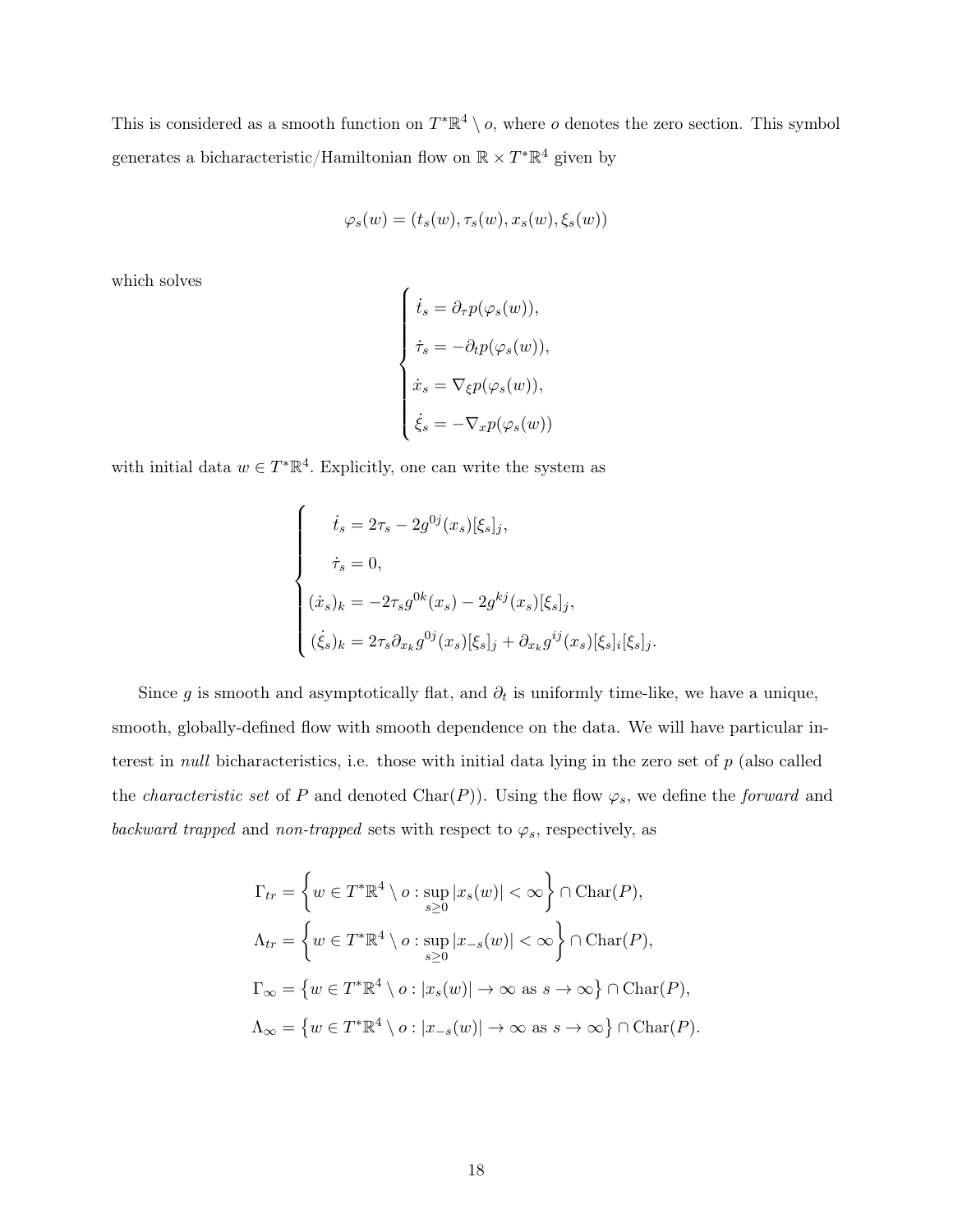The trapped and non-trapped sets are defined as

$$
\Omega_{tr}^p = \Gamma_{tr} \cap \Lambda_{tr},
$$
  

$$
\Omega_{\infty}^p = \Gamma_{\infty} \cap \Lambda_{\infty},
$$

respectively.

**Definition 3.1.** The flow is said to be *non-trapping* if  $\Omega_{tr}^p = \emptyset$ .

Now, we may state the geometric control condition precisely. Recall that our damping function was denoted a.

Definition 3.2. We say that geometric control holds if

(3.1) 
$$
(\forall w \in \Omega^p_{tr})(\exists s \in \mathbb{R}) \ \ a(x_s(w)) > 0.
$$

In contrast to the definition in [40] (given in Assumption  $(A)$ ), we apply this condition specifically to the trapped null bicharacteristics (since all null bicharacteristics are trapped when the manifold is compact, such a specification was unnecessary in  $[40]$ . We will assume that  $(3.1)$ holds. Note that if (3.1) holds and  $a \equiv 0$ , then  $\Omega_{tr}^p$  must be empty, meaning that the flow is nontrapping. In this case, we are back in the setting of [27]. For this reason, we will assume that  $a > 0$  on an open set.

It will be beneficial to utilize a scaling property of P. Given a solution u to  $Pu = f$ , consider

$$
\tilde{v}(t,x) := \gamma^{-2} u(\gamma t, \gamma x), \qquad \gamma > 0.
$$

If we call

$$
\tilde{P} = D_{\alpha} \tilde{g}^{\alpha\beta} D_{\beta} + i\gamma \tilde{a} D_t, \qquad \tilde{g}^{\alpha\beta}(x) = g^{\alpha\beta}(\gamma x), \qquad \tilde{a}(x) = a(\gamma x),
$$

then  $\tilde{v}$  solves

$$
\tilde{P}\tilde{v} = \tilde{f}, \qquad \tilde{f}(t, x) = f(\gamma t, \gamma x)
$$

if and only if u solves  $Pu = f$  (we can similarly undo the scaling to move between the frameworks). Notice that the scaled problem allows for an arbitrarily large constant  $\gamma$  in front of the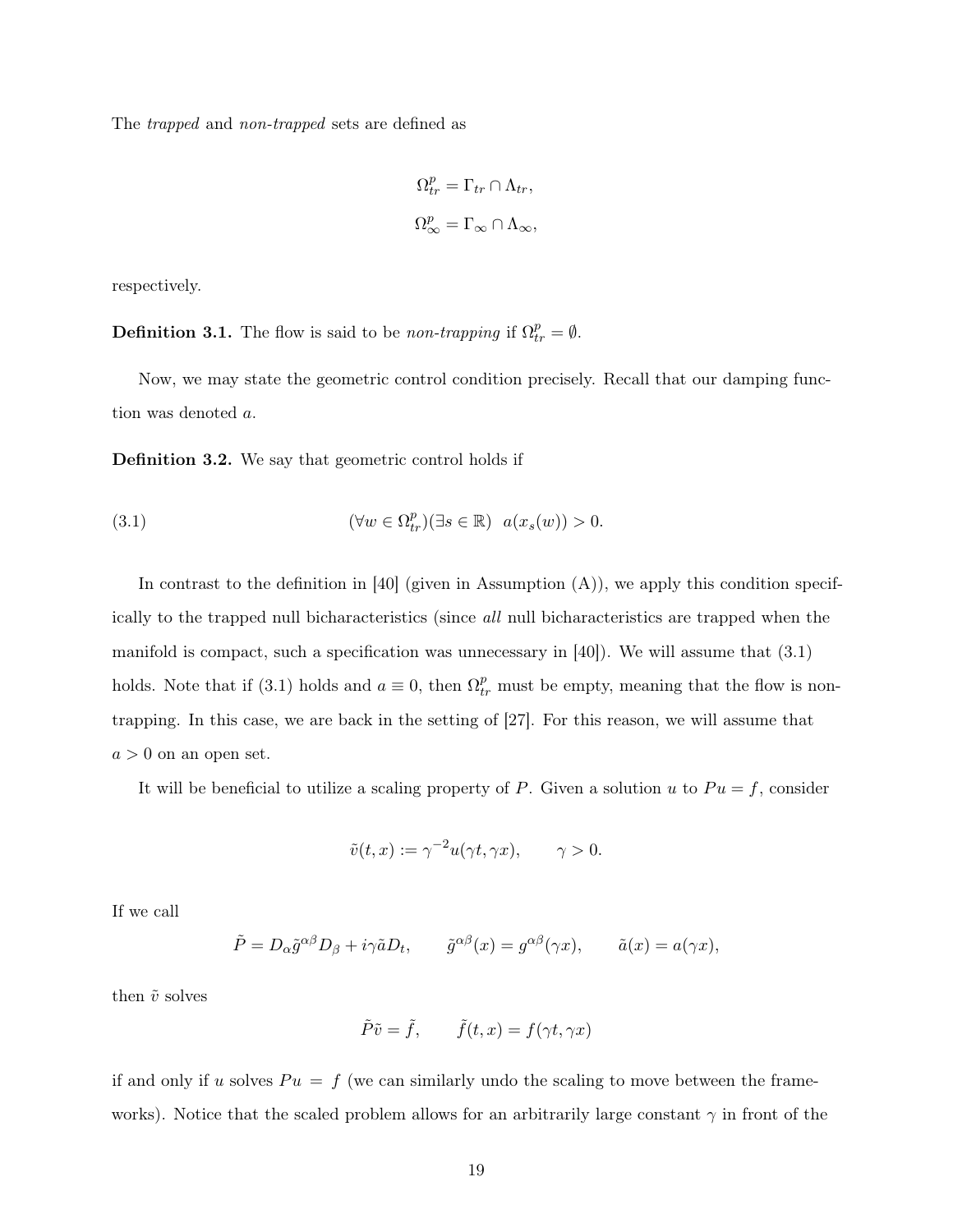damping.

Analogous Hamiltonian systems and trapped sets exist for the principal symbol  $\tilde{p}$  of  $\tilde{P},$  and this amounts to simply replacing g by  $\tilde{g}$ . If we assume that geometric control holds for the flow generated by p, then we must check that it holds for the scaled problem.

**Proposition 3.3.** Assume that (3.1) holds. Then, for any  $\gamma > 0$ , (3.1) holds for the flow generated by  $\tilde{p}$ , with a replaced by  $\tilde{a}$ .

Note that since  $g^{00} \equiv 1$ , it follows that  $\tilde{g}^{00} \equiv 1$ .

*Proof.* The flow generated by  $\tilde{p}$  solves the system

$$
\begin{cases}\n\frac{d}{ds}\tilde{t}_s = 2\tilde{\tau}_s - 2\tilde{g}^{0j}(\tilde{x}_s)[\tilde{\xi}_s]_j, \\
\frac{d}{ds}\tilde{\tau}_s = 0, \\
\frac{d}{ds}(\tilde{x}_s)_k = -2\tilde{\tau}_s\tilde{g}^{0k}(\tilde{x}_s) - 2\tilde{g}^{kj}(\tilde{x}_s)[\tilde{\xi}_s]_j, \\
\frac{d}{ds}(\tilde{\xi}_s)_k = 2\tilde{\tau}_s\partial_{x_k}\tilde{g}^{0j}(\tilde{x}_s)[\tilde{\xi}_s]_j + \partial_{x_k}\tilde{g}^{ij}(\tilde{x}_s)[\tilde{\xi}_s]_i[\tilde{\xi}_s]_j, \\
(\tilde{t}_s, \tilde{\tau}_s, \tilde{x}_s, \tilde{\xi}_s)\big|_{s=0} = (t, \tau, x, \xi).\n\end{cases}
$$

Applying the chain rule and multiplying through by  $\gamma$  provides us with the system

$$
\begin{cases}\n\frac{d}{ds}(\gamma \tilde{t}_s) = 2(\gamma \tilde{\tau}_s) - 2g^{0j}(\gamma \tilde{x}_s)[\gamma \tilde{\xi}_s]_j, \\
\frac{d}{ds}(\gamma \tilde{\tau}_s) = 0, \\
\frac{d}{ds}(\gamma \tilde{x}_s)_k = -2(\gamma \tilde{\tau}_s)g^{0k}(\gamma \tilde{x}_s) - 2g^{kj}(\gamma \tilde{x}_s)[\gamma \tilde{\xi}_s]_j, \\
\frac{d}{ds}(\gamma \tilde{\xi}_s)_k = 2(\gamma \tilde{\tau}_s)[(\partial_{x_k} g^{0j})(\gamma \tilde{x}_s)][\gamma \tilde{\xi}_s]_j + [(\partial_{x_k} g^{ij})(\gamma \tilde{x}_s)][\gamma \tilde{\xi}_s]_i[\gamma \tilde{\xi}_s]_j, \\
((\gamma \tilde{t})_s, (\gamma \tilde{\tau})_s, (\gamma \tilde{x})_s, (\gamma \tilde{\xi})_s)|_{s=0} = (\gamma t, \gamma \tau, \gamma x, \gamma \xi).\n\end{cases}
$$

This is the same system that is solved by the Hamiltonian flow generated by  $p$  with initial data  $(\gamma t, \gamma \tau, \gamma x, \gamma \xi).$ 

By uniqueness, we can conclude that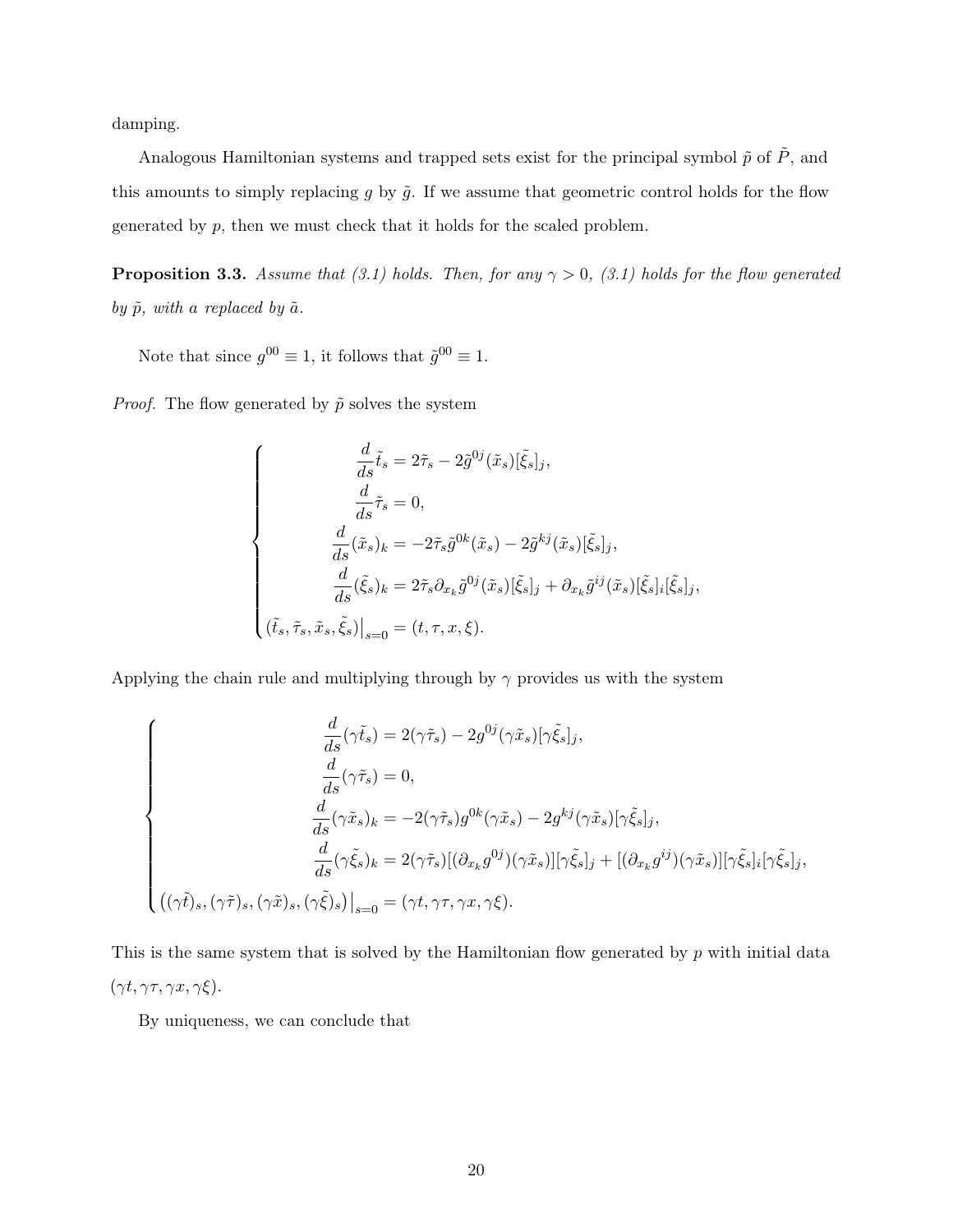$$
\gamma \tilde{t}_s(t, \tau, x, \xi) = t_s(\gamma t, \gamma \tau, \gamma x, \gamma \xi)
$$

$$
\gamma \tilde{\tau}_s(t, \tau, x, \xi) = \tau_s(\gamma t, \gamma \tau, \gamma x, \gamma \xi)
$$

$$
\gamma \tilde{x}_s(t, \tau, x, \xi) = x_s(\gamma t, \gamma \tau, \gamma x, \gamma \xi)
$$

$$
\gamma \tilde{\xi}_s(t, \tau, x, \xi) = \xi_s(\gamma t, \gamma \tau, \gamma x, \gamma \xi).
$$

Now, let  $w = \Omega_{tr}^{\tilde{p}}$ . From the above, we have that

$$
\tilde{x}_s(w) = \gamma^{-1} x_s(\tilde{w}), \qquad \tilde{w} = \gamma w.
$$

Since

$$
\sup_{s \in \mathbb{R}} |x_s(\tilde{w})| = \gamma \sup_{s \in \mathbb{R}} |\tilde{x}_s(w)| < \infty,
$$

it follows that  $\tilde{w} \in \Omega_{tr}^p$ . By (3.1), there exists  $s' \in \mathbb{R}$  so that  $a(x_{s'}(\tilde{w})) > 0$ , and so

$$
\tilde{a}(\tilde{x}_{s'}(w)) = a(\gamma \tilde{x}_{s'}(w)) = a(x_{s'}(\tilde{w})) > 0,
$$

which completes the proof.

Now that we have shown that geometric control is invariant under scaling, we will fix a large  $\gamma > 0$  and study the problem from the scaled perspective (where our damping is now multiplied by  $\gamma$ ) while reverting back to our original notation (x and  $\xi$ , no tildes, etc.). More precise conditions on the size of  $\gamma$  will come in Section 3.4. It is readily seen that it is equivalent to prove Theorem 1.6 for the scaled problem, where we now have a large constant in front of the damping term.

Our proof of Theorem 1.6 is a positive commutator argument. At the symbolic level, this requires the construction of an escape function (as well as a lower-order correction). We must consider the skew-adjoint contribution of P, which will be a purely beneficial term due to the presence of the damping. Let  $p$  and  $s_{skew}$  represent the principal symbols of the self and skew-

 $\Box$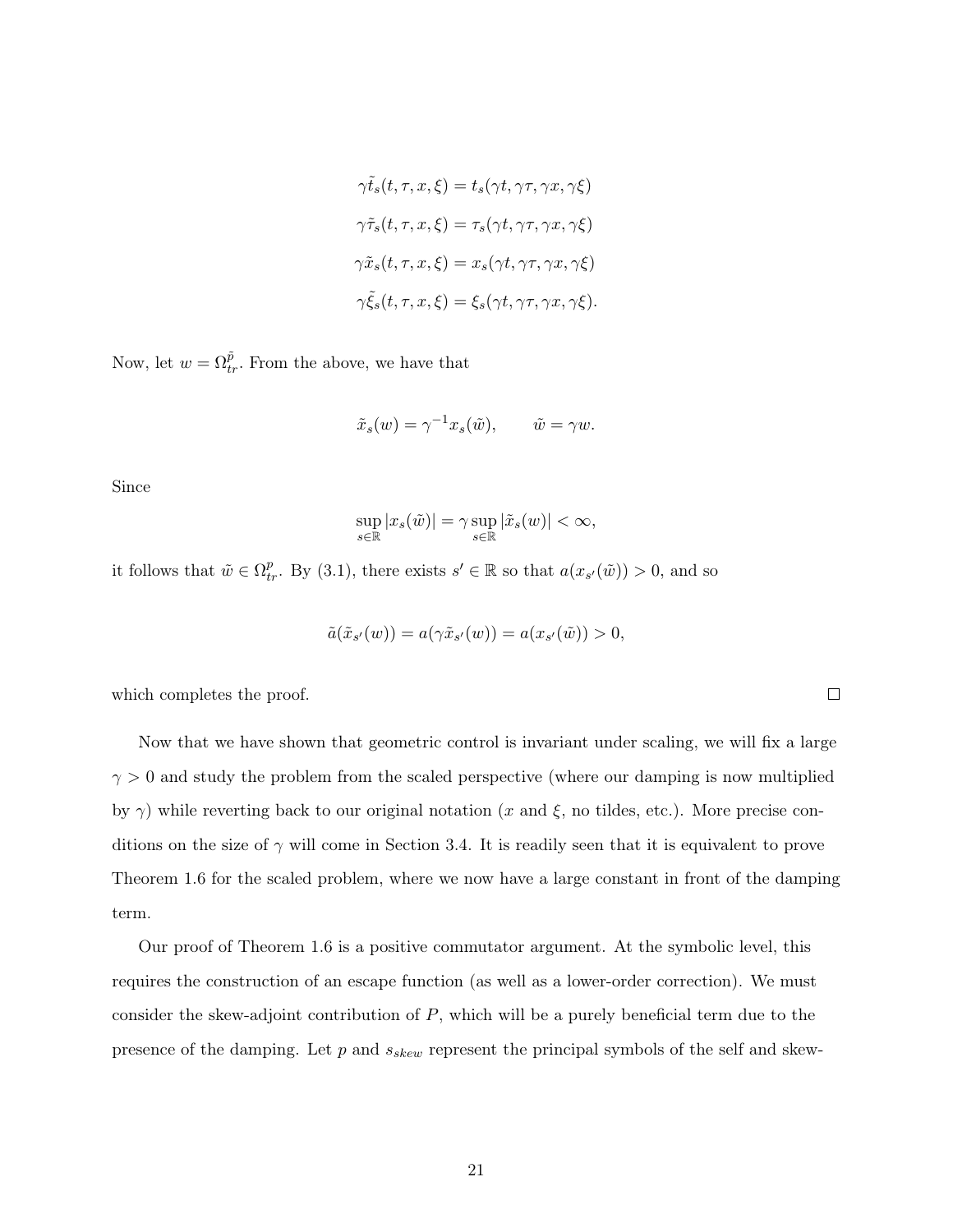adjoint parts of  $P$ , respectively. Namely,

$$
p(\tau, x, \xi) = \tau^2 - 2\tau g^{0j}(x)\xi_j - g^{ij}(x)\xi_i\xi_j
$$

$$
s_{skew}(\tau, x, \xi) = i\gamma\tau a(x).
$$

The multiplication by  $\gamma$  in  $s_{skew}$  will prove advantageous for a bootstrapping argument, which is precisely why we implement the  $\gamma$ -scaling. Now, we are ready to state our escape function result, which we will prove in Section 3.4.

**Lemma 3.4.** For all  $\lambda > 1$ , there exist symbols  $q_j \in S^j(T^*\mathbb{R}^3)$  and  $m \in S^0(T^*\mathbb{R}^3)$ , all supported in  $|\xi| \geq \lambda$ , so that

$$
H_p q - 2i s_{skew} q + pm \gtrsim 1_{|\xi| \ge \lambda} \langle x \rangle^{-2} \left( \tau^2 + |\xi|^2 \right),
$$

where  $q = \tau q_0 + q_1$ .

Here,  $S^m(T^*\mathbb{R}^n)$  denotes the m'th order Kohn-Nirenberg symbol class

$$
S^{m}(T^{*}\mathbb{R}^{n}) = \left\{ p \in C^{\infty}(T^{*}\mathbb{R}^{n}) : |D_{x}^{\alpha}D_{\xi}^{\beta}p(x,\xi)| \lesssim_{\alpha,\beta} \langle \xi \rangle^{m-|\beta|} \right\}.
$$

To each symbol  $p(x,\xi) \in S^m(T^*\mathbb{R}^n)$ , we will associate the pseudodifferential operator  $p^{w}(x, D) : \mathcal{S}(\mathbb{R}^{n}) \to \mathcal{S}(\mathbb{R}^{n})$ , namely the Weyl quantization of p. This is defined via the action

$$
p^{w}(x,D)u(x) = (2\pi)^{-n} \int_{\mathbb{R}^n} \int_{\mathbb{R}^n} e^{i(x-y)\cdot\xi} p\left(\frac{x+y}{2},\xi\right) u(y) dyd\xi.
$$

We say that the Weyl quantization of  $p \in S^m(T^*\mathbb{R}^n)$  is an element of the class  $\Psi^m(\mathbb{R}^n)$ , i.e.  $\Psi^m(\mathbb{R}^n) = \{p^w(x,D) : p \in S^m(T^*\mathbb{R}^n)\}.$  For more on pseudodifferential operators and their corresponding calculus, we refer the reader to [12], [46], [49] (the first two for the microlocal framework, the latter for the semiclassical framework).

In the proof of Lemma 3.4, it will be useful to work with the half-wave decomposition (which allows us to avoid the cross terms in the principal symbol). To that end, we factor  $p$  as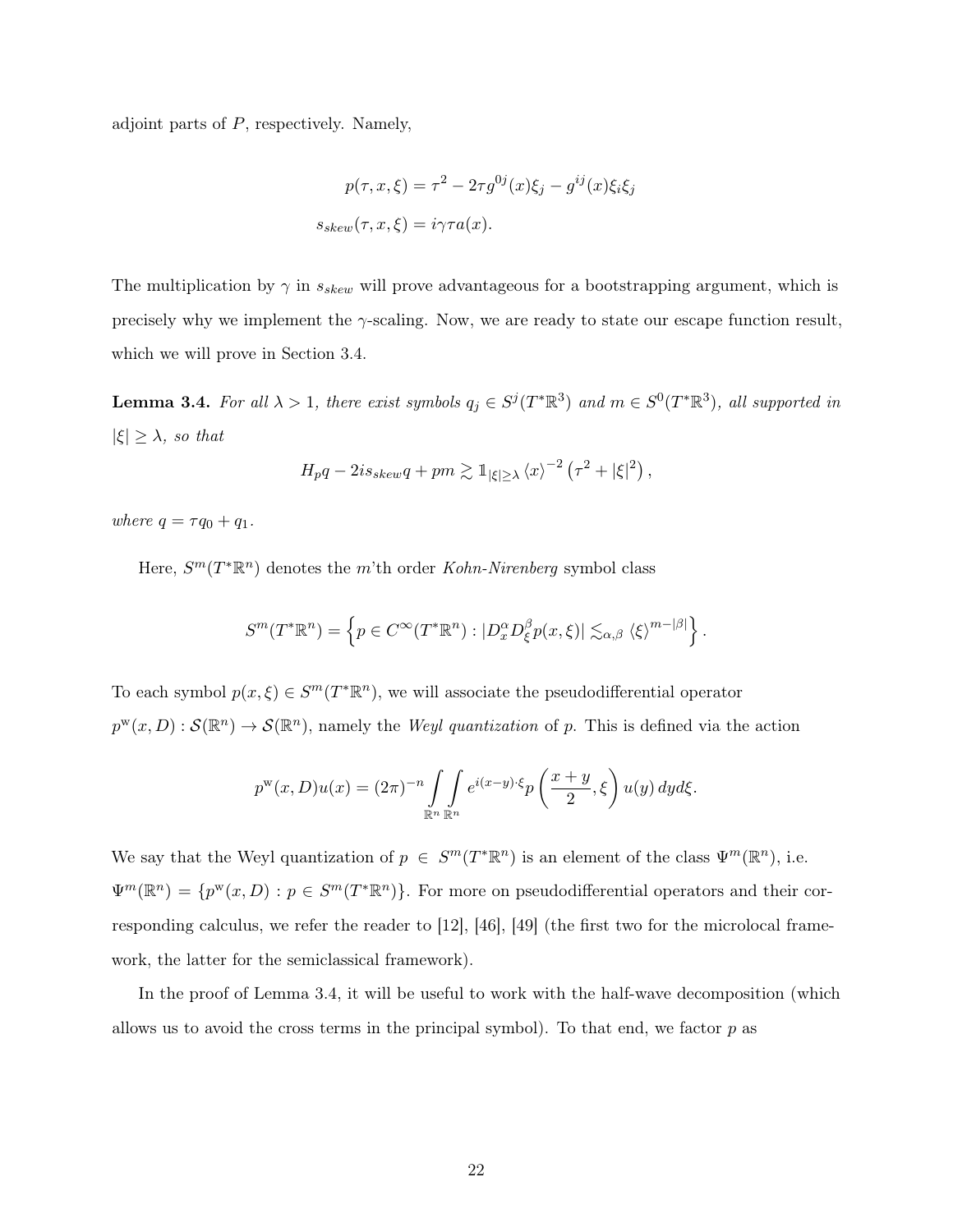$$
p(\tau, x, \xi) = (\tau - b^{+}(x, \xi))(\tau - b^{-}(x, \xi)),
$$

where

$$
b^{\pm}(x,\xi) = g^{0j}\xi_j \pm \sqrt{(g^{0j}\xi_j)^2 + g^{ij}\xi_i\xi_j}.
$$

Observe that  $b^{\pm}$  are both homogeneous of degree 1 in  $\xi$ . Additionally, they are both signed.

**Proposition 3.5.** For any  $(x,\xi) \in T^*\mathbb{R}^3 \setminus o$ , we have that  $b^+(x,\xi) > 0 > b^-(x,\xi)$ .

*Proof.* Let  $\xi \neq 0$ . First, we show that  $b^+ > b^-$ . Indeed, observe that

$$
b^{+} - b^{-} = 2\sqrt{(g^{0j}\xi_j)^2 + g^{ij}\xi_i\xi_j} > 0
$$

using the ellipticity (see 1.2). Using ellipticity again, we have that

$$
\sqrt{(g^{0j}\xi_j)^2 + g^{ij}\xi_i\xi_j} > |g^{0j}\xi_j|.
$$

Thus,

$$
b^{+} > g^{0j}\xi_{j} + |g^{0j}\xi_{j}| \ge 0, \qquad b^{-} < g^{0j}\xi_{j} - |g^{0j}\xi_{j}| \le 0.
$$

We will call  $p^{\pm} = \tau - b^{\pm}$ , so that  $p = p^+p^-$ . In particular,  $p = 0$  if and only if  $p^+ = 0$  or  $p^- = 0$ ; due to Proposition 3.5, it cannot be the case that  $p^+(w) = p^-(w) = 0$  for any  $w \in T^*\mathbb{R}^4 \setminus o$ . The Hamiltonians  $p^{\pm}$  also generate flows  $\varphi_s^{\pm}(w) = (t_s^{\pm}(w), \tau_s^{\pm}(w), x_s^{\pm}(w), \xi_s^{\pm}(w))$  on  $\mathbb{R} \times T^*\mathbb{R}^4$  which solve the Hamiltonian systems

$$
\begin{cases}\n\dot{t}_s^{\pm} = \partial_{\tau} p^{\pm} (\varphi_s^{\pm}(w)), \\
\dot{\tau}_s^{\pm} = -\partial_t p^{\pm} (\varphi_s^{\pm}(w)), \\
\dot{x}_s^{\pm} = \nabla_{\xi} p^{\pm} (\varphi_s^{\pm}(w)), \\
\dot{\xi}_s^{\pm} = -\nabla_x p^{\pm} (\varphi_s^{\pm}(w))\n\end{cases}
$$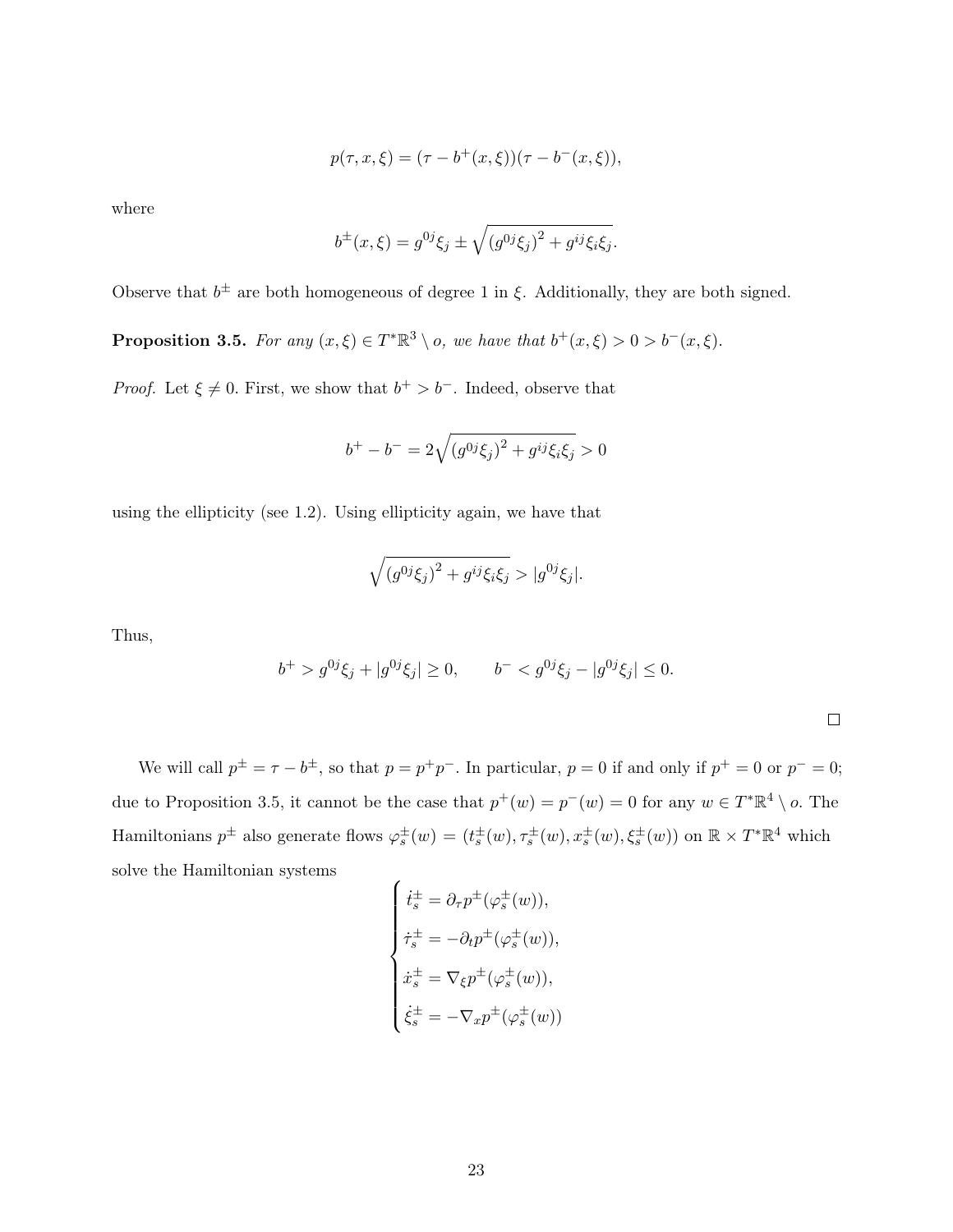with initial data  $w \in T^*\mathbb{R}^4$ . Note that

$$
\begin{cases}\n\dot{t}_s^{\pm} = 1, \\
\dot{\tau}_s^{\pm} = 0, \\
(\dot{x}_s^{\pm})_k = -b_{\xi_k}^{\pm}(\varphi_s^{\pm}(w)), \\
(\dot{\xi}_s^{\pm})_k = b_{x_k}^{\pm}(\varphi_s^{\pm}(w)).\n\end{cases}
$$

There is a direct correspondence between null bicharacteristics for  $\varphi_s$  and null bicharacteristics for  $\varphi_s^{\pm}.$ 

**Proposition 3.6.** Every null bicharacteristic for the flow generated by  $p$  is a null bicharacteristic for the flow generated by either  $p^+$  or  $p^-$ . The converse is also true.

*Proof.* Recall that for any  $(t', \tau', x', \xi') =: w \in T^* \mathbb{R}^4 \setminus o$ ,  $p(w) = 0$  if and only if either  $p^+(w) = 0$ or  $p^-(w) = 0$ . Without loss of generality, suppose that  $p^+(w) = 0$ . The Hamiltonians p and  $p^+$ generate the systems

(3.2)  

$$
\begin{cases}\n\dot{t}_s = p^+(\varphi_s) + p^-(\varphi_s), \\
\dot{\tau}_s = 0, \\
(\dot{x}_s)_k = p^+(\varphi_s)p_{\xi_k}^-(\varphi_s) + p^-(\varphi_s)p_{\xi_k}^+(\varphi_s), \\
(\dot{\xi}_s)_k = -p^+(\varphi_s)p_{x_k}^-(\varphi_s) - p^-(\varphi_s)p_{x_k}^+(\varphi_s), \\
(t_s, \tau_s, x_s, \xi_s)|_{s=0} = w\n\end{cases}
$$

and

(3.3)  

$$
\begin{cases}\n\dot{t}_s^+ = 1, \\
\dot{\tau}_s^+ = 0, \\
(\dot{x}_s^+)_{k} = p_{\xi_k}^+(\varphi_s^+), \\
(\dot{\xi}_s^+)_{k} = -p_{x_k}^+(\varphi_s^+), \\
(t_s^+, \tau_s^+, x_s^+, \xi_s^+) \big|_{s=0} = w,\n\end{cases}
$$

respectively.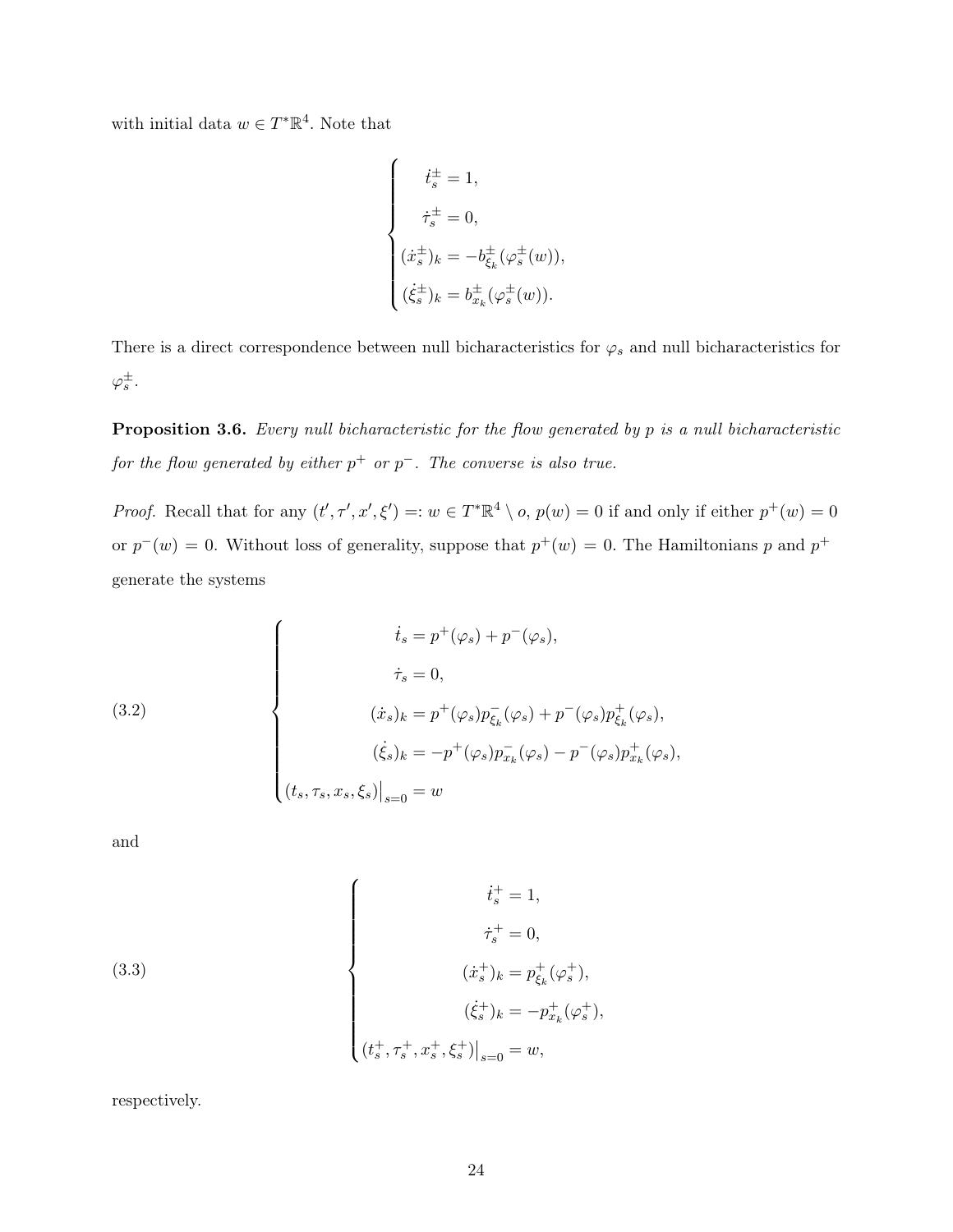We claim that since  $p^+(w) = 0$ , we must have that  $p^+(\varphi_s(w)) = 0$  for all s. If not, then there would exist s' so that  $p^-(\varphi_{s'}(w)) = 0$ , i.e.  $\tau_{s'}^{-}$  $s_{s'}(w) = b^{-}(x_{s'}(w), \xi_{s'}(w)) < 0.$  However,  $\tau^{-}$  is constant and  $p^+(w) = 0$ , which implies that  $\tau_s^-(w) = \tau' > 0$  for all s.

Thus, we can re-write (3.2) as

(3.4)  

$$
\begin{cases}\n\dot{t}_s = p^-(\varphi_s), \\
\dot{\tau}_s = 0, \\
(\dot{x}_s)_k = p^-(\varphi_s)p^+_{\xi_k}(\varphi_s), \\
(\dot{\xi}_s)_k = -p^-(\varphi_s)p^+_{x_k}(\varphi_s), \\
(t_s, \tau_s, x_s, \xi_s)|_{s=0} = w.\n\end{cases}
$$

Notice that  $t^+ = t' + s$ , and so we may re-parameterize (3.3) in terms of  $t^+$ .

(3.5)  

$$
\begin{cases}\n\frac{d}{dt^{+}}t_{t^{+}-t'}^{+} = 1, \\
\frac{d}{dt^{+}}\tau_{t^{+}-t'}^{+} = 0, \\
\left(\frac{d}{dt^{+}}x_{t^{+}-t'}^{+}\right)_{k} = p_{\xi_{k}}^{+}(\varphi_{t^{+}-t'}^{+}), \\
\left(\frac{d}{dt^{+}}\xi_{t^{+}-t'}^{+}\right)_{k} = -p_{x_{k}}^{+}(\varphi_{t^{+}-t'}^{+}), \\
\left(t_{t^{+}-t'}^{+},\tau_{t^{+}-t'}^{+},x_{t^{+}-t'}^{+},\xi_{t^{+}-t'}^{+}\right) |_{t^{+}=t'} = w.\n\end{cases}
$$

Next, we re-parameterize  $(3.4)$  to change the flow variable from s to t (which can be done since  $t_s$ is strictly increasing and hence invertible), generating the system

$$
\left\{\begin{aligned}\n\frac{d}{dt}t_{s(t)} &= 1, \\
\frac{d}{dt}\tau_{s(t)} &= 0, \\
\left(\frac{d}{dt}x_{s(t)}\right)_k &= p_{\xi_k}^+(\varphi_{s(t)}), \\
\left(\frac{d}{dt}\xi_{s(t)}\right)_k &= -p_{x_k}^+(\varphi_{s(t)}), \\
(t_{s(t)}, \tau_{s(t)}, x_{s(t)}, \xi_{s(t)})|_{t=t'} &= w.\n\end{aligned}\right.
$$

An application of uniqueness theory yields that  $\varphi_{s(t)}(w) = \varphi_{t^+ - t'}^+(w)$ . The converse is similar by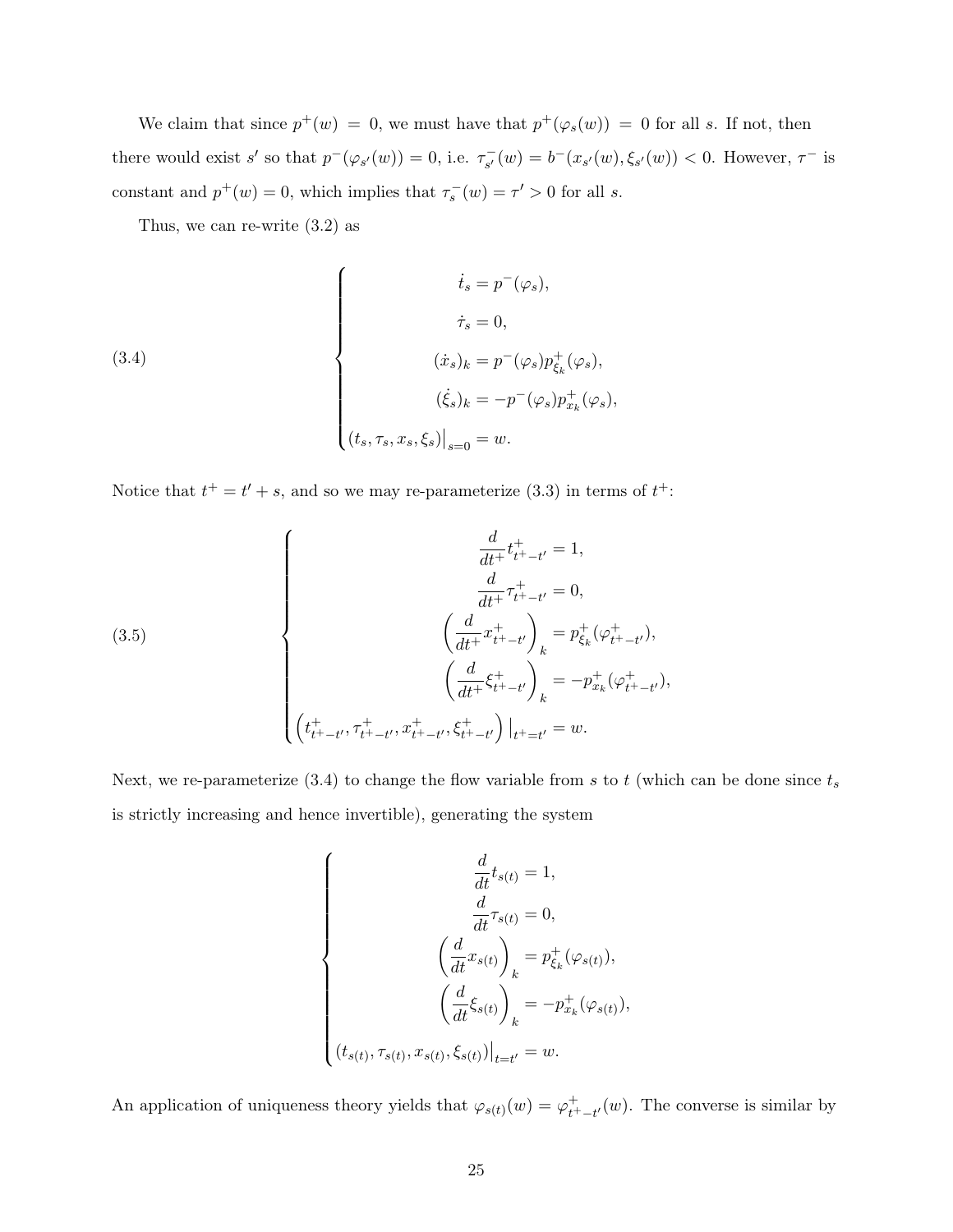reversing the above process.

When working with the factored flow, the decoupling of  $(t, \tau)$  and  $(x, \xi)$  allows us to project onto the  $(x, \xi)$  components of the flow without worrying about loss of information. For this reason, we will write  $\Pi_{x,\xi} \circ \varphi^{\pm}$  as simply  $\varphi^{\pm}$ , where  $\Pi_{x,\xi}(t,\tau,x,\xi) = (x,\xi)$ . Notice that when we project, we are no longer looking at null bicharacteristics but, rather, bicharacteristics with initial data having non-zero  $\xi$  component.

Now, we may define all of the corresponding trapped and non-trapped sets for the half-wave flows as

$$
\Gamma_{tr}^{\pm} = \left\{ w \in T^* \mathbb{R}^3 \setminus o : \sup_{s \ge 0} |x_s^{\pm}(w)| < \infty \right\},
$$
  
\n
$$
\Lambda_{tr}^{\pm} = \left\{ w \in T^* \mathbb{R}^3 \setminus o : \sup_{s \ge 0} |x_{-s}^{\pm}(w)| < \infty \right\},
$$
  
\n
$$
\Omega_{tr}^{\pm} = \Gamma_{tr}^{\pm} \cap \Lambda_{tr}^{\pm},
$$
  
\n
$$
\Omega_{tr} = \Omega_{tr}^{\pm} \cup \Omega_{tr}^{-},
$$
  
\n
$$
\Gamma_{\infty}^{\pm} = \left\{ w \in T^* \mathbb{R}^3 \setminus o : |x_s^{\pm}(w)| \to \infty \text{ as } s \to \infty \right\},
$$
  
\n
$$
\Lambda_{\infty}^{\pm} = \left\{ w \in T^* \mathbb{R}^3 \setminus o : |x_{-s}^{\pm}(w)| \to \infty \text{ as } s \to \infty \right\},
$$
  
\n
$$
\Omega_{\infty}^{\pm} = \Gamma_{\infty}^{\pm} \cap \Lambda_{\infty}^{\pm},
$$
  
\n
$$
\Omega_{\infty} = \Omega_{\infty}^{\pm} \cup \Omega_{\infty}^{-}.
$$

,

Note that the identities

$$
\Omega_{tr} = \Pi_{x,\xi}(\Omega_{tr}^p), \qquad \Omega_{\infty} = \Pi_{x,\xi}(\Omega_{\infty}^p)
$$

hold as an immediate consequence of the factoring. Additionally, the factoring allows us to restate the geometric control condition as

$$
\left(w \in \Omega^+_{tr} \implies (\exists s \in \mathbb{R}) \ \left(a(x_s^+(w)) > 0\right)\right) \quad \text{and} \quad \left(w \in \Omega^-_{tr} \implies (\exists s \in \mathbb{R}) \ \left(a(x_s^-(w)) > 0\right)\right).
$$

If  $w \in \Omega_{tr}$ , then it is either trapped with respect the flow generated by  $p^+$  or  $p^-$  by Proposi-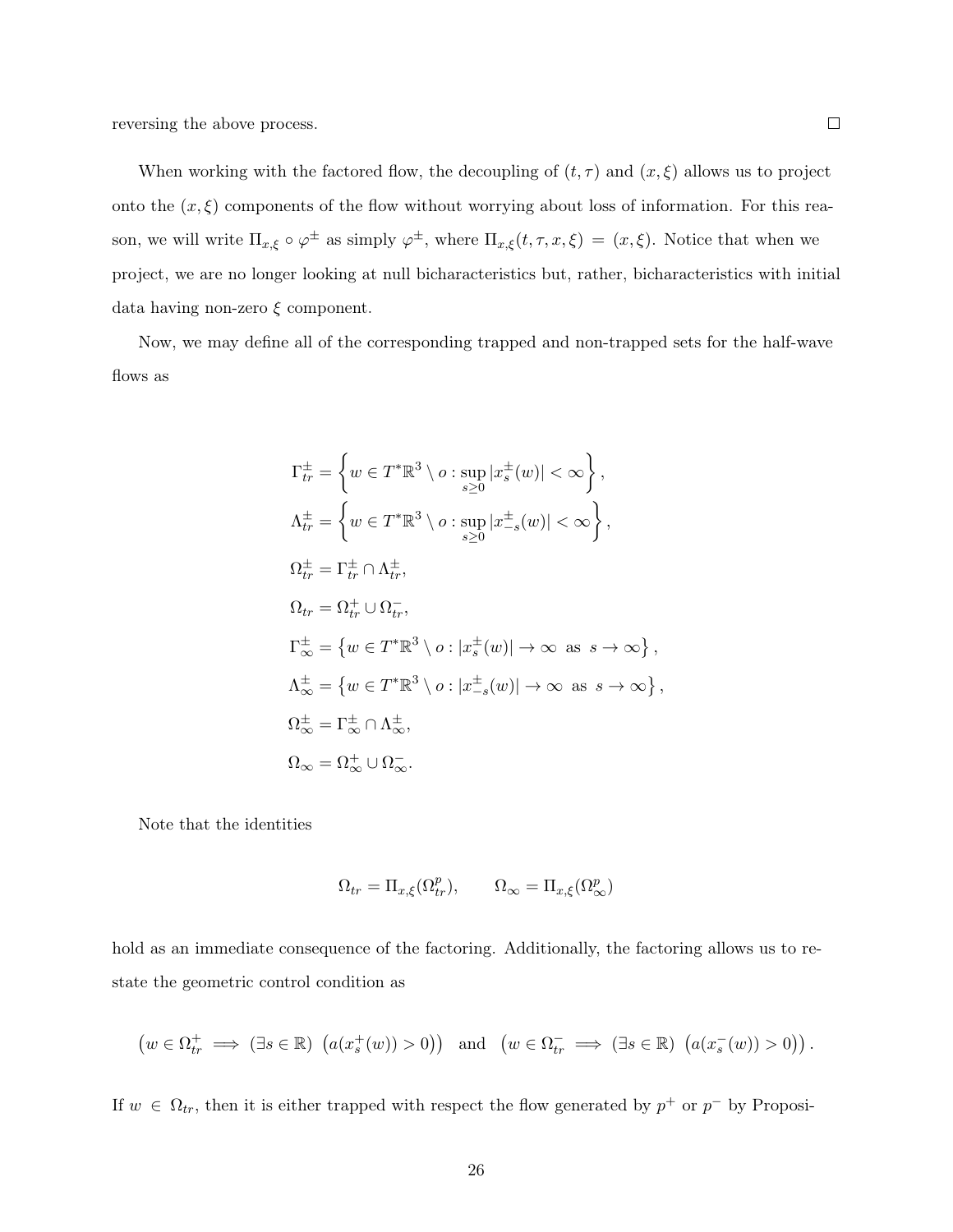tion 3.6. If it is trapped with respect to  $p^+$ , then there is a time so that w is flowed along a  $p^+$ bicharacteristic ray to a place where the damping is positive, and similarly if it is trapped with respect to  $p^-$ .

## 3.3 Results on the Flow

Here, we establish results regarding the trapped/non-trapped sets and scalings for the flows, culminating in an extension of geometric control to bicharacteristic rays bounded either forward or backward in time. These results largely follow the path outlined in [6], although we require certain scaling results in order to utilize homogeneity arguments in later proofs (which were unnecessary in [6] due to their use of semiclassical rescaling). In particular, Lemma 3.10 and Propositions 3.11 and 3.12 are analogous to results in Chapter 8 of [6].

We will start with a scaling result on the flow.

**Proposition 3.7.** The flows generated by  $p^{\pm}$  satisfy the scalings

$$
x_s^{\pm}(x,\xi) = x_s^{\pm}(x,\lambda\xi),
$$
  

$$
\lambda\xi_s^{\pm}(x,\xi) = \xi_s^{\pm}(x,\lambda\xi)
$$

for any  $\lambda > 0$ .

*Proof.* Label the functions on the right-hand side as  $x^{\pm}_{s,\lambda}$  and  $\xi^{\pm}_{s,\lambda}$ , respectively. Using the homogeneity of  $b^{\pm}$ , the left-hand side  $(x_s^{\pm}, \lambda \xi_s^{\pm})$  solves the system

$$
\begin{cases}\n\frac{d}{ds}x_s^{\pm} = \nabla_{\xi}p^{\pm}(x_s^{\pm}, \xi_s^{\pm}) = \nabla_{\xi}p^{\pm}(x_s^{\pm}, \lambda\xi_s^{\pm}),\\
\frac{d}{ds}(\lambda\xi_s^{\pm}) = -\lambda\nabla_xp^{\pm}(x_s^{\pm}, \xi_s^{\pm}) = -\nabla_xp^{\pm}(x_s^{\pm}, \lambda\xi_s^{\pm}),\\
(x_s^{\pm}, \lambda\xi_s^{\pm})\big|_{s=0} = (x, \lambda\xi),\n\end{cases}
$$

while the right-hand side solves

$$
\left\{ \begin{aligned} \frac{d}{ds}x^\pm_{s,\lambda} &= \nabla_\xi p^\pm(x^\pm_{s,\lambda},\xi^\pm_{s,\lambda}),\\ \frac{d}{ds}(\xi^\pm_{s,\lambda}) &= -\nabla_x p^\pm(x^\pm_{s,\lambda},\xi^\pm_{s,\lambda}),\\ \left. (x^\pm_{s,\lambda},\xi^\pm_{s,\lambda}) \right|_{s=0} &= (x,\lambda\xi). \end{aligned} \right.
$$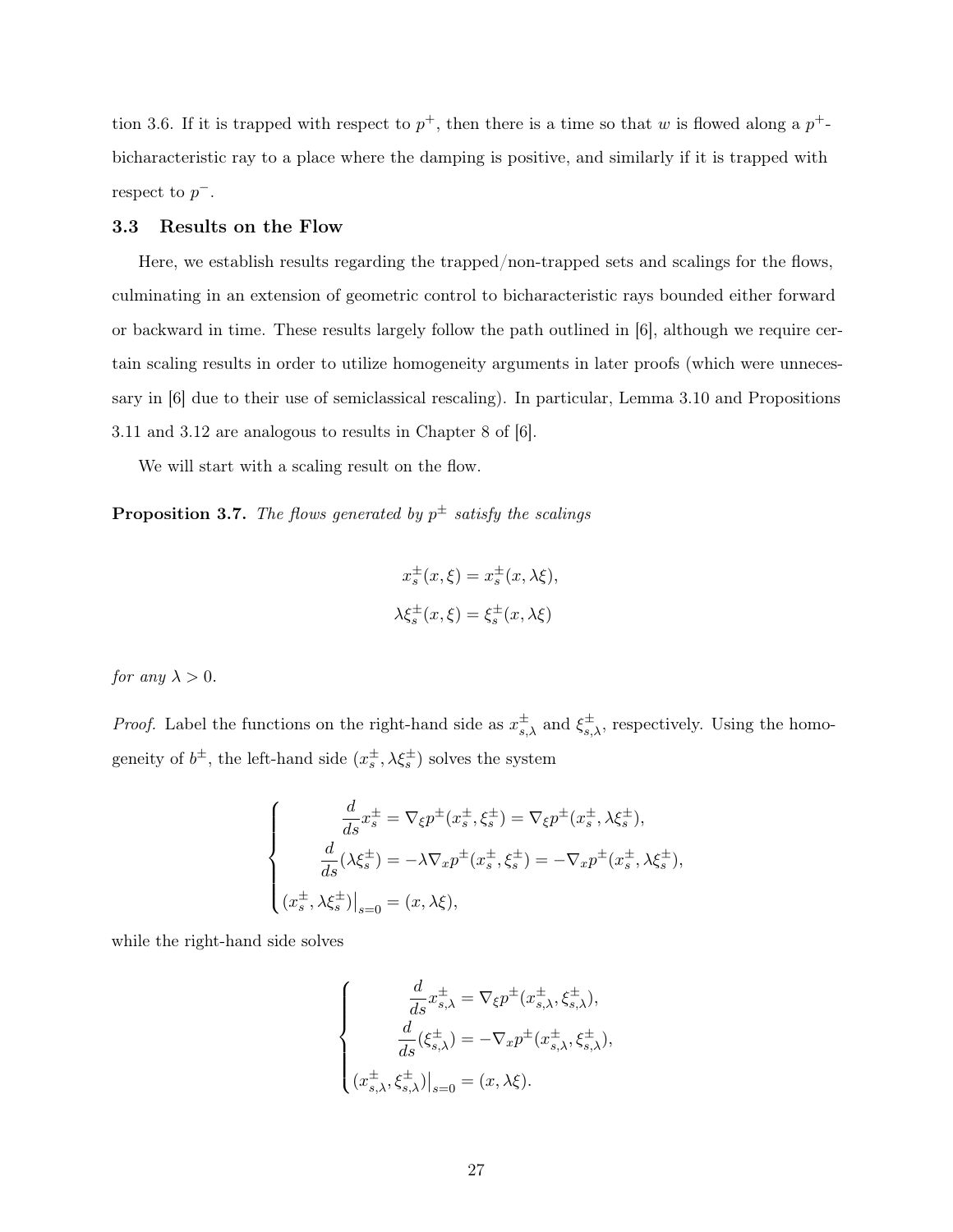In particular,  $(x_s^{\pm}, \lambda \xi_s^{\pm})$  and  $(x_{s,\lambda}^{\pm}, \xi_{s,\lambda}^{\pm})$  solve the same ordinary differential equations with the  $\Box$ same initial conditions; applying uniqueness theory completes the proof.

This scaling implies that the trapped/non-trapped sets, and hence geometric control, are entirely determined by unit speed null bicharacteristics, i.e. by what happens on the unit cosphere bundle  $S^* \mathbb{R}^3 = \{(x, \xi) \in T^* \mathbb{R}^3 : |\xi| = 1\}.$  Indeed, observe that

$$
x_s^{\pm}(x,\xi) = x_s^{\pm}(x,\xi/|\xi|).
$$

The forward/backward trapped sets are defined in terms of supremums of the above over s, while the forward/backward non-trapped sets are defined via limits in s, and the prior equation shows that all of these are unaffected by the scaling in the  $\xi$  component of the initial data. A more pertinent scaling is given by the function

$$
\Phi^{\pm}(x,\xi) = \left(x, \frac{\xi}{|b^{\pm}(x,\xi)|}\right).
$$

The utility of this scaling comes from noticing that  $b^{\pm}$  is a constant of motion under the corresponding projected Hamiltonian flows and that

$$
\left|\frac{\xi}{b^+(x,\xi)}\right| \approx 1,
$$

which we now prove.

**Proposition 3.8.** For any  $(x,\xi) \in T^* \mathbb{R}^3 \setminus \mathfrak{o}$ ,

$$
\left|\frac{\xi}{b^{\pm}(x,\xi)}\right| \approx 1.
$$

Proof. By homogeneity,

$$
\left|\frac{\xi}{b^{\pm}(x,\xi)}\right| = \frac{1}{\left|b^{\pm}\left(x,\frac{\xi}{|\xi|}\right)\right|}.
$$

Write

$$
\left|b^{\pm}\left(x,\frac{\xi}{|\xi|}\right)\right| = \left|g^{0j}\frac{\xi_j}{|\xi|} \pm \sqrt{\left(g^{0j}\frac{\xi_j}{|\xi|}\right)^2 + (g^{ij} - m^{ij})\frac{\xi_i}{|\xi|}\frac{\xi_j}{|\xi|} + m^{ij}\frac{\xi_i}{|\xi|}\frac{\xi_j}{|\xi|}}\right|.
$$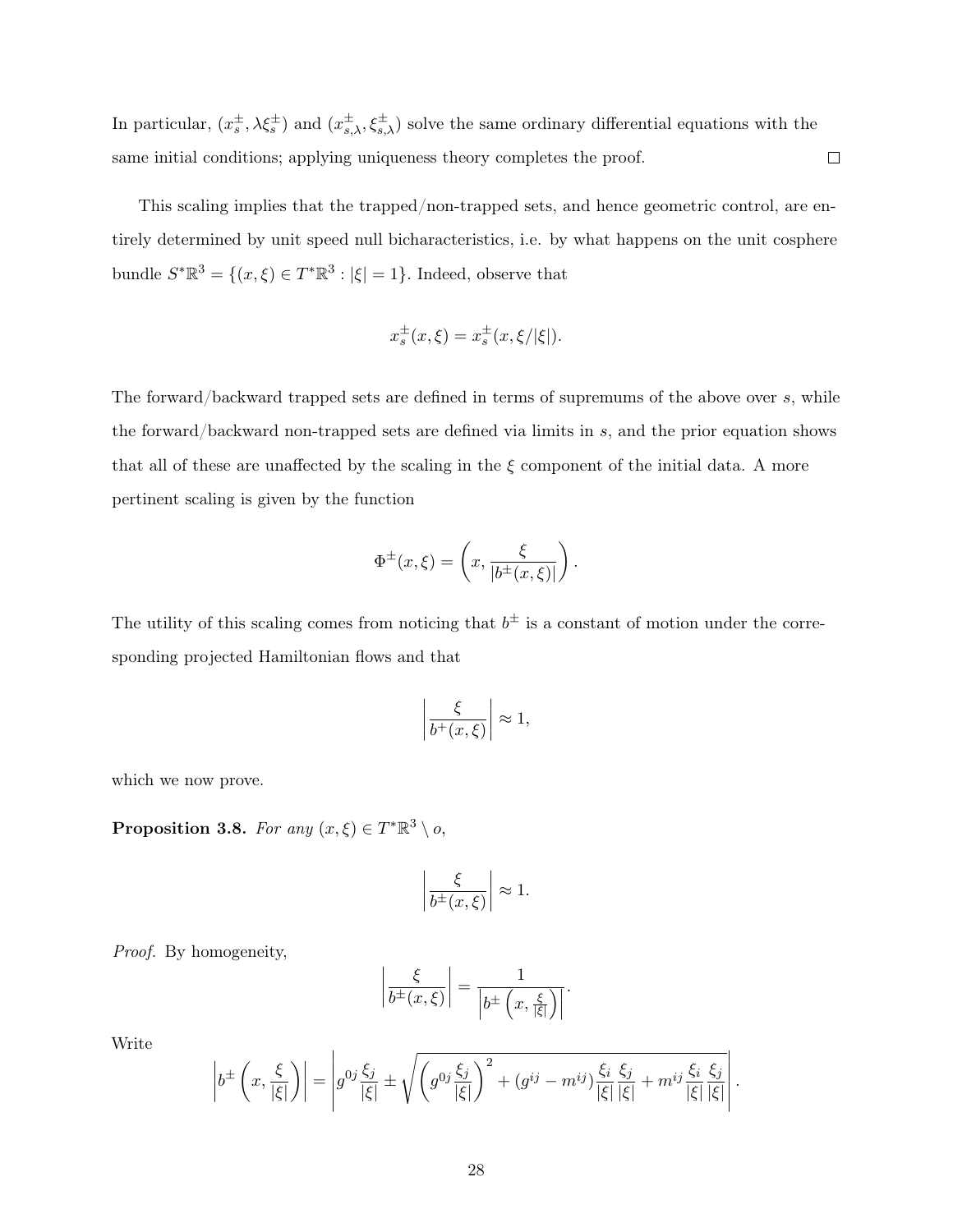Since  $||g - m||_{AF(|x| > R_0)} \ll 1$ , asymptotic flatness guarantees that  $g^{0j}$  and  $g^{ij} - m^{ij}$  are small in the exterior region  $\{|x| > R_0\}$ . Hence,

$$
\left| b^{\pm}\left(x,\frac{\xi}{|\xi|}\right) \right| \approx \sqrt{m^{ij}\frac{\xi_i}{|\xi|}\frac{\xi_j}{|\xi|}} = 1
$$

when  $|x| > R_0$ .

In the interior region, we are considering  $b^{\pm}$  on the compact set  $\{|x| \le R_0\} \times \{|\xi| = 1\}$ . Since we know that  $|b^{\pm}| > 0$  for all  $\xi \neq 0$  from Proposition 3.5, continuity guarantees the desired boundedness here.  $\Box$ 

In view of Proposition 3.8, it follows that

$$
\frac{\xi_j}{b^{\pm}(x,\xi)} \in S^0_{\text{hom}}(T^*\mathbb{R}^3 \setminus o), \qquad j = 1,2,3,
$$

where  $S^0_{\text{hom}}(T^*\mathbb{R}^3 \setminus o)$  denotes the 0'th-order homogeneous symbol class.

Remark 3.9. As a consequence of the scaling, the sets

$$
\dot{\Gamma}_{tr}^{\pm} = \Gamma_{tr}^{\pm} \cap \Phi^{\pm}(T^*\mathbb{R}^3 \setminus o)
$$

$$
\dot{\Lambda}_{tr}^{\pm} = \Lambda_{tr}^{\pm} \cap \Phi^{\pm}(T^*\mathbb{R}^3 \setminus o)
$$

are invariant under the flow. Indeed, it is readily seen that the (semi) trapped nature is preserved. Further, since  $b^{\pm}$  is constant along the flow, it follows from Proposition 3.7 that

$$
\xi_s^{\pm}\left(x,\frac{\xi}{|b^{\pm}(x,\xi)|}\right) = \frac{1}{|b^{\pm}(x,\xi)|} \xi_s^{\pm}(x,\xi) = \frac{1}{|b^{\pm}(x_s^{\pm}(x,\xi),\xi_s^{\pm}(x,\xi))|} \xi_s^{\pm}(x,\xi).
$$

■

Now, we prove a key result on non-trapped trajectories.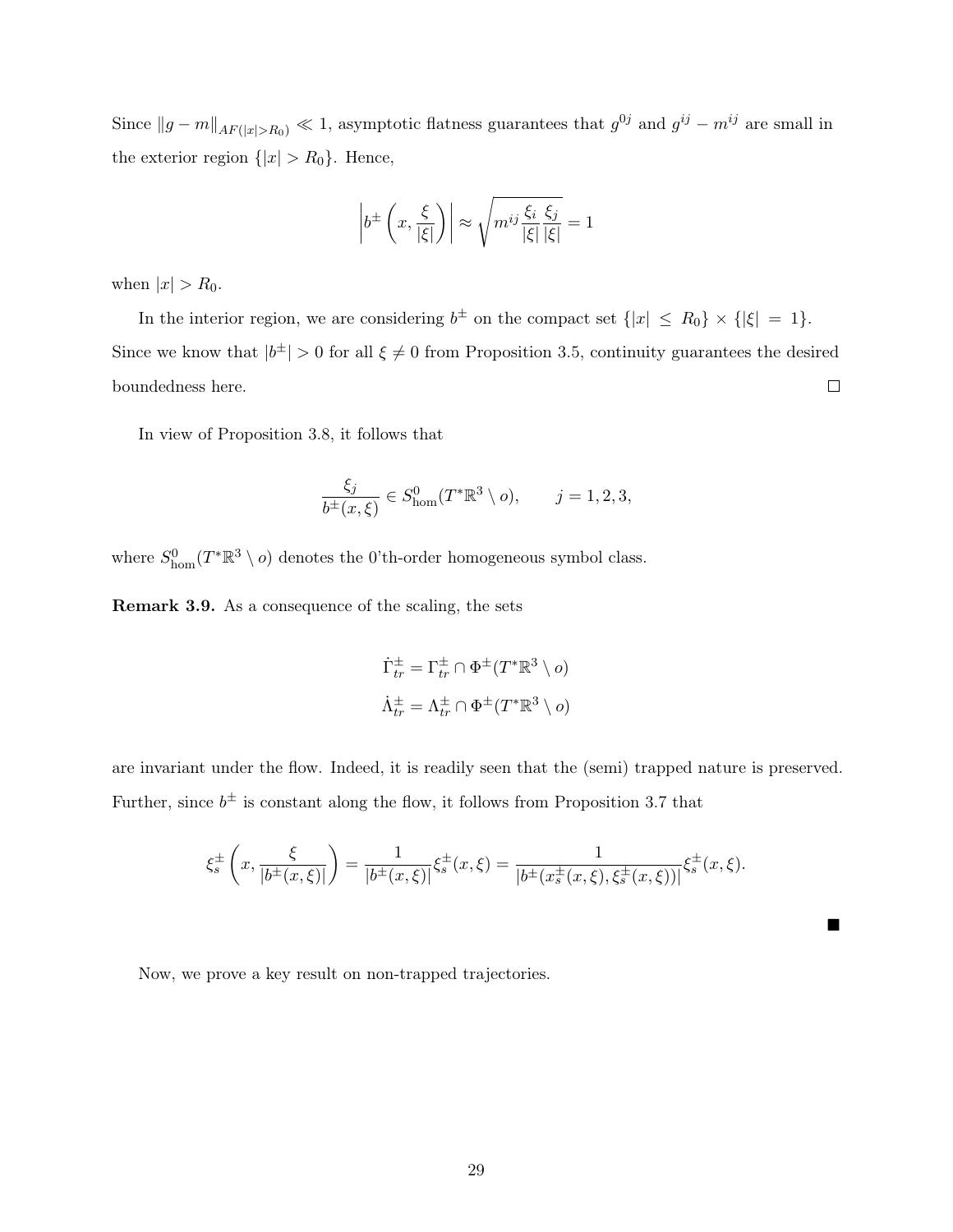**Lemma 3.10.** If  $R \ge R_0$  and

$$
|x_{\pm s'}^\pm(x,\xi)|\geq \max\{2R,|x|+\delta\}
$$

for some  $(x,\xi) \in T^* \mathbb{R}^3 \setminus \rho, \delta > 0$ , and  $s' > 0$ , then it holds for all  $s \geq s'$ , and

$$
|x_{\pm s}^\pm(x,\xi)|\to\infty
$$

as  $s \to \infty$ .

That is, if we can get sufficiently far away from the origin and move radially outward from the initial position, then the trajectories are necessarily non-trapped. This can be proven directly, but the computations are simpler if one uses the correspondence between null bicharacteristics for  $p$ and  $p^{\pm}$ .

*Proof.* Without loss of generality, we will work with the  $x^+$  bicharacteristic ray. By Proposition 3.6, it suffices to prove the result for the null bicharacteristic ray  $x_{\pm s}$  with initial data  $\tilde{w}$ , where  $\tilde{w}$  is the lift of w to  $T^*\mathbb{R}^4 \setminus o$  which is consistent with the comment immediately following the aforementioned proposition (in particular, the  $\tau$  component is strictly positive). For any  $z \in \mathcal{Z}$  $T^*\mathbb{R}^4 \setminus o$ , we explicitly calculate that

$$
\frac{\partial^2}{\partial s^2}|x_{\pm s}(z)|^2 = \left|\frac{\partial}{\partial s}x_{\pm s}(z)\right|^2 + \frac{\partial}{\partial s}x_{\pm s}(z)\cdot\frac{\partial^2}{\partial s^2}x_{\pm s}(z),
$$

where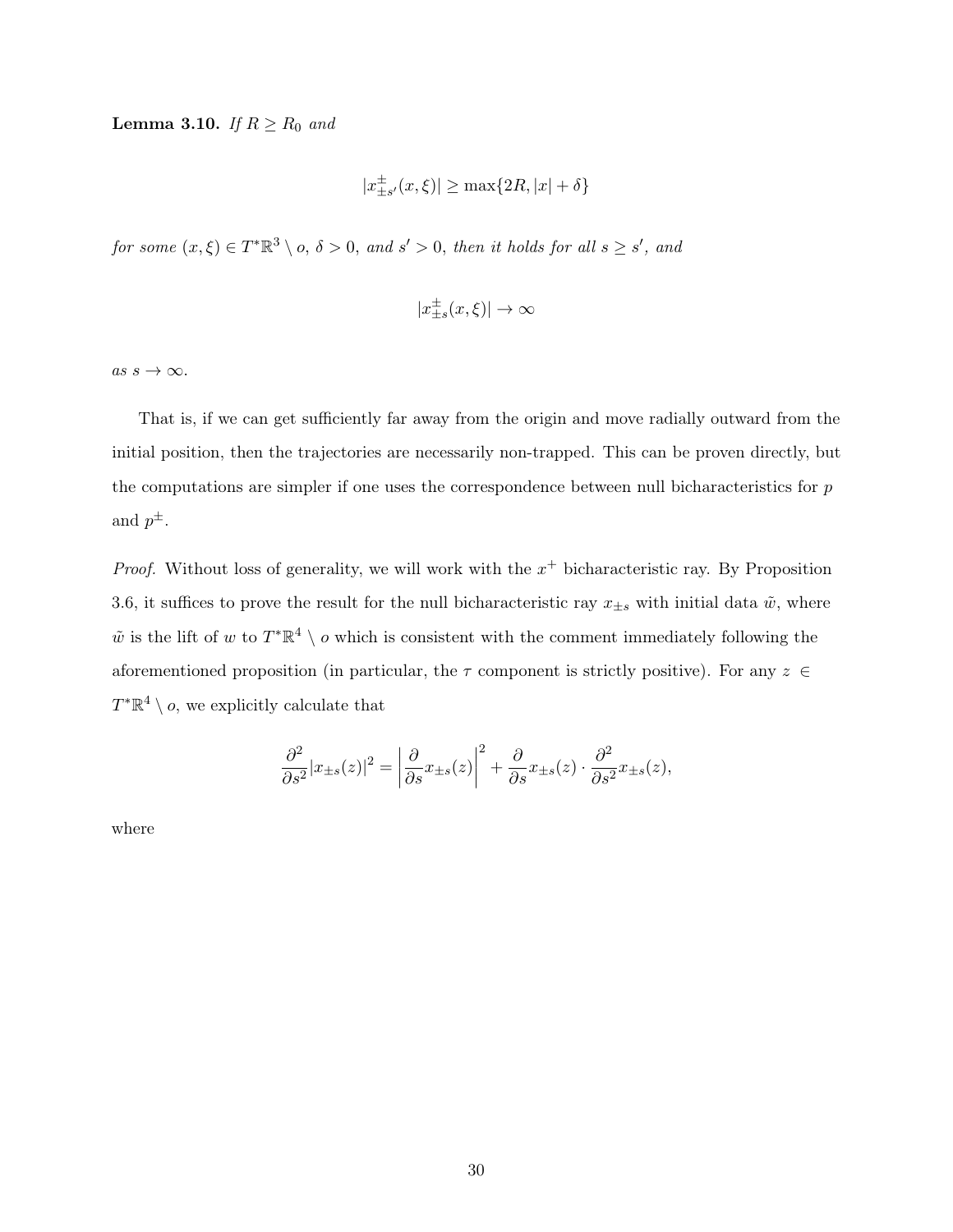$$
\left| \frac{\partial}{\partial s} x_{\pm s}(z) \right|^2 = 4\tau_{\pm s}^2(z) \left( \sum_{k=1}^3 g^{0k}(x_{\pm s}(z)) \right)^2 + 4 \sum_{k=1}^3 [(g^{ki}(x_{\pm s}(z))(\xi_{\pm s}(z))_i] [(g^{kj}(x_{\pm s}(z))(\xi_{\pm s}(z)))_j] + 4 \sum_{k=1}^3 \tau_{\pm s}(z) g^{0k}(x_{\pm s}(z)) g^{kj}(x_{\pm s}(z)) (\xi_j(z))_{\pm s},
$$

and

$$
\frac{\partial}{\partial s} x_{\pm s}(z) \cdot \frac{\partial^2}{\partial s^2} x_{\pm s}(z) \n= 4\tau_{\pm s}(z) (x_{\pm s}(z))_k [\partial_\ell g^{0k}(x_{\pm s}(z))] \left( \tau_{\pm s}(z) g^{0\ell}(x_{\pm s}(z)) + g^{\ell j}(x_{\pm s}(z))(\xi_{\pm s}(z))_j \right) \n+ 2(x_{\pm s}(z))_j [\partial_\ell g^{kj}(x_{\pm s}(z))] \left( 2\tau_{\pm s}(z) g^{0\ell}(x_{\pm s}(z)) + 2g^{\ell j}(x_{\pm s}(z))(\xi_{\pm s}(z))_j \right) (\xi_{\pm s}(z))_j \n- 2(x_{\pm s}(z))_k g^{kj}(x_{\pm s}(z)) \left( 2\tau_{\pm s}(z) \partial_j g^{0i}(x_{\pm s}(z))(\xi_{\pm s}(z))_i + \partial_j g^{i\ell}(x_{\pm s}(z))(\xi_{\pm s}(z))_i(\xi_{\pm s}(z))_l \right).
$$

Since  $\tau_s$  is constant for stationary metrics, it follows that

$$
\tau_{\pm s}(z) = \tau_0 = b^+(\Pi_{x,\xi}(z)) = b^{\pm}(\pi_{\pm s}^+(\Pi_{x,\xi}(z)), \xi_{\pm s}^+(\Pi_{x,\xi}(z))) \approx |\xi_{\pm s}^+(\Pi_{x,\xi}(z))|,
$$

and so

$$
\frac{\partial^2}{\partial s^2} |x_{\pm s}(z)|^2 \gtrsim |\xi_{\pm s}^+(\Pi_{x,\xi}(z))|^2 \left(1 - \|g - m\|_{AF_{>R}}\right)
$$

provided that  $|x_{\pm s}(z)| > R$ . In such a case, we have that  $||g - m||_{AF_{>R}} \ll 1$ , and thus

$$
\frac{\partial^2}{\partial s^2}|x_{\pm s}(z)|^2 > 0.
$$

By a mean value theorem argument, there exists  $s'' \in [0, s']$  such that

$$
|x_{\pm s''}(\tilde{w})|^2 > R^2
$$

$$
\left(\frac{\partial}{\partial s}|x_{\pm s}(\tilde{w})|^2\right)\Big|_{s=s''} > 0.
$$

All together, we have that  $|x_{\pm s}(\tilde{w})|^2$  has positive derivative at  $s = s''$ , and its derivative is increasing for all  $s \geq s''$ . In particular,  $|x_{\pm s}(\tilde{w})|^2$  is increasing for all  $s \geq s''$ , which implies the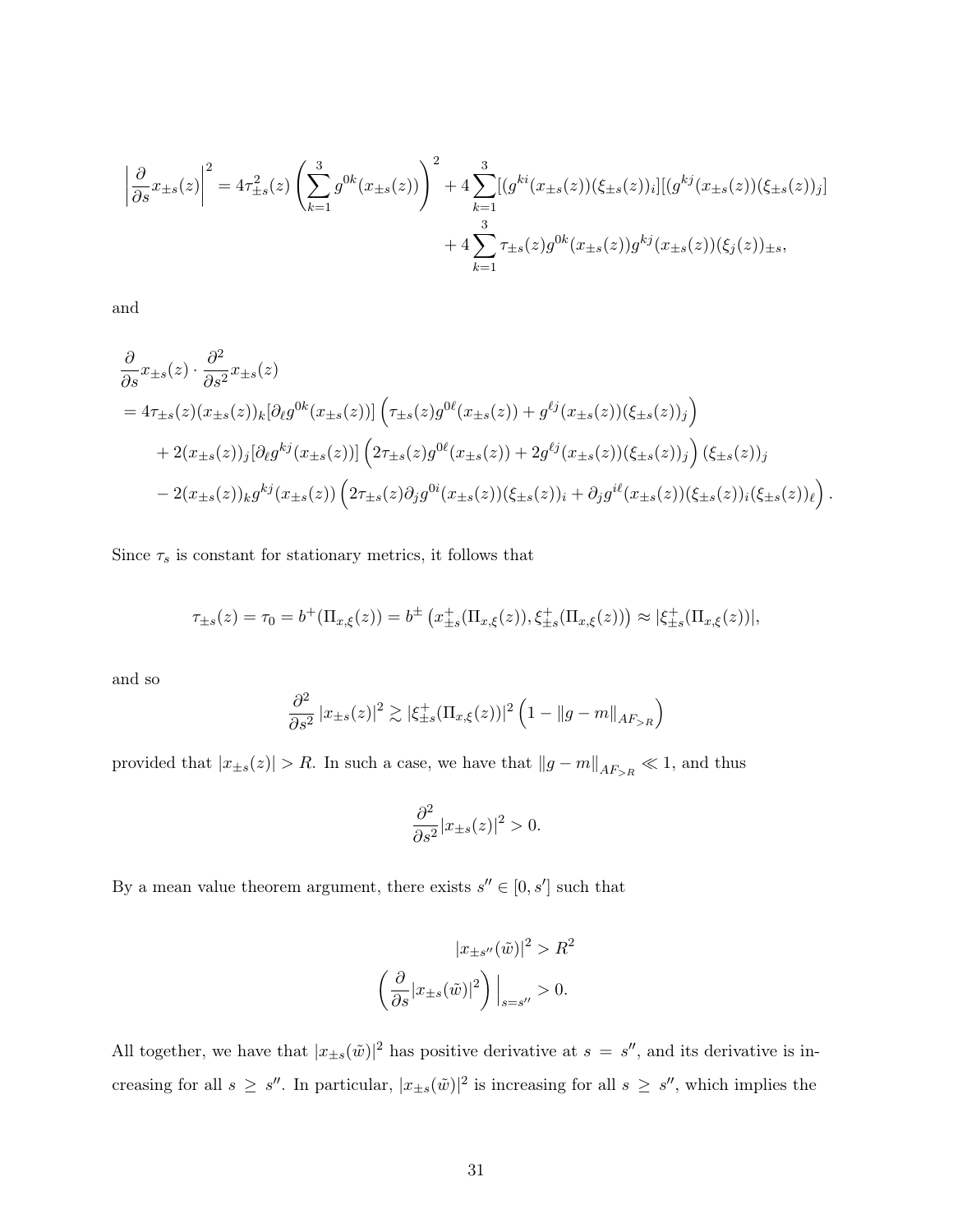result.

As a consequence, we can use the trapped and non-trapped sets to partition phase space.

#### Proposition 3.11.

(a) We can partition  $T^*\mathbb{R}^3 \setminus o$  as

$$
T^*\mathbb{R}^3 \setminus o = \Gamma_{tr}^{\pm} \sqcup \Gamma_{\infty}^{\pm} = \Lambda_{tr}^{\pm} \sqcup \Lambda_{\infty}^{\pm},
$$
  

$$
T^*\mathbb{R}^3 \setminus o = \Gamma_{tr}^{\pm} \cup \Lambda_{tr}^{\pm} \cup \Omega_{\infty}^{\pm}.
$$

- (b)  $\Gamma^{\pm}_{\infty}, \Lambda^{\pm}_{\infty}, \Omega^{\pm}_{\infty}$  are open in  $T^* \mathbb{R}^3 \setminus o$ , and  $\Gamma^{\pm}_{tr}, \Lambda^{\pm}_{tr}, \Omega^{\pm}_{tr}$  are closed.
- (c) If  $K \subset \Omega_{\infty}^{\pm}$  is compact, then for every  $R \ge R_0$ , there exists  $T' \ge 0$  so that

$$
|x_s^{\pm}(v)| > R
$$

for every  $|s| \geq T'$  and  $v \in K$ . Also,

$$
\bigcup_{s\in\mathbb{R}}\varphi_s^\pm(K)
$$

is closed in  $T^*\mathbb{R}^3 \setminus o$ .

*Proof.* Without loss of generality, we will only work with the flow generated by  $p^+$ . Let  $R \geq R_0$ .

(a) It is readily seen that

$$
\Gamma^+_{tr} \cap \Gamma^+_{\infty} = \Lambda^+_{tr} \cap \Lambda^+_{\infty} = \emptyset.
$$

Let  $(x,\xi) := w \in (T^*\mathbb{R}^3 \setminus o) \setminus \Gamma^+_{tr}$ . Then, there exists  $s_w > 0$  such that

$$
|x_{s_w}^+(w)| \ge \max\{2R, |x|+1\}.
$$

By Lemma 3.10,

$$
|x_s^+(w)| \to \infty \text{ as } s \to \infty,
$$

which implies that  $(x, \xi) \in \Gamma^+_{\infty}$ . This proves the first equality. Proving that

$$
T^*\mathbb{R}^3\setminus o=\Lambda_{tr}^+\sqcup\Lambda_{\infty}^+
$$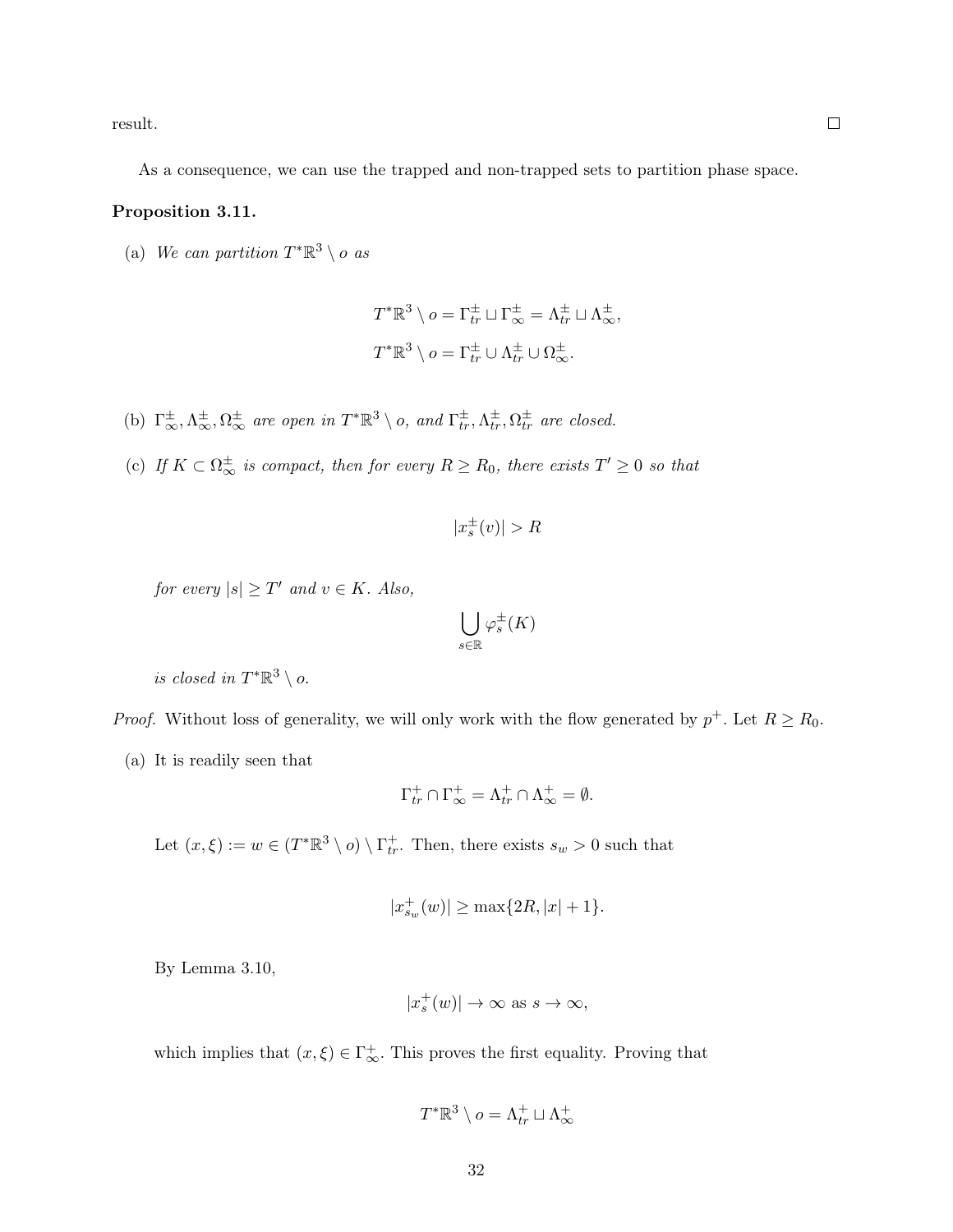is similar, and the fact that

$$
T^* \mathbb{R}^3 \setminus o = \Gamma^+_{tr} \cup \Lambda^+_{tr} \cup \Omega^+_{\infty}
$$

now follows immediately.

(b) We only show that  $\Gamma_{\infty}^{+}$  is open, as the rest either follow similarly or by taking complements and using part (a). Given any  $(x, \xi) := w \in \Gamma^+_{\infty}$ , there exists  $s_w > 0$  such that

$$
|x_{s_w}^+(w)| \ge 2 \max\{2R, |x|+1\}.
$$

By continuous dependence of the flow on the data,  $\delta > 0$  exists so that

$$
|w'-w| < \delta \implies |x_{s_w}^+(w') - x_{s_w}^+(w)| < \frac{1}{2}|x_{s_w}^+(w)|.
$$

That is, if  $|w'-w| < \delta$ , then

$$
|x_{s_w}^+(w')| > \frac{1}{2}|x_{s_w}^+(w)| \ge \max\{2R, |x|+1\}.
$$

By Lemma 3.10,  $B_{\delta}(w) \subset \Gamma_{\infty}^{+}$ .

(c) Let  $(x,\xi) =: w \in K \subset \Omega_{\infty}^+$ . As in the proof of part (b), we can find a time  $s_w > 0$  and an open neighborhood  $U_w$  of w such that

$$
|x^{+}_{\pm s_w}(w')| \geq \max\{2R, |x|+1\} > R
$$

for all  $w' \in U_w$ . By Lemma 3.10, this holds for all  $s \geq s_w$ . Now, we cover the compact set K with neighborhoods  $\{U_w\}_{w \in K}$ , which can be reduced to a finite subcover  $\{U_{w_j}\}_{j=1}^N$ , with  $w_j \in K$  for  $j = 1, 2, \dots, N$ . Calling  $T' = \max_{1 \leq j \leq N} s_{w_j}$  completes the proof of the first claim.

For the second claim, observe that the first claim in part (c) implies that for any  $R \ge R_0$ ,

$$
\bigcup_{s\in\mathbb{R}}\varphi_s^{\pm}(K)\cap\{|x|\leq R\}=\bigcup_{s\in[-T',T']}\varphi_s^{\pm}(K)\cap\{|x|\leq R\}=\varphi^{\pm}([-T',T']\times K)\cap\{|x|\leq R\}.
$$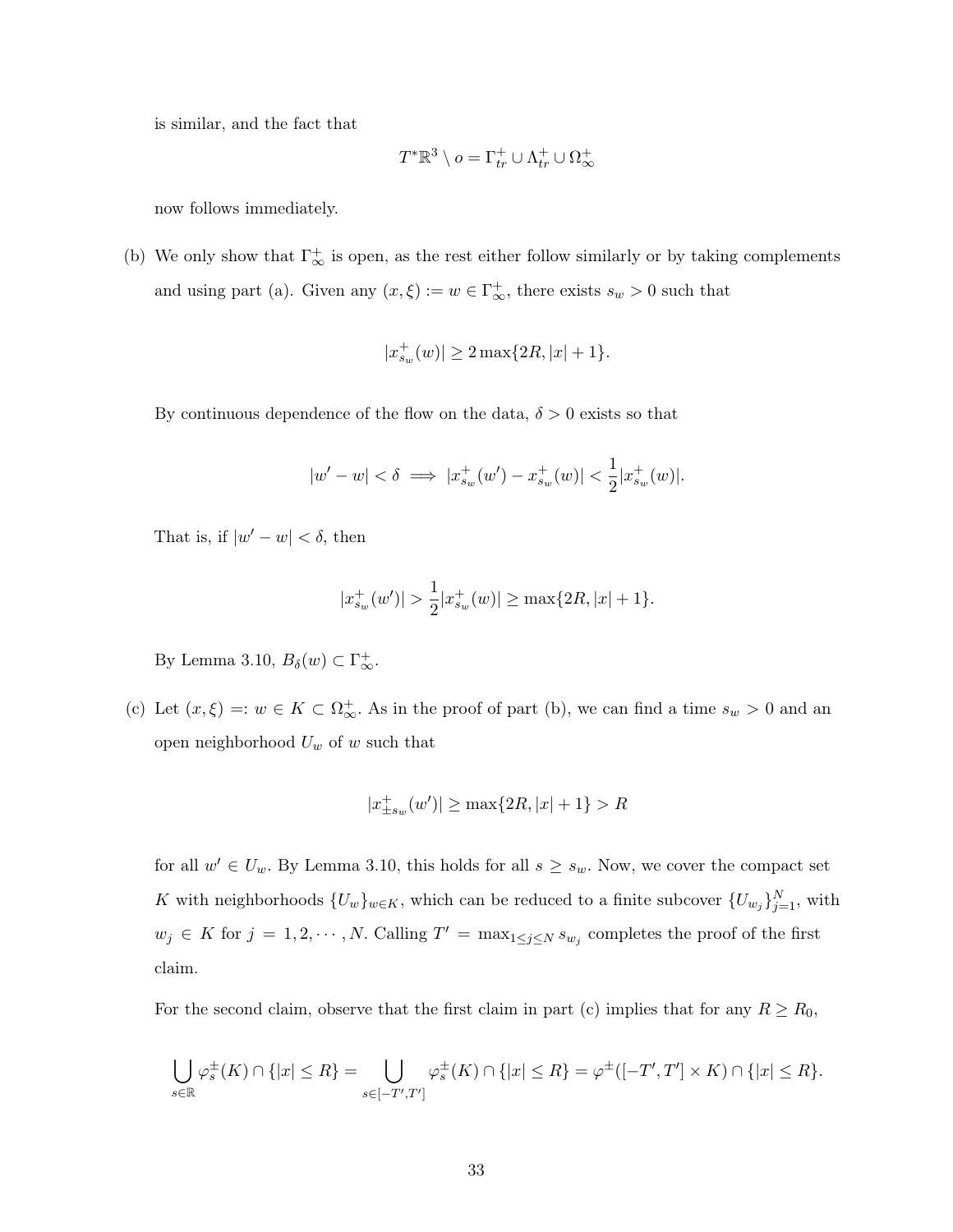Since  $[-T', T']$  and K are compact and  $\varphi_s^{\pm}$  is continuous in the flow parameter and depends continuously on the data, it follows that the above set is a compact set.

In order to demonstrate that  $\bigcup$ s∈R  $\varphi_s^{\pm}(K)$  is closed, we take a sequence  $(w_n)$  in  $\bigcup$ s∈R  $\varphi_s^\pm(K)$ which converges to some  $w \in T^*\mathbb{R}^3 \setminus o$ . Say that  $w_n = (x_n, \xi_n)$ , and  $w = (x, \xi)$ . Since  $w_n$ converges, there exists  $R \geq R_0$  so that

$$
w_n \in \bigcup_{s \in [-T',T']} \varphi_s^{\pm}(K) \cap \{|x| \leq R\}.
$$

Since this set is closed, it follows that

$$
w \in \bigcup_{s \in [-T',T']} \varphi_s^{\pm}(K) \cap \{|x| \le R\} = \bigcup_{s \in \mathbb{R}} \varphi_s^{\pm}(K) \cap \{|x| \le R\} \subset \bigcup_{s \in \mathbb{R}} \varphi_s^{\pm}(K).
$$

 $\Box$ 

Finally, we show that if one assumes geometric control for bounded bicharacteristic rays, then it holds for semi-bounded bicharacteristic rays (that is, those which are bounded forward or backward in time).

**Proposition 3.12.** Assume that the geometric control condition (3.1) holds. If  $w \in \dot{\Gamma}_{tr}^{\pm}$ , then there exists  $s_{\pm} \geq 0$  so that  $a\left(x_{s_{\pm}}^{\pm}(w)\right) > 0$ . The same is true for  $w \in \dot{\Lambda}_{tr}^{\pm}$ , but with  $s_{\pm} \leq 0$ .

*Proof.* We will only demonstrate this for  $\dot{\Gamma}_{tr}^{+}$ , as the work to establish the remaining cases is similar. If  $w \in \dot{\Gamma}^+_{tr}$ , then

$$
\alpha := \sup_{s \ge 0} |x_s^+(w)| < \infty.
$$

According to Remark 3.9,  $|\xi_s^+(w)| \approx 1$  for all  $s \in \mathbb{R}$ . Thus,

$$
w' := \sup_{s \ge 0} |\varphi_s^+(w)| < \infty.
$$

Then, there exists a sequence  $(s_n)$  of non-negative real numbers such that  $\varphi_{s_n}^+(w) \to w'$  as  $s_n\to\infty.$  For any  $s\in\mathbb{R},$  the group law for the flow tells us that

$$
\varphi_{s+s_n}^+(w) = \varphi_s^+(\varphi_{s_n}^+(w)),
$$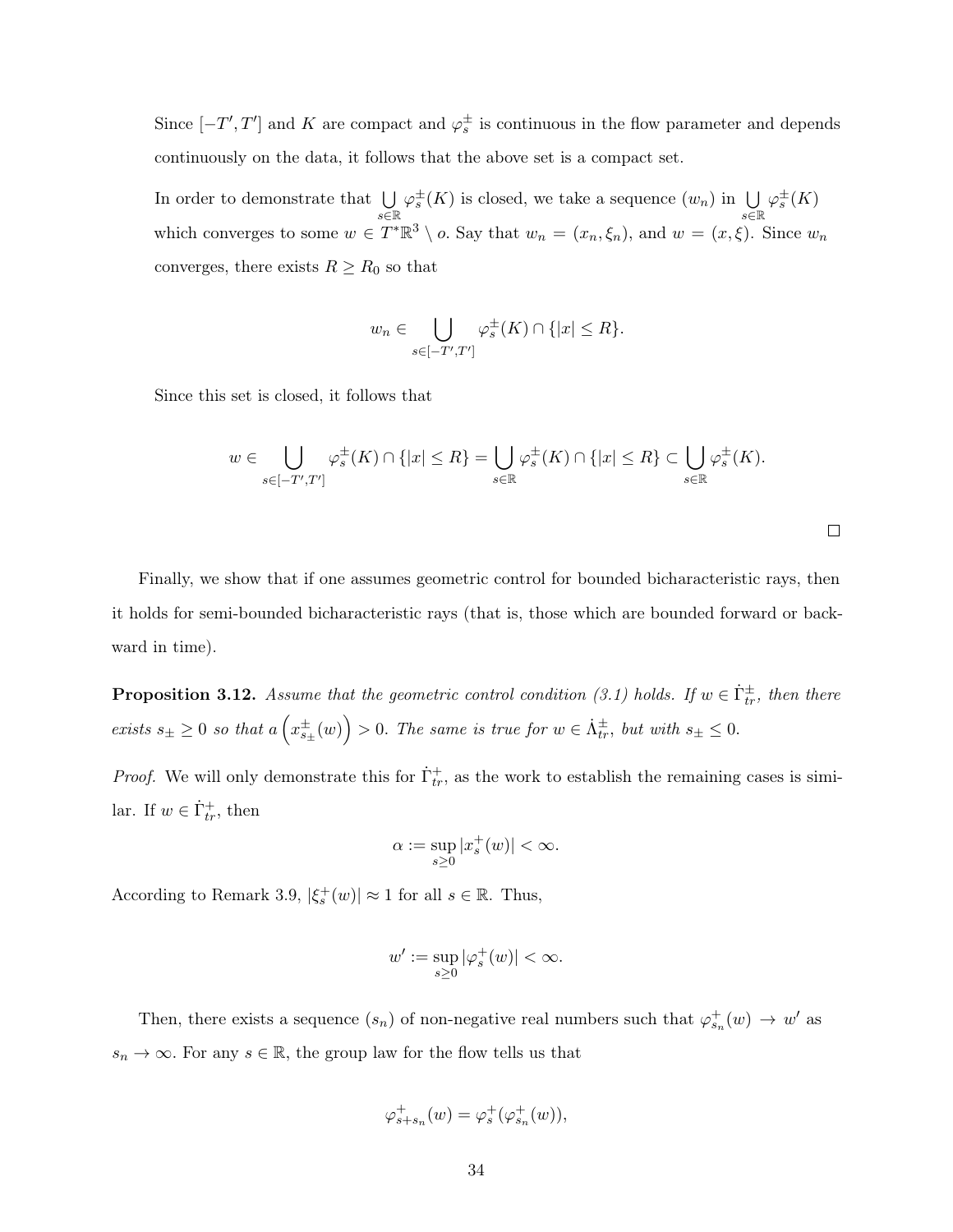and so

$$
x_{s+s_n}^+(w) = \Pi_x \circ \varphi_s^+(\varphi_{s_n}^+(w)) \to x_s^+(w') \text{ as } s_n \to \infty.
$$

Since  $s + s_n \geq 0$  for large enough n, it follows that  $|x_s^+(w')| \leq \alpha$  for all  $s \in \mathbb{R}$ . By (3.1), there exists  $s' \in \mathbb{R}$  for which  $a(x_{s'}^+)$  $s'(w') > 0$ . Recall that  $x_{s'}^{+}$  $s'_{s'+s_n}(w) \to x_{s'}^{+}$  $_{s'}^+(w')$  as  $n \to \infty$ . Since a is continuous and  $s' + s_n \geq 0$  for *n* large enough, we conclude that

$$
a\left(x_{s'+s_N}^+(w)\right) > 0
$$

for some large N.

### 3.4 Escape Function Construction

We will construct our symbols in multiple steps:

- 1. On the characteristic set. Since we are utilizing the half-wave decomposition, working on the characteristic set amounts to working on each individual light cone, then combining together. There are three regions of interest, two sub-regions of the *interior region*  $\{|x| \leq$  $R$ } and the *exterior region*  $\{|x| > R\}$ . Here,  $R \ge R_0$ .
	- (a) Interior, semi-bounded null bicharacteristics. As opposed to working with the trapped and non-trapped sets, we will first work with the semi-bounded null bicharacteristics with initial data living in the interior region  $\{|x| \leq R\}$ . Working with the trapped and non-trapped sets can be difficult, since one can have non-trapped trajectories which are bounded forward or backward in time (but not both). Heuristically, these trajectories constitute the boundary of the non-trapped set. Instead, we will explicitly work with trajectories which are bounded forward or backward in time. This is where geometric control is used. This step is inspired by the work in  $[6]$ .
	- (b) The remainder of the interior region. Since there is no trapping here, we construct a symbol similar to the one constructed in [6], [11], and [27]. We will need to make an appropriate modification to avoid trapped trajectories while working with the half-wave symbols.

 $\Box$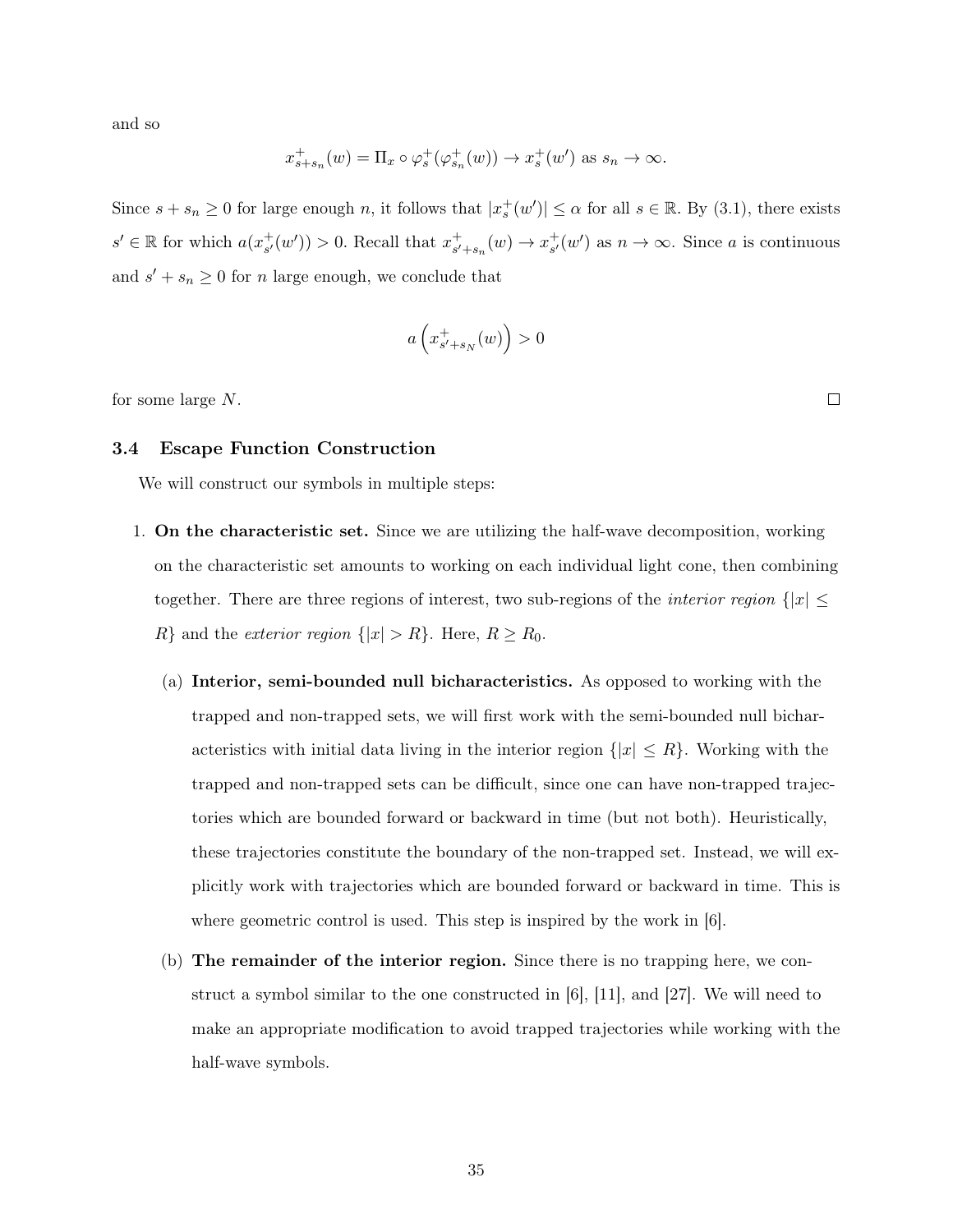- (c) The exterior region. As a consequence of asymptotic flatness, there are no trapped trajectories here. Hence, this follows from a similar multiplier to that used to prove local energy decay for the flat wave equation, although the multiplier must be appropriately adapted to the geometry. Here, we are motivated by prior work in [23] and [27].
- 2. On the elliptic set. Here, we construct a correction term. That is, we will construct a lower-order symbol which provides no contribution on the characteristic set and provides positivity off of it. This is based on the work in [27].

We will break this construction up into a sequence of lemmas, starting with (1a). While our construction follows that of [6], we reason differently. Their argument utilizes semiclassical rescaling, which provides compactness for their interior, semi-trapped set. Since we are sticking with the microlocal framework, we instead utilize homogeneity arguments to obtain this compactness. This is one of the reasons to work with the half-wave decomposition (the other being related to step (1b), which we will outline once we get there).

With this in mind, we will utilize the sets

$$
\Omega_R^{\pm} := (\Gamma_{tr}^{\pm} \cup \Lambda_{tr}^{\pm}) \cap \{|x| \le R\},
$$
  

$$
\Omega_R^{\pm} := \Omega_R^{\pm} \cap \Phi^{\pm}(T^*\mathbb{R}^3 \setminus o).
$$

As a consequence of Proposition 3.8 and Proposition 3.11(b), the latter set is compact.

**Lemma 3.13** (Semi-bounded Escape Function Construction). There exist  $q^{\pm} \in C^{\infty}(T^*\mathbb{R}^3 \setminus o)$ , an open set  $V_R^{\pm} \supset \Omega_R^{\pm}$  $\frac{1}{R}$ , and  $C^{\pm} \in \mathbb{R}_+$  so that

$$
H_{p^{\pm}}q^{\pm} + C^{\pm}a \gtrsim_{R} 1\!\!1_{V_{R}^{\pm}}.
$$

Further,  $q^{\pm} = q_1^{\pm} \circ \Phi^{\pm}$ , where  $q_1^{\pm} \in C_c^{\infty}(T^*\mathbb{R}^3 \setminus o)$ .

Here,  $\Phi \in S^0_{\text{hom}}(T^*\mathbb{R}^3 \setminus o)$  is the scaling function introduced in Section 3.3. The fact that we omit the zero section is unavoidable, but it is non-problematic; we will introduce high-frequency cutoffs to our symbols later on which allow for smooth extensions to all of phase space.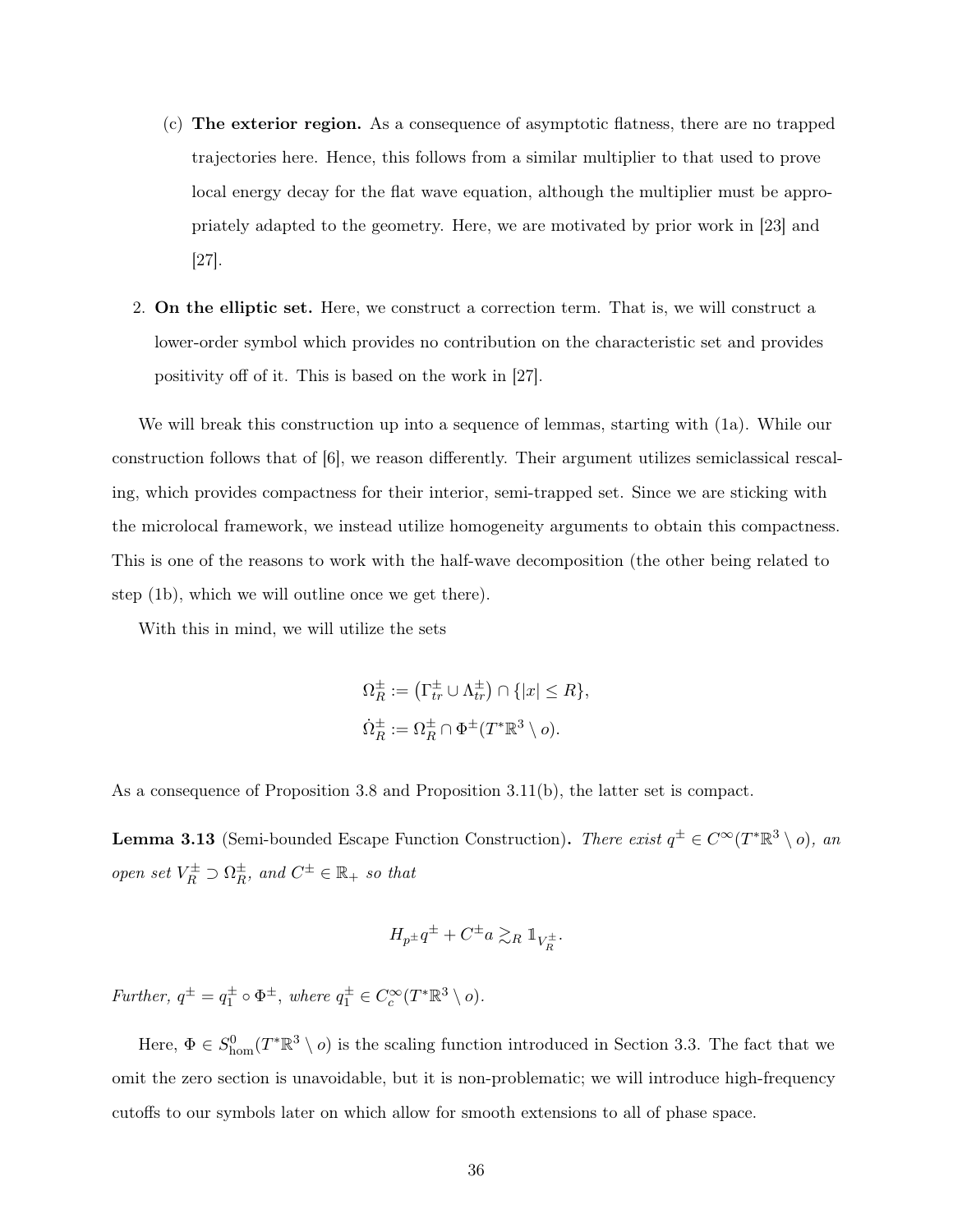*Proof.* We will first construct a symbol  $q_1^{\pm}$  and an open set  $\dot{V}_R^{\pm} \supset \dot{\Omega}_R^{\pm}$  such that

$$
H_{p^\pm}q_1^\pm+C^\pm a\gtrsim_R \mathbbm{1}_{\dot{V}_R^\pm}.
$$

To that end, let  $w^{\pm} \in \dot{\Omega}_R^{\pm}$ . By Proposition 3.12, there exists  $s_{w^{\pm}} \in \mathbb{R}$  for which  $a(x_{s_{w^{\pm}}}^{\pm}(w^{\pm})) > 0$ . Say that  $2\alpha_{w^{\pm}} := a(x_{s_{w^{\pm}}}^{\pm}(w^{\pm}))$ . By the continuity of the flow in the initial data, there exists a neighborhood  $U_{w^{\pm}}$  of  $w^{\pm}$  so that  $a(x_{s_{w^{\pm}}}^{\pm}(z)) > \alpha_{w^{\pm}}$  for all  $z \in U_{w^{\pm}}$ . Select a smooth cutoff  $\chi_{w^{\pm}} \in C_c^{\infty}(T^*\mathbb{R}^3)$  so that supp  $\chi_{w^{\pm}} \subset U_{w^{\pm}}$  and  $\chi_{w^{\pm}} \equiv 1$  on a smaller neighborhood  $V_{w^{\pm}}$  of  $w^{\pm}$ . Now, we define a symbol on  $T^*\mathbb{R}^3 \setminus o$  given by

$$
q_{w^{\pm}}(x,\xi) = \int\limits_{0}^{s_{w^{\pm}}} (\chi_{w^{\pm}} \circ \varphi_{-s}^{\pm}) (x,\xi) ds.
$$

Such a symbol is readily seen to be well-defined, and it is smooth by the aforementioned smooth flow dependence on data. Next, we demonstrate its symbolic nature. By continuity of the flow,  $\varphi_{\text{in}}^{\pm}$  $\overline{U}_{[0,s_{w^{\pm}}]}^{\pm}$   $(\overline{U_{w^{\pm}}}) := \varphi^{\pm}([0,s_{w^{\pm}}] \times \overline{U_{w^{\pm}}})$  is compact. If  $(x,\xi) \notin \varphi^{\pm}_{[0,\xi]}$  $^{\pm}_{[0,s_{w^{\pm}}]}(U_{w^{\pm}})$ , then  $(x,\xi) \notin \varphi_s^{\pm}(\overline{U_{w^{\pm}}})$  for any  $s \in [0, s_w]$ . Then,  $\varphi_{-s}^{\pm}(x,\xi) \notin \overline{U_{w^{\pm}}}$  for any  $s \in [0, s_{w^{\pm}}]$ , implying that  $q_{w^{\pm}}(x,\xi) = 0.$  Hence,  $q_{w^{\pm}} \in C_c^{\infty}(T^*\mathbb{R}^3 \setminus o).$ 

Applying the Hamiltonian vector field  $H_{p^{\pm}}$  gives us

$$
H_{p\pm}q_{w\pm} = \int_{0}^{s_{w\pm}} H_{p\pm}(\chi_{w\pm} \circ \varphi_{-s}^{\pm}) ds = - \int_{0}^{s_{w\pm}} \partial_{s} (\chi_{w\pm} \circ \varphi_{-s}^{\pm}) ds = \chi_{w\pm} - \chi_{w\pm} \circ \varphi_{-s_{w\pm}}^{\pm}.
$$

Notice that the term  $-\chi_{w^{\pm}} \circ \varphi_{-s_{w^{\pm}}}^{\pm}$  is non-positive and that

$$
\mathrm{supp} \left( \chi_{w^\pm} \circ \varphi_{-s_{w^\pm}}^\pm \right) \subset \left\{ v: \varphi_{-s_{w^\pm}}^\pm(v) \in U_{w^\pm} \right\} = \left\{ v: v \in \varphi_{s_{w^\pm}}^\pm(U_{w^\pm}) \right\} \subset \{x: a(x) > \alpha_{w^\pm} \}.
$$

Using this support property, we can use the damping to absorb the poorly-signed term and obtain non-negativity of  $H_{p^{\pm}} q_{w^{\pm}}$ . Indeed, if we call  $C_{w^{\pm}} = 2(\alpha_{w^{\pm}})^{-1}$ , then we have

$$
\chi_{w^\pm}\circ\varphi_{-s_{w^\pm}}+C_{w^\pm}a(x)\geq 0.
$$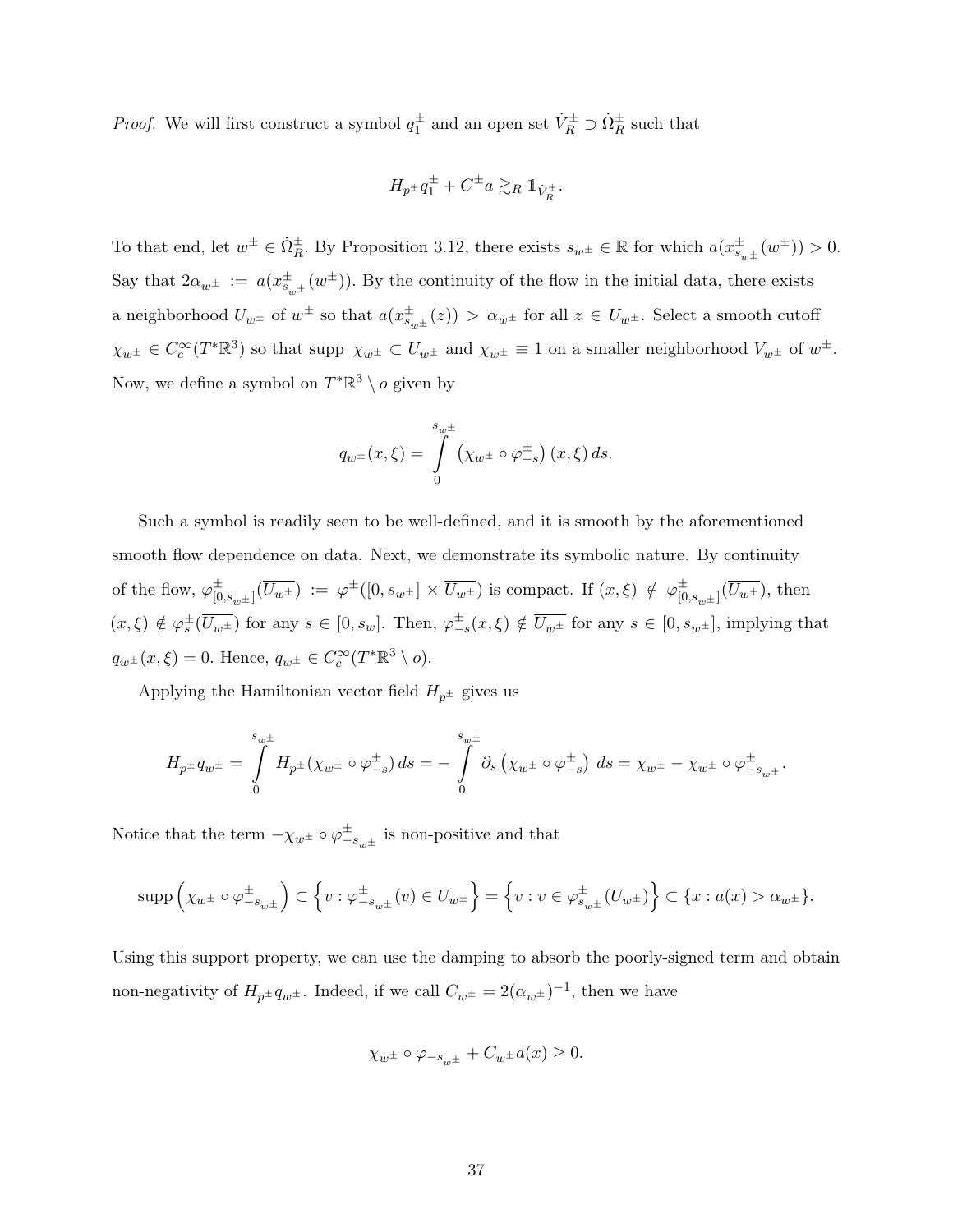Thus,

$$
H_{p^{\pm}}q_{w^{\pm}} + C_{w^{\pm}}a \gtrsim \mathbb{1}_{V_{w^{\pm}}}.
$$

Since  $\dot{\Omega}_R^{\pm}$  is compact, we can reduce the open cover  ${V_{w^{\pm}}}_{\mu}$ <sub> $\chi_{w^{\pm}} \in \dot{\Omega}_R^{\pm}$  to a finite subcover  ${V_{w_j^{\pm}}}_{j=1}$ ,</sub> with each  $w_j^{\pm} \in \dot{\Omega}_R^{\pm}$ . Call

$$
\dot{V}^\pm_R = \bigcup_{j=1}^m V_{w^\pm_j}, \qquad q^\pm_1 = \sum_{j=1}^m q_{w^\pm_j}, \qquad \text{and} \qquad C^\pm = \sum_{j=1}^m C_{w^\pm_j}.
$$

This provides us with a symbol  $q_1^{\pm} \in C_c^{\infty}(T^*\mathbb{R}^3 \setminus o)$  so that

$$
H_{p^{\pm}}q_1^{\pm} + C^{\pm} a \gtrsim \mathbb{1}_{\dot{V}_R^{\pm}}, \qquad \dot{V}_R^{\pm} \supset \dot{\Omega}_R^{\pm}.
$$

Finally, we will extend the above estimate from an indicator on  $\dot{V}_R^{\pm}$  to an indicator on a neighborhood  $V_R^{\pm} \supset \Omega_R^{\pm}$  $\frac{1}{R}$ . Consider the function  $q^{\pm} : T^* \mathbb{R}^3 \setminus o \to \mathbb{R}$  given by

$$
q^{\pm} = q_1^{\pm} \circ \Phi^{\pm}.
$$

Since geometric control is invariant under  $\Phi^{\pm}$ , we can see that  $q^{\pm} \neq 0$ . By definition,

$$
H_{p^{\pm}}q^{\pm}|_{(x,\xi)} = \frac{d}{ds} \left( q^{\pm}(x_s^{\pm}, \xi_s^{\pm}) \right)|_{s=0}.
$$

Since  $b^{\pm}$  is a constant of motion for the Hamiltonian system generated by  $p^{\pm}$ , it follows that

$$
(\nabla_x b^\pm)(x_s^\pm,\xi_s^\pm)\dot{x}_s^\pm+(\nabla_\xi b^\pm)(x_s^\pm,\xi_s^\pm)\dot{\xi}_s^\pm=0
$$

for all s. Using this, we calculate that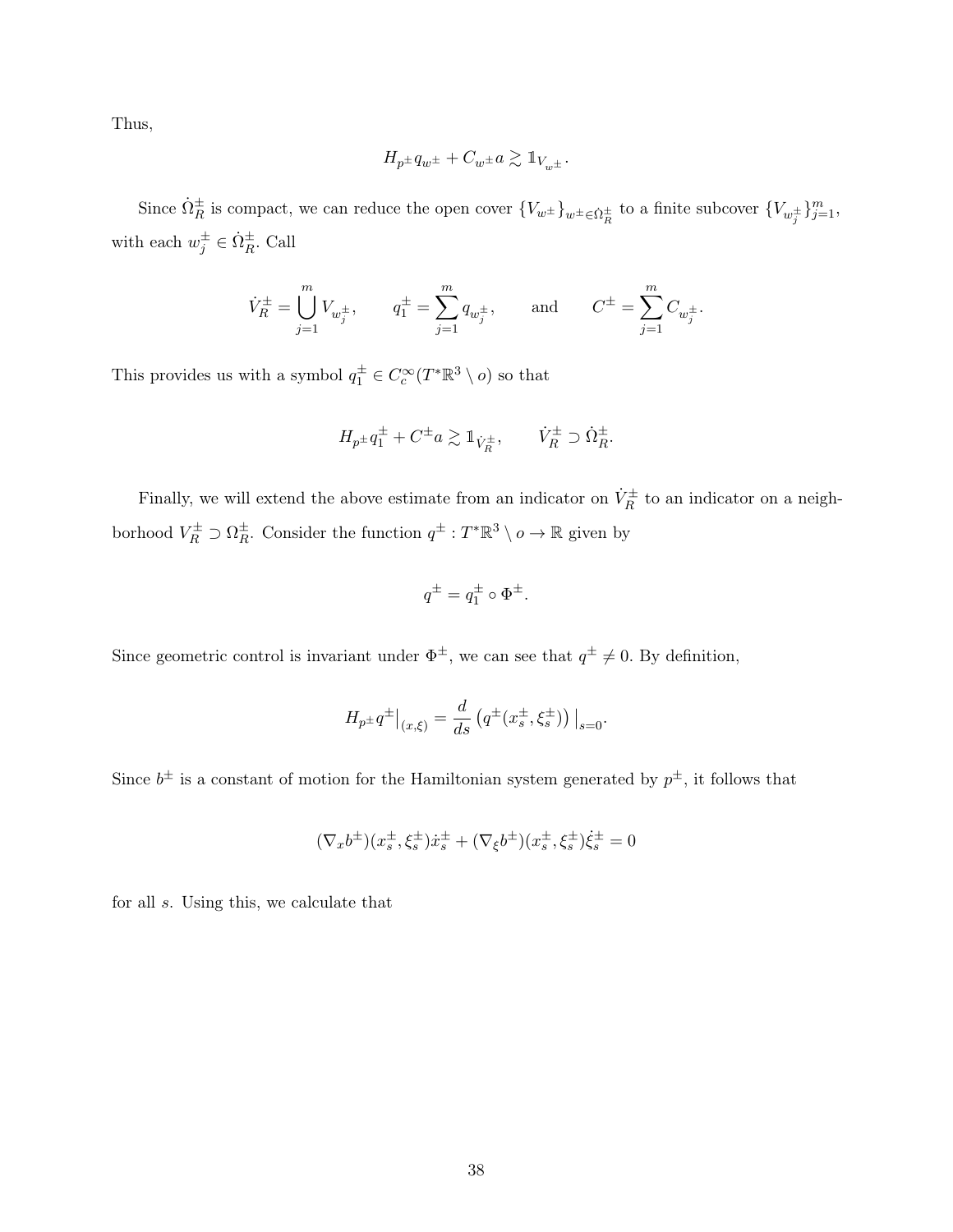$$
\frac{d}{ds} (q^{\pm}(x_s^{\pm}, \xi_s^{\pm})) = \frac{d}{ds} \left( q_1^{\pm} \left( x_s^{\pm}, \frac{\xi_s^{\pm}}{|b^{\pm}(x_s^{\pm}, \xi_s^{\pm})|} \right) \right)
$$
\n
$$
= (\nabla_x q_1^{\pm}) \left( x_s^{\pm}, \frac{\xi_s^{\pm}}{|b^{\pm}(x_s^{\pm}, \xi_s^{\pm})|} \right) \cdot (x_s^{\pm})
$$
\n
$$
+ (\nabla_{\xi} q_1^{\pm}) \left( x_s^{\pm}, \frac{\xi_s^{\pm}}{|b^{\pm}(x_s^{\pm}, \xi_s^{\pm})|} \right) \cdot \frac{(|b^{\pm}(x_s^{\pm}, \xi_s^{\pm})|\dot{\xi}_s^{\pm} - \xi_s^{\pm} \left( (\nabla_x b^{\pm})(x_s^{\pm}, \xi_s^{\pm})\dot{x}_s^{\pm} + (\nabla_{\xi} b^{\pm})(x_s^{\pm}, \xi_s^{\pm})\dot{\xi}_s^{\pm} \right)}{|b^{\pm}(x_s^{\pm}, \xi_s^{\pm})|^2}
$$
\n
$$
= (\nabla_x q_1^{\pm}) \left( x_s^{\pm}, \frac{\xi_s^{\pm}}{|b^{\pm}(x_s^{\pm}, \xi_s^{\pm})|} \right) \cdot (\nabla_{\xi} p^{\pm}) (x_s^{\pm}, \xi_s^{\pm})
$$
\n
$$
- \frac{1}{|b^{\pm}(x_s^{\pm}, \xi_s^{\pm})|} (\nabla_{\xi} q_1^{\pm}) \left( x_s^{\pm}, \frac{\xi_s^{\pm}}{|b^{\pm}(x_s^{\pm}, \xi_s^{\pm})|} \right) \cdot (\nabla_x p^{\pm}) (x_s^{\pm}, \xi_s^{\pm})
$$
\n
$$
= (\nabla_x q_1^{\pm}) \left( x_s^{\pm}, \frac{\xi_s^{\pm}}{|b^{\pm}(x_s^{\pm}, \xi_s^{\pm})|} \right) \cdot (\nabla_{\xi} p^{\pm}) \left( x_s^{\pm}, \frac{\xi_s^{\pm}}{|b^{\pm}(x_s^{\pm}, \xi_s^{\pm})|} \right)
$$
\n
$$
- (\nabla_{\xi} q_1^{\pm}) \left( x_s^{\pm}, \frac{\xi_s^{\pm}}{|b^{\pm}(x_s^{\pm}, \
$$

where we have used homogeneity to obtain that

$$
\left(\nabla_{\xi}p^{\pm}\right)\left(x_{s}^{\pm},\xi_{s}^{\pm}\right)=\left(\nabla_{\xi}p^{\pm}\right)\left(x_{s}^{\pm},\frac{\xi_{s}^{\pm}}{\left|b^{\pm}\left(x_{s}^{\pm},\xi_{s}^{\pm}\right)\right|}\right)
$$

and

$$
\frac{1}{|b^{\pm}(x_s^{\pm},\xi_s^{\pm})|}(\nabla_x p^{\pm})\left(x_s^{\pm},\xi_s^{\pm}\right)=(\nabla_x p^{\pm})\left(x_s^{\pm},\frac{\xi_s^{\pm}}{|b^{\pm}(x_s^{\pm},\xi_s^{\pm})|}\right).
$$

If we define  $V_R^{\pm} = (\Phi^{\pm})^{-1} \left( \dot{V}_R^{\pm} \right)$ , then we have an open neighborhood of  $\Omega_R^{\pm}$  $\frac{1}{R}$  such that

$$
H_{p^{\pm}}q^{\pm}|_{(x,\xi)} + C^{\pm}a(x) = H_{p^{\pm}}q_{1}^{\pm}|_{(x,\frac{\xi}{|b^{\pm}(x,\xi)|})} + C^{\pm}a(x) \gtrsim \left(\mathbb{1}_{\dot{V}_{R}^{\pm}} \circ \Phi^{\pm}\right)(x,\xi) \geq \mathbb{1}_{V_{R}^{\pm}},
$$
  

$$
\mathbb{1}_{(V_{R}^{\pm})} \subset \dot{V}_{R}^{\pm}
$$

 $\Box$ 

since  $\Phi^{\pm}(V^{\pm}_R)$  $(\overline{R}^{\pm}) \subset \dot{V}_R^{\pm}.$ 

Now that we have completed step (1a), we move on to parts (1b) and (1c). Step (1b) pertains to non-trapped null bicharacteristics in the interior region. The symbol that we produce follows the construction appearing in [11] and utilized in many other works, such as [6] and [27]. Like in [27], we perform a factoring argument. The reason for studying the half-wave decomposition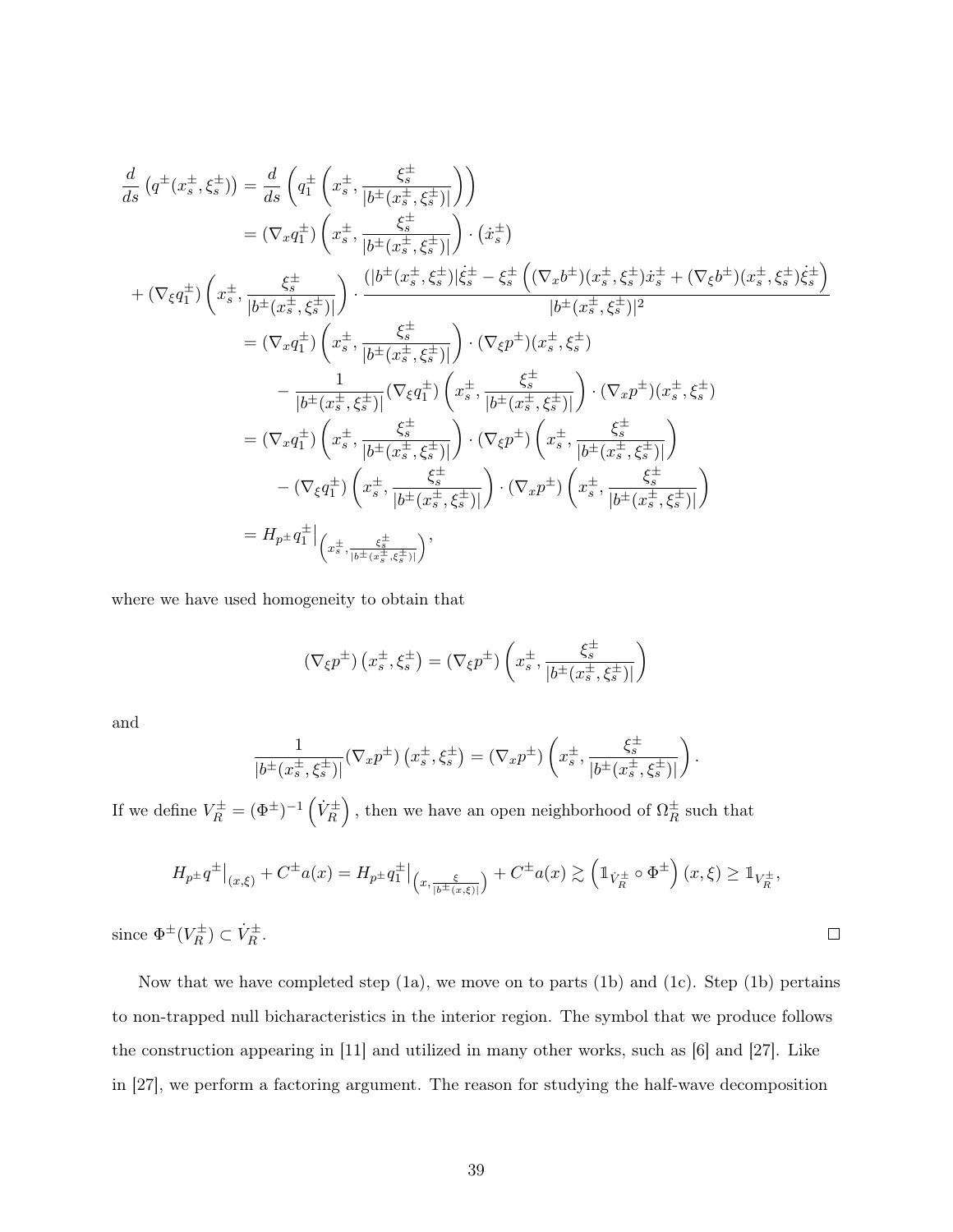is due to the presence of a cutoff needed to make our constructed "symbol" genuinely symbolic. In the unfactored setting, cross terms in the metric arise when differentiating the cutoff in the computation of the Poisson bracket, generating an error term that is difficult to control. In the factored setting, this error can be handled straightforwardly.

Step (1c) takes place in the exterior region. This is of little concern, as we possess robust exterior estimates. We utilize this symbol as a means of bootstrapping the aforementioned error term, which will be compactly supported in the region where the exterior symbol has strictly positive Poisson bracket with  $p^{\pm}$ .

To these ends, we will analyze both half-waves simultaneously (as in Lemma 3.13). While this portion of the argument follows the one given in [27], it does require a modification; the escape function on interior, non-trapped null bicharacteristics needs an appropriate adjustment to ensure that it avoids trapped trajectories. We start with a proposition where we construct a function that will be used for the previously-described error absorption. The construction of this function comes from e.g. [27], [44].

**Proposition 3.14.** Let  $\sigma > 0$ . Then, there exists  $f \in C^{\infty}$  satisfying  $f(r) \approx_{\sigma} 1$  when  $r > R_0$  and  $f'(r) \approx \sigma c_j 2^{-j} f(r)$  when  $r \approx 2^j > R_0$ .

Here,  $(c_i)$  is the slow-varying sequence introduced in Section 1.2.

**Remark 3.15.** Although the sequence  $(c_j)$  is not defined for all natural numbers, the indices where it is not defined index finitely many dyadic regions (in particular, they omit where the operator P need not be a small  $AF$  perturbation). Since this region is compact, we can extend the sequence to such indices in an arbitrary manner. The typical way that this sequence is extended is by choosing  $c_j$  so that  $||g - m||_{AF(A_j)} \lesssim c_j$  for the previously-undefined indices j. ■

*Proof.* As in [44], we can construct a smooth function  $c(s)$  from the sequence  $(c_j)$  such that  $c(s) \in (c_j, 2c_j)$  for each  $s \in (2^j, 2^{j+1})$  and  $|c'(s)| \leq \delta s^{-1}c(s)$ . Since  $(c_j)$  is a positive sequence which converges to zero, it has a positive maximum, say  $c_N$ . Then, we observe that

$$
\mathbf{c} \lesssim c_N \le c(2^N + 2^{N-1}) = \left| \int_{2^N + 2^{N-1}}^{\infty} c'(s) \, ds \right| \lesssim \int_{1}^{\infty} \frac{c(s)}{s} \, ds
$$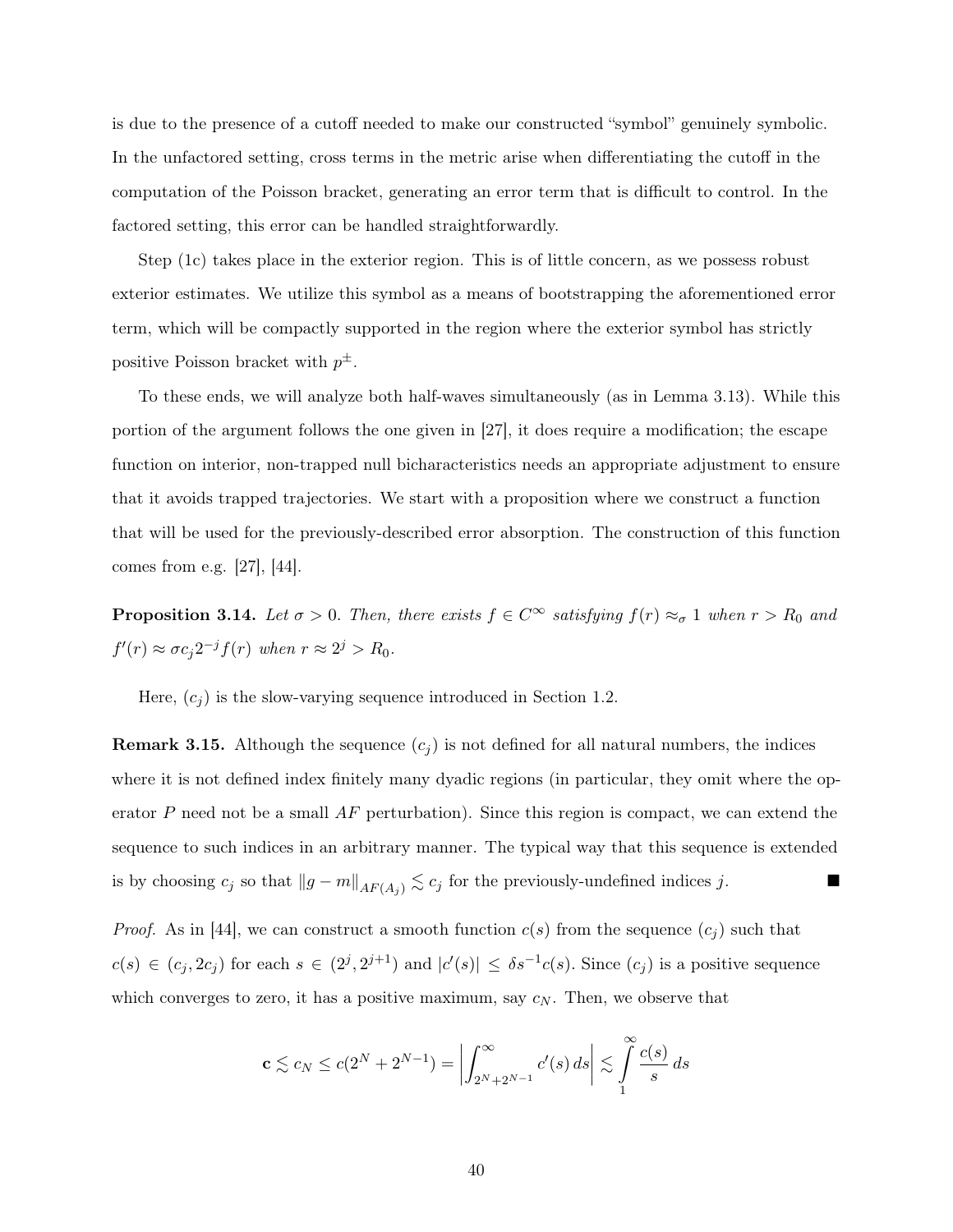and

$$
\int_{1}^{\infty} \frac{c(s)}{s} ds \le \sum_{j=0}^{\infty} \int_{2^{j}}^{2^{j+1}} \frac{2c_j}{2^{j}} ds = 2 \sum_{j=0}^{\infty} c_j \lesssim \mathbf{c}.
$$

That is,

 $\int_0^\infty c(s)$ 1  $\frac{S}{s}$  ds  $\approx$  c.

Now, set

$$
f(r) = \exp\left(\sigma \int_{1}^{r} \frac{c(s)}{s} ds\right).
$$

From our prior estimate, it is immediate that

$$
f(r) \approx e^{\sigma \mathbf{c}} \approx_{\sigma} 1
$$

for  $r > R_0$ , and

$$
f'(r) = \sigma \frac{c(r)}{r} f(r) \approx \sigma c_j 2^{-j} f(r)
$$

for  $r \approx 2^j$ .

Now, we complete steps (1b) and (1c).

**Lemma 3.16** (Non-trapped Escape Function Construction). Let  $R \geq R_0$ . Then, there exist  $q^{\pm} \in C^{\infty}(T^*\mathbb{R}^3 \setminus o)$  and  $W^{\pm} \subset \Omega_{\infty}^{\pm}$  so that  $V_R^{\pm} \cup W^{\pm} = T^*\mathbb{R}^3 \setminus o$  and

$$
H_{p^{\pm}}q^{\pm} \gtrsim c_j 2^{-j} \mathbb{1}_{W^{\pm}}, \qquad |x| \approx 2^j.
$$

Further,  $q^{\pm} = \varepsilon q^{\pm}_{in} + q^{\pm}_{out}$ , where  $q^{\pm}_{in} = \tilde{q}^{\pm}_{in} \circ \Phi^{\pm}$  with  $\tilde{q}^{\pm}_{in} \in C^{\infty}(T^*\mathbb{R}^3 \setminus o)$  is supported in  $\{|x| \leq 4R\}$ ,  $q_{out}^{\pm} \in S_{\text{hom}}^{0}(T^{*}\mathbb{R}^{3} \setminus o)$ , and  $\varepsilon > 0$  is sufficiently small.

The inclusion of the sequence  $(c_i)$  is necessitated by the prior proposition, which is used for bootstrapping purposes in the exterior region. Its slowly varying nature allows one to work in the weight  $\langle x \rangle^{-2}$  from the powers  $|x| \approx 2^{-j}$  which will arise in the exterior (there is no trouble working in the weight  $\langle x \rangle^{-2}$  in the interior region by compactness).

 $\Box$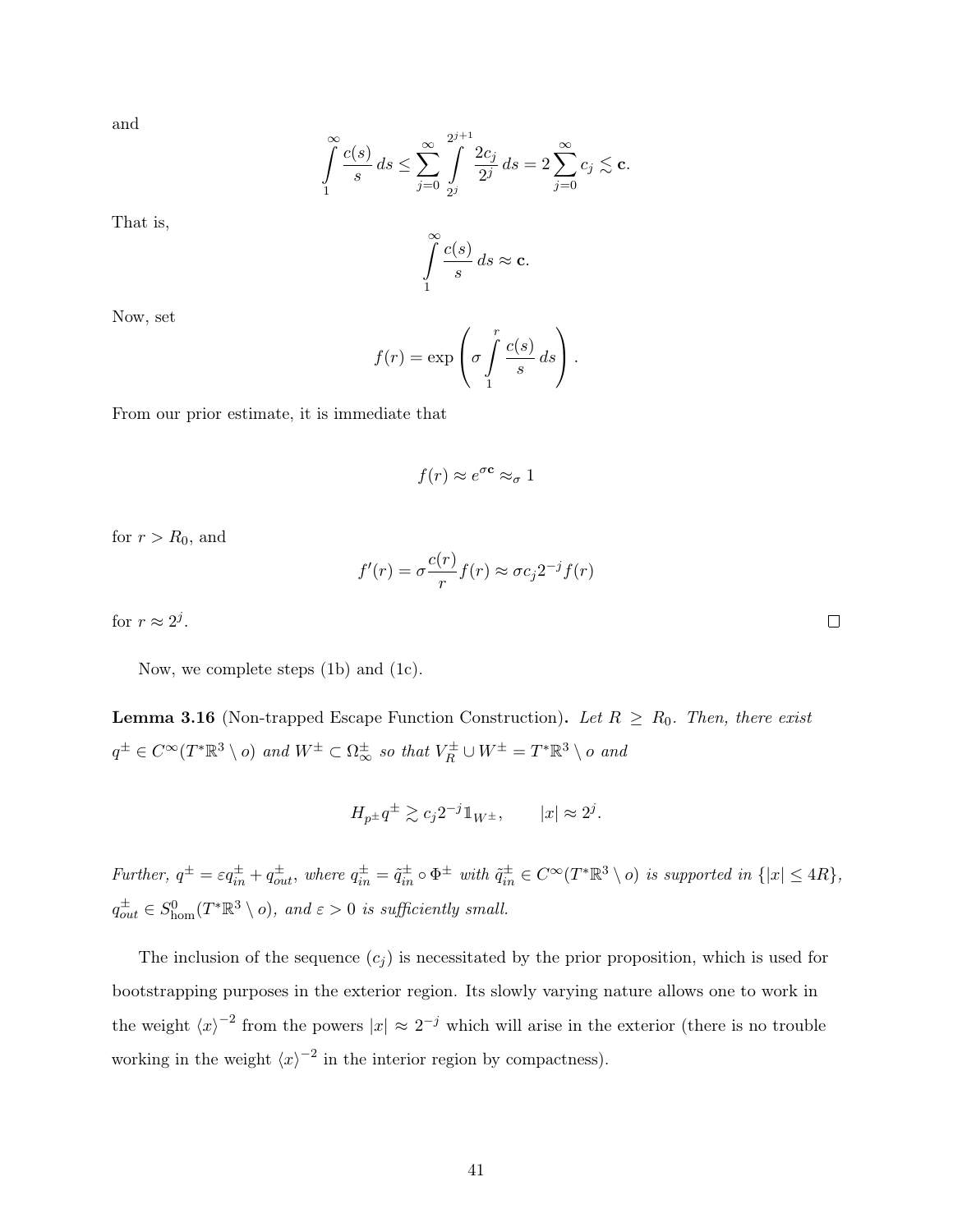*Proof.* Choose  $\psi^{\pm} \in C_c^{\infty}(T^*\mathbb{R}^3 \setminus o)$  such that

$$
\operatorname{supp} \psi^{\pm} \subset \Omega_{\infty}^{\pm} \cap \{|x| \le R\} \cap \Phi^{\pm}(T^*\mathbb{R}^3 \setminus o),
$$
  

$$
\psi^{\pm} \equiv 1 \text{ on } U_R^{\pm} := (\Omega_{\infty}^{\pm} \cap \{|x| \le R\} \cap \Phi^{\pm}(T^*\mathbb{R}^3 \setminus o)) \setminus V_R,
$$

where  $R \ge R_0$ . Now, we define the function

$$
\tilde{q}_{in}^{\pm}(x,\xi) = -\chi_{\leq 2R}(|x|) \int_{0}^{\infty} \psi^{\pm} \circ \varphi^{\pm}_{s}(x,\xi) ds, \qquad (x,\xi) \in T^{*}\mathbb{R}^{3} \setminus o.
$$

Since non-trapped null bicharacteristic rays must exit any compact set after a finite amount of time, this integral is well-defined for each  $(x,\xi) \in T^*\mathbb{R}^3 \setminus o$ , which establishes  $\tilde{q}^+_{in}$  as a well-defined function. It takes more work to show that  $\tilde{q}^+_{in}$  is smooth. Similar to [6], we will begin by establishing a maximal amount of time that bicharacteristic rays can remain in the support of the integrand. We already know that supp  $\psi^{\pm}$  is compact. Let  $V^{\pm}$  be an open neighborhood of supp  $\psi^{\pm}$ such that  $\overline{V^{\pm}} \subset \Omega_{\infty}^{\pm}$ . Take  $\overline{V^{\pm}} = K$  in Proposition 3.11(c), and let T' be as given in the proposition.

We claim that every point  $w^{\pm} \in T^*\mathbb{R}^3 \setminus o$  has a neighborhood  $U_{w^{\pm}}$  of  $w^{\pm}$  and a time  $s_{w^{\pm}} \geq$ 0 such that  $(\psi^{\pm} \circ \varphi_s^{\pm})(z) = 0$  for every  $z \in U_{w^{\pm}}$  and  $s \in \mathbb{R}_+ \setminus [s_{w^{\pm}}, s_{w^{\pm}} + T']$ . That is, all bicharacteristics (with speed  $\approx 1$ ) can spend no more than time T' within supp  $\psi^{\pm}$ . The time  $s_{w^{\pm}}$ bears no similarity to the variable of the same name in the proof of Proposition 3.13.

As a direct consequence of Proposition 3.11, we may take  $U_{w^{\pm}} = V^{\pm}$  and  $s_{w^{\pm}} = 0$  whenever  $w^{\pm} \in \mathrm{supp} \, \psi^{\pm} \subset V^{\pm}$ . If

$$
w^{\pm} \notin \bigcup_{s \in \mathbb{R}} \varphi_{-s}^{\pm} \left( \operatorname{supp} \psi^{\pm} \right) =: \mathcal{X}^{\pm},
$$

then the fact that  $\mathcal{X}^{\pm}$  is closed provides an open neighborhood  $U_{w^{\pm}}$  of  $w^{\pm}$  such that  $\mathcal{X}^{\pm} \cap U_{w^{\pm}} = \emptyset$ . For each  $z \in U_{w^{\pm}}$ , we have that  $\varphi_s^{\pm}(z) \notin \text{supp }\psi^{\pm}$  for all  $s \in \mathbb{R}$ , i.e.  $(\psi^{\pm} \circ \varphi_s^{\pm})(z) = 0$  for  $s \in \mathbb{R}$ . Hence, this case holds with  $U_{w^{\pm}}$  as defined and  $s_{w^{\pm}} = 0$ . Finally, let  $w^{\pm} \in \mathcal{X}^{\pm} \setminus \text{supp }\psi^{\pm}$ . Then,  $\varphi_{s'}^{\pm}$  $\frac{1}{s'}(w^{\pm}) \in \text{supp } \psi^{\pm}$  for some  $s' \in \mathbb{R} \setminus \{0\}$ . If  $s' > 0$ , then we can combine this with the fact that  $\varphi_0^{\pm}(w) \notin \text{supp }\psi^{\pm}$  and the continuity of the flow to obtain  $s_{w^{\pm}} > 0$  such that  $\varphi_{s_{w^{\pm}}}^{\pm}(w) \in V^{\pm}$  and  $\varphi_s^{\pm}(w) \notin \operatorname{supp} \psi^{\pm}$  for all  $s \in [0, s_{w^{\pm}}]$ . By continuity of the flow in the data, we can extend the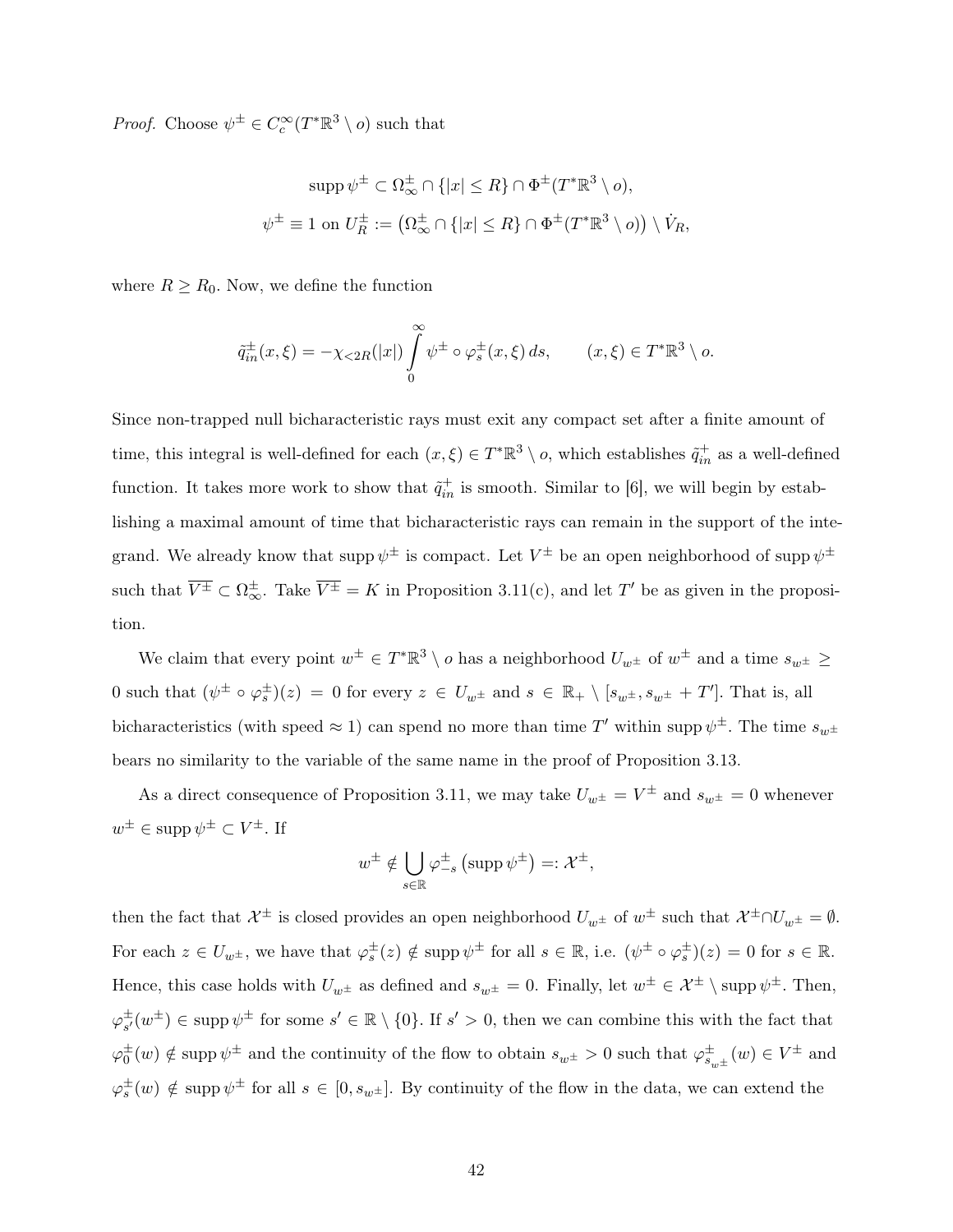above to a neighborhood  $U_{w^{\pm}}$ . That is, there exists a neighborhood  $U_{w^{\pm}}$  of  $w^{\pm}$  so that for all  $z \in$  $U_{w^{\pm}}$ , we have that  $\varphi_{s_{w^{\pm}}}^{\pm}(z) \in V^{\pm}$  and  $(\psi^{\pm} \circ \varphi_s^{\pm})(z) = 0$  for all  $s \in [0, s_{w^{\pm}}]$ . Applying Proposition 3.11 to  $K = V^{\pm}$  implies that  $(\psi^{\pm} \circ \varphi_s^{\pm})(z) = 0$  for all  $z \in U_{w^{\pm}}$  and  $s \in [0, s_{w^{\pm}}] \cup [s_{w^{\pm}} + T', \infty)$ . It remains to consider if we cannot assume that  $s' > 0$ . In this case,

$$
w^\pm \notin \bigcup_{s\in\mathbb{R}_+} \varphi_{-s}^\pm({\mathrm{supp} \, \psi^\pm}) =: \mathcal{X}^\pm_-
$$

Note that  $\mathcal{X}^{\pm}$  is closed by the same logic which showed that  $\mathcal{X}^{\pm}$  is closed (see the proof in Proposition 3.11(c)). From here, one can simply proceed as in the case where  $w^{\pm} \notin \mathcal{X}^{\pm}$ .

Using this result, we know that the integral present in  $\tilde{q}_{in}^{\pm}$  is always over an interval of maximal length  $T'$ . Hence, differentiation under the integral sign is non-problematic and in view of the regularity of the flow map, we conclude that  $\tilde{q}^{\pm}_{in} \in C^{\infty}(T^*\mathbb{R}^3 \setminus o)$ . Additionally, it is supported in  $\{|x| \leq 4R\}$ . In particular, it is smooth and bounded in all derivatives on the compact set

$$
\{|x| \le 4R\} \cap \Phi^{\pm}(T^*\mathbb{R}^3 \setminus o).
$$

Now, consider the smooth function

$$
q^\pm_{in} = \tilde{q}^\pm_{in} \circ \Phi^\pm
$$

defined on  $T^*\mathbb{R}^3 \setminus o$ . As in the proof of Lemma 3.13, we get that

$$
H_{p^{\pm}}q^{\pm}_{in}|_{(x,\xi)} = H_{p^{\pm}}\tilde{q}^{\pm}_{in}|_{\Phi^{\pm}(x,\xi)}.
$$

Now, we calculate that

$$
H_{p\pm}\tilde{q}_{in}^{\pm}\Big|_{\Phi^{\pm}(x,\xi)} = \chi_{\leq 2R}(|x|)\psi^{\pm}\left(x,\frac{\xi}{|b^{\pm}(x,\xi)|}\right)
$$
  
+ 
$$
\frac{1}{2R}b_{\xi_k}^{\pm}\left(x,\frac{\xi}{|b^{\pm}(x,\xi)|}\right)\frac{x_k}{|x|}\chi'\left(\frac{|x|}{2R}\right)\int_{0}^{\infty}\psi^{\pm}\circ\varphi_s^{\pm}\left(x,\frac{\xi}{|b^{\pm}(x,\xi)|}\right) ds.
$$

The first term is non-negative, supported in  $\Omega_{\infty}^{\pm} \cap \{|x| \leq R\}$ , and equal to 1 on  $U^{\pm} := \Phi^{-1}(\dot{U}_{R}^{\pm})$ .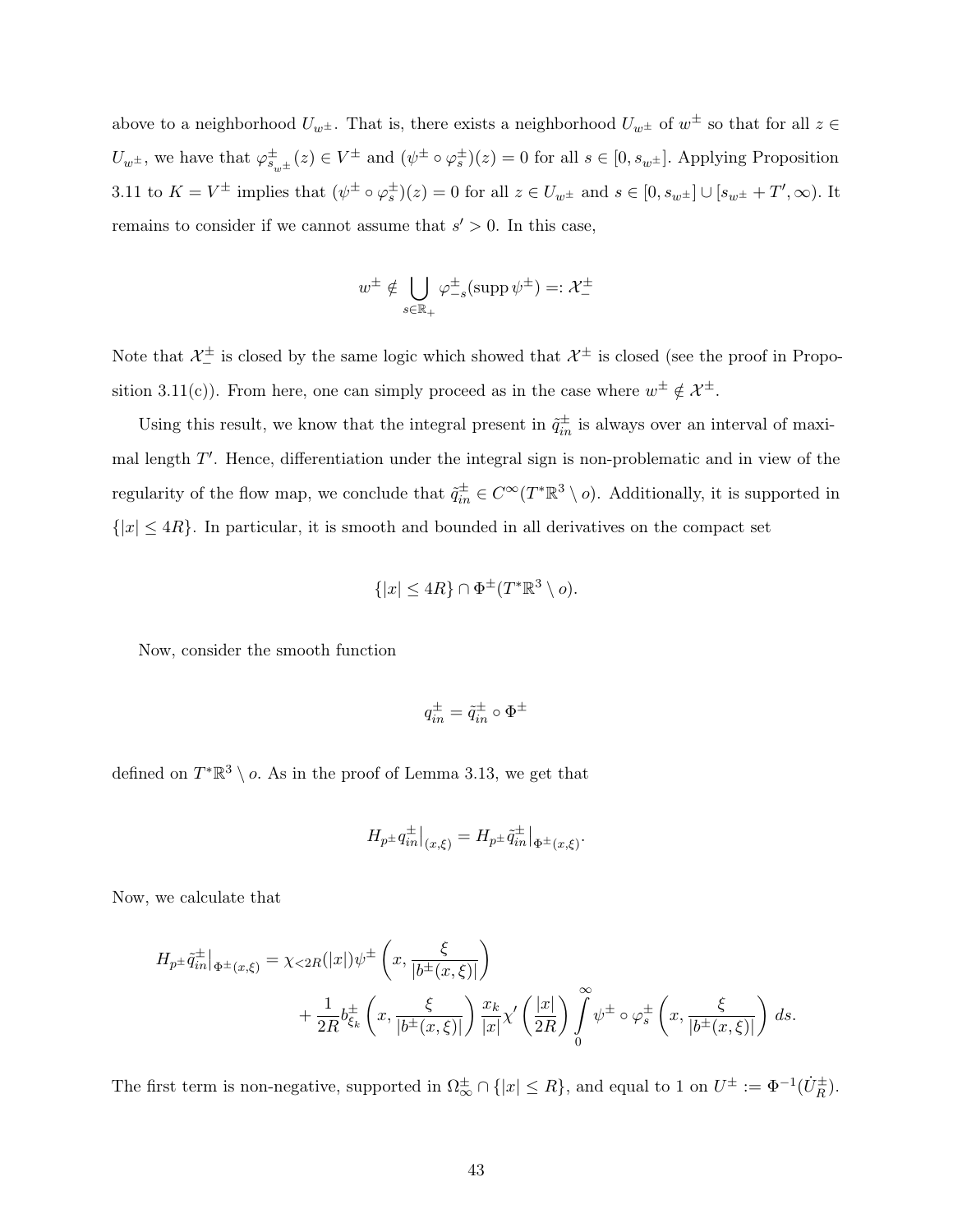The second term is an error term which is supported in  $\{2R \leq |x| \leq 4R\}$ . The primary purpose of the exterior multiplier is to absorb this error term. To that end, let

$$
q_{out}^{\pm} = -\chi_{>R}(|x|)f(|x|)b_{\xi_k}^{\pm} \frac{x_k}{|x|},
$$

where f is the function constructed in Proposition 3.14. It is easy to see that  $q_{out}^{\pm} \in S_{\text{hom}}^0(T^*\mathbb{R}^3 \setminus o)$ , as it is smooth, bounded in all  $x$  derivatives due to asymptotic flatness, homogeneous of degree  $0$ , and satisfies the appropriate symbol estimate. One can readily compute that

$$
H_{p\pm}q_{out}^{\pm} = b_{\xi_k}^{\pm} \frac{x_k}{|x|} \chi_{>R}(|x|)f'(|x|)b_{\xi_j}^{\pm} \frac{x_j}{|x|} + b_{\xi_k}^{\pm} \left(\delta_{jk} - \frac{x_j x_k}{|x|^2}\right) \chi_{>R}(|x|) \frac{f(|x|)}{|x|} \left(\delta_{jl} - \frac{x_j x_l}{|x|^2}\right) b_{\xi_l}^{\pm} + R^{-1} \chi' \left(\frac{|x|}{R}\right) b_{\xi_k}^{\pm} \frac{x_k}{|x|} f(|x|)b_{\xi_j}^{\pm} \frac{x_j}{|x|} + \mathcal{O}(\langle x \rangle |\partial g|) \chi_{>R}(|x|)|x|^{-1}.
$$

We remark that the last term is small for  $|x| > R$  by asymptotic flatness (and it is localized to this region due to the cutoff), while the remaining terms are all non-negative. The third term is non-negative and supported in the annulus  $\{R \leq |x| \leq 2R\}$  due to the support of  $\chi'$ . Making  $\sigma$ large enough and using asymptotic flatness provides that, for any  $|x| \approx 2^j$ ,

$$
H_{p\pm}q_{out}^{\pm} > \frac{\sigma}{2}c_j 2^{-j} f(|x|) \chi_{>R}(|x|) \frac{|x \cdot \nabla_{\xi} b^{\pm}|^2}{|x|^2} + \chi_{>R}(|x|) \frac{f(|x|)}{|x|} \left( |\nabla_{\xi} b^{\pm}|^2 - \frac{|x \cdot \nabla_{\xi} b^{\pm}|^2}{|x|^2} \right)
$$
  

$$
\ge c_j 2^{-j} \chi_{>R}(|x|) |\nabla_{\xi} b^{\pm}|^2
$$
  

$$
\ge c_j 2^{-j} \chi_{>R}(|x|).
$$

Thus,  $H_{p\pm}q_{out}^{\pm}$  is non-negative, strictly positive for  $|x| > R$ , and

$$
H_{p\pm}q_{out}^{\pm} \gtrsim c_j 2^{-j} \chi_{>R}, \qquad |x| \approx 2^j.
$$

Recall that the error term in  $H_{p\pm}q_{in}^{\pm}$  is bounded and supported in  $\{2R \leq |x| \leq 4R\}$ , and  $H_{p\pm}q_{out}^{\pm}$ is strictly positive on the support of this error (with a uniform bound from below on this set).

Define

$$
q^{\pm} = \varepsilon q_{in}^{\pm} + q_{out}^{\pm} \in C^{\infty}(T^*\mathbb{R}^3 \setminus o),
$$

where  $0 < \varepsilon \ll 1$ . By choosing  $\varepsilon$  sufficiently small, we may absorb the aforementioned error due to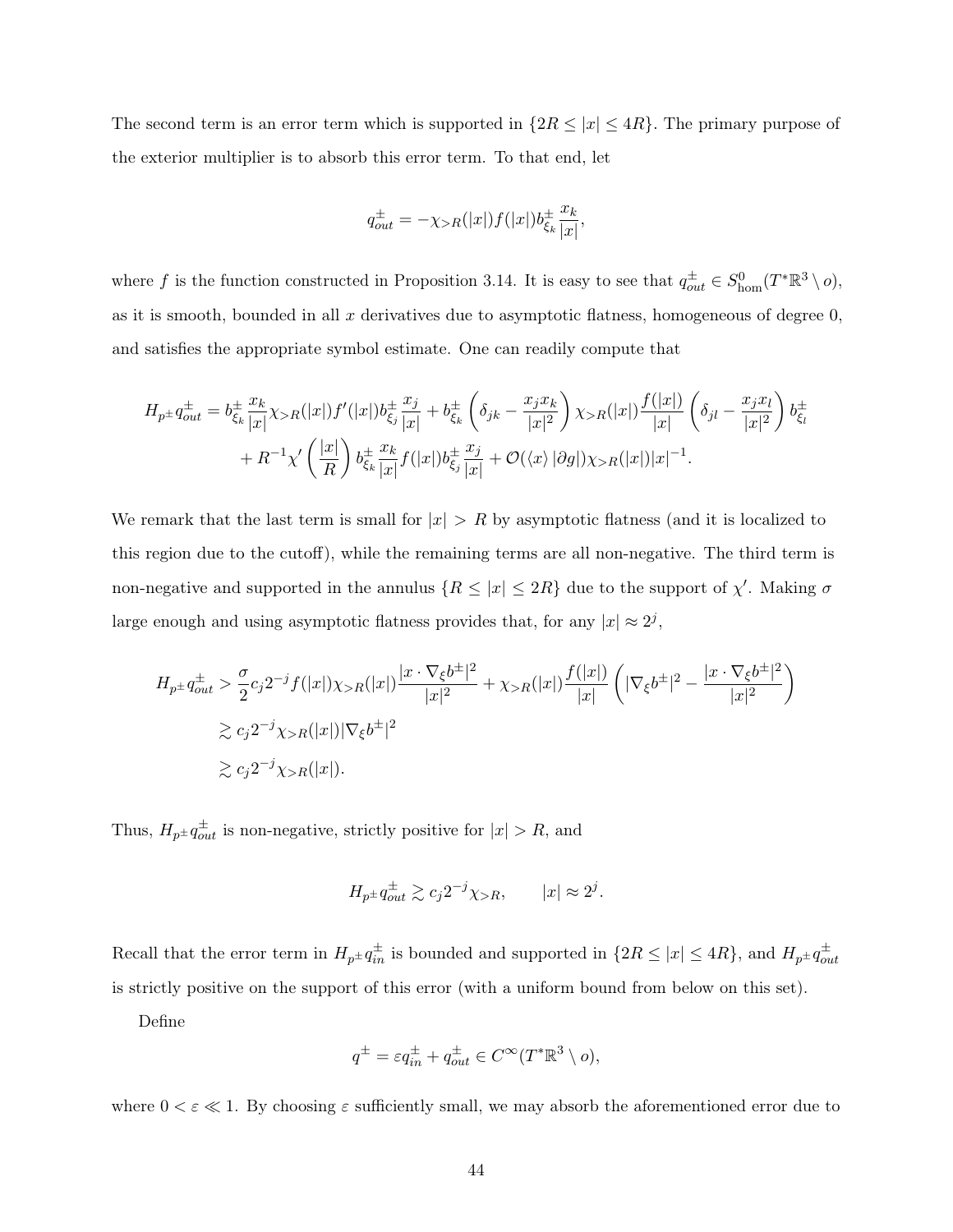our prior discussion, obtaining that  $H_{p^{\pm}} q^{\pm}$  is non-negative everywhere and positive on

$$
W^{\pm} := U^{\pm} \cup \{(x,\xi) \in T^* \mathbb{R}^3 \setminus o : |x| > R\}.
$$

By Proposition 3.11(a),

$$
V_R^{\pm} \cup U^{\pm} = V_R^{\pm} \cup ((\Omega_{\infty}^{\pm} \cap \{|x| \le R\}) \setminus V_R^{\pm})
$$

$$
\supset (\Omega_R^{\pm} \cup \Omega_{\infty}) \cap \{|x| \le R\}
$$

$$
= (T^* \mathbb{R}^3 \setminus o) \cap \{|x| \le R\},
$$

and so

$$
V_R^{\pm} \cup U^{\pm} = (T^* \mathbb{R}^3 \setminus o) \cap \{|x| \le R\},
$$
  

$$
V_R^{\pm} \cup W^{\pm} = T^* \mathbb{R}^3 \setminus o.
$$

We have already shown that

$$
H_{p^{\pm}}q^{\pm} \approx 1 \qquad (x,\xi) \in U^{\pm}
$$

and

$$
H_{p^{\pm}}q^{\pm} \gtrsim c_j 2^{-j} \chi_{>R}, \qquad |x| \approx 2^j.
$$

The latter estimate readily extends to

$$
H_{p\pm}q^{\pm} \gtrsim c_j 2^{-j} \mathbb{1}_{W^{\pm}}, \qquad |x| \approx 2^j
$$

by the compactness of the interior region  $\{|x| \leq R\}$ .

Now, we combine on the light cones to get our desired symbol  $q$ , as well as obtain positivity on the elliptic set (step (2)). This largely follows the steps present in [27], although we have additional technicalities resulting from the damping.

(*Proof of Lemma 3.4*). Let  $q_1^{\pm}$  denote the symbol  $q^{\pm}$  constructed in Lemma 3.13 (not the symbol  $q_1^{\pm}$  from the same lemma) and  $q_2^{\pm}$  denote the symbol  $q^{\pm}$  constructed in Lemma 3.16. We remark

 $\Box$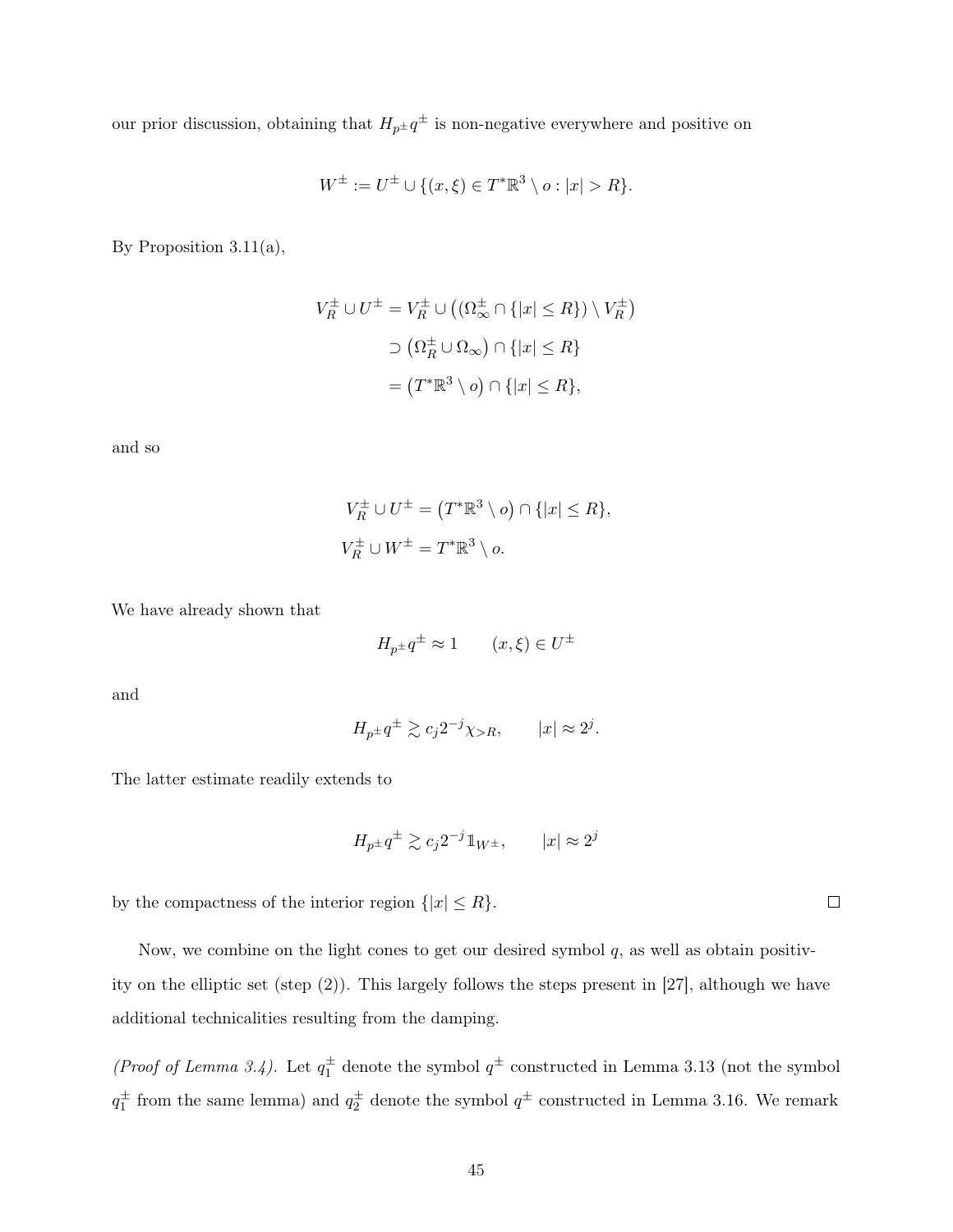that, as a consequence of the chain rule, both symbols satisfy the standard  $S^0$  bounds for  $|\xi| \geq 1$ . First, we truncate to the high-frequency regime via the symbols

$$
q_{j,>\lambda}^{\pm}=e^{\sigma q_j^{\pm}}\chi_{>\lambda}(|b^{\pm}|),\ j=1,2,
$$

where  $\sigma$  is the parameter in Proposition 3.14. We assume that  $\lambda > 1$ . The exponentiation is implemented for bootstrapping: taking derivatives of the exponential will provide multiplication by  $\sigma \gg 1$ . Since  $|b^{\pm}| \approx |\xi|$ , these cutoffs genuinely truncate to high frequencies when  $\lambda$  is large. Further, the truncation to  $|\xi| \gtrsim 1$  eliminates the singularities of  $q_j^{\pm}$ , i.e.  $q_j^{\pm} \chi_{>\lambda}(|b^{\pm}|)$  smoothly extends to an element of  $S^0(T^*\mathbb{R}^3)$ .

We claim that exponentiation preserves the symbol class, so that  $q_{j,>\lambda}^{\pm} \in S^{0}(T^{*}\mathbb{R}^{3})$ . We can immediately see that  $q_{j,>\lambda}^{\pm}$  is smooth. Note that for  $|\xi|\geq \lambda$ , the exponentials  $e^{\sigma q_j^{\pm}}$  are bounded since  $q_j^{\pm}$  are bounded, and for  $|\xi| < \lambda$ , we immediately have that  $q_{j,>\lambda}^{\pm} \equiv 0$ . When checking the symbolic nature of  $q_{j,>\lambda}^{\pm}$ , we only need to study the boundedness of the  $\xi$  derivatives since our symbols  $q_j^{\pm}$  are bounded in all derivatives in x. Taking a partial derivative in  $\xi$  provides that

$$
\partial_{\xi_k} q_{j,>\lambda}^{\pm} = \sigma e^{\sigma q_j^{\pm}} (\partial_{\xi_k} q_j^{\pm}) \chi_{>\lambda}(|b^{\pm}|) \mp \frac{e^{\sigma q_j^{\pm}}}{\lambda} (\partial_{\xi_k} b^{\pm}) \chi' \left(\frac{|b^{\pm}|}{\lambda}\right).
$$

The first term is  $\mathcal{O}(\langle \xi \rangle^{-1})$ , and the second term is compactly supported in  $\xi$ . Due to the aforementioned compact support, we only need consider further  $\xi$  differentiation of  $\sigma e^{\sigma q_j^{\pm}} (\partial_{\xi_k} q_j^{\pm}) \chi_{>\lambda}(|b^{\pm}|)$ . If the  $\xi$  derivative lands on the exponential, then the result is  $\mathcal{O}(\langle \xi \rangle^{-2})$ by the prior argument. If the derivative lands on  $\partial_{\xi}q_{j}^{\pm}$ , then the same asymptotics hold since  $\partial_{\xi}q_j^{\pm} \in S^{-1}(T^*\mathbb{R}^3)$ . If the derivative lands on the cutoff, then the result is compactly-supported in  $\xi$ . This establishes that  $q_{j,>\lambda}^{\pm} \in S^0(T^*\mathbb{R}^3)$ .

Now, we combine the symbols constructed on each light cones together as

$$
q(\tau,x,\xi)=(\tau-b^+)(q^-_{1,>\lambda}+q^-_{2,>\lambda})+(\tau-b^-)(q^+_{1,>\lambda}+q^+_{2,>\lambda}).
$$

Calling

$$
q_j = (\tau - b^+)q_{j, > \lambda}^- + (\tau - b^-)q_{j, > \lambda}^+,
$$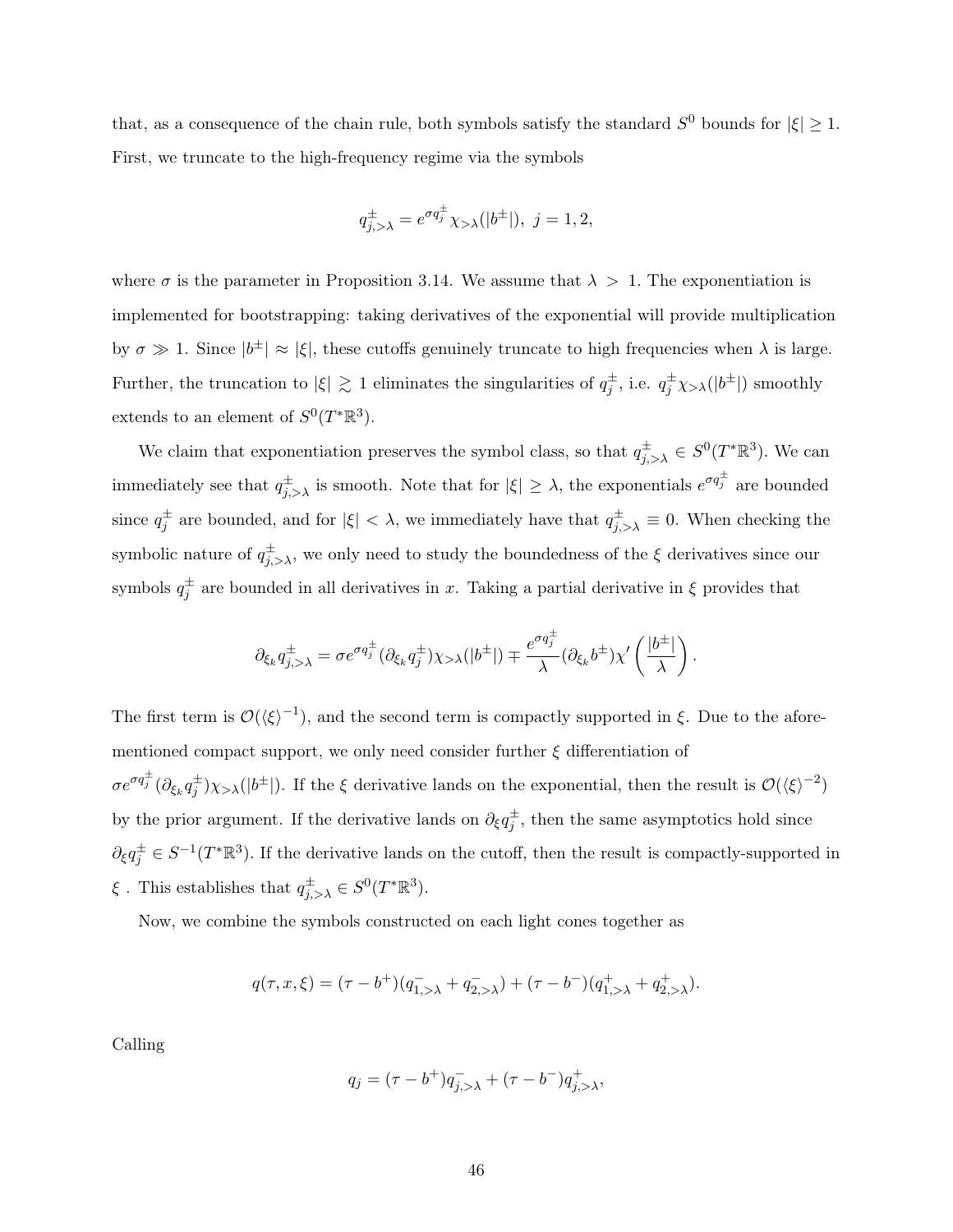we can see that

$$
(H_p q + 2\gamma \tau aq)|_{\tau=b^{\pm}} = (H_p q_1 + 2\gamma \tau aq_1)|_{\tau=b^{\pm}} + (H_p q_2 + 2\gamma \tau aq_2)|_{\tau=b^{\pm}}
$$
  
=  $H_p q_1|_{\tau=b^{\pm}} \pm 2\gamma b^{\pm} (b^+ - b^-) aq_{1,>\lambda}^{\pm}$   
+  $H_p q_2|_{\tau=b^{\pm}} \pm 2\gamma b^{\pm} (b^+ - b^-) aq_{2,>\lambda}^{\pm}.$ 

We will work with each term in the last equality separately. First, we compute that

$$
H_p q_j \big|_{\tau=b^{\pm}} = (b^+ - b^-)^2 H_{p^{\pm}} q_{j,>\lambda}^{\pm} + (b^{\pm} - b^{\mp}) q_{j,>\lambda}^{\pm} (b_{\xi_j}^{\pm} b_{x_j}^{\mp} - b_{x_j}^{\pm} b_{\xi_j}^{\mp}) = \sigma (b^+ - b^-)^2 q_{j,>\lambda}^{\pm} H_{p^{\pm}} q_j^{\pm} + (b^{\pm} - b^{\mp}) q_{j,>\lambda}^{\pm} (b_{\xi_j}^{\pm} b_{x_j}^{\mp} - b_{x_j}^{\pm} b_{\xi_j}^{\mp}).
$$

By making  $\sigma$  sufficiently large, we get that

$$
H_p q_j\big|_{\tau=b^{\pm}} \ge \frac{1}{2}\sigma (b^+ - b^-)^2 q^{\pm}_{j,>\lambda} H_{p^{\pm}} q^{\pm}_j + E^{\pm}_j,
$$

where  $E_j^{\pm}$  are error terms which are supported in a neighborhood of the region where  $H_{p^{\pm}}q^{\pm}_j$ 0. These terms are non-problematic, as they are readily absorbed into the above estimate with differing j when we combine the estimates together. Hence, we will drop the  $E_j^{\pm}$ 's for ease of notation.

Observe that

$$
\frac{b^\pm}{b^\pm - b^\mp} \approx 1.
$$

By choosing  $\gamma$  large enough, we may apply Lemma 3.13 to obtain that

$$
(3.6) \qquad (H_p q_1 + 2\gamma \tau a q_1)|_{\tau=b^{\pm}} \ge \frac{1}{2}\sigma (b^+ - b^-)^2 q_{1,>\lambda}^{\pm} H_{p^{\pm}} q_1^{\pm} \pm 2\gamma b^{\pm} (b^+ - b^-) a q_{1,>\lambda}^{\pm}
$$
  

$$
= \frac{1}{2}\sigma (b^+ - b^-)^2 q_{1,>\lambda}^{\pm} \left( H_{p^{\pm}} q_1^{\pm} + \left( \frac{4\gamma}{\sigma} \right) \frac{b^{\pm}}{b^{\pm} - b^{\mp}} a \right)
$$
  

$$
\gtrsim |\xi|^2 q_{1,>\lambda}^{\pm} \left( H_{p^{\pm}} q_1^{\pm} + \frac{\gamma}{\sigma} a \right)
$$
  

$$
\gtrsim \mathbb{1}_{|\xi| \ge \lambda} \mathbb{1}_{V_R^{\pm}} |\xi|^2.
$$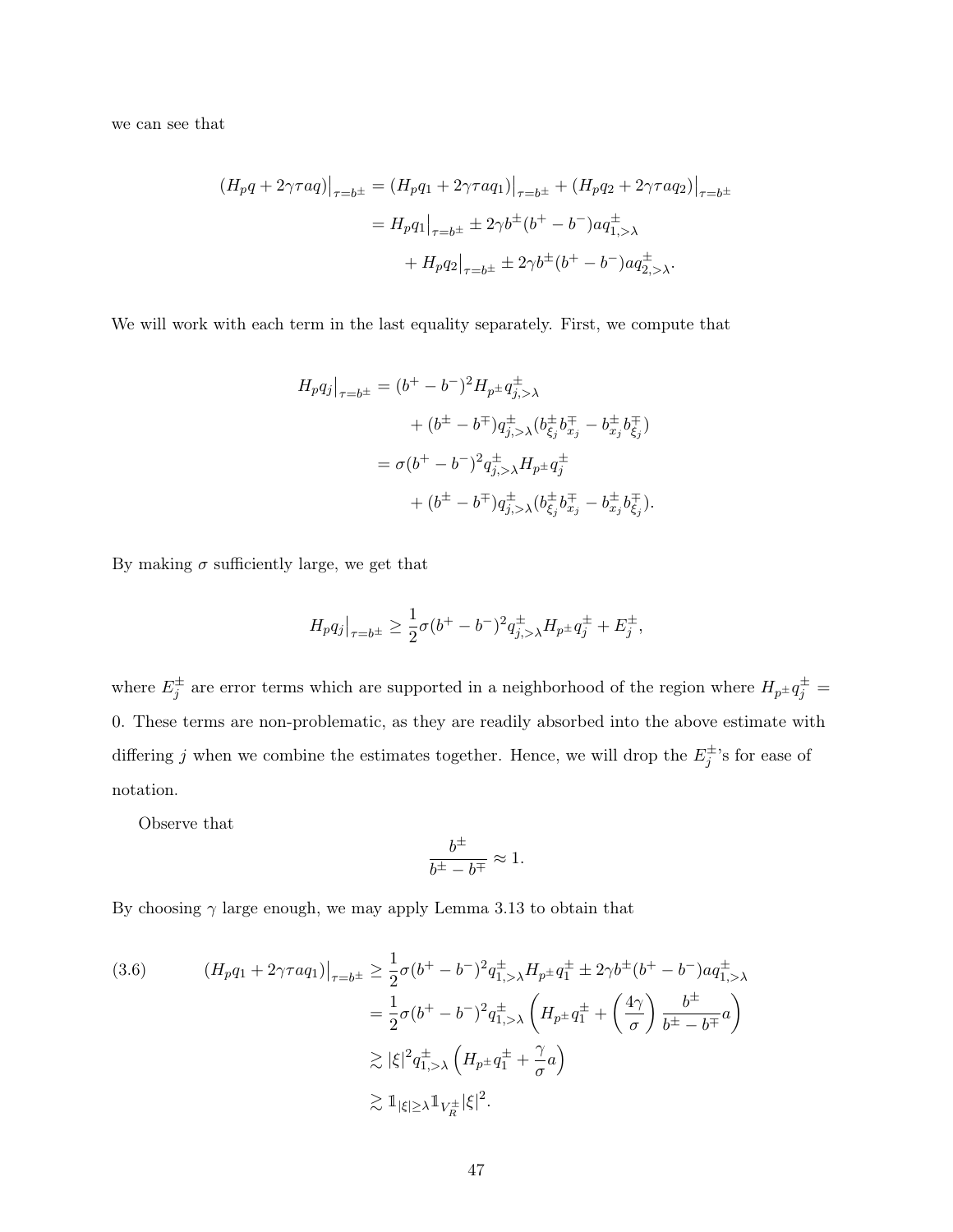Notice that  $\gamma$  depends on **c** (and  $\sigma$ ).

For the  $j = 2$  term, we use the prior computation, the fact that the damping term has positive sign, and Lemma 3.16:

(3.7) 
$$
(H_p q_2 + 2\gamma \tau a q_2)|_{\tau=b^{\pm}} \ge \frac{1}{2}\sigma(b^+ - b^-)^2 q_{2,\lambda}^{\pm} H_{p^{\pm}} q_2^{\pm} \pm 2\gamma b^{\pm} (b^+ - b^-) a q_{2,\lambda}^{\pm}
$$

$$
\gtrsim \mathbb{1}_{|\xi| \ge \lambda} \mathbb{1}_{W^{\pm}} c_j 2^{-j} |\xi|^2, \qquad |x| \approx 2^j.
$$

Recall that  $V_R^{\pm} \cup W^{\pm} = T^* \mathbb{R}^3 \setminus o$ . Combining (3.6) and (3.7) together, we conclude that

$$
(H_p q + 2\gamma \tau aq)|_{\tau=b^{\pm}} \gtrsim \mathbb{1}_{|\xi| \ge \lambda} \langle x \rangle^{-2} |\xi|^2,
$$

where we have used the slowly-varying, summable nature of  $(c_j)$ .

This provides the desired bound over the characteristic set. To extend it to all of phase space, we must construct a lower-order correction term. Explicitly, we seek an  $m \in S^0$  so that

$$
H_p q + 2\gamma \tau aq + mp \gtrsim 1
$$
<sub>|\xi| \ge \lambda \langle x \rangle^{-2} |\xi|^2.</sub>

If we write

$$
H_p q + 2\gamma a \tau q = a_0 \tau^2 + a_1 \tau + a_2,
$$

where  $a_j \in S^j$ , then we have already established that

(3.8) 
$$
a_0(x,\xi)(b^{\pm}(x,\xi))^2 + a_1(x,\xi)b^{\pm}(x,\xi) + a_2(x,\xi) \gtrsim \mathbb{1}_{|\xi| \ge \lambda} \langle x \rangle^{-2} |\xi|^2
$$

So, we must analyze the quantity

$$
a_0\tau^2 + a_1\tau + a_2 + pm = (a_0 + m)\tau^2 + (a_1 - (b^+ + b^-)m)\tau + (a_2 + b^+b^-m).
$$

If we choose m so that

$$
(3.9) \t\t\t a_0 + m > 0, \t |\xi| \ge \lambda
$$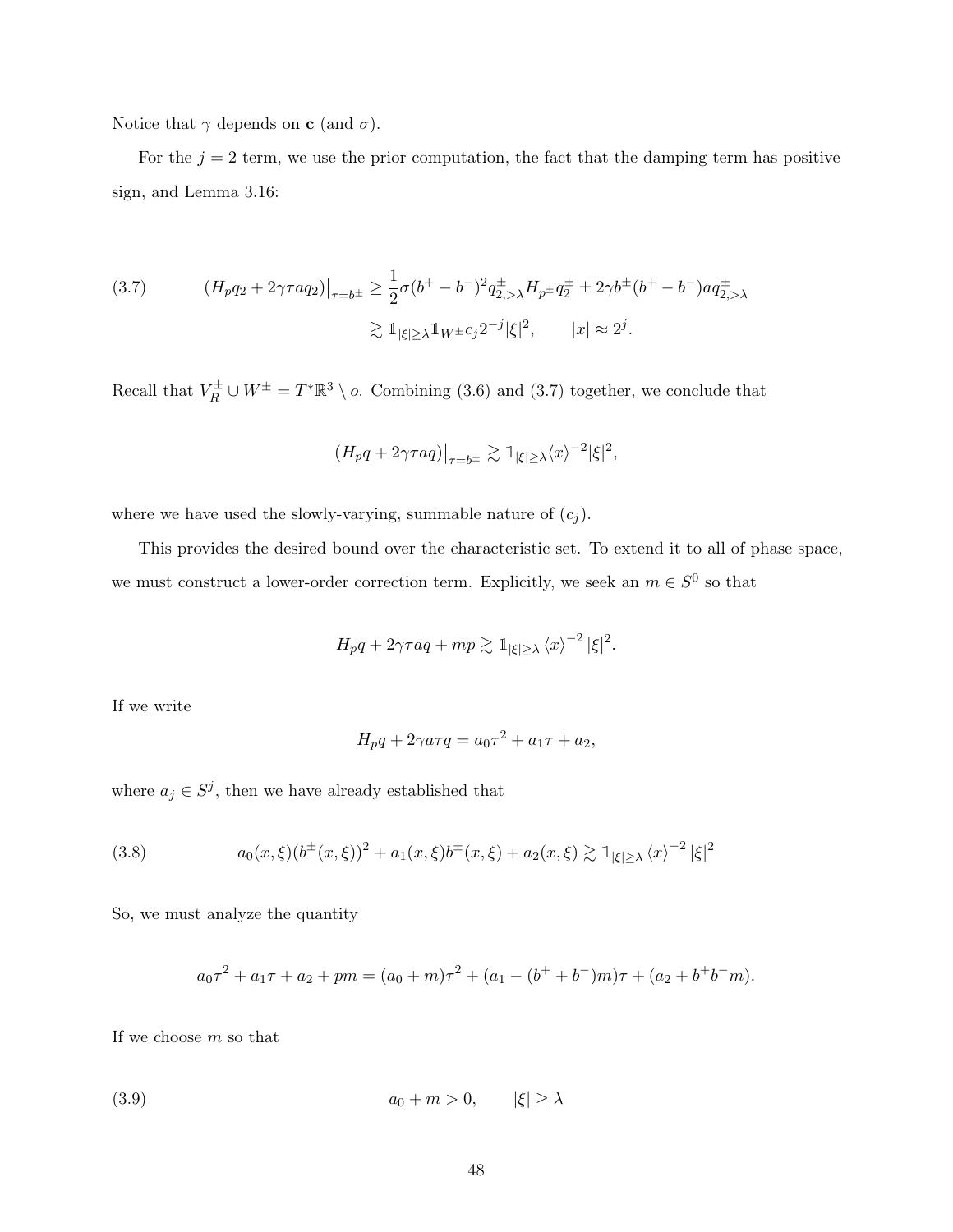and

(3.10) 
$$
(a_1 - (b^+ + b^-)m)^2 - 4(a_0 + m)(a_2 + b^+b^-m) < 0, \qquad |\xi| \ge \lambda,
$$

then we will have that  $a_0\tau^2 + a_1\tau + a_2 + mp$  is positive for  $|\xi| \geq \lambda$  (the first condition on m guarantees that this polynomial in  $\tau$  is concave up, and the second guarantees that there are no real zeros).

Let us begin by focusing on (3.10). The function

$$
P(m) = (a_1 - (b^+ + b^-)m)^2 - 4(a_0 + m)(a_2 + b^+b^-m)
$$
  
=  $(b^+ - b^-)^2m^2 - (2a_1(b^+ + b^-) + 4a_0b^+b^- + 4a_2)m + (a_1^2 - 4a_0a_2)$ 

is a quadratic polynomial in  $m$  with a positive coefficient on the quadratic term, so it will achieve a minimal value at

$$
m = \frac{a_1(b^+ + b^-) + 2(a_0b^+b^- + a_2)}{(b^+ - b^-)^2}.
$$

It is readily seen that  $m \in S^0$  and that m is supported where  $|\xi| \geq \lambda$ . This minimal value is

$$
P(m) = \left(a_1 - (b^+ - b^-) \frac{a_1(b^+ + b^-) + 2(a_0b^+b^- + a_2)}{(b^+ - b^-)^2}\right)^2
$$
  
- 4  $\left(a_0 + \frac{a_1(b^+ + b^-) + 2(a_0b^+b^- + a_2)}{(b^+ - b^-)^2}\right)\left(a_2 + b^+b^- \frac{a_1(b^+ + b^-) + 2(a_0b^+b^- + a_2)}{(b^+ - b^-)^2}\right)$   
= -4  $\frac{(a_0(b^+)^2 + a_1b^+ + a_2)(a_0(b^-)^2 + a_1b^- + a_2)}{(b^+ - b^-)^2}$   
= -4 $(b^+ - b^-)^{-2}$   $((H_p q + 2\gamma \tau aq)|_{\tau=b^+})$   $(H_p q + 2\gamma \tau aq)|_{\tau=b^-})$   
< 0,

where we have used (3.8). So, (3.10) is satisfied. To establish (3.9), one can readily check that

$$
a_0 + m = a_0 + \frac{a_1(b^+ + b^-) + 2(a_0b^+b^- + a_2)}{(b^+ - b^-)^2}
$$
  
=  $(b^+ - b^-)^{-2} ((H_p q + 2\gamma \tau aq)|_{\tau=b^+} + (H_p q + 2\gamma \tau aq)|_{\tau=b^-})$   
> 0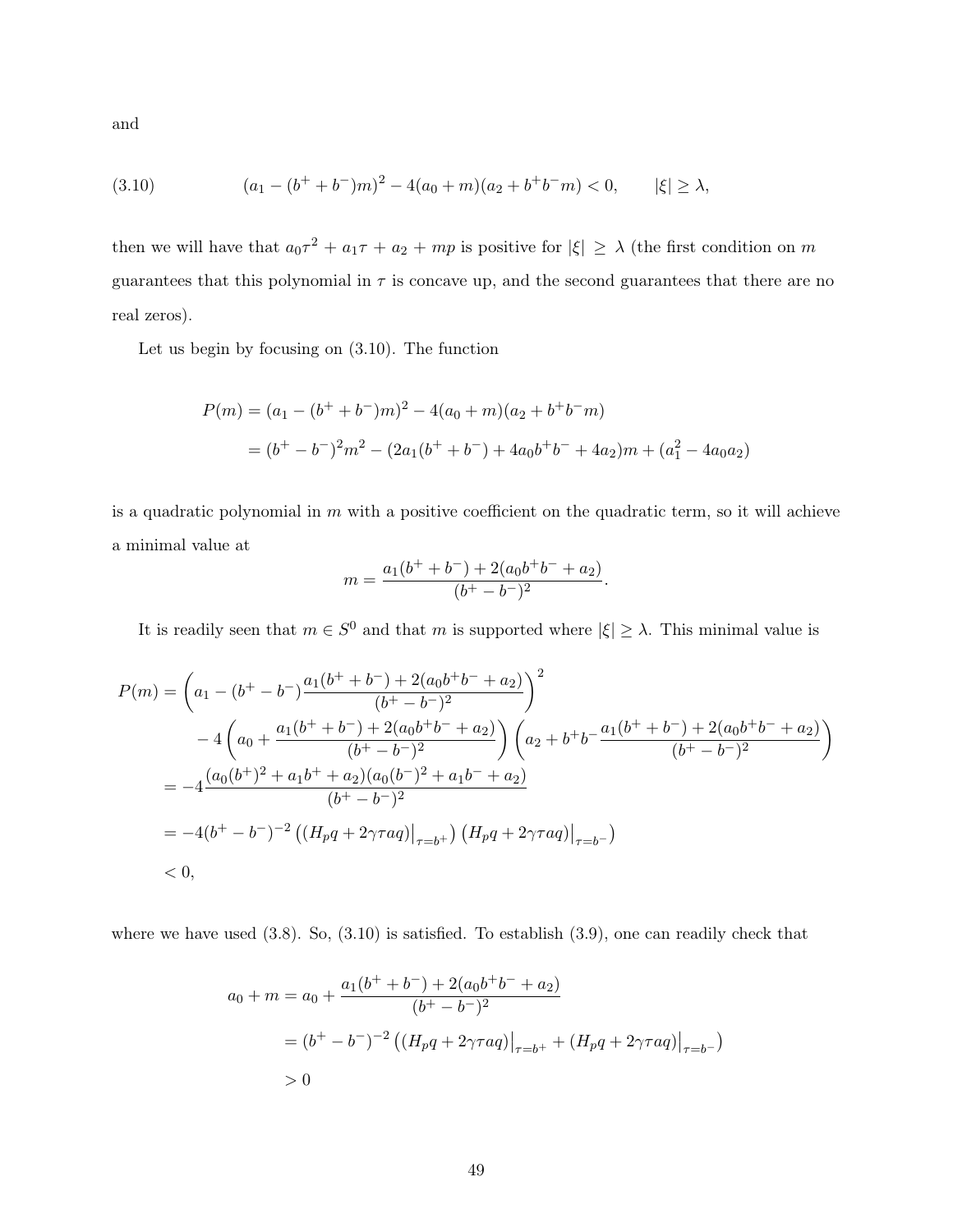for  $|\xi| \geq \lambda$ .

This gives us that

$$
H_p q + 2\gamma \tau aq + mp > 0
$$

for  $|\xi| \geq \lambda$ . In fact, we can check that the minimal value of  $H_p q + 2\gamma \tau aq + mp$  in  $\tau$  for  $|\xi| \geq \lambda$  is

$$
\frac{(a_0(b^+)^2 + a_1b^+ + a_2)(a_0(b^+)^2 + a_1b^+ + a_2)}{(a_0(b^+)^2 + a_1b^+ + a_2) + (a_0(b^-)^2 + a_1b^- + a_2)} = \frac{((H_pq + 2\gamma\tau aq)|_{\tau=b^+}) (H_pq + 2\gamma\tau aq)|_{\tau=b^-}}{(H_pq + 2\gamma\tau aq)|_{\tau=b^+} + (H_pq + 2\gamma\tau aq)|_{\tau=b^-}}.
$$

The numerator is bounded below by  $\langle x \rangle^{-4} |\xi|^4$ . In view of the support and symbolic properties of q, the denominator satisfies the bounds

$$
(H_p q + 2\gamma \tau aq)|_{\tau=b^+} + (H_p q + 2\gamma \tau aq)|_{\tau=b^-} \approx \langle x \rangle^{-2} |\xi|^2.
$$

Since  $|b^{\pm}(x,\xi)| \approx |\xi|$  and  $|\tau| = |b^{\pm}(x,\xi)|$  in the above, we conclude the desired result.

 $\Box$ 

#### 3.5 Case Reductions

In this section, we will reduce the proof of Theorem 1.6 to a simpler problem.

**Case Reduction**  $\#1$ : It is sufficient to prove Theorem 1.6 when the initial data and forcing are supported in  $\{|x| \leq 2R_0\}$ .

*Proof.* Call the forcing term f. Let  $\tilde{P}$  be a small AF perturbation of  $\Box$  which agrees with P for  $|x| > R_0$ , and suppose that v solves

$$
\tilde{P}v = f, \qquad v[0] = u[0].
$$

Consider the function  $\tilde{u} = u - \chi_{>R_0} v$  which has the following properties:

- (a) Its Cauchy data is compactly supported in  $\{|x| \leq 2R_0\}$ : Indeed,  $\tilde{u}[0] = u[0] \chi_{>R_0} v[0]$ , which is  $u[0]$  for  $|x| \le R_0$  and zero for  $|x| > 2R_0$ .
- (b)  $P\tilde{u}$  is compactly supported in  $\{|x| \leq 2R_0\}$ : Indeed,

$$
P\tilde{u} = f - P(\chi_{>R_0}v),
$$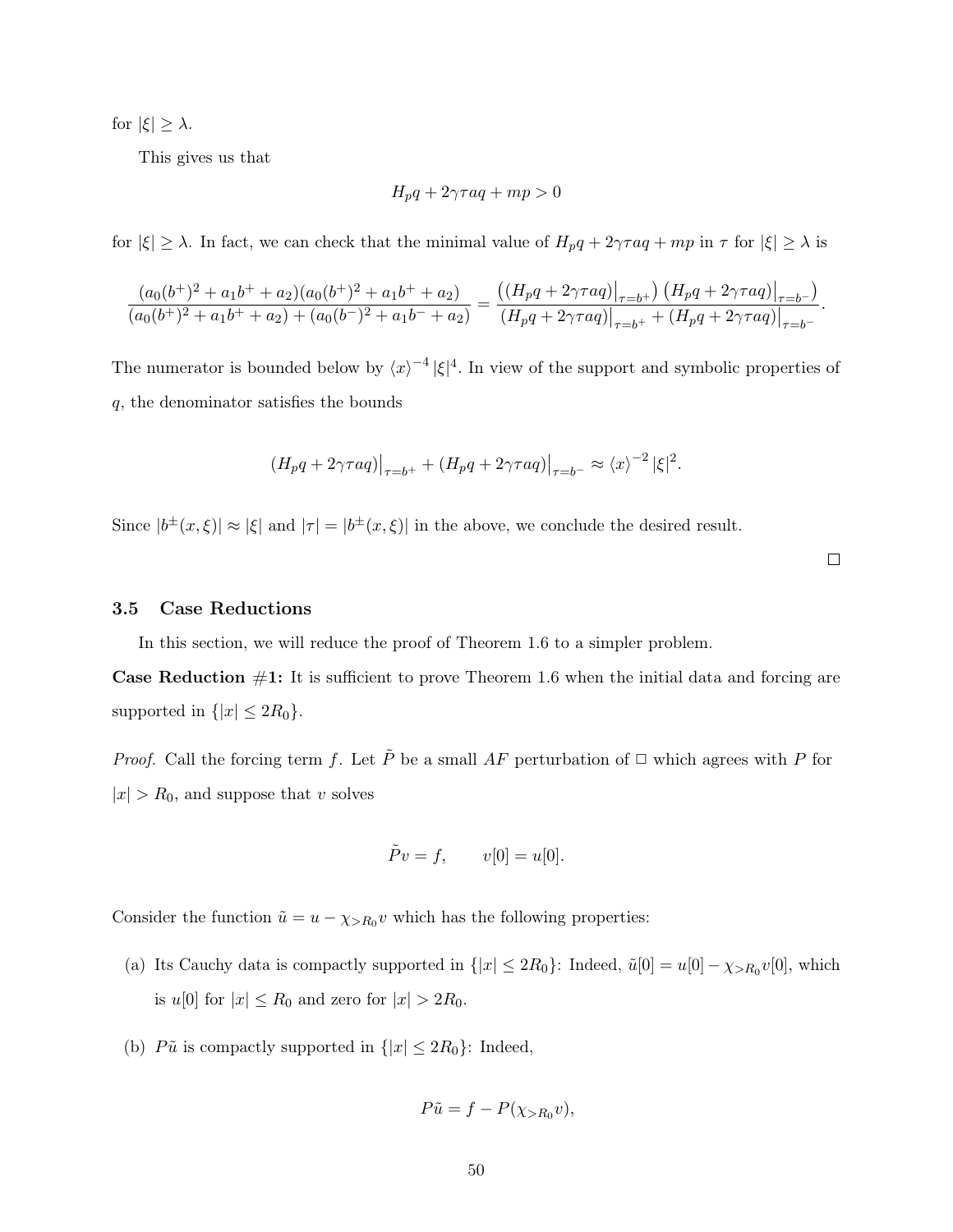which is f for  $|x| \le R_0$  and zero for  $|x| > 2R_0$ . More specifically,

$$
P\tilde{u} = f - \chi_{>R_0} P v + \mathcal{O}(R_0^{-1}) \chi' \left(\frac{|x|}{R_0}\right) |\nabla v| + \mathcal{O}(R_0^{-2}) \chi'' \left(\frac{|x|}{R_0}\right) v
$$
  
=  $f - \chi_{>R_0} f + \mathcal{O}(R_0^{-1}) \chi' \left(\frac{|x|}{R_0}\right) |\nabla v| + \mathcal{O}(R_0^{-2}) \chi'' \left(\frac{|x|}{R_0}\right) v.$ 

We also record that

$$
[\tilde{P}, \chi_{>R_0}]v = \mathcal{O}(R_0^{-1})\chi'\left(\frac{|x|}{R_0}\right)|\nabla v| + \mathcal{O}(R_0^{-2})\chi''\left(\frac{|x|}{R_0}\right)v.
$$

Since  $\tilde{P}$  is a small AF perturbation of  $\Box$ , local energy decay holds for  $\tilde{P}$ . Applying the local energy decay estimate to functions  $\chi_{>R_0}v$  and v gives

$$
\|\chi_{>R_0}v\|_{LE^1[0,T]} + \|\partial(\chi_{>R_0}v)\|_{L^\infty_t L^2_x[0,T]} \lesssim \|\partial(\chi_{>R_0}v)(0)\|_{L^2} + \|f\|_{LE^* + L^1_t L^2_x[0,T]} + \|v\|_{LE^1_{R_0}[0,T]} \,,
$$

and

$$
\|v\|_{LE^1[0,T]} + \|\partial v\|_{L^\infty_t L^2_x[0,T]} \lesssim \|\partial u(0)\|_{L^2} + \|f\|_{LE^* + L^1_t L^2_x[0,T]} \,,
$$

respectively. Notice that the prior commutator estimate was used in the first of the two inequalities above. Combining these two estimates and utilizing the Hardy inequality on the term  $\left\| (\nabla \chi_{>R_0}) v(0) \right\|_{L^2}$  yields that

$$
\|\chi_{>R_0} v\|_{LE^1[0,T]} + \|\partial (\chi_{>R_0})v\|_{L^\infty_t L^2_x[0,T]} \lesssim \|\partial u(0)\|_{L^2} + \|f\|_{LE^* + L^1_t L^2_x[0,T]} \, .
$$

We claim that it suffices to prove (1.4) for  $\tilde{u}$ . If such an estimate held for  $\tilde{u}$ , then

$$
\|u\|_{LE^{1}[0,T]} + \|\partial u\|_{L_{t}^{\infty}L_{x}^{2}[0,T]} \leq \|\tilde{u}\|_{LE^{1}[0,T]} + \|\partial \tilde{u}\|_{L_{t}^{\infty}L_{x}^{2}[0,T]} + \|\chi_{>R_{0}}v\|_{LE^{1}[0,T]} + \|\partial(\chi_{>R_{0}})v\|_{L_{t}^{\infty}L_{x}^{2}[0,T]} \leq \|\partial \tilde{u}(0)\|_{L^{2}} + \left\|\langle x\rangle^{-2}\tilde{u}\right\|_{LE[0,T]} + \|P\tilde{u}\|_{LE^{*}+L_{t}^{1}L_{x}^{2}[0,T]} + \|\partial u(0)\|_{L^{2}} + \|f\|_{LE^{*}+L_{t}^{1}L_{x}^{2}[0,T]} \leq \|\partial u(0)\|_{L^{2}} + \left\|\langle x\rangle^{-2}\tilde{u}\right\|_{LE[0,T]} + \|f\|_{LE^{*}+L_{t}^{1}L_{x}^{2}[0,T]}.
$$

The only term which we have not shown how to deal with is the middle term on the right-hand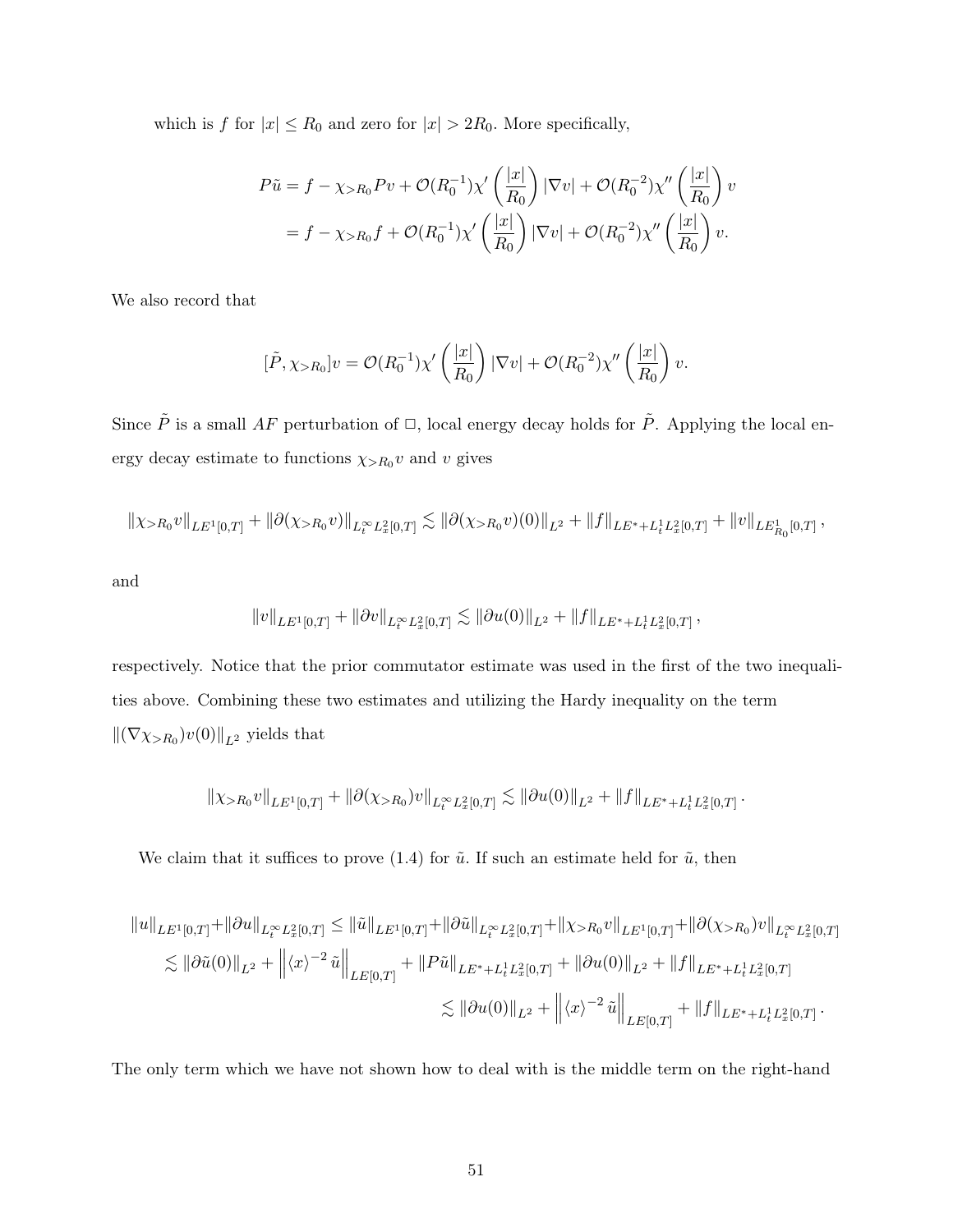side of the prior inequality, which is relatively straightforward:

$$
\left\| \langle x \rangle^{-2} \tilde{u} \right\|_{LE[0,T]} \le \left\| \langle x \rangle^{-2} u \right\|_{LE[0,T]} + \left\| \langle x \rangle^{-2} \chi_{>R_0} v \right\|_{LE} \lesssim \left\| \langle x \rangle^{-2} u \right\|_{LE[0,T]} + R_0^{-1} \left\| \chi_{>R_0} v \right\|_{LE^1[0,T]} \n\lesssim \left\| \partial u(0) \right\|_{L^2} + \left\| \langle x \rangle^{-2} u \right\|_{LE[0,T]} + \left\| f \right\|_{LE^* + L_t^1 L_x^2[0,T]}.
$$

Thus, it suffices to prove  $(1.4)$  for  $\tilde{u}$ .

**Case Reduction**  $\#2$ : It suffices to prove Theorem 1.6 when  $u[0] = 0$  and  $f \in LE_c^*$ .

Proof. Suppose that we have the estimate

(3.11) 
$$
||u||_{LE^{1}[0,T]} + ||\partial u||_{L_{t}^{\infty}L_{x}^{2}[0,T]} \lesssim ||\langle x\rangle^{-2} u||_{LE} + ||Pu||_{LE_{c}^{*}[0,T]},
$$

with  $u[0] = 0$ . Set up the equation  $P w = g \in L_t^1 L_x^2$ , with  $w[0]$  non-trivial. We can write  $w =$  $\sum$ k  $w_k$ , where  $w_k$  solves

$$
Pw_k = \mathbb{1}_{[k,k+1]}(t)g,
$$

with  $w_0[0] = w[0]$  and  $w_k[0] = 0$  for  $k > 0$ . By uniqueness, if  $k > 0$ , then  $w_k$  vanishes for times  $t < k$ . We will approximate w with  $\sum_{k=1}^{k}$ k  $\beta_k(t)w_k$ , where  $\beta_k \in C_c^{\infty}([0,\infty))$  and  $\beta_k \equiv 1$  on  $[k, k+1]$ and identically zero for  $t \leq k - 1$  (except for  $k = 0$ ) and  $t \geq k + 2$ .

We begin by establishing the estimate

$$
(3.12) \qquad \sum_{k} \left( \|\beta_k w_k\|_{LE^1[0,T]} + \|\partial(\beta_k w_k)\|_{L_t^{\infty} L_x^2[0,T]} \right) \lesssim \|\partial w(0)\|_{L^2} + \sum_{k} \int\limits_k^{k+1} \|g(s)\|_{L^2} ds.
$$

For the first term on the left,

$$
\|\beta_k w_k\|_{LE^1[0,T]} \lesssim \|\partial(\beta_k w_k)\|_{LE[0,T]} + \|r^{-1}\beta_k w_k\|_{LE[0,T]}
$$

$$
\lesssim \|\partial(\beta_k w_k)\|_{L_t^\infty L_x^2[0,T]}.
$$

To obtain the last inequality above, we bounded the first term by taking the supremum in  $t$  (note that the interval has length one) and the second term by using the Hardy inequality. Now, we

 $\Box$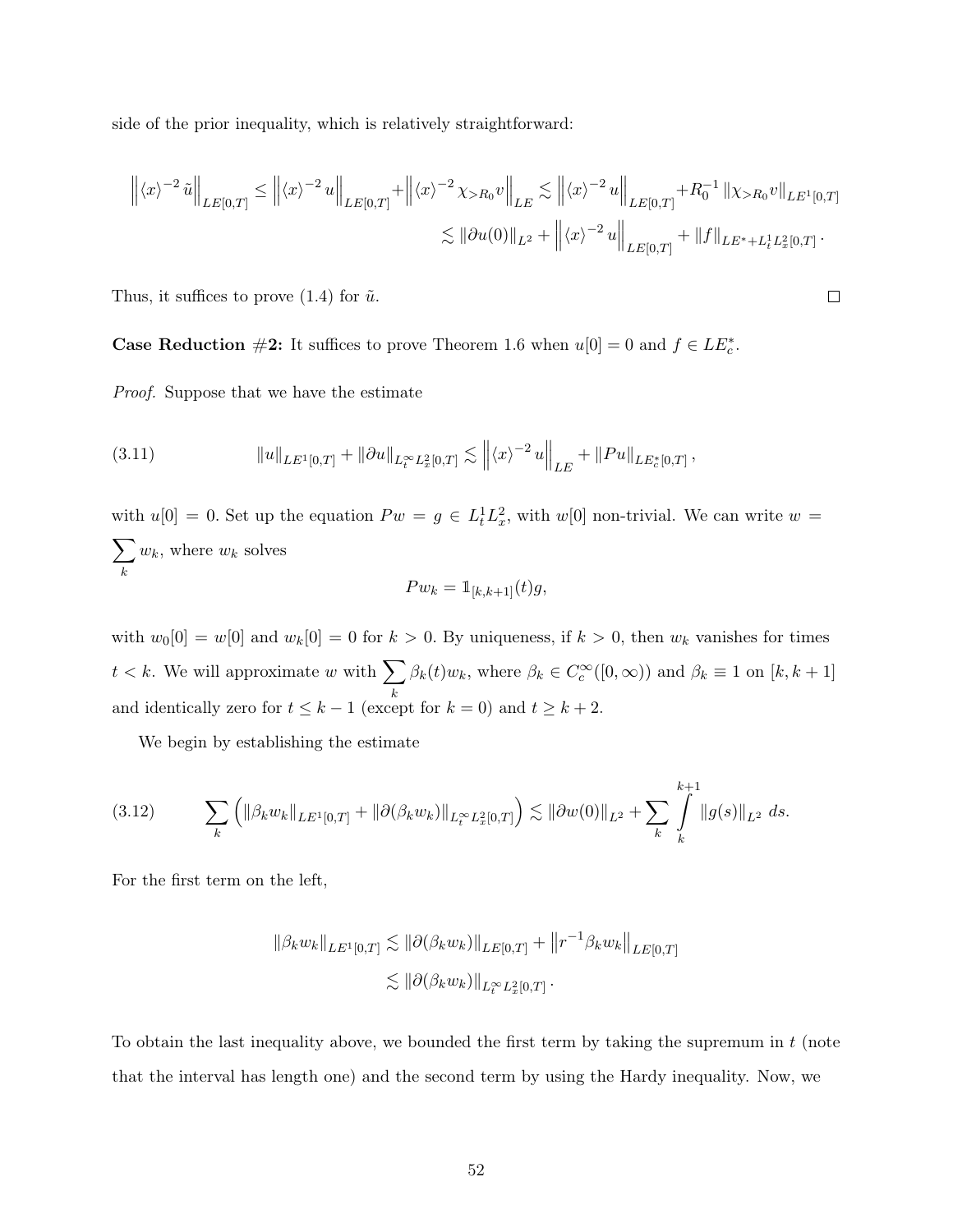work to bound  $\|\partial(\beta_k w_k)\|_{L_t^\infty L_x^2}$ . Note that

$$
\left\|\partial(\beta_k w_k)\right\|_{L^\infty_t L^2_x[0,T]} \leq \left\|w_k \partial_t \beta_k\right\|_{L^\infty_t L^2_x[0,T]} + \left\|\beta_k \partial w_k\right\|_{L^\infty_t L^2_x[0,T]}.
$$

We will estimate the first term on the right using the Fundamental Theorem of Calculus and the Minkowski integral inequality. For  $k\geq 1,$ 

$$
\|w_k \partial_t \beta_k\|_{L_t^{\infty} L_x^2[0,T]} = \sup_{t \in [0,T]} |\partial_t \beta_k| \left\| \int_{k-1}^t \partial_s w_k(s) ds \right\|_{L_x^2}
$$
  

$$
\leq \sup_{t \in [0,T]} |\partial_t \beta_k| \int_{k-1}^t \|\partial_s w_k(s)\|_{L_x^2} ds
$$
  

$$
\lesssim \|\partial_t w_k\|_{L_t^{\infty} L_x^2([k-1,k+2])},
$$

and for  $k = 0$ ,

$$
\|w_0 \partial_t \beta_k\|_{L_t^{\infty} L_x^2[0,T]} = \sup_{t \in [0,T]} |\partial_t \beta_0| \left\| \int_t^2 \partial_s w_0(s) ds \right\|_{L_x^2}
$$
  

$$
\leq \sup_{t \in [0,T]} |\partial_t \beta_0| \int_0^2 \|\partial_s w_0(s)\|_{L_x^2} ds
$$
  

$$
\lesssim \|\partial_t w_0\|_{L_t^{\infty} L_x^2([0,2])},
$$

both of which are bounded above by a multiple of  $\|\partial w_k\|_{L^\infty_t L^2_x[0,k+2]}$ . Via Corollary 2.3, we obtain that

$$
\|\partial w_k\|_{L_t^\infty L_x^2[0,k+2]} \lesssim \|\partial w_k(0)\|_{L^2} + \|P w_k\|_{L_t^1 L_x^2[0,k+2]} \lesssim \int_k^{k+1} \|g(s)\|_{L^2} ds
$$

when  $k > 0$  and

$$
\left\|\partial w_0\right\|_{L^\infty_tL^2_x[0,2]} \lesssim \left\|\partial w_0(0)\right\|_{L^2} + \left\|Pw_0\right\|_{L^1_tL^2_x[0,k+2]} \lesssim \left\|\partial w(0)\right\|_{L^2} + \int\limits_0^1 \left\|g(s)\right\|_{L^2} \, ds
$$

when  $k = 0$ . Together, these provide the right-hand side of  $(3.12)$ .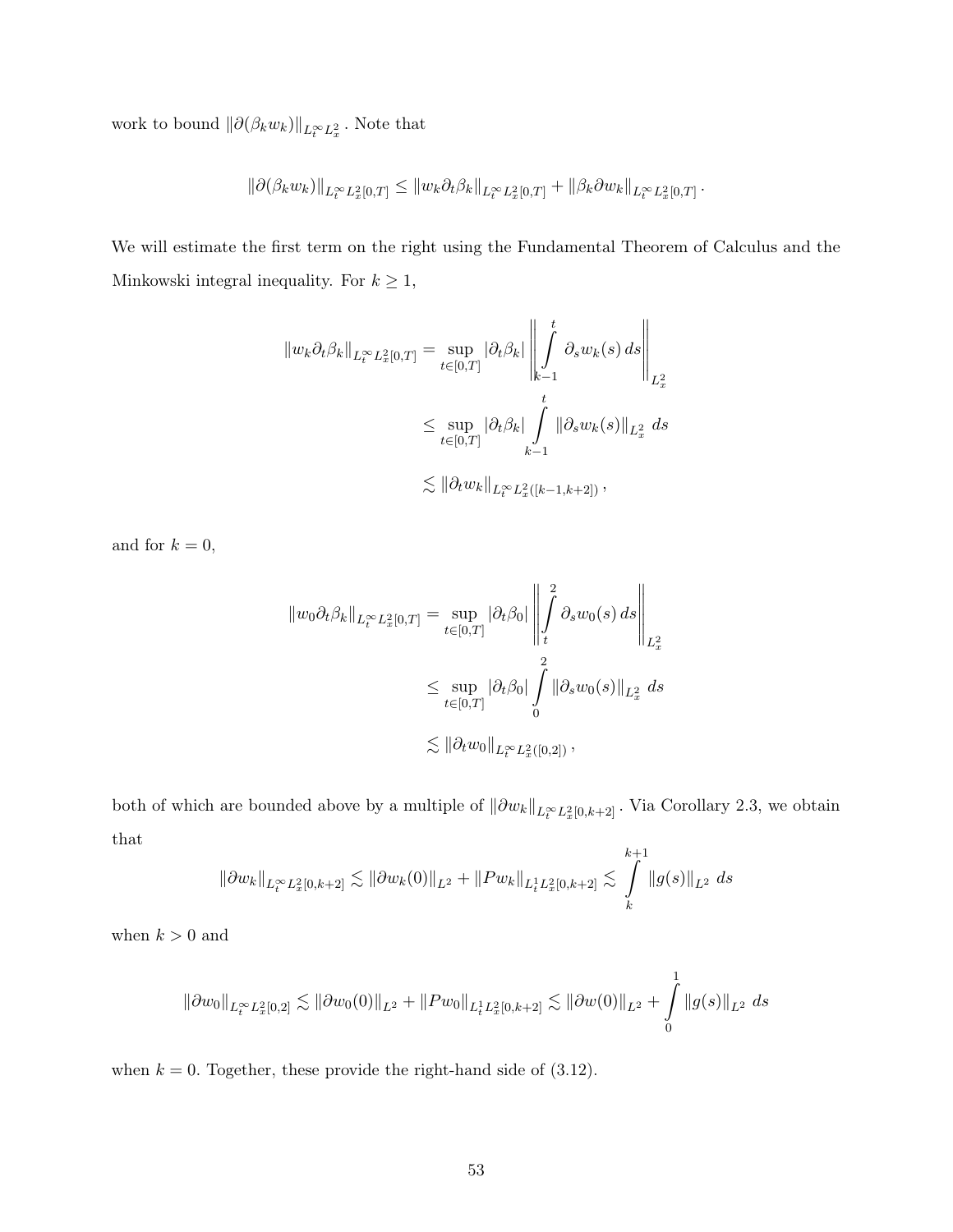We now make another claim, namely the inequality

$$
(3.13) \qquad \left\| \langle x \rangle^{-2} \sum_{k} \beta_{k} w_{k} \right\|_{LE[0,T]} + \left\| P \left( w - \sum_{k} \beta_{k} w_{k} \right) \right\|_{LE^{*}[0,T]} \lesssim \sum_{k} \|\partial w_{k} \|_{L_{t}^{\infty} L_{x}^{2}([0,k+2])}.
$$

Notice that the right-hand side can be subsequently attacked as performed previously. The first term on the left-hand side of (3.13) is bounded by the term on the right via the Hardy inequality (and taking a supremum in time). For the other term, we can write

$$
P\left(w - \sum_{k} \beta_{k} w_{k}\right) = \sum_{k} \mathcal{O}(\beta'_{k})[w_{k} + \partial w_{k}] + \mathcal{O}(\beta''_{k})w_{k}.
$$

Since g is compactly-supported in space, and, for each k,  $\beta_k$  is supported on the unit scale in time, finite speed of propagation applied to  $w_k$  and  $\partial w_k$  guarantees compact spatial support of the above term independently of T (each is supported on a time scale of  $\mathcal{O}(1)$ ). This allows us to remove the weight and the infinite sum in the  $LE^*$  norm and transition to an  $LE$  norm. Proceeding as with the first term on the left-hand side of  $(3.13)$  proves the claim.

Now, we can put our estimates fairly easily. Using (3.12), (3.13), and (3.11) applied to  $w - \sum$ k  $\beta_k w_k$ , we finally obtain that

$$
\|w\|_{LE^{1}[0,T]} + \|\partial w\|_{L_{t}^{\infty}L_{x}^{2}[0,T]} \leq \left\|\sum_{k} \beta_{k} w_{k}\right\|_{LE^{1}[0,T]} + \left\|w - \sum_{k} \beta_{k} w_{k}\right\|_{LE^{1}[0,T]} + \left\|\partial\left(\sum_{k} \beta_{k} w_{k}\right)\right\|_{L_{t}^{\infty}L_{x}^{2}[0,T]} + \left\|\partial\left(w - \sum_{k} \beta_{k} w_{k}\right)\right\|_{L_{t}^{\infty}L_{x}^{2}[0,T]} + \left\|\partial\left(w - \sum_{k} \beta_{k} w_{k}\right)\right\|_{L_{t}^{\infty}L_{x}^{2}[0,T]} + \left\|\langle x \rangle^{-2} \left(w - \sum_{k} \beta_{k} w_{k}\right)\right\|_{LE^{1}[0,T]} + \left\|P\left(w - \sum_{k} \beta_{k} w_{k}\right)\right\|_{LE^{1}[0,T]} + \left\|P\left(w - \sum_{k} \beta_{k} w_{k}\right)\right\|_{LE^{1}[0,T]} + \left\|P\left(w - \sum_{k} \beta_{k} w_{k}\right)\right\|_{LE^{1}[0,T]} + \sum_{k} \left\|\beta(s)\right\|_{L_{x}^{2}} ds
$$

$$
= \|\partial w(0)\|_{L^{2}} + \left\|\langle x \rangle^{-2} w\right\|_{LE} + \|\langle y \rangle^{-2} w\|_{LE} + \|\langle y \rangle_{LE}^{2}.
$$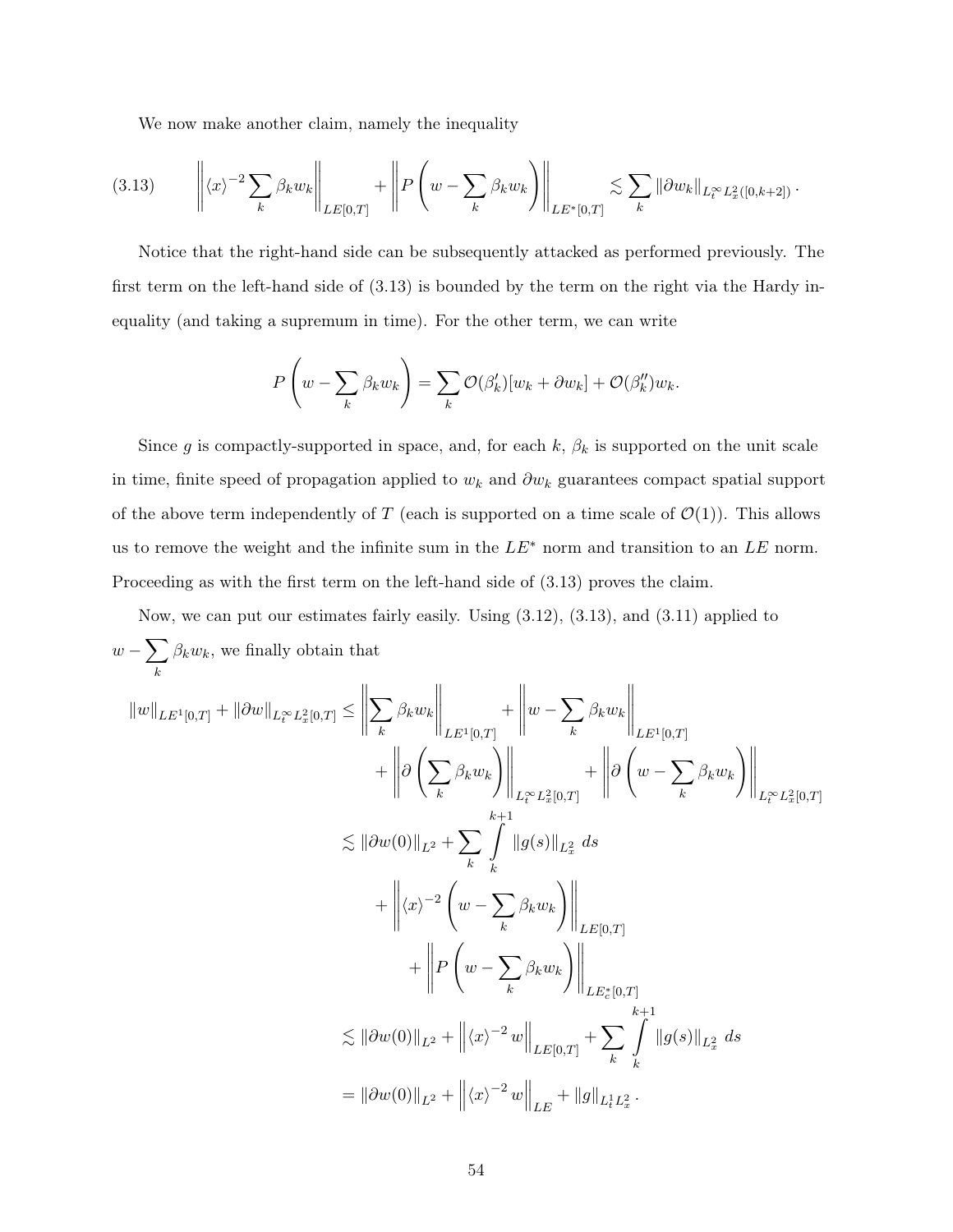In view of this case reduction and Corollary 2.3, it is enough to establish

(3.14) 
$$
||u||_{LE^{1}[0,T]} \lesssim ||\langle x \rangle^{-2} u||_{LE[0,T]} + ||Pu||_{LE_c^{*}[0,T]},
$$

in order to prove Theorem 1.6.

**Case Reduction**  $\#3$ : It suffices to prove Theorem 1.6 for solutions who also have vanishing Cauchy data at  $t = T$ .

*Proof.* This follows from the same argument as above, except that we make  $w_k[0] = 0$  for all k except the last k in our partition of unity, which is given Cauchy data of  $u[T]$  at time T. This is readily handled via our coercive energy (in particular, we use Corollary 2.3). The implicit constant will have no dependence on  $T$  for this reason (as well as the unit intervals utilized in the  $\Box$ partition of unity).

**Case Reduction** #4: It suffices to prove Theorem 1.6 for u supported in  $\{|x| \leq 2R_0\}$ .

*Proof.* Write  $u = \chi_{\leq R_0} u + \chi_{>R_0} u$ . On the exterior piece  $\chi_{>R_0} u$ , we apply Proposition 2.5 and Corollary 2.3 to get that

$$
\|\chi_{>R_0} u\|_{LE^1[0,T]} \lesssim R_0^{-1} \left\|\chi_{>R_0} u\right\|_{LE_{R_0}[0,T]} + \left\|P(\chi_{>R_0} u)\right\|_{LE_{>R_0}^*[0,T]}.
$$

The first term on the right is directly bounded by  $||u||_{LE_{R_0}[0,T]}$ . For the second term, we write

$$
P(\chi_{>R_0} u) = (\chi_{>R_0}) P u + [P, \chi_{>R_0}] u,
$$

and one can calculate that

$$
[P, \chi_{>R_0}]u(t, x) = \mathcal{O}(R_0^{-1})\chi'\left(\frac{|x|}{R_0}\right)\partial u(t, x)\mathcal{O}(R_0^{-2})\chi''\left(\frac{|x|}{R_0}\right)u(t, x).
$$

In  $LE^*$ , this term bounded by  $||u||_{LE^1_{R_0 \leq |\cdot| \leq 2R_0}[0,T]}$ , and so we have

$$
\|\chi_{>R_0} u\|_{LE^1[0,T]} \lesssim \|u\|_{LE^1_{R_0}[0,T]} \, .
$$

55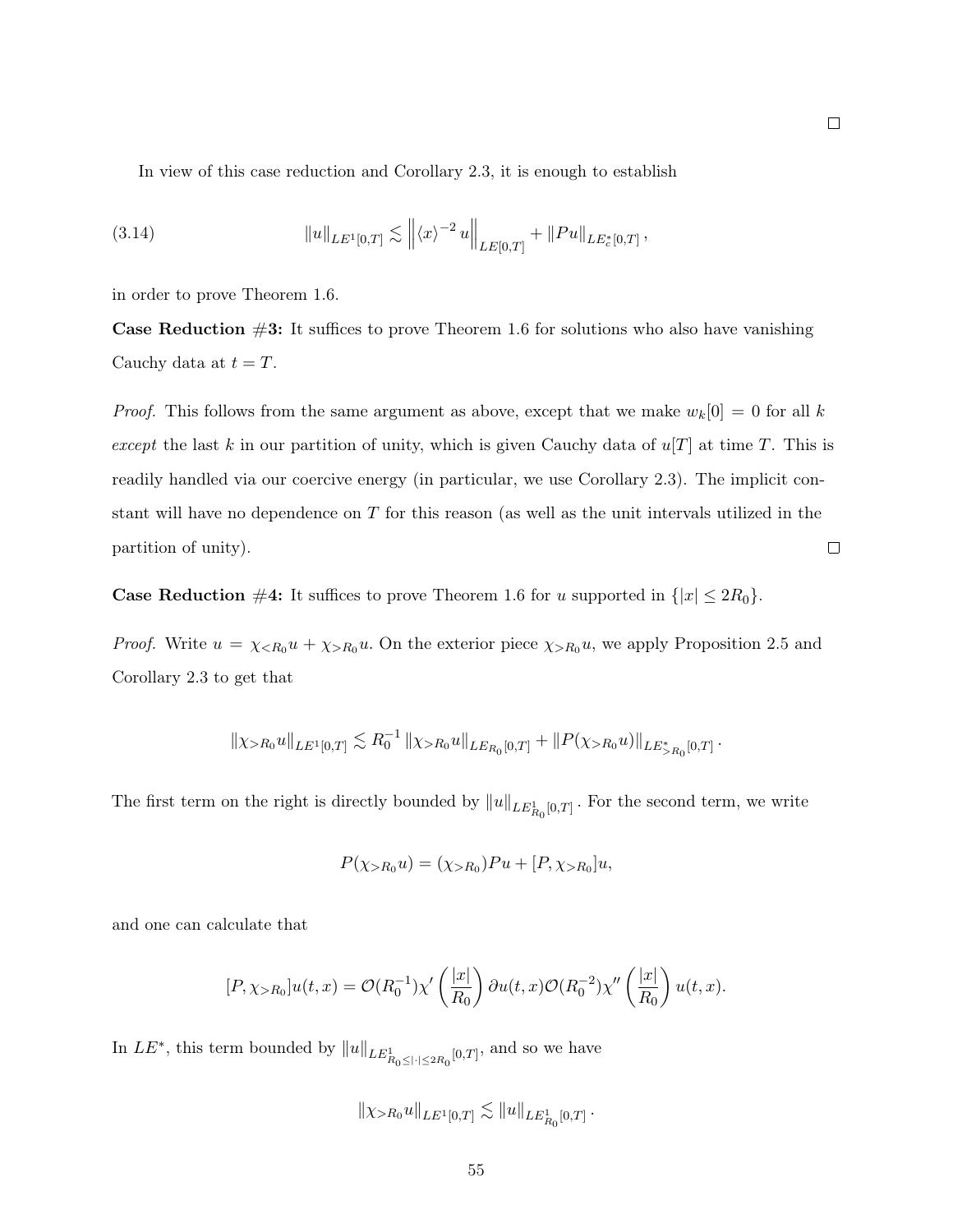Suppose that (3.14) holds for  $\chi_{\langle R_0} u$ . From this, we get the estimate

$$
\|\chi_{\leq R_0} u\|_{LE^1[0,T]} \lesssim \left\| \langle x \rangle^{-2} \chi_{\leq R_0} u \right\|_{LE[0,T]} + \|Pu\|_{LE_c^*[0,T]} + \| [P, \chi_{\leq R_0}] u\|_{LE_c^*[0,T]} ,
$$

and so

$$
||u||_{LE^{1}[0,T]} \le ||\chi_{\le R_0}u||_{LE^{1}[0,T]} + ||\chi_{>R_0}u||_{LE^{1}[0,T]}
$$
  

$$
\lesssim ||\langle x\rangle^{-2}u||_{LE[0,T]} + ||Pu||_{LE_c^{*}[0,T]} + ||u||_{LE_{R_0\leq |\cdot|\leq 2R_0}[0,T]}.
$$

The last term is readily estimated via Proposition 2.5, which establishes (3.14).

 $\Box$ 

We record the results of our case reductions in the following proposition.

Proposition 3.17. In order to establish Theorem 1.6, it is sufficient to prove the estimate

(3.15) 
$$
||v||_{LE^{1}[0,T]} \lesssim ||v||_{L_{t}^{2}L_{x}^{2}[0,T]} + ||Pv||_{LE^{*}[0,T]}
$$

for v supported in  $\{|x| \leq 2R_0\}$  with  $v[0] = v[T] = 0$ .

Again, this implicit constant is independent of  $T$  but will depend on  $R_0$ . Using the compact support of  $v$  to transition between the weighted and unweighted spaces will inherently generate multiplication by powers of  $R_0$ , but this does not matter since the constant in the above may depend on such a parameter.

## 3.6 Proof of the High Frequency Estimate

Armed with the established case reductions, we will proceed with a proof of Theorem 1.6. Recall that it is equivalent to prove the theorem for the scaled problem.

*Proof of Theorem 1.6.* In view of Proposition 3.17, it will suffice to prove  $(3.15)$  for v supported in  $\{|x| < 2R_0\}$  with  $v[0] = v[T] = 0$ . We can extend v by zero to be defined for  $t \in \mathbb{R}$  and vanish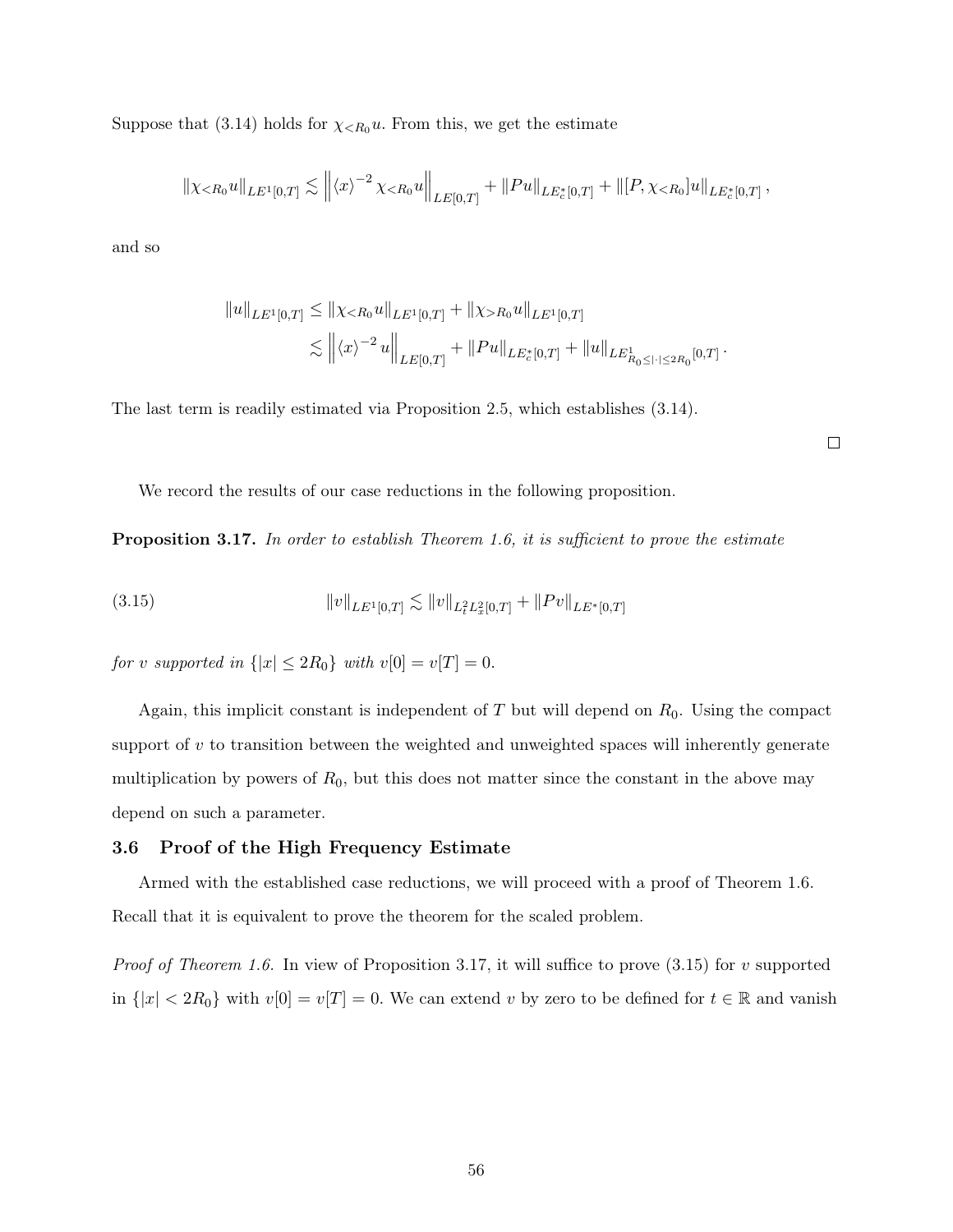for  $t \notin (0, T)$ . Then,

(3.16)

$$
2\mathrm{Im}\left\langle Pv, \left(q^{\mathrm{w}} - \frac{i}{2}m^{\mathrm{w}}\right)v\right\rangle + \frac{i\gamma}{2}\left\langle [aD_t, m^{\mathrm{w}}]v, v\right\rangle = \left\langle i[\Box_g, q^{\mathrm{w}}]v, v\right\rangle + \gamma \left\langle (q^{\mathrm{w}}aD_t + aD_tq^{\mathrm{w}})v, v\right\rangle + \frac{1}{2}\left\langle (\Box_g m^{\mathrm{w}} + m^{\mathrm{w}}\Box_g)v, v\right\rangle.
$$

The right-hand side of (3.16) can be written as

$$
\langle i[\Box_g, q^{\mathbf{w}}]v, v \rangle + \gamma \langle (q^{\mathbf{w}} a D_t + a D_t q^{\mathbf{w}})v, v \rangle + \frac{1}{2} \langle (\Box_g m^{\mathbf{w}} + m^{\mathbf{w}} \Box_g)v, v \rangle
$$
  
=  $\langle (H_p q + 2\gamma \tau a q + m p)^{\mathbf{w}} v, v \rangle + \langle A_0 v, v \rangle$ ,

where  $A_0 \in \Psi^0$ . Recall that  $2\gamma\tau a = -2is_{skew}$ . By choosing  $\gamma > 0$  large enough, we can apply Lemma 3.4 to get

(3.17) 
$$
H_p q - 2is_{skew} q + mp - C \mathbb{1}_{|\xi| \ge \lambda} \langle x \rangle^{-2} (|\xi|^2 + \tau^2) \ge 0,
$$

where  $C > 0$  is the implicit constant in Lemma 3.4. We can readily replace  $\mathbb{1}_{|\xi|\geq \lambda}$  with the smooth cutoff  $\chi_{|\xi|>\lambda}$ . Since the desired estimate is a high frequency estimate, we will first analyze the high frequency components of v. Split  $v = v_{\geq \lambda} + v_{\leq \lambda}$ , where

$$
v_{>>\lambda} = \chi_{|\xi|+|\tau|>\lambda}(\partial)v,
$$
  

$$
v_{<<\lambda} = \chi_{|\xi|+|\tau|<\lambda}(\partial)v.
$$

By (3.17), we may apply the sharp Gårding inequality to obtain that

$$
\langle (H_p q - 2is_{skew} q + mp)^w v_{>>\lambda}, v_{>>\lambda} \rangle \gtrsim \langle ( \chi_{|\xi| > \lambda} \langle x \rangle^{-2} (|\xi|^2 + \tau^2) )^w v_{>>\lambda}, v_{>>\lambda} \rangle - \| v_{>>\lambda} \|_{H^{1/2}_{t,x}}^2.
$$

We remark that the implicit constant may be chosen independently of  $\lambda$  since there is a  $\chi_{|\xi|>\lambda}$ cutoff embedded into  $q$  and  $m$ , and hence differentiation occurring in asymptotic expansion calculations possess coefficients which are either independent of  $\lambda$  or feature inverse powers of  $\lambda$  (one can also entirely ignore the potential  $\lambda$  dependence and argue via Cauchy-Schwarz and Young's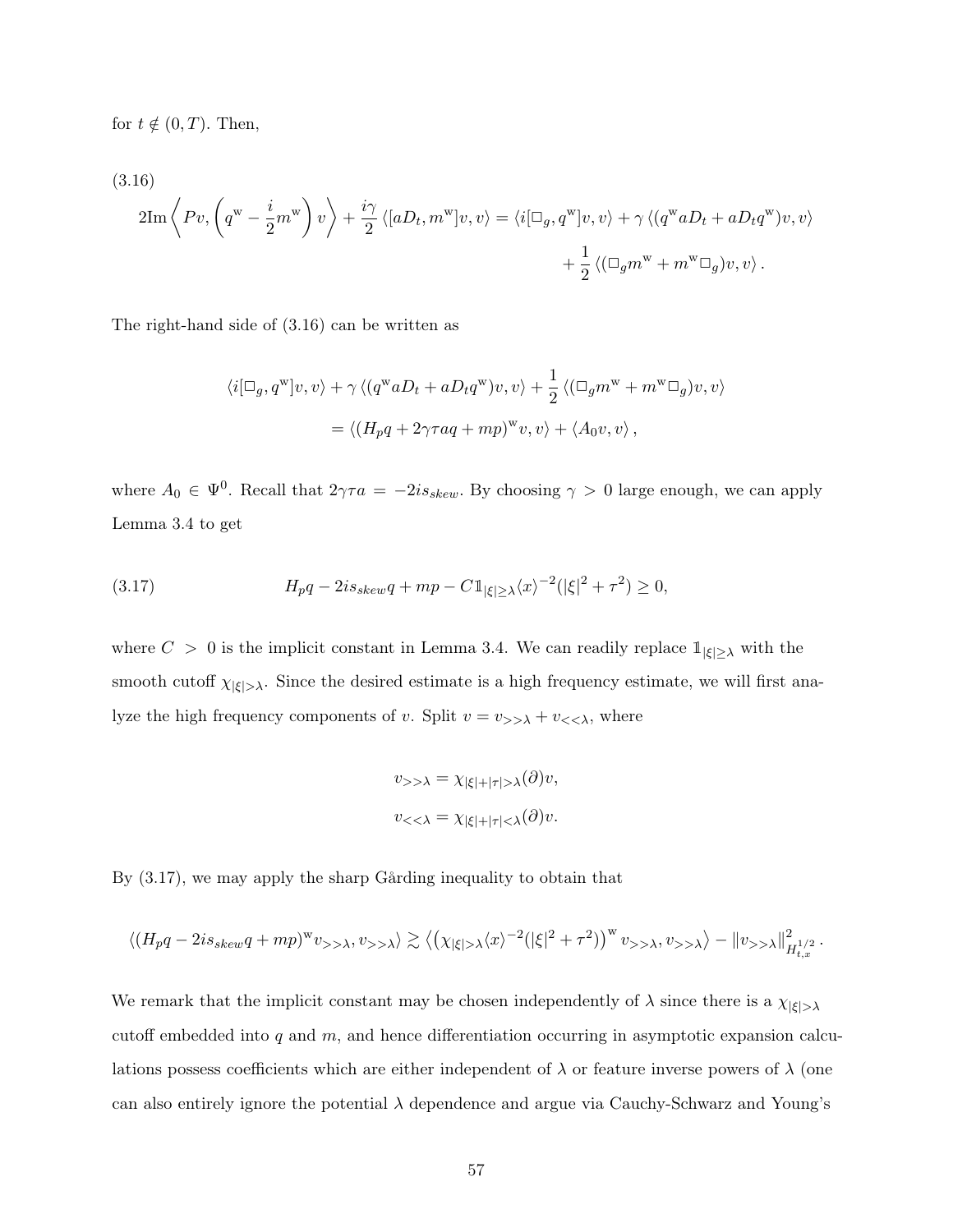inequality for products, although this introduces more parameters to track).

Since  $\chi_{|\xi|+|\tau|<\lambda} \in S^{-\infty}$ , it follows that

$$
\langle (H_p q - 2is_{skew} q + mp)^w v, v \rangle = \langle (H_p q - 2is_{skew} q + mp)^w v_{>>\lambda}, v_{>>\lambda} \rangle + \langle S_0 v, v \rangle,
$$

where  $S_0 \in \Psi^{-\infty}.$  In particular,

(3.18)

$$
\langle (H_p q - 2is_{skew} q + mp)^w v, v \rangle \gtrsim \langle (\chi_{|\xi| > \lambda} \langle x \rangle^{-2} (|\xi|^2 + \tau^2))^{w} v_{>> \lambda}, v_{>> \lambda} \rangle - ||v_{>> \lambda}||_{H_{t,x}^{1/2}}^2 + \langle S_0 v, v \rangle.
$$

Using the pseudodifferential composition formula, we compute that

$$
\left(\chi_{|\xi|>\lambda}\langle x\rangle^{-2}(|\xi|^2+\tau^2)\right)^{\mathrm{w}}=(\chi_{|\xi|>\lambda}(D_x))^{1/2}D_\alpha\langle x\rangle^{-2}D_\alpha(\chi_{|\xi|>\lambda}(D_x))^{1/2}+A_1,
$$

where  $A_1 \in \Psi^1$  arises from non-principal terms in the asymptotic expansion of the Moyal product (and the expansion features terms which are either independent of  $\lambda$  or involve inverse powers of  $\lambda$ ). Integrating by parts once gives that

(3.19) 
$$
\langle (\chi_{|\xi|>\lambda} \langle x \rangle^{-2} (|\xi|^2 + \tau^2) \rangle^w v_{>>\lambda}, v_{>>\lambda} \rangle = ||\langle x \rangle^{-1} \partial v_{>\lambda}||_{L_t^2 L_x^2}^2 + \langle A_1 v_{>>\lambda}, v_{>>\lambda} \rangle
$$

$$
\gtrsim ||\partial v_{>\lambda}||_{LE_{<2R_0}}^2 + \langle A_1 v_{>>\lambda}, v_{>>\lambda} \rangle,
$$

where  $v_{>\lambda} = \chi_{|\xi|>\lambda}(D_x)v$ . One might expect the term  $\partial ((\chi_{|\xi|>\lambda}(D_x))^{1/2})v_{>\lambda})$  to appear instead of  $\partial v_{>\lambda}$ , but it is readily seen that

$$
\left(\chi_{|\xi|>\lambda}(|\xi|)\right)^{1/2}\chi_{|\xi|+|\tau|>\lambda}(|(\tau,\xi)|)\approx \chi_{|\xi|>\lambda}(|\xi|)\chi_{|\xi|+|\tau|>\lambda}(|(\tau,\xi)|)=\chi_{|\xi|>\lambda}(|\xi|).
$$

In particular, the  $\tau$  has no effect on the resulting cutoff, and  $\chi$ ,  $\chi^{1/2}$  are both smooth, non-decreasing, and have the same support properties (and only differ on a compact set). For this reason, none of our analysis changes by working with  $v_{\geq \lambda}$ , and we will stick with this for notational convenience.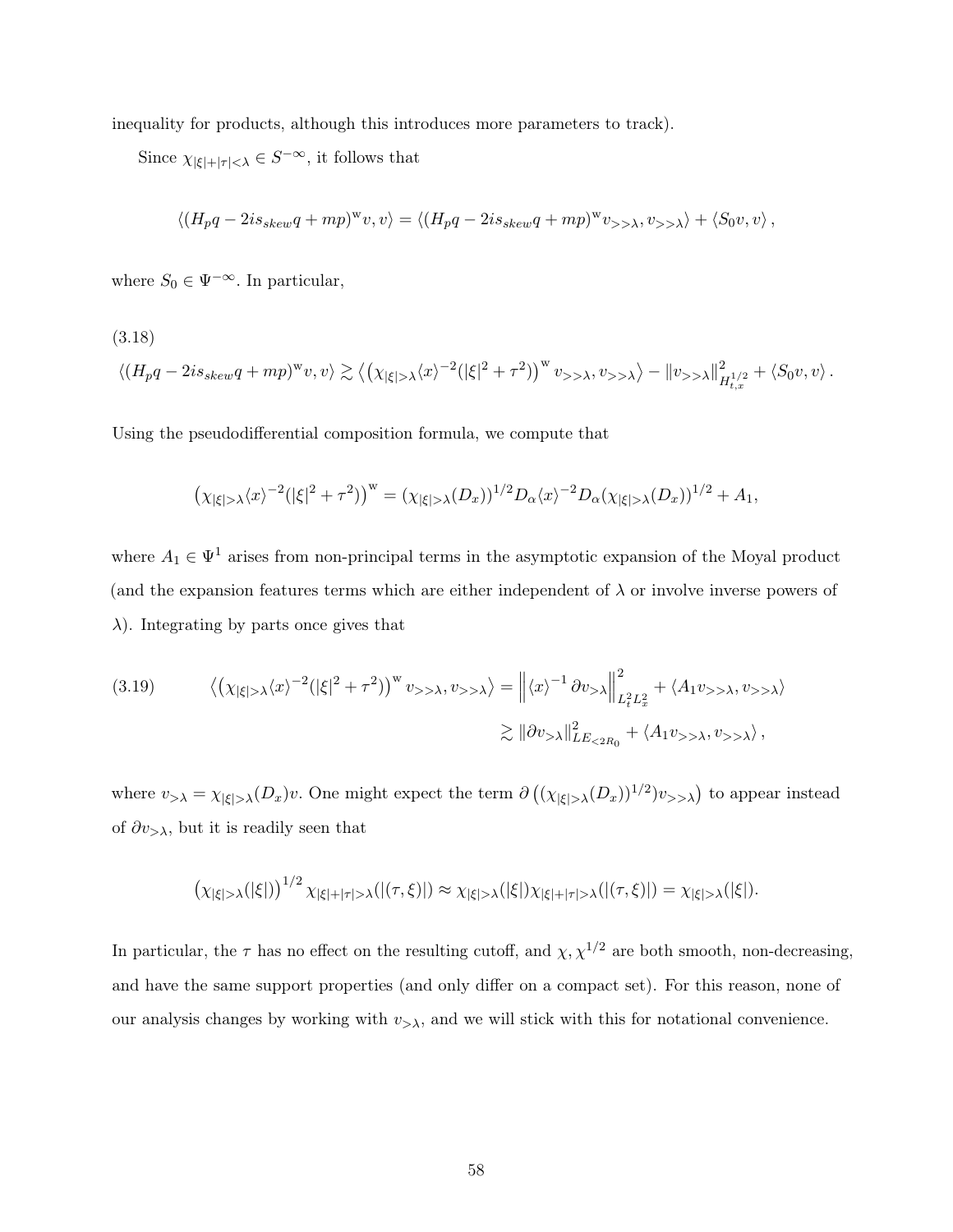After incorporating (3.19) into (3.18), we have that

$$
\langle (H_p q - 2is_{skew} aq + mp)^w v, v \rangle + \langle A_0 v, v \rangle \gtrsim ||\partial v_{> \lambda}||^2_{LE_{< 2R_0}} - ||v_{> \lambda}||^2_{H^{1/2}_{t,x}} - |\langle A_1 v_{> \lambda}, v_{> \lambda} \rangle| - |\langle A_0 v, v \rangle| - |\langle S_0 v, v \rangle|.
$$

We will first analyze the term  $\langle A_1v_{\rangle}\rangle$ ,  $v_{\rangle}\rangle$ . Since  $A_1 \in \Psi^1$ , it is bounded from  $H^1_{t,x}$  to  $L_t^2 L_x^2$  (and the operator norm will yield no positive-power  $\lambda$  contributions due to the previous comment on the asymptotic expansion of the symbol). By using the Schwarz inequality and this mapping property, we have that

(3.20) 
$$
|\langle A_1 v_{>>\lambda}, v_{>>\lambda} \rangle| \lesssim ||v_{>>\lambda}||_{H^1_{t,x}} ||v_{>>\lambda}||_{L^2_t L^2_x}.
$$

Using Plancherel's theorem in  $(t, x)$ , the frequency localization, and the compact support of v, we obtain the bounds

$$
(3.21) \t\t ||v_{>>\lambda}||_{H_{t,x}^{1}} \lesssim ||\langle (\tau,\xi) \rangle \chi_{|\xi|+|\tau|>\lambda} \hat{v}||_{L_{\tau}^{2}L_{\xi}^{2}} \lesssim ||\langle (\tau,\xi) \rangle \hat{v}||_{L_{\tau}^{2}L_{\xi}^{2}} = ||v||_{H_{t,x}^{1}} \lesssim ||v||_{LE^{1}},
$$

and

(3.22)

$$
\left\|v_{>>}\lambda\right\|_{L_{t}^{2}L_{x}^{2}}\approx\left\|\chi_{\left|\xi\right|+\left|\tau\right|>\lambda}\hat{v}\right\|_{L_{\tau}^{2}L_{\xi}^{2}}\lesssim\left\|\frac{\left|\tau\right|+\left|\xi\right|}{\lambda}\chi_{\left|\xi\right|+\left|\tau\right|>\lambda}\hat{v}\right\|_{L_{\tau}^{2}L_{\xi}^{2}}\lesssim\lambda^{-1}\left\|\partial v\right\|_{L_{t}^{2}L_{x}^{2}}\lesssim\lambda^{-1}\left\|v\right\|_{LE^{1}}.
$$

Applying  $(3.21)$  and  $(3.22)$  to  $(3.20)$  yields that

$$
|\langle A_1 v_{>>\lambda}, v_{>>\lambda}\rangle| \lesssim \lambda^{-1} ||v||_{LE^1}^2.
$$

For the term  $||v_{\rangle>\lambda}||_p^2$  $\sum_{H_{t,x}}^{2}$ , note that

$$
\begin{split} \left\| \boldsymbol{v}_{>>\lambda} \right\|_{H_{t,x}^{1/2}}^2 &\lesssim \left\| \left\langle (\tau,\xi) \right\rangle^{1/2} \chi_{|\xi|+|\tau|>\lambda} \hat{\boldsymbol{v}} \right\|_{L_\tau^2 L_\xi^2}^2 = \left\| \left\langle (\tau,\xi) \right\rangle^{-1/2} \left\langle (\tau,\xi) \right\rangle \chi_{|\xi|+|\tau|>\lambda} \hat{\boldsymbol{v}} \right\|_{L_\tau^2 L_\xi^2}^2 \\ &\lesssim \lambda^{-1} \left\| \left\langle (\tau,\xi) \right\rangle \chi_{|\xi|+|\tau|>\lambda} \hat{\boldsymbol{v}} \right\|_{L_\tau^2 L_\xi^2}^2 \lesssim \lambda^{-1} \left\| \boldsymbol{v} \right\|_{LE^1}^2. \end{split}
$$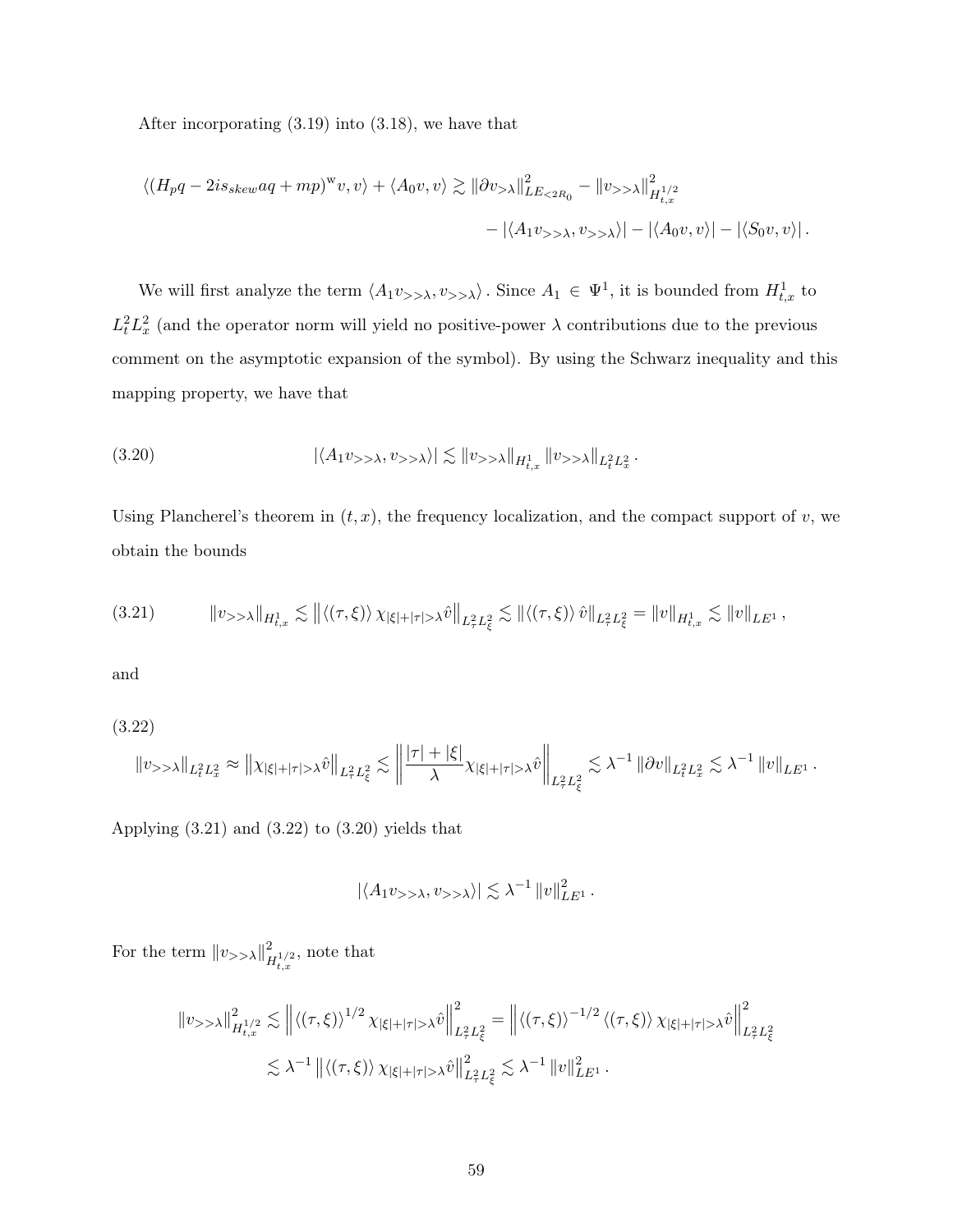For the  $\langle A_0 v, v \rangle$  term, we can use  $L^2$ -boundedness and the compact support of v to get

$$
(3.23) \qquad |\langle A_0 v, v \rangle| \le ||A_0 v||_{L_t^2 L_x^2} ||v||_{L_t^2 L_x^2} \lesssim C(\lambda) ||v||_{L_t^2 L_x^2}^2.
$$

While this bound is  $\lambda$ -dependent, such terms appear on the *upper bound side* of the desired inequality, and hence can depend on  $\lambda$  in an arbitrary manner (as opposed to the  $LE<sup>1</sup>$  terms which need an inverse power of  $\lambda$  for bootstrapping). The meaning of  $C(\lambda)$  will change fluidly, just as one continuously re-notates a potentially-changing constant by  $C$  when calculating successive inequalities.

The smoothing term  $\langle S_0v, v \rangle$  can be bounded in the same way as  $\langle A_0v, v \rangle$  (in particular,  $S_0 \in$  $\Psi^0$ ). Thus, we have the lower bound

$$
(3.24) \quad \langle (H_p q - 2is_{skew} q + mp)^{w} v, v \rangle + \langle A_0 v, v \rangle \gtrsim ||\partial v_{> \lambda}||_{LE_{< 2R_0}}^2 - C(\lambda) ||v||_{L_t^2 L_x^2}^2 - \lambda^{-1} ||v||_{LE^1}^2.
$$

Next, we look at the left-hand side of (3.16). Since  $[aD_t, m^w] \in \Psi^0$ , performing the same work as in (3.23) provides that

(3.25) 
$$
\left|\frac{i\gamma}{2}\left\langle [aD_t, m^{\mathrm{w}}]v, v\right\rangle\right| \lesssim C(\lambda) \|v\|_{L_t^2 L_x^2}^2.
$$

For remaining term on the left-hand side of  $(3.16)$ , we split v into high and low frequency components once again to get that

$$
2\mathrm{Im}\left\langle Pv, \left(q^{\mathrm{w}} - \frac{i}{2}m^{\mathrm{w}}\right)v \right\rangle = 2\mathrm{Im}\left\langle Pv, \left(q^{\mathrm{w}} - \frac{i}{2}m^{\mathrm{w}}\right)v_{>>\lambda}\right\rangle + \left\langle S_1v, v\right\rangle,
$$

where  $S_1 \in \Psi^{-\infty}$ . We have already demonstrated how to bound smoothing operator terms. For the other (primary) piece, we apply the Schwarz inequality, use the ΨDO mapping properties of  $q^w \in \Psi^1$  and  $m^w \in \Psi^0$ , and leverage the compact support of v (just as performed previously) to get

$$
(3.26) \qquad \left|2\mathrm{Im}\left\langle Pv, \left(q^{\mathrm{w}} - \frac{i}{2}m^{\mathrm{w}}\right)v_{>>\lambda}\right\rangle\right| \lesssim C(\lambda) \left\| Pv \right\|_{L_{t}^{2} L_{x}^{2}} \left\| v \right\|_{LE^{1}} \lesssim C(\lambda) \left\| Pv \right\|_{LE_{c}^{*}} \left\| v \right\|_{LE^{1}}.
$$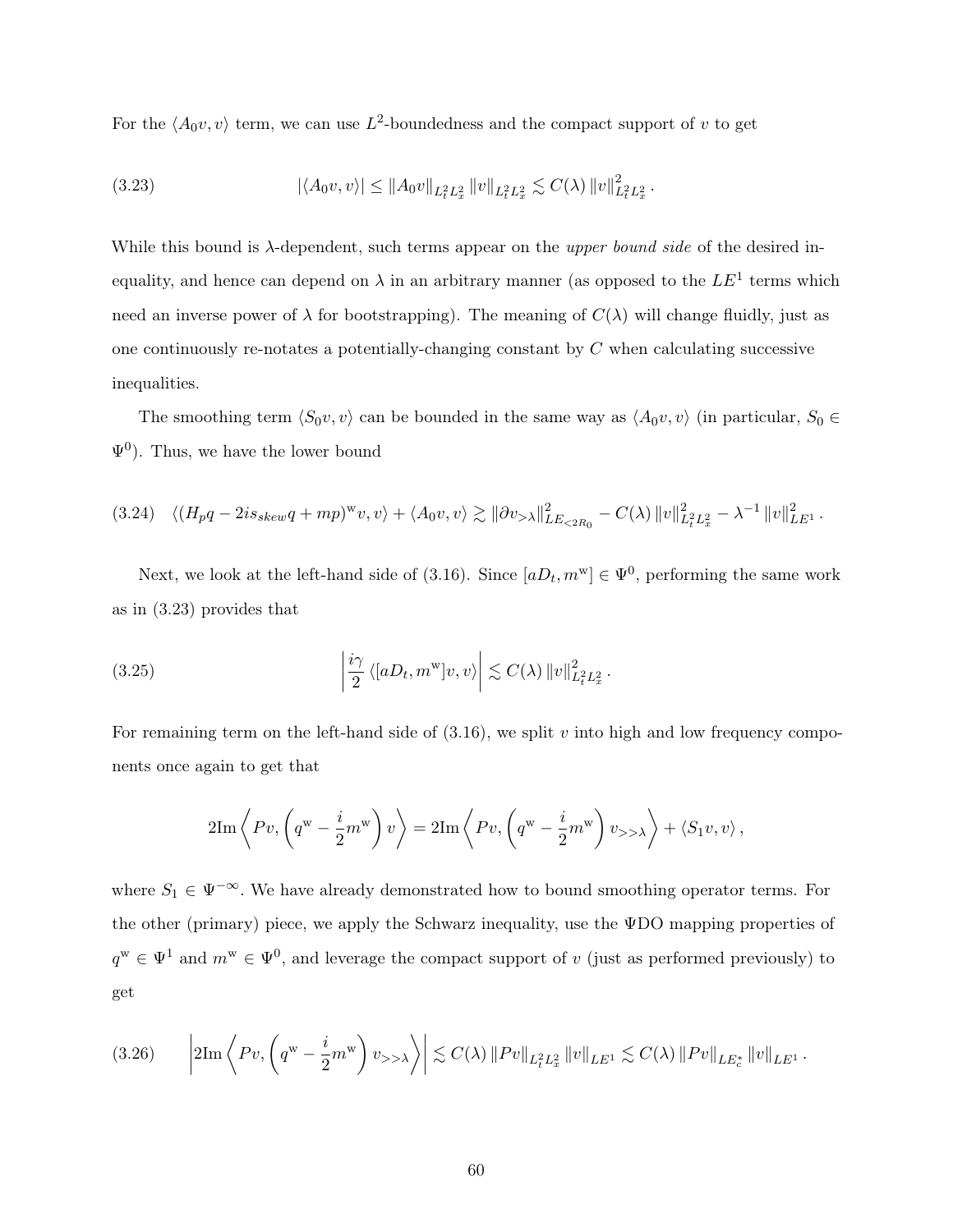Putting (3.16), (3.24), (3.25), and (3.26) together, we obtain that

$$
\|\partial v_{> \lambda}\|_{LE_{\leq 2R_0}} \lesssim C(\lambda) \left( \|Pv\|_{LE^*}^{1/2} \|v\|_{LE^1}^{1/2} + \|v\|_{L_t^2 L_x^2} \right) + \lambda^{-1/2} \|v\|_{LE^1}.
$$

Completing the  $LE^1_{\leq 2R_0}$  norm on the left-hand side of the above,

$$
||v_{>\lambda}||_{LE_{\leq 2R_0}^1} \lesssim C(\lambda) \left( ||Pv||_{LE^*}^{1/2} ||v||_{LE^1}^{1/2} + ||v||_{L_t^2 L_x^2} \right) + \lambda^{-1/2} ||v||_{LE^1} + \left( ||\langle x \rangle^{-1} v_{>\lambda}||_{LE} \right).
$$

We note that

$$
\left\| \langle x \rangle^{-1} v_{> \lambda} \right\|_{LE} \lesssim \|v\|_{L_t^2 L_x^2},
$$

once again using Plancherel's theorem. Thus,

$$
(3.27) \t\t\t ||v_{>\lambda}||_{LE_{\leq 2R_0}^1} \lesssim C(\lambda) \left( ||Pv||_{LE^*}^{1/2} ||v||_{LE^1}^{1/2} + ||v||_{L_t^2 L_x^2} \right) + \lambda^{-1/2} ||v||_{LE^1}.
$$

This establishes an estimate on the high frequencies. We must add in the lower frequencies to the left-hand side. That is, we must add  $||v_{< \lambda}||_{LE^1_{< 2R_0}}$  to both sides. First, we get the bound

$$
\left\| \langle x \rangle^{-1} v_{\leq \lambda} \right\|_{LE} \lesssim \|v\|_{L_t^2 L_x^2}
$$

via Plancherel's theorem. For the term  $\|\partial v_{<\lambda}\|_{LE},$  we write

$$
v_{<\lambda} = v_{<\sigma\lambda} + v_{<\sigma\lambda},
$$

where

$$
v_{<<\sigma\lambda} = \chi_{|\xi| < \lambda}(D_x)\chi_{|\tau| > \sigma\lambda}(D_t)v,
$$
  

$$
v_{<<\sigma\lambda} = \chi_{|\xi| < \lambda}(D_x)\chi_{|\tau| < \sigma\lambda}(D_t)v,
$$

and  $\sigma \gg 1$  will be chosen later (and does not denote the same  $\sigma$  as used in the construction of the escape function). Applying Plancherel's theorem, frequency localization, and the compact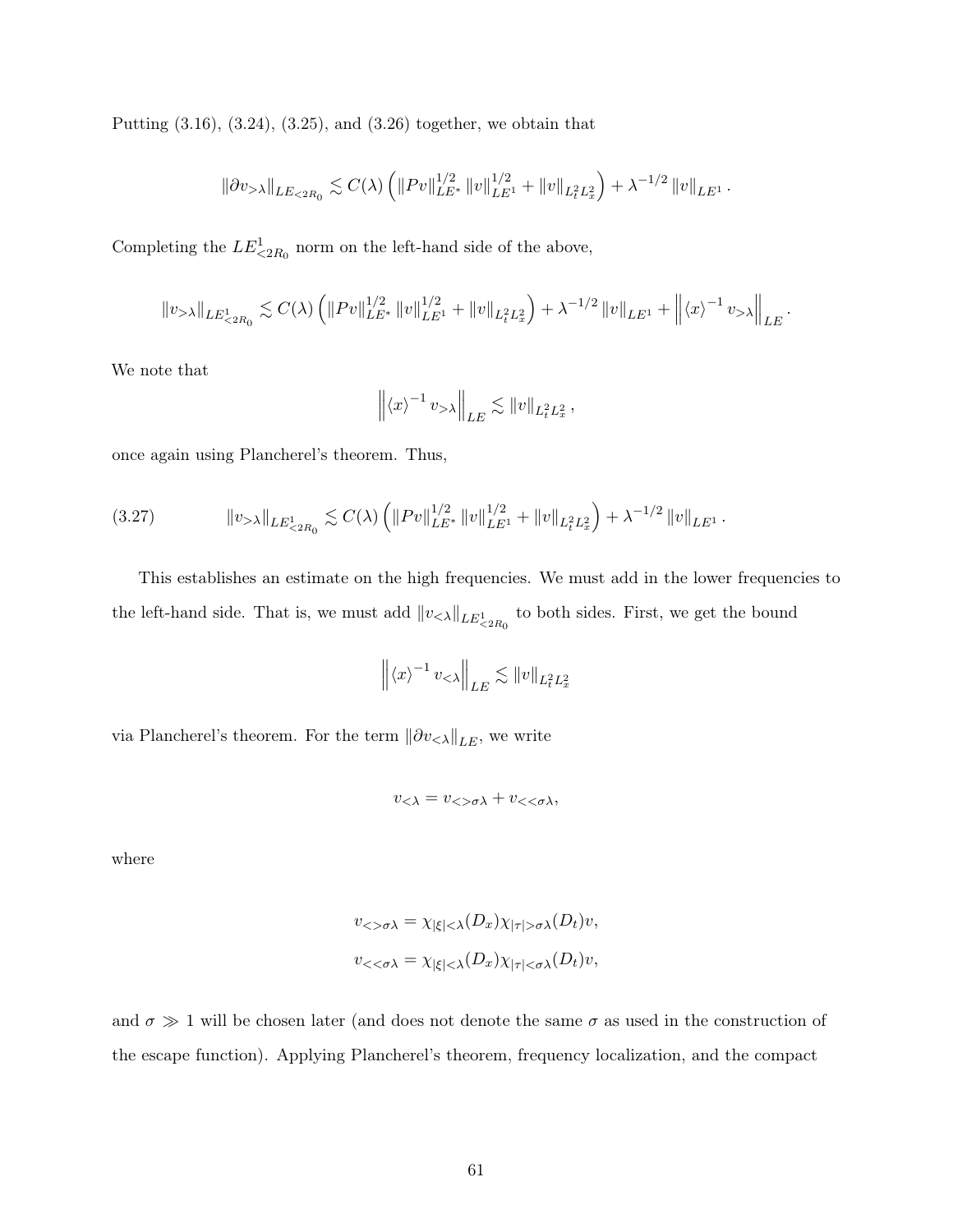support of  $v$  once again yields

$$
\left\|\partial v_{<<\sigma\lambda}\right\|_{LE}\lesssim\left\|(|\tau|+|\xi|)\chi_{|\xi|<\lambda}\chi_{|\tau|<\sigma\lambda}\hat v\right\|_{L_\tau^2L_\xi^2}\lesssim\sigma\lambda\left\|v\right\|_{L_t^2L_x^2}.
$$

For  $v_{\langle>\sigma\lambda\rangle}$ , we compute that

$$
(3.28)\quad \|\partial v_{< \sigma\lambda}\|_{LE} \lesssim \|(|\tau| + |\xi|)\chi_{|\xi| < \lambda}\chi_{|\tau| > \sigma\lambda}\hat{v}\|_{L^2_\tau L^2_\xi} \lesssim \lambda \|v\|_{L^2_t L^2_x} + (\sigma\lambda)^{-1} \left\|(\partial_t^2 v)_{< \sigma\lambda}\right\|_{L^2_t L^2_x}.
$$

For the last term on the right, we utilize the expression for  $Pv$  to write

$$
(3.29) \qquad \left\| (\partial_t^2 v)_{< \sigma \lambda} \right\|_{L_t^2 L_x^2} \lesssim \left\| (Pv)_{< \sigma \lambda} \right\|_{L_t^2 L_x^2} + \left\| \left( (g^{0j} D_j + D_j g^{0j}) D_t v \right)_{< \sigma \lambda} \right\|_{L_t^2 L_x^2} + \left\| (D_i g^{ij} D_j v)_{< \sigma \lambda} \right\|_{L_t^2 L_x^2} + \left\| (a D_t v)_{< \sigma \lambda} \right\|_{L_t^2 L_x^2}.
$$

One can readily check that

(3.30) 
$$
\| (Pv)_{< \sigma \lambda} \|_{L_t^2 L_x^2} \lesssim \| Pv \|_{LE^*},
$$

and

$$
||(aD_t v)_{< > \sigma \lambda}||_{L_t^2 L_x^2} \lesssim ||\partial v||_{LE}.
$$

For the other terms, we note that as *functions*, one has that  $g^{\alpha j}$ ,  $D_j g^{\alpha j} \in S^0$  for all  $\alpha \in \{0, 1, 2, 3\}$ and  $j \in \{1, 2, 3\}$ , and so

$$
[\chi_{|\xi| < \lambda}(D_x)\chi_{|\tau| > \sigma\lambda}(D_t), g^{\alpha j}] \in \Psi^{-1},
$$
  

$$
[\chi_{|\xi| < \lambda}(D_x)\chi_{|\tau| > \sigma\lambda}(D_t), D_j g^{\alpha j}] \in \Psi^{-1}.
$$

In particular, the above two operators are bounded on  $L_t^2 L_x^2$ . Pairing this with the fact that Fourier multipliers commute, we have that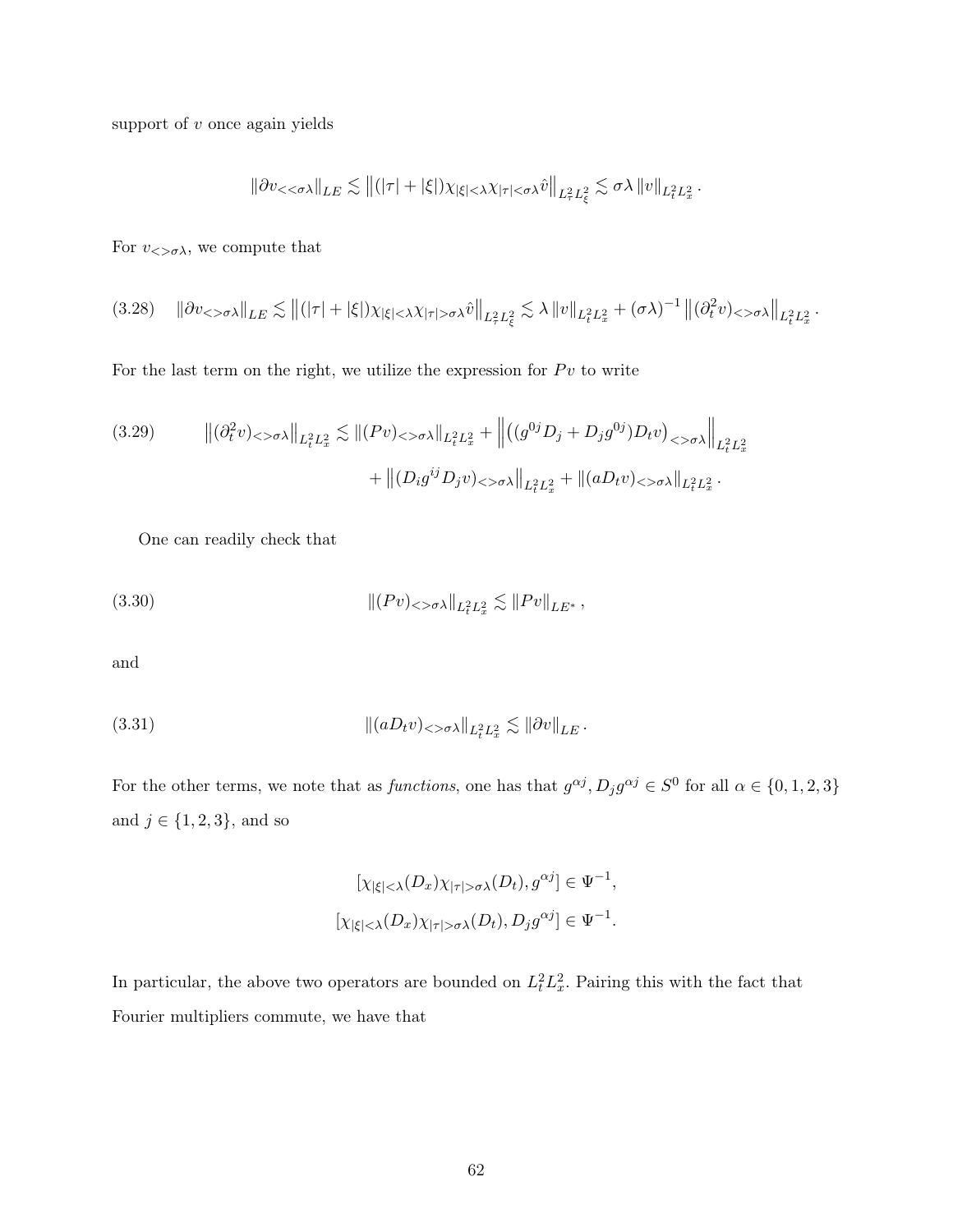$$
(3.32) \quad \left\| \left( (g^{0j}D_j + D_j g^{0j})D_t v \right)_{\langle > \sigma \lambda} \right\|_{L_t^2 L_x^2} \lesssim \left\| (D_j g^{0j}) \left( D_t v \right)_{\langle > \sigma \lambda} \right\|_{L_t^2 L_x^2} + \left\| g^{0j} \left( D_j D_t v \right)_{\langle > \sigma \lambda} \right\|_{L_t^2 L_x^2}
$$

$$
+ \left\| \left[ \chi_{|\xi| \langle \lambda}(D_x) \chi_{|\tau| > \sigma \lambda}(D_t), (D_j g^{0j}) \right] D_t v \right\|_{L_t^2 L_x^2}
$$

$$
+ \left\| \left[ \chi_{|\xi| < \lambda}(D_x) \chi_{|\tau| > \sigma \lambda}(D_t), g^{0j} \right] D_j D_t v \right\|_{L_t^2 L_x^2}
$$

$$
\lesssim \lambda \left\| \partial v \right\|_{LE} + C(\lambda) \left\| v \right\|_{L_t^2 L_x^2},
$$

and

$$
(3.33) \qquad ||(D_i g^{ij} D_j v)_{< \sigma \lambda}||_{L_t^2 L_x^2} \lesssim ||(D_i g^{ij})(D_j v)_{< \sigma \lambda}||_{L_t^2 L_x^2} + ||g^{ij}(D_i D_j v)_{< \sigma \lambda}||_{L_t^2 L_x^2} + ||( [\chi_{|\xi| < \lambda}(D_x) \chi_{|\tau| > \sigma \lambda}(D_t), (D_i g^{ij})](D_j v)_{< \sigma \lambda}||_{L_t^2 L_x^2} + ||( [\chi_{|\xi| < \lambda}(D_x) \beta_{|\tau| \ge \sigma \lambda}(D_t), g^{ij}](D_i D_j v)_{< \sigma \lambda}||_{L_t^2 L_x^2} \leq C(\lambda) ||v||_{L_t^2 L_x^2}.
$$

Applying (3.30)-(3.33) to (3.29) gives that

$$
\left\|(\partial_t^2 v)_{<>\sigma\lambda}\right\|_{L^2_tL^2_x}\lesssim C(\lambda)\left\|v\right\|_{L^2_tL^2_x}+\lambda\left\|\partial v\right\|_{LE}+\left\|Pv\right\|_{LE^*}.
$$

Plugging the resulting estimate into (3.28) implies that

$$
\|\partial v_{< \sigma\lambda}\|_{LE} \lesssim C(\lambda) \|v\|_{L_t^2 L_x^2} + (\sigma \lambda)^{-1} \|Pv\|_{LE^*} + \sigma^{-1} \|\partial v\|_{LE}.
$$

Thus, the full low frequency contribution yields

(3.34) 
$$
\|\partial v_{< \lambda}\|_{LE} \lesssim \max\{C(\lambda), \sigma\lambda\} \|v\|_{L^2_t L^2_x} + (\sigma\lambda)^{-1} \|Pv\|_{LE^*} + \sigma^{-1} \|\partial v\|_{LE}
$$

$$
\lesssim \max\{C(\lambda), \sigma\lambda\} \|v\|_{L^2_t L^2_x} + (\sigma\lambda)^{-1} \|Pv\|_{LE^*} + \sigma^{-1} \|v\|_{LE^1}.
$$

Now, we can combine the high frequency work (3.27) with the low frequency work (3.34) and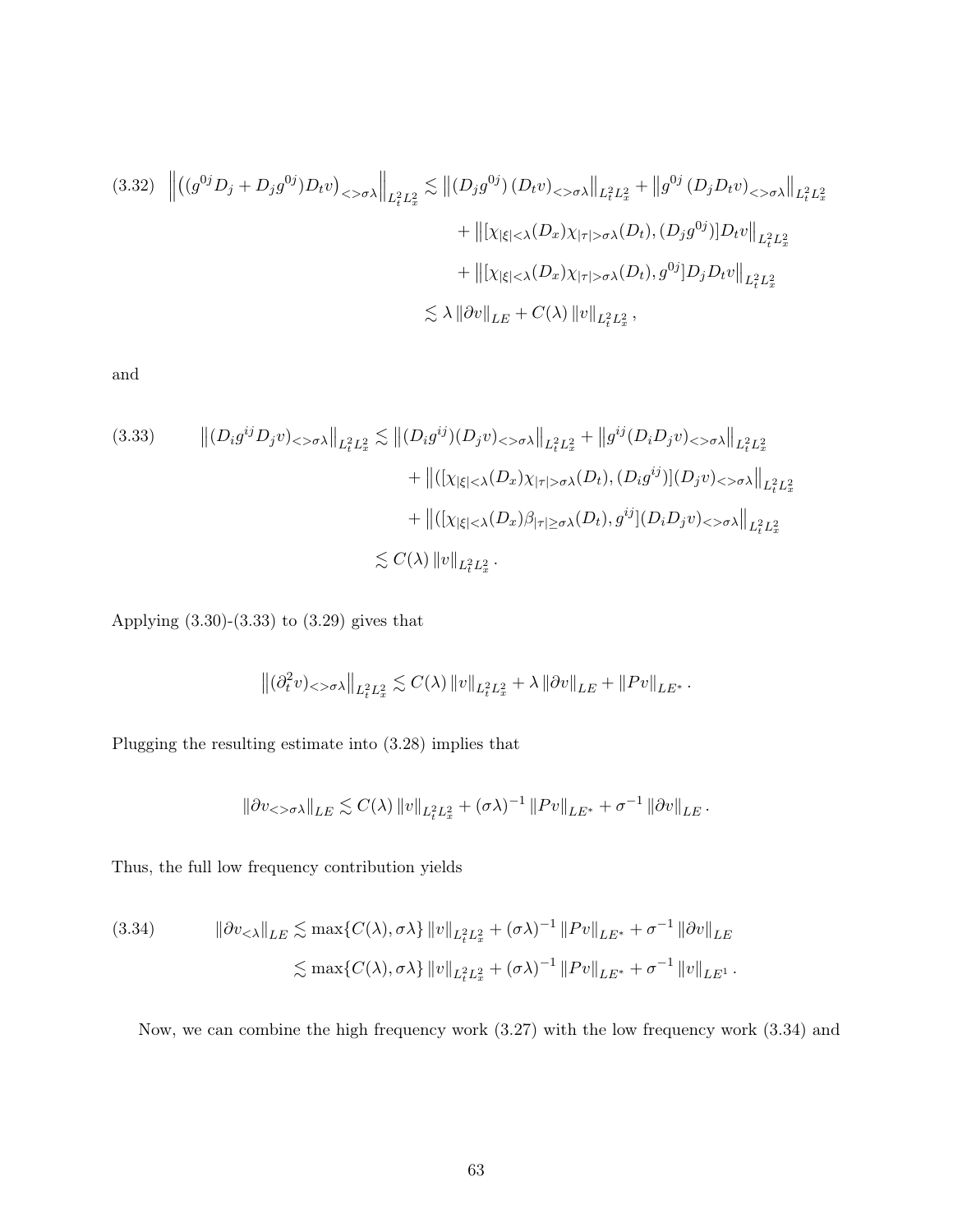apply Young's inequality for products with parameter  $\delta > 0$  to obtain that

$$
||v||_{LE_{\prec 2R_0}^1}
$$
  
\n
$$
\lesssim C(\lambda) ||Pv||_{LE^*}^{1/2} ||v||_{LE^1}^{1/2} + \max\{C(\lambda), \sigma\lambda\} ||v||_{L_t^2 L_x^2} + (\sigma\lambda)^{-1} ||Pv||_{LE^*} + (\sigma^{-1} + \lambda^{-1/2}) ||v||_{LE^1}
$$
  
\n
$$
\lesssim \max\{C(\lambda), \sigma\lambda\} ||v||_{L_t^2 L_x^2} + ([C(\lambda)]^2 \delta^{-1} + (\sigma\lambda)^{-1}) ||Pv||_{LE^*} + (\delta + \sigma^{-1} + \lambda^{-1/2}) ||v||_{LE^1}
$$

Due to the support of v in x, we know that  $||v||_{LE_{\leq 2R_0}^1} = ||v||_{LE^1}$ . Picking  $\delta$  sufficiently small and  $\lambda, \sigma$  sufficiently large (all of which will depend on  $R_0$ ) allows us to absorb the  $||v||_{LE^1}$  term on the right-hand side into the left-hand side, providing (3.15) and completing the proof.  $\Box$ 

# 3.7 An Application to High Energy Resolvent Estimates

Here, we establish a direct link between our high frequency estimate (1.6) and a high energy resolvent bound. Analogous to the local energy spaces, we define the spaces  $\mathcal{LE}, \mathcal{LE}^1, \mathcal{LE}^*$  when the time variable is fixed (and there is no time derivative involved in the norms, either). We will also require spaces which allow us to track dependence on the spectral parameter  $\omega$ , namely

$$
\mathcal{L}\mathcal{E}_{\omega}^{1} = \mathcal{L}\mathcal{E}^{1} \cap |\omega|^{-1} \mathcal{L}\mathcal{E},
$$
  

$$
\dot{H}_{\omega}^{1} = \dot{H}^{1} \cap |\omega|^{-1} L^{2}.
$$

These spaces are equipped with norms

$$
||u||_{\mathcal{L}\mathcal{E}_{\omega}^{1}} = ||u||_{\mathcal{L}\mathcal{E}^{1}} + |\omega| ||u||_{\mathcal{L}\mathcal{E}},
$$
  

$$
||u||_{\dot{H}_{\omega}^{1}} = ||u||_{\dot{H}^{1}} + |\omega| ||u||_{L^{2}},
$$

respectively. Now, we will define the resolvent. Consider  $Pu = 0$ , where (as usual)

$$
P = D_{\alpha} g^{\alpha\beta} D_{\beta} + ia D_t.
$$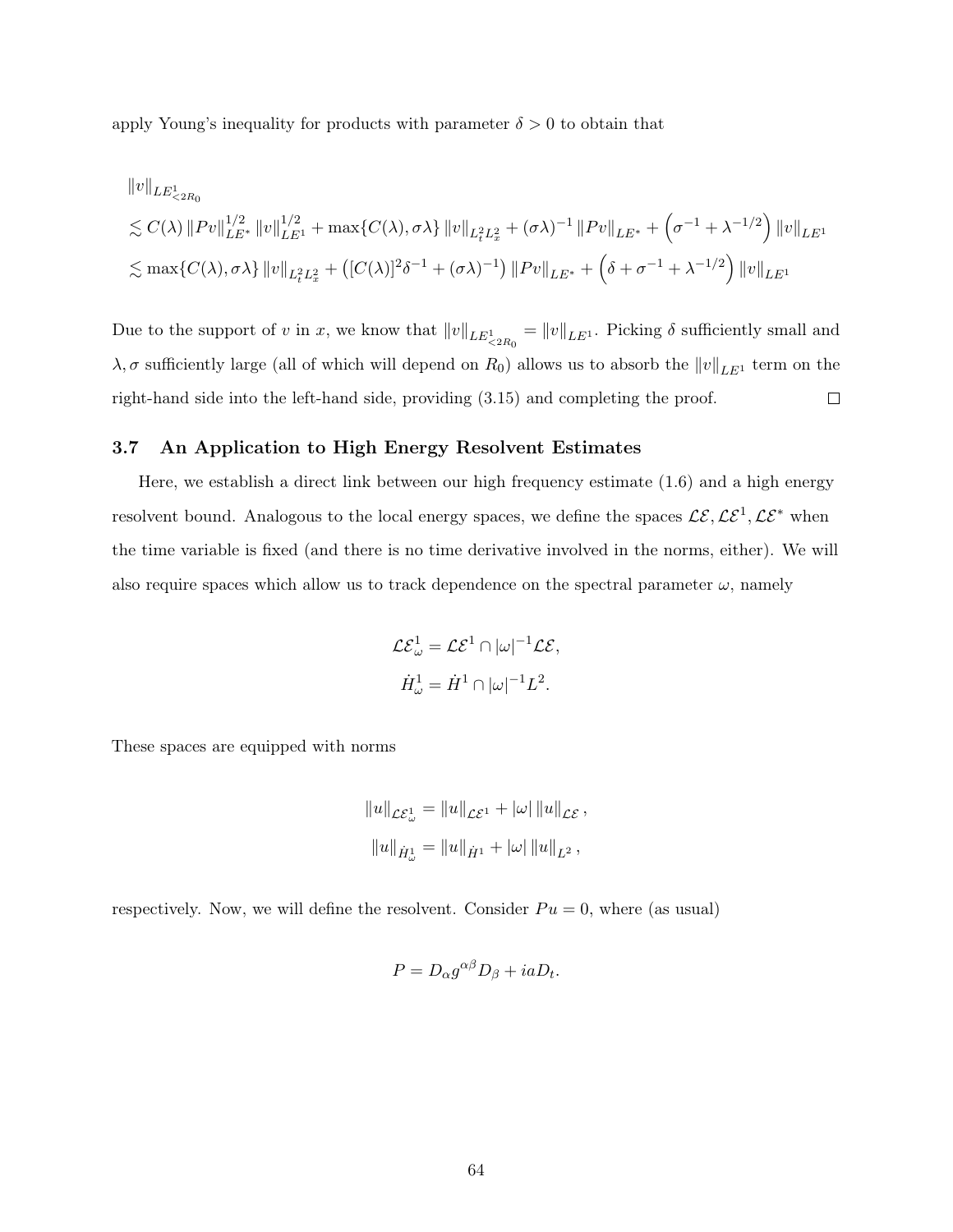One arrives at the *stationary problem* by looking for solutions of the form  $u(t,x) = e^{i\omega t}u_{\omega}(x)$ (equivalently, one replaces  $D_t$  by  $\omega$ ). This generates the equation

$$
P_{\omega}u_{\omega}=0,
$$

where

$$
P_{\omega} = g^{00} \omega^2 + (g^{0j} D_j + D_j g^{0j} + ia) \omega + D_i g^{ij} D_j.
$$

The resolvent  $R_{\omega}$  is defined as the inverse of  $P_{\omega}$  when such an inverse exists. More explicitly, if we consider the homogeneous Cauchy problem

$$
Pu = 0,
$$
  $u(0) = 0,$   $-g^{00} \partial_t u(0) = f,$ 

then we can formally define  $R_{\omega}$  via the Fourier-Laplace transform of u:

$$
R_{\omega}f = \int_{0}^{\infty} e^{-i\omega t} u(t) dt, \qquad \omega \in \mathcal{H} := \{z : \text{Im } z < 0\}.
$$

One can check via integration by parts that both definitions of  $R_{\omega}$  are consistent. In the subsequent work, we will take f to be in either  $L^2$  or  $\mathcal{LE}^*$ , and it will be clear from context which is the case.

An immediate consequence of Proposition 2.1 is the estimate

<sup>k</sup>∂u(t)kL<sup>2</sup> . <sup>k</sup>f<sup>k</sup> (3.35) <sup>L</sup><sup>2</sup> .

Using (3.35) and the Minkowski integral inequality, we obtain that

$$
(3.36) \qquad \|R_{\omega}f\|_{\dot{H}^1} \leq \int\limits_0^{\infty} e^{\text{Im}\,\omega t} \left\|\nabla u(t,\cdot)\right\|_{L^2} dt \leq \int\limits_0^{\infty} e^{\text{Im}\,\omega t} \left\|f\right\|_{L^2} dt \lesssim \frac{1}{|\text{Im}\,\omega|} \left\|f\right\|_{L^2}, \qquad \omega \in \mathcal{H}.
$$

Meanwhile, integrating by parts once provides that

$$
\omega R_{\omega}f = -i \int_{0}^{\infty} e^{-i\omega t} \partial_t u(t) dt, \qquad \text{Im}\,\omega < 0.
$$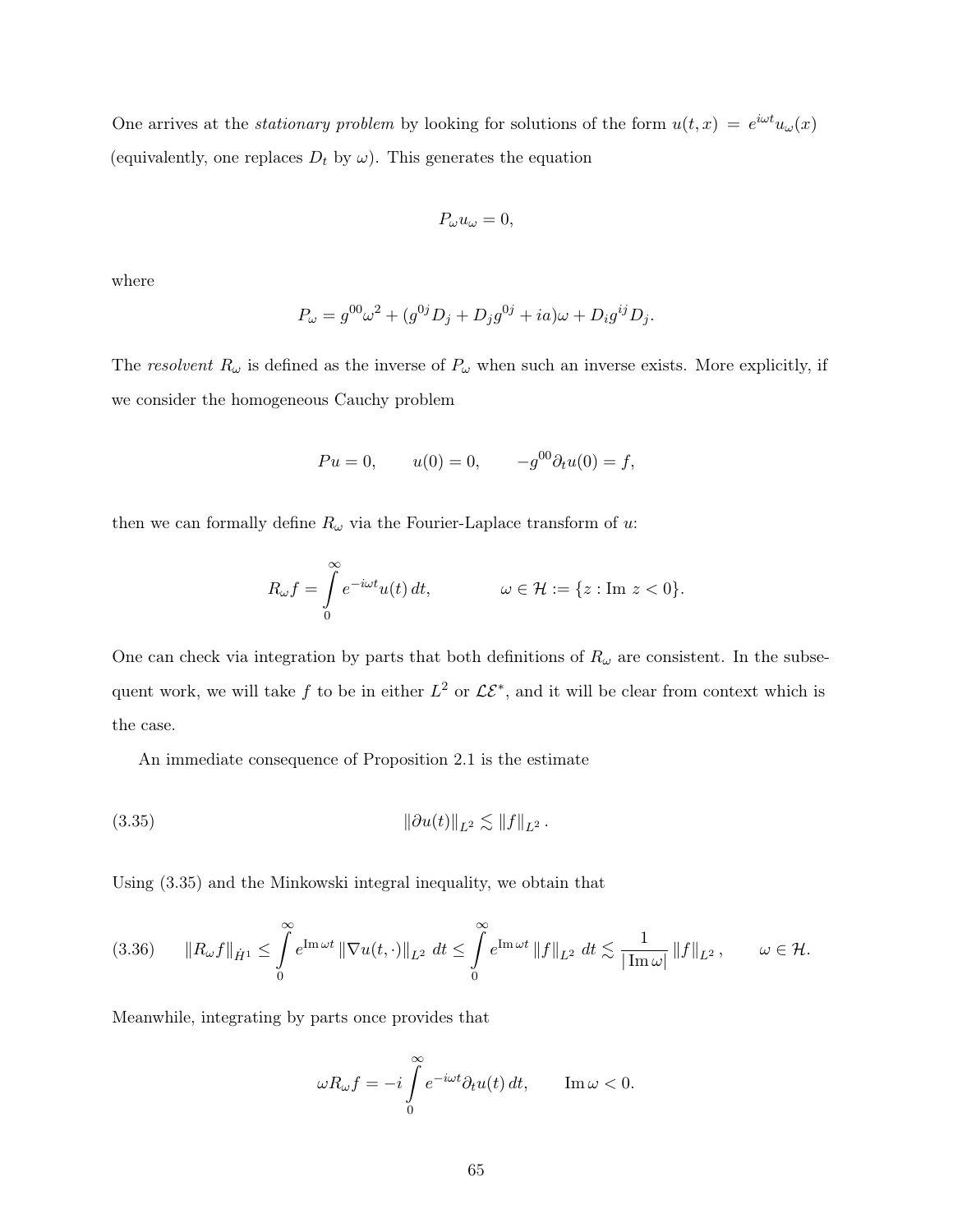Taking the  $L^2$  norm and performing the same work as in  $(3.36)$  yields an identical upper bound. Combining these estimates together gives the inequality

$$
\|R_\omega f\|_{\dot H^1_\omega} \lesssim \frac{1}{|\operatorname{Im}\omega|}\,\|f\|_{L^2}\,,\qquad \omega\in\mathcal H.
$$

This estimate shows that  $P_{\omega}$  has no eigenfunctions with corresponding eigenvalues in the lower half-plane. We record this work in the following proposition.

**Proposition 3.18** (Uniform Energy Resolvent Bound). For  $\omega \in \mathcal{H}$ , the resolvent is an analytic  $family~of~bounded~operators~R_\omega:L^2\rightarrow \dot{H}^1_\omega~satisfying$ 

$$
||R_{\omega}||_{L^2 \to \dot{H}^1_{\omega}} \lesssim |\text{Im } \omega|^{-1}, \qquad \omega \in \mathcal{H}.
$$

In [27], it is proven that local energy decay for stationary, asymptotically flat wave operators is equivalent to the local energy resolvent bound

(3.37) 
$$
\|R_{\omega}\|_{\mathcal{LE}^* \to \mathcal{LE}_{\omega}^1} \lesssim 1, \qquad \omega \in \mathcal{H}.
$$

One can readily use Proposition 3.18 to obtain this estimate for Im  $\omega \lesssim -1$ .

Proposition 3.19. If P is a stationary, asymptotically flat damped wave operator, then the resolvent  $R_{\omega}$  satisfies the bound

$$
\|R_\omega\|_{\mathcal{LE}^*\to \mathcal{LE}^1_\omega} \lesssim 1 \qquad \text{Im}\,\omega \lesssim -1.
$$

*Proof.* For  $-\text{Im }\omega \gtrsim 1$ , we can obtain the desired bound straightforwardly by applying Proposition 3.18:

$$
||R_{\omega}f||_{\mathcal{L}\mathcal{E}_{\omega}^{1}} = ||\nabla R_{\omega}f||_{\mathcal{L}\mathcal{E}} + ||\langle x\rangle^{-1} R_{\omega}f||_{\mathcal{L}\mathcal{E}} + |\omega| ||R_{\omega}f||_{\mathcal{L}\mathcal{E}}
$$
  
\n
$$
\lesssim ||R_{\omega}f||_{\dot{H}^{1}} + |\omega| ||R_{\omega}f||_{L^{2}_{x}}
$$
  
\n
$$
= ||R_{\omega}f||_{\dot{H}^{1}_{\omega}}
$$
  
\n
$$
\lesssim \frac{1}{|\operatorname{Im}\omega|} ||f||_{L^{2}}
$$
  
\n
$$
\lesssim ||f||_{\mathcal{L}\mathcal{E}^{*}}.
$$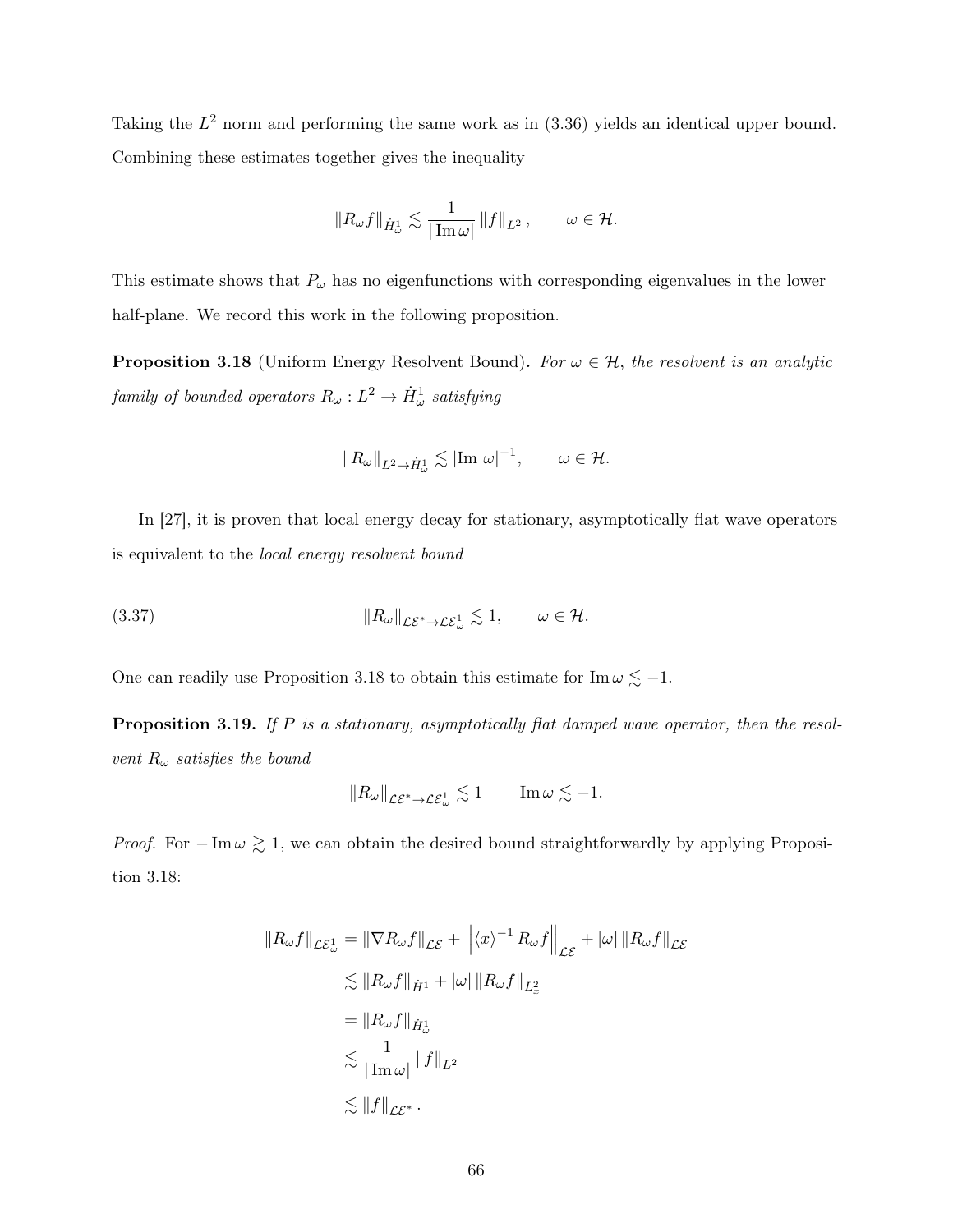We can use Theorem 1.6 to obtain  $(3.37)$  for large frequencies close to the real axis.

**Proposition 3.20.** Let P be a stationary, asymptotically flat damped wave operator satisfying the geometric control condition, and suppose that  $\partial_t$  is uniformly time-like. Then, the resolvent  $R_\omega$ satisfies the bound

$$
||R_\omega||_{\mathcal{LE}^* \to \mathcal{LE}^1_\omega} \lesssim 1 \qquad |\omega| \gg 1, -1 \lesssim \text{Im} \,\omega < 0.
$$

We proceed as in [27].

*Proof.* Let u solve  $P_{\omega}u = f$ , and call  $v = e^{i\omega t}u$ . Then, v solves  $Pv = g$ , where  $g = e^{i\omega t}f$ . We will apply the high frequency estimate to the interval  $[-T, 0]$ . More precisely, if we call  $\tilde{v}(t, x) =$  $v(t-T, x)$ , then this solves  $P\tilde{v} = \tilde{g}$ , where  $\tilde{g} = e^{i\omega(t-T)}f$ . Applying Theorem 1.6 to  $\tilde{v}$  provides

$$
\|\tilde{v}\|_{LE^{1}[0,T]} + \|\partial \tilde{v}\|_{L^{\infty}_t L^2_x[0,T]} \lesssim \|\partial \tilde{v}(0)\|_{L^2} + \left\|\langle x \rangle^{-2} \tilde{v}\right\|_{LE[0,T]} + \|\tilde{g}\|_{LE^* + L^1_t L^2_x[0,T]}.
$$

We immediately calculate that

$$
\|\tilde{v}\|_{LE^1[0,T]} = \left(\frac{e^{2T \operatorname{Im} \omega} - 1}{2 \operatorname{Im} \omega}\right)^{1/2} \|u\|_{\mathcal{L}\mathcal{E}_{\omega}^1}
$$

$$
\|\partial \tilde{v}\|_{L_t^{\infty} L_x^2[0,T]} \approx \|u\|_{\dot{H}_{\omega}^1}
$$

$$
\|\partial \tilde{v}(0)\|_{L^2} \approx e^{T \operatorname{Im} \omega} \|u\|_{\dot{H}_{\omega}^1}
$$

$$
\left\|\langle x\rangle^{-2} \tilde{v}\right\|_{LE[0,T]} = \left(\frac{e^{2T \operatorname{Im} \omega} - 1}{2 \operatorname{Im} \omega}\right)^{1/2} \left\|\langle x\rangle^{-2} u\right\|_{\mathcal{L}\mathcal{E}}
$$

$$
\|\tilde{g}\|_{LE^* + L_t^1 L_x^2[0,T]} = \|f\|_{\left(\frac{\exp(2T \operatorname{Im} \omega) - 1}{2 \operatorname{Im} \omega}\right)^{-1/2} \mathcal{L}\mathcal{E}^* + \left(\frac{\exp(T \operatorname{Im} \omega) - 1}{\operatorname{Im} \omega}\right)^{-1} L^2}
$$

.

Plugging these calculations into the high frequency bound and taking the limit as  $T \to \infty$ yields

$$
||u||_{\mathcal{LE}_{\omega}^1} + |\operatorname{Im} \omega|^{1/2} ||u||_{\dot{H}_{\omega}^1} \lesssim ||\langle x \rangle^{-2} u||_{\mathcal{LE}} + ||f||_{\mathcal{LE}^* + |\operatorname{Im} \omega|^{1/2} L^2}.
$$

For sufficiently large  $\omega$ , the first term on the right absorbs into the first term on the left, which  $\Box$ implies the desired bound.

Combining Proposition 3.19 with Proposition 3.20 immediately establishes (3.37) for all  $\omega$  in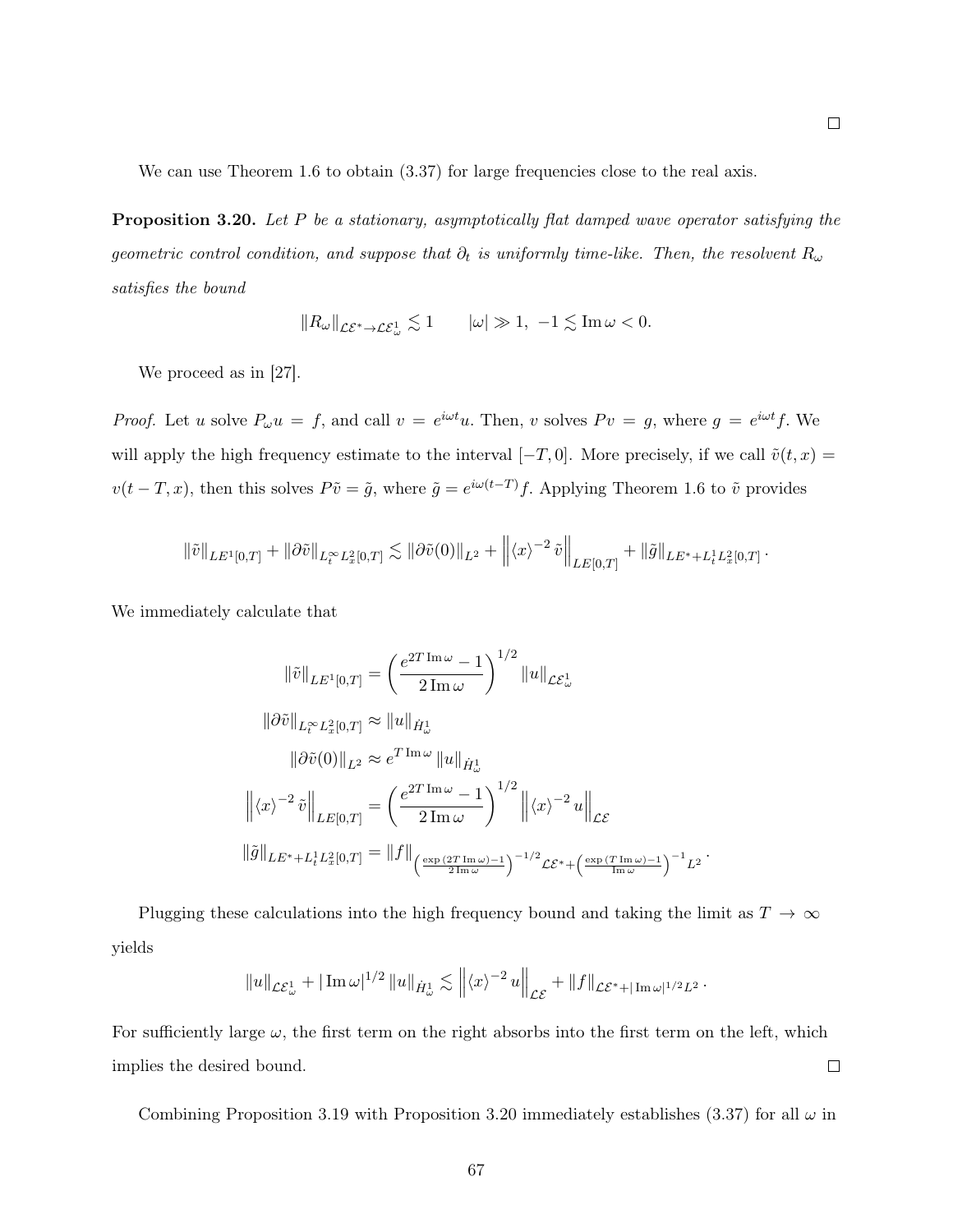the lower half-plane outside of a relatively compact set near the real line, which is the content of the following theorem.

**Theorem 3.21.** Let  $P$  be a stationary, asymptotically flat damped wave operator satisfying the geometric control condition, and suppose that  $\partial_t$  is uniformly time-like. Then, the resolvent  $R_\omega$ satisfies the bound

$$
||R_{\omega}||_{\mathcal{LE}^* \to \mathcal{LE}_{\omega}^1} \lesssim 1, \qquad \omega \in \mathcal{H} \setminus \{\zeta \in \mathcal{H} : |\zeta| \lesssim 1\}.
$$

In [27], the estimate is proven in the rest of the lower half-plane using a low frequency estimate for  $\omega$  close to zero and a limiting absorption argument for the remaining frequencies. Although this work likely holds in our context due to possessing the same frequency estimates, we will omit it here (see [27] for this work); we only included the high frequency resolvent estimate here since our high frequency estimate was the primary focus of this work.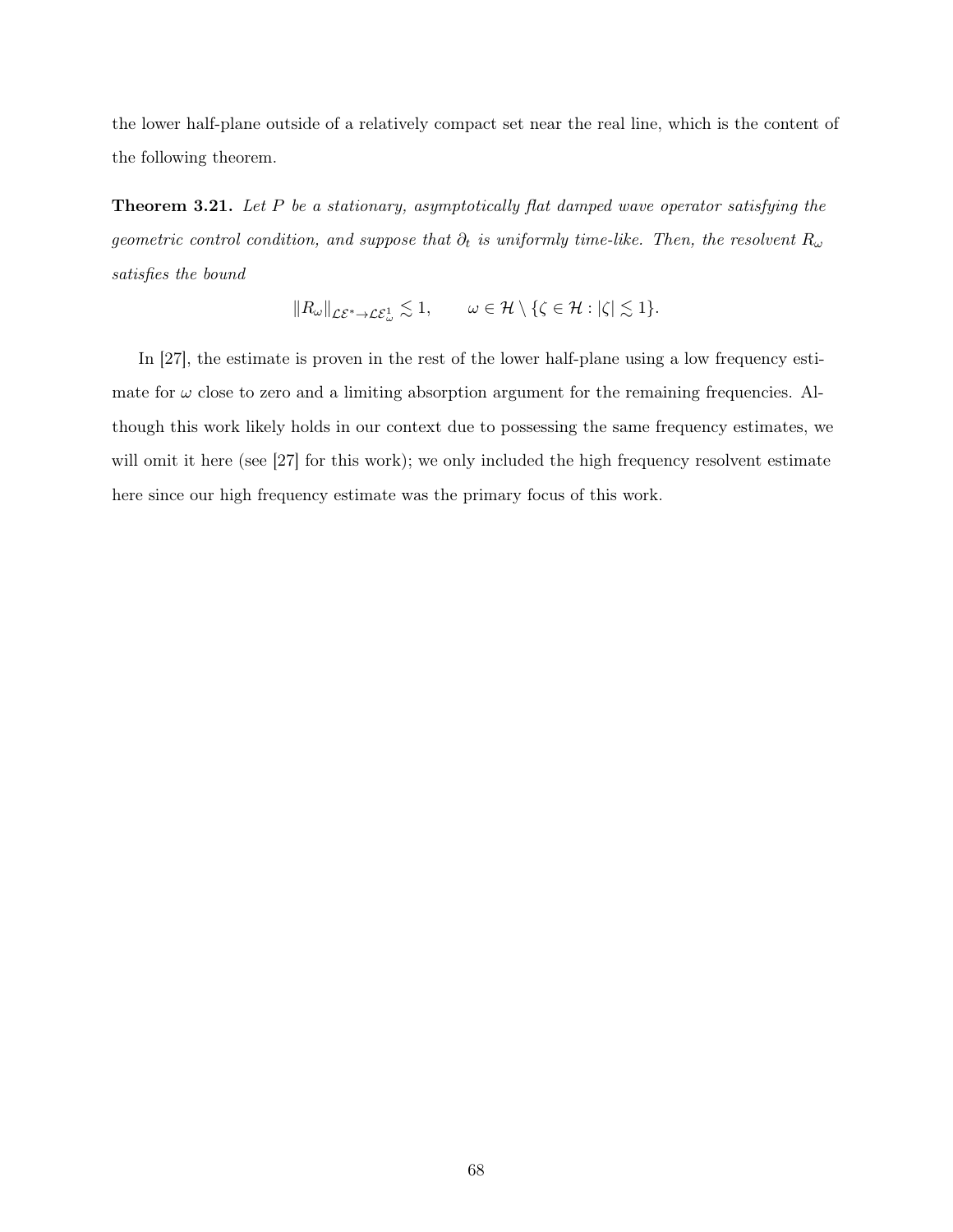## CHAPTER 4 Medium Frequency Analysis

#### 4.1 Introduction

Here, we establish weighted estimates which imply local energy decay for solutions supported at any range of time frequencies bounded away from both zero and infinity. These will be rooted in *Carleman estimates*, which are weighted  $L_t^2 L_x^2$  estimates where the weight is (in principle) convex. Such estimates were originally studied to establish unique continuation results, which can be used to prove e.g. the absence of embedded eigenvalues for certain classes of problems (see [20] and the references therein). The Carleman estimates that we desire take the general form

$$
\|\rho_0 e^{\varphi}u\|_{L^2_tL^2_x}+\|\rho_1 e^{\varphi}\partial u\|_{L^2_tL^2_x}\lesssim\|e^{\varphi}Pu\|_{L^2_tL^2_x}\,,
$$

for appropriate integration weights  $\rho_0$ ,  $\rho_1$  and Carleman weight  $\varphi$ . The constants in our inequalities will depend on the parameter c introduced in Section 1.2, but they will (and must) be independent of the parameters in  $\varphi$  (our weights will be radial). The Carleman weights which we will use are constructed in e.g. [5], [20], [38]. Our approach closely follows that of [27] and [5], and we will prove the same general results. As opposed to working on the symbol side (as done in [27]), we will work directly on the differential operator side (as done in [5]). This has the benefit of illuminating explicit error terms, which one would pick up from pseudodifferential calculus, at the expense of more tedious calculations and terms to track. The work [5] studied small timedependent perturbations of asymptotically Euclidean metrics, hence our work will feature some deviation. We will not assume that our metric is stationary for this chapter.

#### 4.2 Exterior Carleman Estimates

Our first class of Carleman estimates apply in the exterior region  $\{|x| > R_0\}$ . Since  $a \equiv 0$ when  $|x| > R_0$ , our operator reduces to  $P = D_{\alpha} g^{\alpha\beta} D_{\beta}$  here. While the results in [27] (Propositions 5.1 and 5.2) apply directly in this setting, we will re-establish them here. This is also similar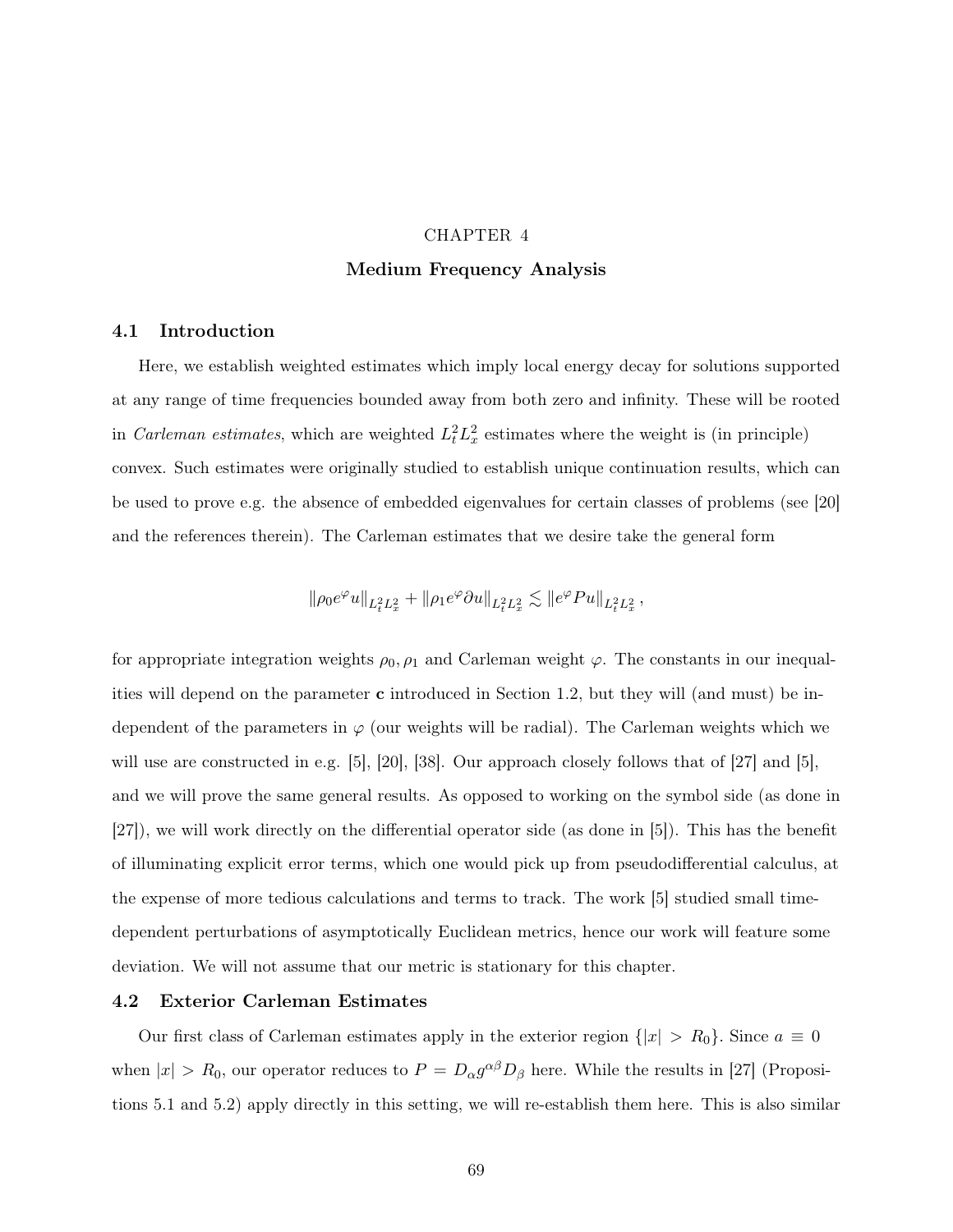to the work on absence of embedded eigenvalues present in [20]. For the remainder of this section, denote  $s = \ln r$ .

**Proposition 4.1.** Let P be an asymptotically flat damped wave operator and  $\varphi$  be a convex function satisfying

$$
\lambda \lesssim \varphi'(s), \qquad \lambda \lesssim \varphi''(s) \le \frac{1}{2}\varphi'(s) \lesssim \varphi''(s), \qquad |\varphi'''(s)| \ll \varphi'(s),
$$

where  $\lambda \gg 1$ . Then, for all  $u \in \mathcal{S}(\mathbb{R}^4)$  with supp  $u \subset \{r > R_0\}$ , we have the estimate

$$
(4.1) \quad \left\| r^{-1} (1+\varphi'')^{1/2} e^{\varphi} \left( r^{-1} (1+\varphi') u, \nabla u \right) \right\|_{L_t^2 L_x^2} + \left\| r^{-1} (1+\varphi')^{1/2} e^{\varphi} \partial_t u \right\|_{L_t^2 L_x^2} \lesssim \| e^{\varphi} Pu \|_{L_t^2 L_x^2} \, .
$$

The construction of the weight can be found in [20]. We remark that, in the exterior regime, dominant terms involve larger powers of r and derivatives of the weight  $\varphi$ .

*Proof.* First, we conjugate P by  $e^{\varphi}$  to form  $P_{\varphi} = e^{\varphi} P e^{-\varphi}$ . If we call  $v = e^{\varphi} u$ , then (4.1) becomes

$$
\left\| r^{-1} (1+\varphi'')^{1/2} \left( r^{-1} (1+\varphi') v, \nabla v - \frac{x}{r^2} \varphi' v \right) \right\|_{L^2_t L^2_x} + \left\| r^{-1} (1+\varphi')^{1/2} \partial_t v \right\|_{L^2_t L^2_x} \lesssim \| P_\varphi v \|_{L^2_t L^2_x}
$$

.

Hence, it suffices to prove the estimate

$$
(4.2) \qquad \left\| r^{-1} (1 + \varphi'')^{1/2} \left( r^{-1} (1 + \varphi') v, \nabla v \right) \right\|_{L_t^2 L_x^2} + \left\| r^{-1} (1 + \varphi')^{1/2} \partial_t v \right\|_{L_t^2 L_x^2} \lesssim \| P_{\varphi} v \|_{L_t^2 L_x^2} \, .
$$

Next, we decompose  $P_{\varphi}$  into the sum of its self-adjoint and skew-adjoint parts

$$
P_{\varphi} = P_{\varphi}^r + P_{\varphi}^i,
$$

respectively. One can compute explicitly that

$$
P_{\varphi}^{r} = D_{\alpha} g^{\alpha\beta} D_{\beta} - \varphi_{i} g^{ij} \varphi_{j},
$$
  

$$
P_{\varphi}^{i} = i D_{\alpha} g^{\alpha j} \varphi_{j} + i \varphi_{j} g^{j\alpha} D_{\alpha},
$$

where we are using the notation  $\varphi_j := \partial_j \varphi$ . Since these operators provide a decomposition of  $P_\varphi$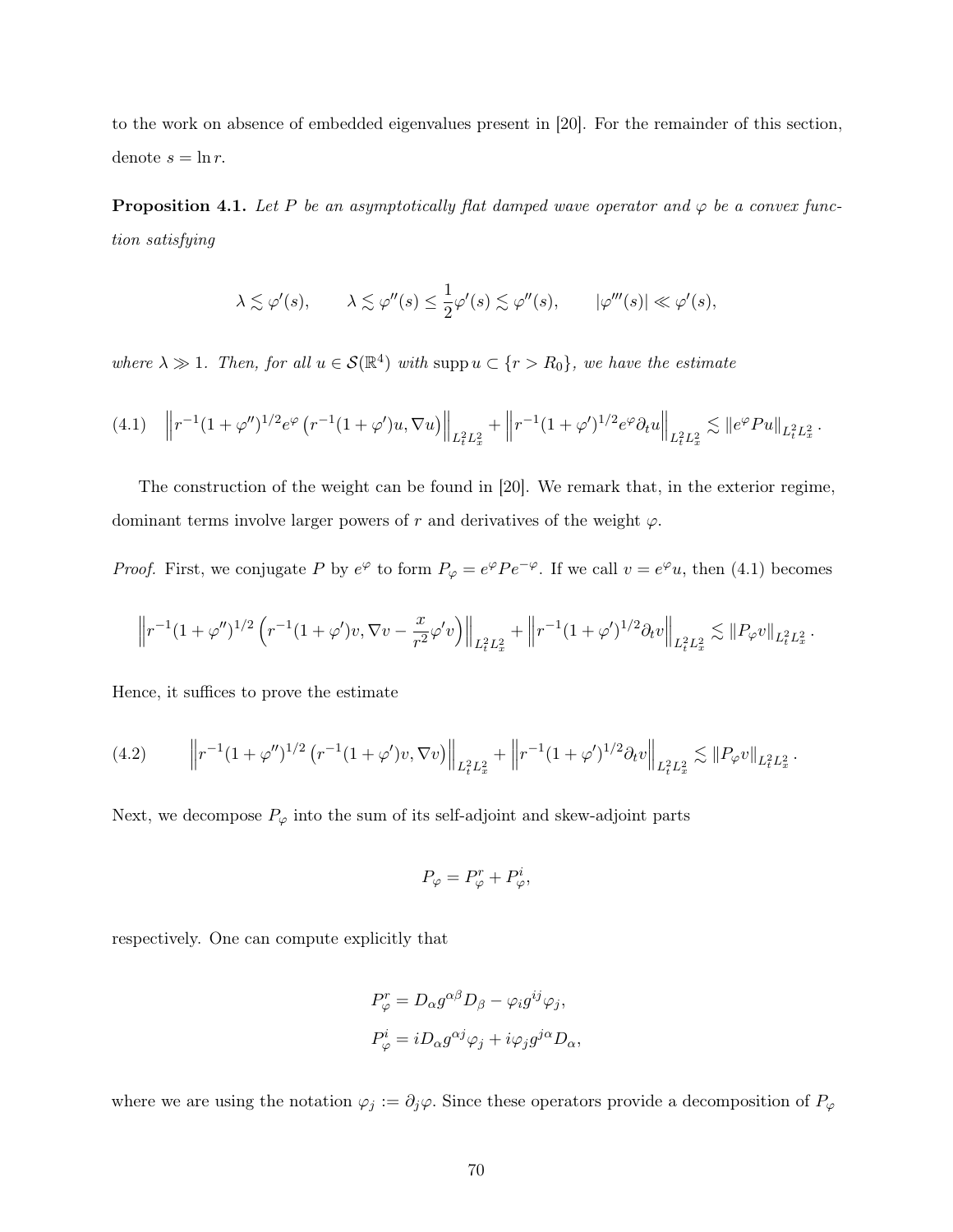into its self-adjoint and skew-adjoint parts, it follows that

$$
\|P_\varphi v\|_{L^2_tL^2_x}=\left\|P^r_\varphi v\right\|_{L^2_tL^2_x}+\left\|P^i_\varphi v\right\|_{L^2_tL^2_x}+\left\langle[P^r_\varphi,P^i_\varphi]v,v\right\rangle.
$$

We see from here that it will be sufficient to perform a positive commutator argument.

We will prove that

$$
(4.3) \quad \left\| r^{-1} (1 + \varphi'')^{1/2} \left( r^{-1} (1 + \varphi') v, \nabla v \right) \right\|_{L_t^2 L_x^2}^2 + \left\| r^{-1} (1 + \varphi')^{1/2} \partial_t v \right\|_{L_t^2 L_x^2}^2 \lesssim \left\langle [P_\varphi^r, P_\varphi^i] v, v \right\rangle + 2 \left\| (\varphi')^{-1/2} P_\varphi^i v \right\|_{L_t^2 L_x^2}^2 + \left\langle \left( \frac{\varphi''}{2r^2} - \frac{4\varphi'}{r^2} \right) v, P_\varphi^r v \right\rangle.
$$

Since  $\varphi' \gg 1$  and

$$
\left|\frac{\varphi''}{2r^2} - \frac{4\varphi'}{r^2}\right|^2 = \frac{1}{4}r^{-4}(\varphi'')^2 - 4r^{-4}\varphi''\varphi' + 16r^{-4}(\varphi')^2 \ll r^{-4}(1+\varphi'')(1+\varphi')^2,
$$

applying the Schwarz inequality and Young's inequality for products to (4.3) implies (4.2).

It remains to prove (4.3). We will compute each term on the right-hand side separately, going from right to left. It will be beneficial to record that

$$
\varphi_j = \frac{x_j}{r^2} \varphi',
$$
  
\n
$$
\varphi_{ij} = \frac{r^2 \delta_{ij} \varphi' + x_i x_j (\varphi'' - 2\varphi')}{r^4}
$$
  
\n
$$
\varphi_{ijk} = \frac{(2x_k \delta_{ij} \varphi' + r^2 \delta_{ij} x_k r^{-2} \varphi'') r^4 - 4r^2 x_k r^2 \delta_{ij} \varphi'}{r^8}
$$
  
\n
$$
+ \frac{((\delta_{ik} x_j + \delta_{jk} x_i)(\varphi'' - 2\varphi') + r^2 x_i x_j x_k (\varphi''' - 2\varphi'')) - 4r^2 x_i x_j x_k (\varphi'' - 2\varphi')}{r^8}
$$
  
\n
$$
= \mathcal{O}(r^{-3} (\varphi' + \varphi'' + \varphi''')).
$$

In particular,

$$
\sum_j \varphi_{jj} = \frac{\varphi' + \varphi''}{r^2}.
$$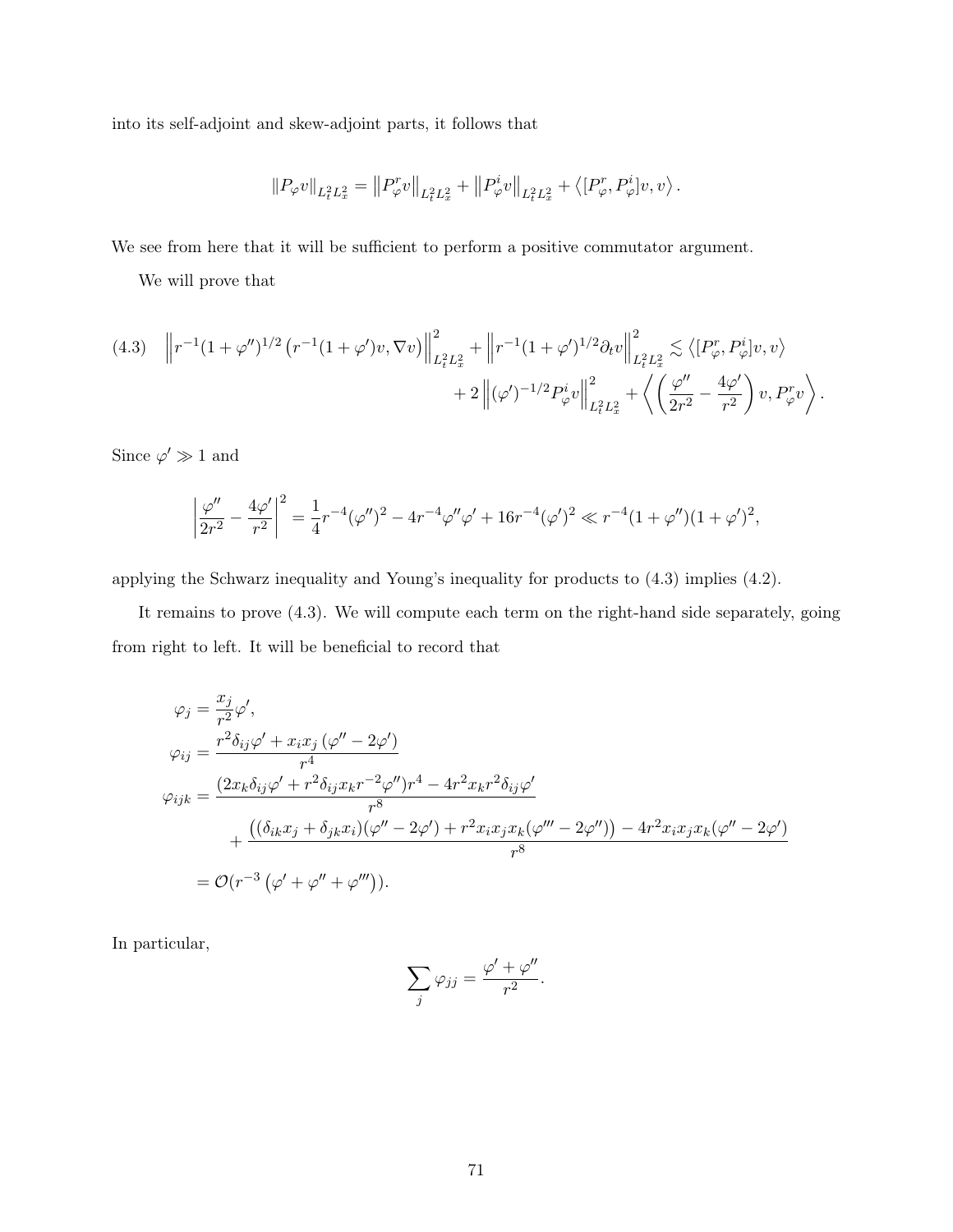First, we integrate by parts to obtain that

$$
\begin{split}\n&\left\langle \left(\frac{\varphi''}{2r^2} - \frac{4\varphi'}{r^2}\right) v, P_{\varphi}^r v \right\rangle \\
&= \int_{-\infty}^{\infty} \int_{\mathbb{R}^3} \left(\frac{\varphi''}{2r^2} - \frac{4\varphi'}{r^2}\right) g^{\alpha\beta} D_{\alpha} v \overline{D_{\beta} v} \, dx dt \\
&+ \int_{-\infty}^{\infty} \int_{\mathbb{R}^3} g^{\beta j} D_j \left(\frac{\varphi''}{2r^2} - \frac{4\varphi'}{r^2}\right) v \overline{D_{\beta} v} \, dx dt + \int_{-\infty}^{\infty} \int_{\mathbb{R}^3} \left(\frac{\varphi''}{2r^2} - \frac{4\varphi'}{r^2}\right) \varphi_i g^{ij} \varphi_j |v|^2 \, dx dt \\
&= \int_{-\infty}^{\infty} \int_{\mathbb{R}^3} \left(\frac{\varphi''}{2r^2} - \frac{4\varphi'}{r^2}\right) g^{\alpha\beta} \partial_{\alpha} v \overline{\partial_{\beta} v} \, dx dt + \int_{-\infty}^{\infty} \int_{\mathbb{R}^3} g^{\beta j} \partial_j \left(\frac{\varphi''}{2r^2} - \frac{4\varphi'}{r^2}\right) v \overline{\partial_{\beta} v} \, dx dt \\
&+ \int_{-\infty}^{\infty} \int_{\mathbb{R}^3} \left(\frac{\varphi''}{2r^2} - \frac{4\varphi'}{r^2}\right) \varphi_i g^{ij} \varphi_j |v|^2 \, dx dt.\n\end{split}
$$

Using Young's inequality for products on the terms involving only one derivative of  $v$  gives

$$
\begin{split}\n&\left\langle \left(\frac{\varphi''}{2r^2} - \frac{4\varphi'}{r^2}\right) v, P_{\varphi}^r v \right\rangle \\
&\geq \int_{-\infty}^{\infty} \int_{\mathbb{R}^3} \left(\frac{\varphi''}{2r^2} - \frac{4\varphi'}{r^2}\right) g^{\alpha\beta} \partial_{\alpha} v \overline{\partial_{\beta} v} \, dx dt - \sum_{\beta=0}^3 \frac{1}{2} \int_{-\infty}^{\infty} \int_{\mathbb{R}^3} \left(g^{\beta j} r \partial_j \left(\frac{\varphi''}{2r^2} - \frac{4\varphi'}{r^2}\right)\right)^2 |v|^2 \, dx dt \\
&- \frac{1}{2} \int_{-\infty}^{\infty} \int_{\mathbb{R}^3} \frac{|\partial v|^2}{r^2} \, dx dt + \int_{-\infty}^{\infty} \int_{\mathbb{R}^3} \left(\frac{\varphi''}{2r^2} - \frac{4\varphi'}{r^2}\right) \varphi_i g^{ij} \varphi_j |v|^2 \, dx dt.\n\end{split}
$$

Since supp  $v \subset \{|x| > R_0\}$ , we are integrating over the spatial region where g is a small AF perturbation of m, i.e.  $||g - m||_{AF_{>R_0}} \ll 1$ . Writing  $g^{\alpha\beta} = (g^{\alpha\beta} - m^{\alpha\beta}) + m^{\alpha\beta}$  and using asymptotic flatness, we get the lower bound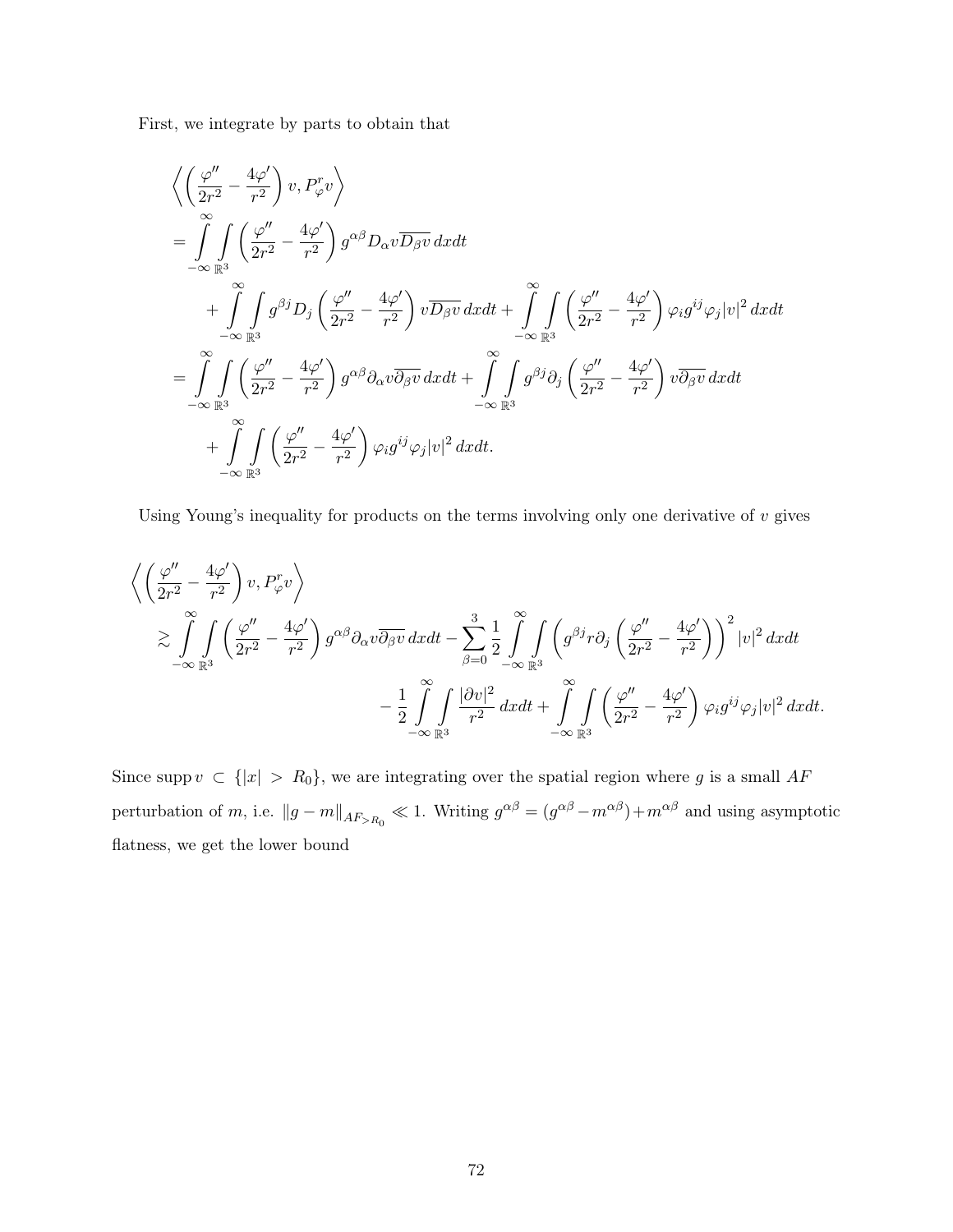$$
\left\langle \left(\frac{\varphi''}{2r^2} - \frac{4\varphi'}{r^2}\right) v, P_{\varphi}^r v \right\rangle
$$
\n
$$
\geq \int_{-\infty}^{\infty} \int_{\mathbb{R}^3} \left( \frac{\varphi''}{2r^2} - \frac{4\varphi'}{r^2} \right) (\theta^{\alpha\beta} - m^{\alpha\beta}) \partial_{\alpha} v \overline{\partial_{\beta} v} \, dxdt + \int_{-\infty}^{\infty} \int_{\mathbb{R}^3} \left( \frac{4\varphi'}{r^2} - \frac{\varphi''}{2r^2} \right) |\partial_t v|^2 \, dxdt
$$
\n
$$
+ \int_{-\infty}^{\infty} \int_{\mathbb{R}^3} \left( \frac{\varphi''}{2r^2} - \frac{4\varphi'}{r^2} \right) |\nabla_x v|^2 \, dxdt - \frac{1}{2} \sum_{\beta=0}^3 \int_{-\infty}^{\infty} \int_{\mathbb{R}^3} \left( (\theta^{\beta j} - m^{\beta j}) r \partial_j \left( \frac{\varphi''}{2r^2} - \frac{4\varphi'}{r^2} \right) \right)^2 |v|^2 \, dxdt
$$
\n
$$
- \sum_{\beta=0}^3 \int_{-\infty}^{\infty} \int_{\mathbb{R}^3} (\theta^{\beta j} - m^{\beta j}) m^{\beta j} \left( r \partial_j \left( \frac{\varphi''}{2r^2} - \frac{4\varphi'}{r^2} \right) \right)^2 |v|^2 \, dxdt
$$
\n
$$
- \frac{1}{2} \sum_{j=1}^3 \int_{-\infty}^{\infty} \int_{\mathbb{R}^3} \left( r \partial_j \left( \frac{\varphi''}{2r^2} - \frac{4\varphi'}{r^2} \right) \right)^2 |v|^2 \, dxdt
$$
\n
$$
+ \sum_{j=1}^3 \int_{-\infty}^{\infty} \int_{\mathbb{R}^3} \left( \frac{4\varphi'}{r^2} - \frac{\varphi''}{2r^2} \right) \varphi_j^2 |v|^2 \, dxdt
$$
\n
$$
+ \sum_{j=1}^3 \int_{-\infty}^{\infty} \int_{\mathbb{R}^3}
$$

Notice that

$$
\sum_{j=1}^{3} \left( \frac{4\varphi'}{r^2} - \frac{\varphi''}{2r^2} \right) \varphi_j^2 = \sum_{j=1}^{3} \left( \frac{4\varphi'}{r^2} - \frac{\varphi''}{2r^2} \right) \frac{x_j^2}{r^2} \frac{(\varphi')^2}{r^2} = \frac{4(\varphi')^3}{r^4} - \frac{\varphi''(\varphi')^2}{2r^4},
$$

and

$$
\sum_{j=1}^{3} \left( r \partial_j \left( \frac{\varphi''}{2r^2} - \frac{4\varphi'}{r^2} \right) \right)^2 = \sum_{j=1}^{3} r^2 \left( -5 \frac{x_j \varphi''}{r^4} + \frac{1}{2} \frac{x_j \varphi'''}{r^4} + 8 \frac{x_j \varphi'}{r^4} \right)^2.
$$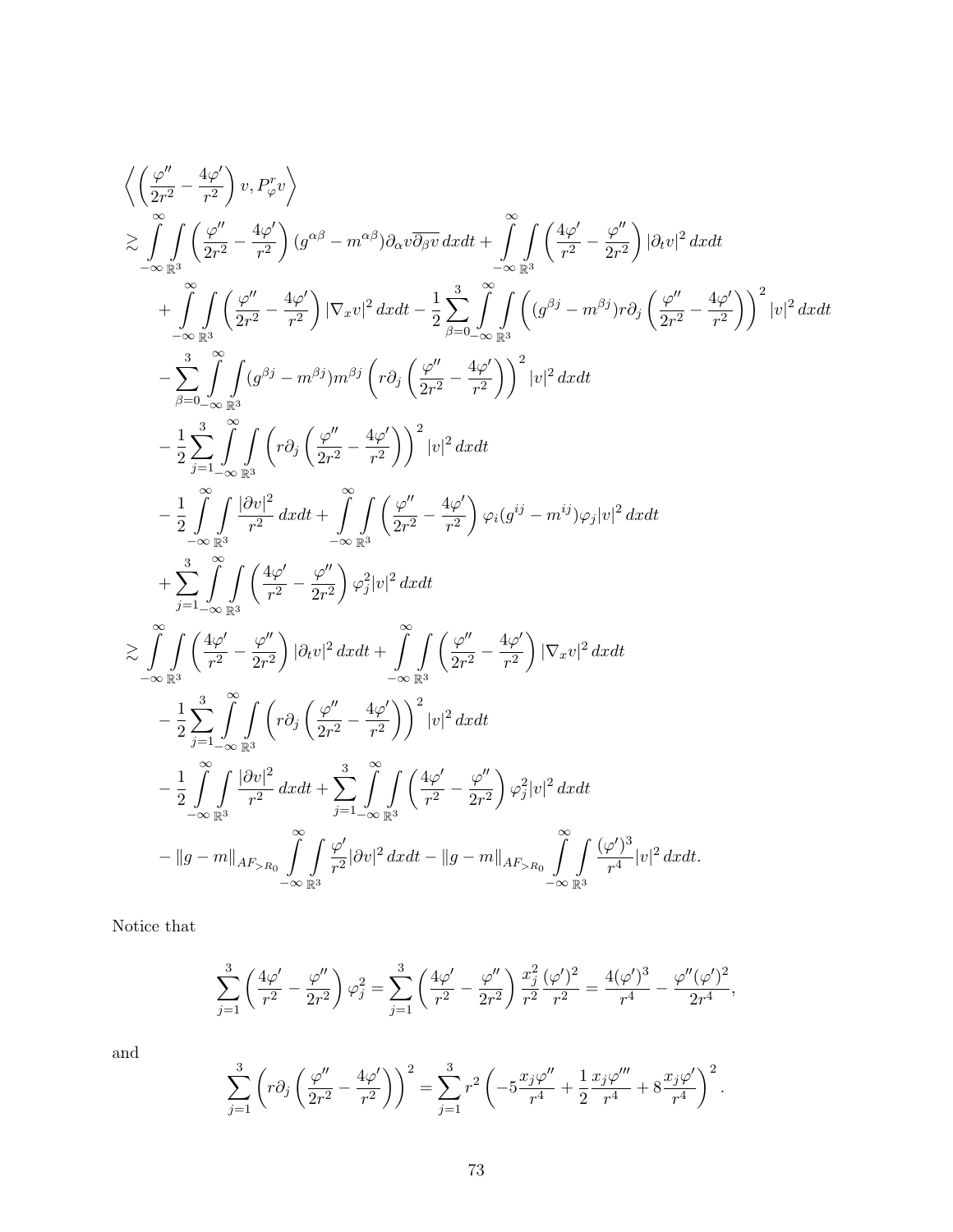In view of the conditions on  $\varphi$  (in particular, the largeness of  $\varphi'$ ), the latter term is negligible in comparison to the former for large enough  $\lambda$ . We will hold on to the lower-order term for now.

To summarize our analysis thus far, we have shown that

$$
(4.4) \quad \left\langle \left(\frac{\varphi''}{2r^2} - \frac{4\varphi'}{r^2}\right) v, P_{\varphi}^r v \right\rangle
$$
  
\n
$$
\geq \int_{-\infty}^{\infty} \int_{\mathbb{R}^3} \left(\frac{4\varphi'}{r^2} - \frac{\varphi''}{2r^2} - \frac{1}{2r^2}\right) |\partial_t v|^2 dx dt + \int_{-\infty}^{\infty} \int_{\mathbb{R}^3} \left(\frac{\varphi''}{2r^2} - \frac{4\varphi'}{r^2} - \frac{1}{2r^2}\right) |\nabla_x v|^2 dx dt
$$
  
\n
$$
+ \int_{-\infty}^{\infty} \int_{\mathbb{R}^3} \left(\frac{4(\varphi')^3}{r^4} - \frac{\varphi''(\varphi')^2}{2r^4}\right) |v|^2 dx dt - \frac{1}{2} \sum_{j=1}^3 \int_{-\infty}^{\infty} \int_{\mathbb{R}^3} \left(r \partial_j \left(\frac{\varphi''}{2r^2} - \frac{4\varphi'}{r^2}\right)\right)^2 |v|^2 dx dt
$$
  
\n
$$
- \|g - m\|_{AF > R_0} \int_{-\infty}^{\infty} \int_{\mathbb{R}^3} \frac{\varphi'}{r^2} |\partial v|^2 dx dt - \|g - m\|_{AF > R_0} \int_{-\infty}^{\infty} \int_{\mathbb{R}^3} \frac{(\varphi')^3}{r^4} |v|^2 dx dt,
$$

where

$$
\frac{1}{2}\sum_{j=1}^{3}\int_{-\infty}^{\infty}\int_{\mathbb{R}^{3}}\left(r\partial_{j}\left(\frac{\varphi''}{2r^{2}}-\frac{4\varphi'}{r^{2}}\right)\right)^{2}|v|^{2}dxdt
$$

is lower-order than

$$
\int_{-\infty}^{\infty} \int_{\mathbb{R}^3} \left( \frac{4(\varphi')^3}{r^4} - \frac{\varphi''(\varphi')^2}{2r^4} \right) |v|^2 dx dt
$$

in  $\lambda$  due to conditions on the derivatives of  $\varphi$ .

−∞

Continuing our analysis of the terms on the right-hand side of (4.3), we calculate that

$$
2\left\|(\varphi')^{-1/2}P_{\varphi}^{i}v\right\|_{L_{t}^{2}L_{x}^{2}}^{2} = 2\int_{-\infty}^{\infty}\int_{\mathbb{R}^{3}} (\varphi')^{-1} |(2i\varphi_{j}g^{j\alpha}D_{\alpha}+iD_{\alpha}(g^{\alpha j}\varphi_{j}))v|^{2} dxdt
$$
  

$$
= 8\int_{-\infty}^{\infty}\int_{\mathbb{R}^{3}} (\varphi')^{-1} |\varphi_{j}g^{j\alpha}\partial_{\alpha}v|^{2} dxdt + 2\int_{-\infty}^{\infty}\int_{\mathbb{R}^{3}} (\varphi')^{-1} |\partial_{\alpha}(g^{\alpha j}\varphi_{j})|^{2}|v|^{2} dxdt
$$
  

$$
+ 8 \operatorname{Re} \int_{-\infty}^{\infty}\int_{\mathbb{R}^{3}} (\varphi')^{-1} \partial_{\alpha}(g^{\alpha j}\varphi_{j})\varphi_{k}g^{k\beta}\partial_{\beta}v\bar{v} dxdt.
$$

Here,  $(\varphi')^{-1}$  denotes  $1/\varphi'$  (as opposed to the inverse of  $\varphi'$ ). We will use this notation throughout.

Proceeding similarly to the estimate on the previous term (using Young's inequality and asymptotic flatness), we get the lower bound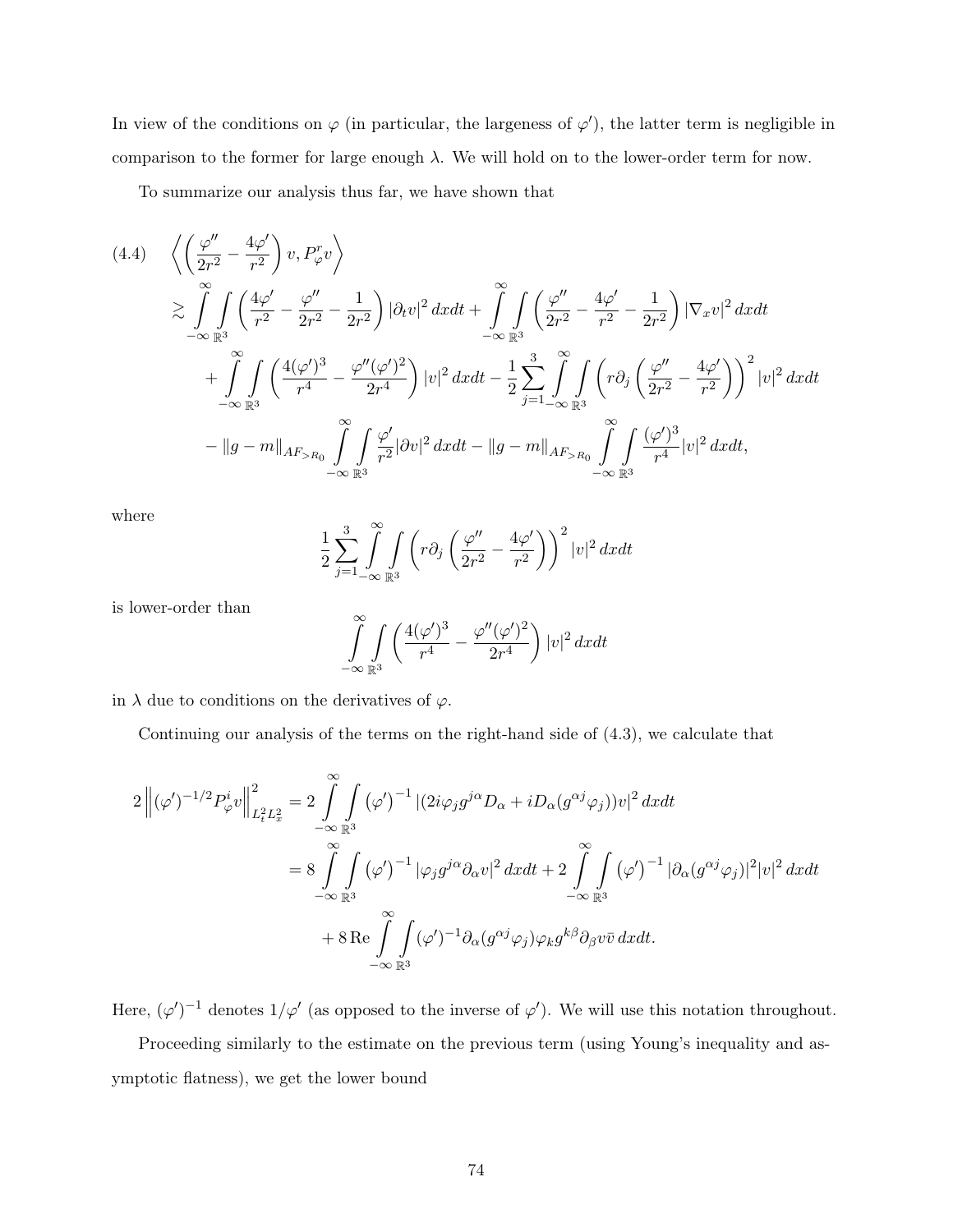$$
(4.5) \quad 2 \left\| (\varphi')^{-1/2} P_{\varphi}^{i} v \right\|_{L_{t}^{2} L_{x}^{2}}^{2} \gtrsim 8 \int_{-\infty}^{\infty} \int_{\mathbb{R}^{3}} \frac{\varphi'}{r^{2}} |\partial_{r} v|^{2} dx dt + \frac{2}{3} \int_{-\infty}^{\infty} \int_{\mathbb{R}^{3}} \frac{(\varphi')^{-1}}{r^{4}} (\varphi' + \varphi'')^{2} |v|^{2} dx dt - 4 \int_{-\infty}^{\infty} \int_{\mathbb{R}^{3}} \frac{|\partial v|^{2}}{r^{2}} dx dt - 4 \int_{-\infty}^{\infty} \int_{\mathbb{R}^{3}} \frac{3(\varphi')^{2} - 2\varphi' \varphi'' + (\varphi'')^{2}}{r^{4}} |v|^{2} dx dt - \|g - m\|_{AF_{>R_{0}}} \int_{-\infty}^{\infty} \int_{\mathbb{R}^{3}} \frac{\varphi'}{r^{2}} |\partial v|^{2} dx dt - \|g - m\|_{AF_{>R_{0}}} \int_{-\infty}^{\infty} \int_{\mathbb{R}^{3}} \frac{(\varphi')^{3}}{r^{4}} |v|^{2} dx dt.
$$

Notice that the  $|v|^2$  terms on the first and second lines of (4.5) feature weights of lower order than  $\varphi''(\varphi')^2$  and, thus, will be negligible for large enough  $\lambda$  in comparison to the highest-order  $|v|^2$ terms in  $(4.4)$ .

Finally, we consider the commutator term. First, we compute that

$$
[P_{\varphi}^{r}, P_{\varphi}^{i}] = 2D_{\alpha}g^{\alpha\beta}[\partial_{\beta}(\varphi_{j}g^{j\gamma})]D_{\gamma} + 2D_{\gamma}g^{\alpha\beta}[\partial_{\alpha}(g^{\gamma j}\varphi_{j})]D_{\beta} - 2D_{\alpha}\varphi_{j}g^{j\gamma}[\partial_{\gamma}g^{\alpha\beta}]D_{\beta} + ig^{\alpha\beta}[\partial_{\alpha}\partial_{\gamma}(g^{\gamma j}\varphi_{j})]D_{\beta} - iD_{\alpha}g^{\alpha\beta}[\partial_{\beta}\partial_{\gamma}(g^{\gamma j}\varphi_{j})] + 2\varphi_{k}g^{k\gamma}[\partial_{\gamma}(\varphi_{i}g^{ij}\varphi_{j})].
$$

Integrating by parts gives that

$$
\int_{-\infty}^{\infty} \int_{\mathbb{R}^3} [P_{\varphi}^r, P_{\varphi}^i] v \bar{v} \, dx dt = 2 \int_{-\infty}^{\infty} \int_{\mathbb{R}^3} g^{\alpha \beta} \partial_{\beta} (\varphi_j g^{j\gamma}) \partial_{\gamma} v \overline{\partial_{\alpha} v} \, dx dt + 2 \int_{-\infty}^{\infty} \int_{\mathbb{R}^3} g^{\alpha \beta} \partial_{\alpha} (g^{\gamma j} \varphi_j) \partial_{\beta} v \overline{\partial_{\gamma} v} \, dx dt \n- 2 \int_{-\infty}^{\infty} \int_{\mathbb{R}^3} \varphi_j g^{j\gamma} \partial_{\gamma} g^{\alpha \beta} \partial_{\beta} v \overline{\partial_{\alpha} v} \, dx dt + \int_{-\infty}^{\infty} \int_{\mathbb{R}^3} g^{\alpha \beta} \partial_{\alpha} \partial_{\gamma} (g^{\gamma j} \varphi_j) \partial_{\beta} v \bar{v} \, dx dt \n+ \int_{-\infty}^{\infty} \int_{\mathbb{R}^3} g^{\alpha \beta} \partial_{\beta} \partial_{\gamma} (g^{\gamma j} \varphi_j) v \overline{\partial_{\alpha} v} \, dx dt + 2 \int_{-\infty}^{\infty} \int_{\mathbb{R}^3} \varphi_k g^{k\gamma} (\partial_{\gamma} \varphi_i g^{ij} \varphi_j) |v|^2 \, dx dt.
$$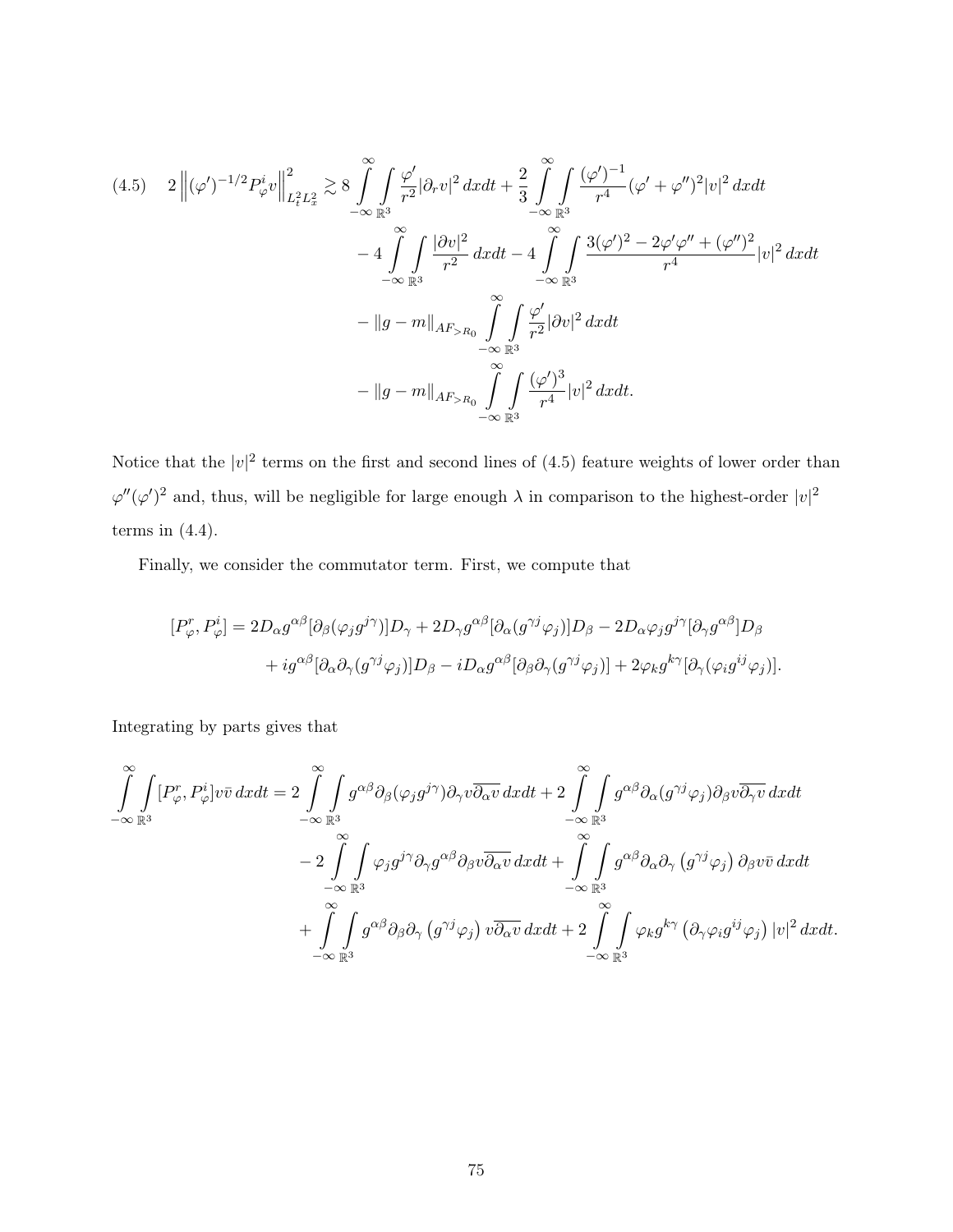Once again, we utilize Young's inequality for products and replace  $g$  by  $m$  to obtain the lower bound

$$
\int_{-\infty}^{\infty} \int_{\mathbb{R}^3} [P_{\varphi}^r, P_{\varphi}^i] v \bar{v} \, dx dt \gtrsim 4 \int_{-\infty}^{\infty} \int_{\mathbb{R}^3} \varphi_{ij} \partial_i v \overline{\partial_j v} \, dx dt \n- \sum_{j,k=1}^3 \int_{-\infty}^3 \int_{\mathbb{R}^3} (r \varphi_{jjk})^2 |v|^2 \, dx dt - \int_{-\infty}^{\infty} \int_{\mathbb{R}^3} \frac{|\partial v|^2}{r^2} \, dx dt + 4 \sum_{j,k=1}^3 \int_{-\infty}^{\infty} \int_{\mathbb{R}^3} \varphi_{j} \varphi_{jk} \varphi_{k} |v|^2 \, dx dt \n- \|g - m\|_{AF_{>R_0}} \int_{-\infty}^{\infty} \int_{\mathbb{R}^3} \frac{\varphi'}{r^2} |\partial v|^2 \, dx dt - \|g - m\|_{AF_{>R_0}} \int_{-\infty}^{\infty} \int_{\mathbb{R}^3} \frac{(\varphi')^3}{r^4} |v|^2 \, dx dt.
$$

Notice that

$$
\sum_{j,k=1}^3 \int_{-\infty}^{\infty} \int_{\mathbb{R}^3} (r \varphi_{jjk})^2 |v|^2 dx dt \lesssim \int_{-\infty}^{\infty} \int_{\mathbb{R}^3} \frac{(\varphi')^2}{r^4} |v|^2 dx dt,
$$

whereas

$$
\sum_{j,k=1}^3 \int_{-\infty}^{\infty} \int_{\mathbb{R}^3} \varphi_j \varphi_j k \varphi_k |v|^2 dx dt = \int_{-\infty}^{\infty} \int_{\mathbb{R}^3} \frac{(\varphi')^2}{r^4} (\varphi'' - \varphi') |v|^2 dx dt.
$$

In particular, the former term is lower-order than the latter term in  $\lambda$ . All together,

(4.6)  
\n
$$
\int_{-\infty}^{\infty} \int_{\mathbb{R}^3} [P_{\varphi}^r, P_{\varphi}^i] v \bar{v} \, dx dt \gtrsim 4 \int_{-\infty}^{\infty} \int_{\mathbb{R}^3} \varphi_{ij} \partial_i v \overline{\partial_j v} \, dx dt - \int_{-\infty}^{\infty} \int_{\mathbb{R}^3} \frac{|\partial v|^2}{r^2} \, dx dt \n+ \int_{-\infty}^{\infty} \int_{\mathbb{R}^3} \frac{4(\varphi')^2}{r^4} (\varphi'' - \varphi') |v|^2 \, dx dt \n- \int_{-\infty}^{\infty} \int_{\mathbb{R}^3} \frac{(\varphi')^2}{r^4} |v|^2 \, dx dt \n- \int_{-\infty}^{\infty} \int_{\mathbb{R}^3} \frac{(\varphi')^2}{r^2} |\partial v|^2 \, dx dt \n- \|g - m\|_{AF_{>R_0}} \int_{-\infty}^{\infty} \int_{\mathbb{R}^3} \frac{\varphi'}{r^2} |\partial v|^2 \, dx dt \n- \|g - m\|_{AF_{>R_0}} \int_{-\infty}^{\infty} \int_{\mathbb{R}^3} \frac{(\varphi')^3}{r^4} |v|^2 \, dx dt.
$$

Putting (4.4)-(4.6) together and using the negligibility of the described lower-order terms for large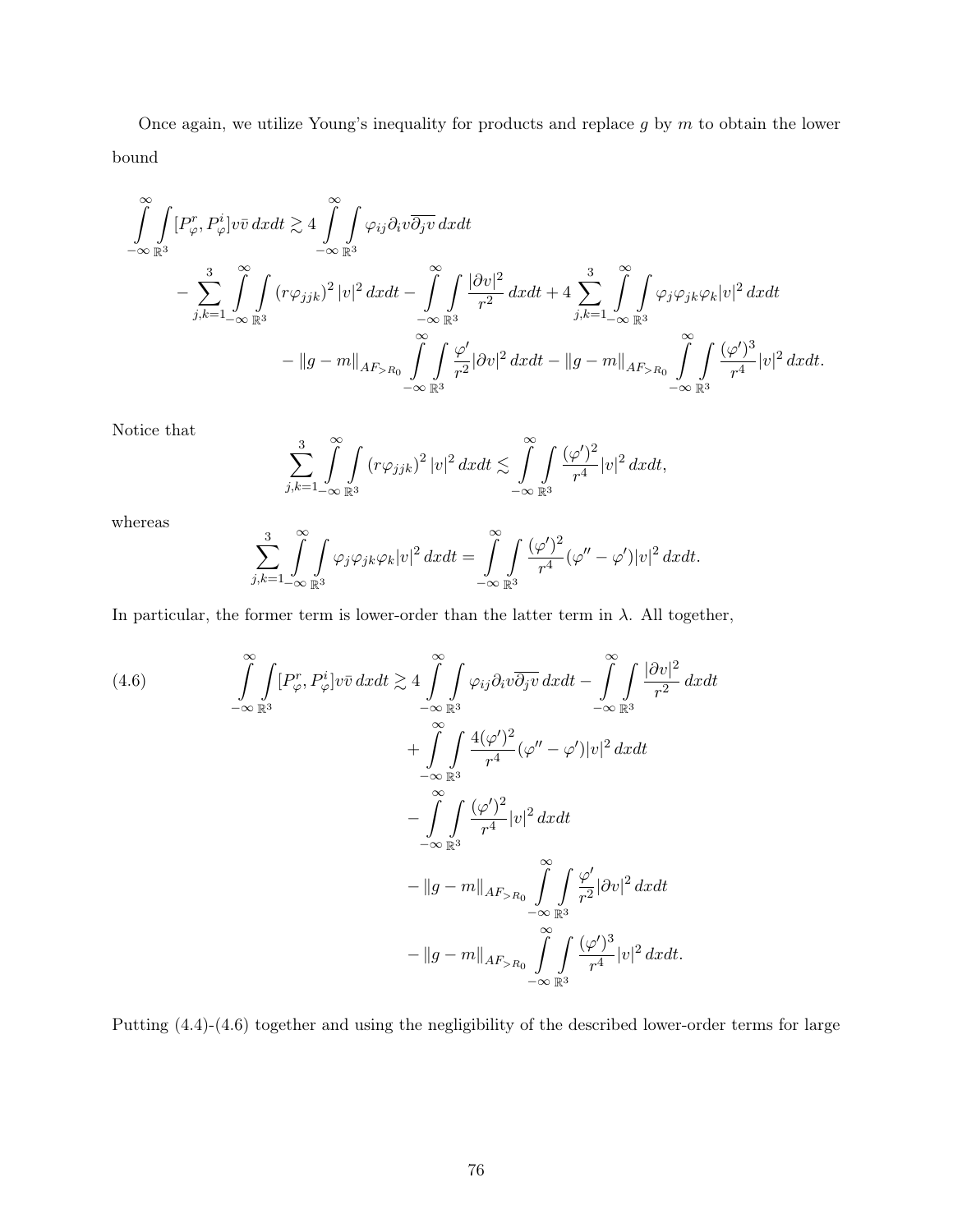enough  $\lambda$  yields the lower bound

$$
(4.7) \qquad \langle [P_{\varphi}^{r}, P_{\varphi}^{i}]v, v \rangle + 2 \left\| (\varphi')^{-1/2} P_{\varphi}^{i}v \right\|_{L_{t}^{2} L_{x}^{2}}^{2} + \left\langle (\frac{\varphi''}{2r^{2}} - \frac{4\varphi'}{r^{2}}) v, P_{\varphi}^{r}v \right\rangle
$$
  
\n
$$
\gtrsim 4 \int_{-\infty}^{\infty} \int_{\mathbb{R}^{3}} \varphi_{ij} \partial_{i} v \overline{\partial_{j} v} \, dx dt + 8 \int_{-\infty}^{\infty} \int_{\mathbb{R}^{3}} \frac{\varphi'}{r^{2}} |\partial_{r} v|^{2} \, dx dt
$$
  
\n
$$
+ \int_{-\infty}^{\infty} \int_{\mathbb{R}^{3}} \frac{(4\varphi' - \frac{1}{2}\varphi'' - \frac{11}{2})}{r^{2}} |\partial_{t} v|^{2} \, dx dt + \int_{-\infty}^{\infty} \int_{\mathbb{R}^{3}} \frac{(\frac{1}{2}\varphi'' - 4\varphi' - \frac{11}{2})}{r^{2}} |\nabla_{x} v|^{2} \, dx dt
$$
  
\n
$$
+ \int_{-\infty}^{\infty} \int_{\mathbb{R}^{3}} \frac{(4(\varphi')^{3}}{r^{4}} - \frac{\varphi''(\varphi')^{2}}{2r^{4}}) |v|^{2} \, dx dt + 4 \int_{-\infty}^{\infty} \int_{\mathbb{R}^{3}} \frac{(\varphi')^{2}}{r^{4}} (\varphi'' - \varphi') |v|^{2} \, dx dt
$$
  
\n
$$
+ \frac{2}{3} \int_{-\infty}^{\infty} \int_{\mathbb{R}^{3}} \frac{(\varphi')^{-1}}{r^{4}} (\varphi' + \varphi'')^{2} |v|^{2} \, dx dt - 4 \int_{-\infty}^{\infty} \int_{\mathbb{R}^{3}} \frac{3(\varphi')^{2} - 2\varphi' \varphi'' + (\varphi'')^{2}}{r^{4}} |v|^{2} \, dx dt
$$
  
\n
$$
- \frac{1}{2} \int_{j=1}^{3} \int_{-\infty}^{\infty} \int_{\mathbb{R}^{
$$

Next, we calculate that

$$
\int_{-\infty}^{\infty} \int_{\mathbb{R}^3} \varphi_{ij} \partial_i v \overline{\partial_j v} \, dx dt = \int_{-\infty}^{\infty} \int_{\mathbb{R}^3} \frac{r^2 \delta_{ij} \varphi' + x_i x_j \, (\varphi'' - 2\varphi')}{r^4} \partial_i v \overline{\partial_j v} \, dx dt \n= \int_{-\infty}^{\infty} \int_{\mathbb{R}^3} \frac{\varphi'}{r^2} |\nabla_x v|^2 \, dx dt + \int_{-\infty}^{\infty} \int_{\mathbb{R}^3} \frac{\varphi'' - 2\varphi'}{r^2} |\partial_r v|^2 \, dx dt.
$$

Factoring this into (4.7) and utilizing both the smallness of  $||g - m||_{>R_0}$  and the conditions on  $\varphi$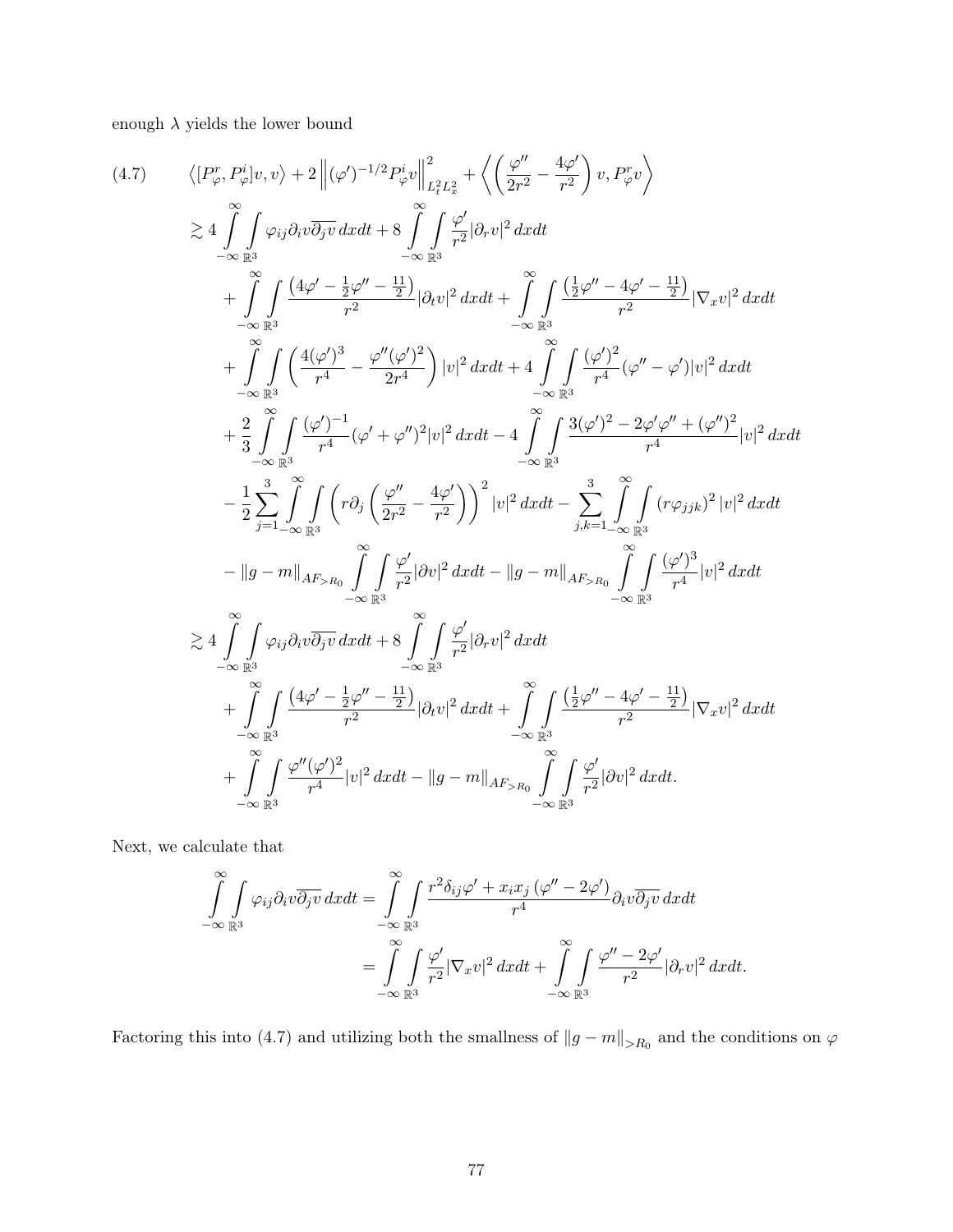finally give that

$$
\langle [P_{\varphi}^{r}, P_{\varphi}^{i}]v, v \rangle + 2 \left\| (\varphi')^{-1/2} P_{\varphi}^{i} v \right\|_{L_{t}^{2} L_{x}^{2}}^{2} + \left\langle \left( \frac{\varphi''}{2r^{2}} - \frac{4\varphi'}{r^{2}} \right) v, P_{\varphi}^{r} v \right\rangle
$$
  
\n
$$
\geq \int_{-\infty}^{\infty} \int_{\mathbb{R}^{3}} \frac{(4\varphi' - \frac{1}{2}\varphi'' - \frac{11}{2})}{r^{2}} |\partial_{t} v|^{2} dxdt + \int_{-\infty}^{\infty} \int_{\mathbb{R}^{3}} \frac{(\frac{1}{2}\varphi'' - \frac{11}{2})}{r^{2}} |\nabla_{x} v|^{2} dxdt
$$
  
\n
$$
+ 4 \int_{-\infty}^{\infty} \int_{\mathbb{R}^{3}} \frac{\varphi''}{r^{2}} |\partial_{r} v|^{2} dxdt + \int_{-\infty}^{\infty} \int_{\mathbb{R}^{3}} \frac{\varphi''(\varphi')^{2}}{r^{4}} |v|^{2} dxdt
$$
  
\n
$$
- \|g - m\|_{AF_{>R_{0}}} \int_{-\infty}^{\infty} \int_{\mathbb{R}^{3}} \frac{\varphi'}{r^{2}} |\partial v|^{2} dxdt
$$
  
\n
$$
\geq \int_{-\infty}^{\infty} \int_{\mathbb{R}^{3}} \frac{\varphi'}{r^{2}} |\partial_{t} v|^{2} dxdt + 4 \int_{-\infty}^{\infty} \int_{\mathbb{R}^{3}} \frac{\varphi''}{r^{2}} |\partial_{r} v|^{2} dxdt
$$
  
\n
$$
+ \int_{-\infty}^{\infty} \int_{\mathbb{R}^{3}} \frac{\varphi''}{r^{2}} |\nabla_{x} v|^{2} dxdt + \int_{-\infty}^{\infty} \int_{\mathbb{R}^{3}} \frac{\varphi''(\varphi')^{2}}{r^{4}} |v|^{2} dxdt
$$
  
\n
$$
\geq ||r^{-1}(1 + \varphi'')^{1/2} (r^{-1}(1 + \varphi')v, \nabla_{x} v) ||^{2}_{L_{t}^{2} L_{x}^{2}} + ||r^{-1
$$

which is precisely  $(4.3)$ .

Due to the support of u in the above proposition,  $(4.1)$  applies in the exterior region, making it appear amenable to pairing with an exterior estimate. However, exterior estimates require a constant weight, which violates the convexity assumption in the previous proposition. By modifying the weight to be constant in the exterior region, we introduce a lower-order error in a transition region (which is where we bend the weight to be constant).

**Proposition 4.2.** Let P be an asymptotically flat damped wave operator, and  $R > R_0$ . Suppose that  $\varphi$  in an increasing function satisfying the assumptions given in Proposition 4.1 for  $s < \ln R$ and constant for  $s > \ln(2R)$ . Then, for all  $u \in S(\mathbb{R}^4)$  with supp  $u \subset \{r > R_0\}$ , we have the estimate

$$
(4.8)
$$

$$
\|r^{-1}(1+\varphi''_+)^{1/2}e^{\varphi}\left(r^{-1}(1+\varphi')u,\nabla u\right)\|_{L^2_tL^2_{\leq R}} + \|r^{-1}(1+\varphi')^{1/2}e^{\varphi}\partial_t u\|_{L^2_tL^2_{\leq R}} + R^{-1/2} \|e^{\varphi}u\|_{LE^1_{>R}} \leq \|e^{\varphi}Pu\|_{L^2_tL^2_{\leq R}} + R^{-1/2} \|e^{\varphi}Pu\|_{LE^*_{>R}} + R^{-2} \left\|(1+\varphi')^{3/2}e^{\varphi}u\right\|_{L^2_tL^2_R},
$$

where  $\varphi''_+(s) = \max{\lbrace \varphi''(s), 0 \rbrace}.$ 

,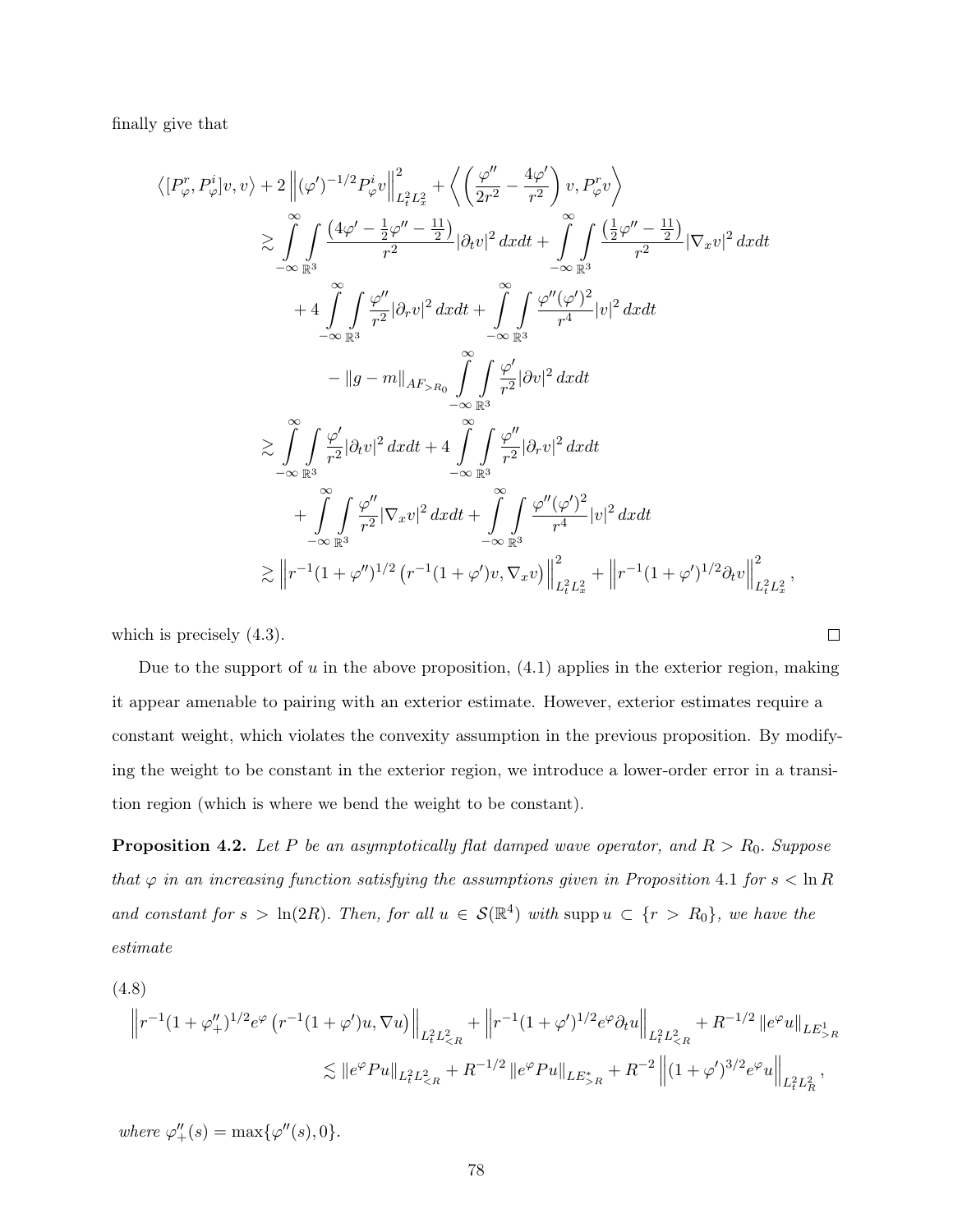See Appendix B in [5] for the construction of such a weight. The proof of this proposition is highly similar to the prior proof.

Proof. Through a similar conjugation argument to that given in the proof of Proposition 4.1, it suffices to prove

$$
(4.9) \quad \left\| r^{-1} (1 + \varphi_+^{\prime\prime})^{1/2} \left( r^{-1} (1 + \varphi') v, \nabla v \right) \right\|_{L_t^2 L_{\le R}^2} + \left\| r^{-1} (1 + \varphi')^{1/2} \partial_t v \right\|_{L_t^2 L_{\le R}^2} + R^{-1/2} \left\| v \right\|_{LE_{>R}^1}
$$

$$
\lesssim \left\| P_{\varphi} v \right\|_{L_t^2 L_{\le R}^2} + R^{-1/2} \left\| P_{\varphi} v \right\|_{LE_{>R}^*} + R^{-2} \left\| (1 + \varphi')^{3/2} v \right\|_{L_t^2 L_R^2},
$$

where  $v = e^{\varphi}u$ . To prove this estimate, we will consider three overlapping regions, namely

- 1.  $R_1 := \{r < R\}$ . Here, we have (4.2). Note that this immediately implies (4.9) in this region.
- 2.  $R_2 := \{R/4 < r < 2R\}$ . This is the transition region. The weight  $\varphi$  can be constructed (see [5]) so that  $\varphi' \geq 1$  and  $|\varphi''| < \varphi'/2$ . It is allowable for  $\varphi''$  to be negative in this region, but we have the lower bound  $\varphi'' > -\varphi'/2$ . We will discuss this region in more depth momentarily.
- 3.  $R_3 := \{r > 3R/2\}$ . Since  $R > R_0$ , we can apply the exterior estimate from Proposition 2.5. By a shifting argument (such as in Remark 1.5), we may leverage that  $v \in \mathcal{S}(\mathbb{R}^4)$  to remove the initial energy term. However, this estimate is unweighted in  $\varphi$ . When  $r > 2R$ , the weight is constant, so (4.9) follows immediately from the exterior estimate. When  $3R/2 < r \leq 2R$ , we may assume that  $|\varphi' + \varphi''| \ll 1$  (once again, see [5]). Hence, it is easy to bound the left-hand side of (4.9) by (2.3). Due to the aforementioned conditions on  $\varphi$ , we can see that  $P = P_{\varphi} + E$ , where E is of lower order and contains coefficients which are asymptotically flat (and hence small in this region) and contain derivatives of  $\varphi$ . Thus, these errors may be bootstrapped into the left-hand side of (4.9), which implies (4.9) in this region.

Alternatively, this case can be dealt with similarly to step (1) by studying the specific construction of the Carleman weight present in [5] (in particular, it has a cutoff built in); see the aforementioned work for more.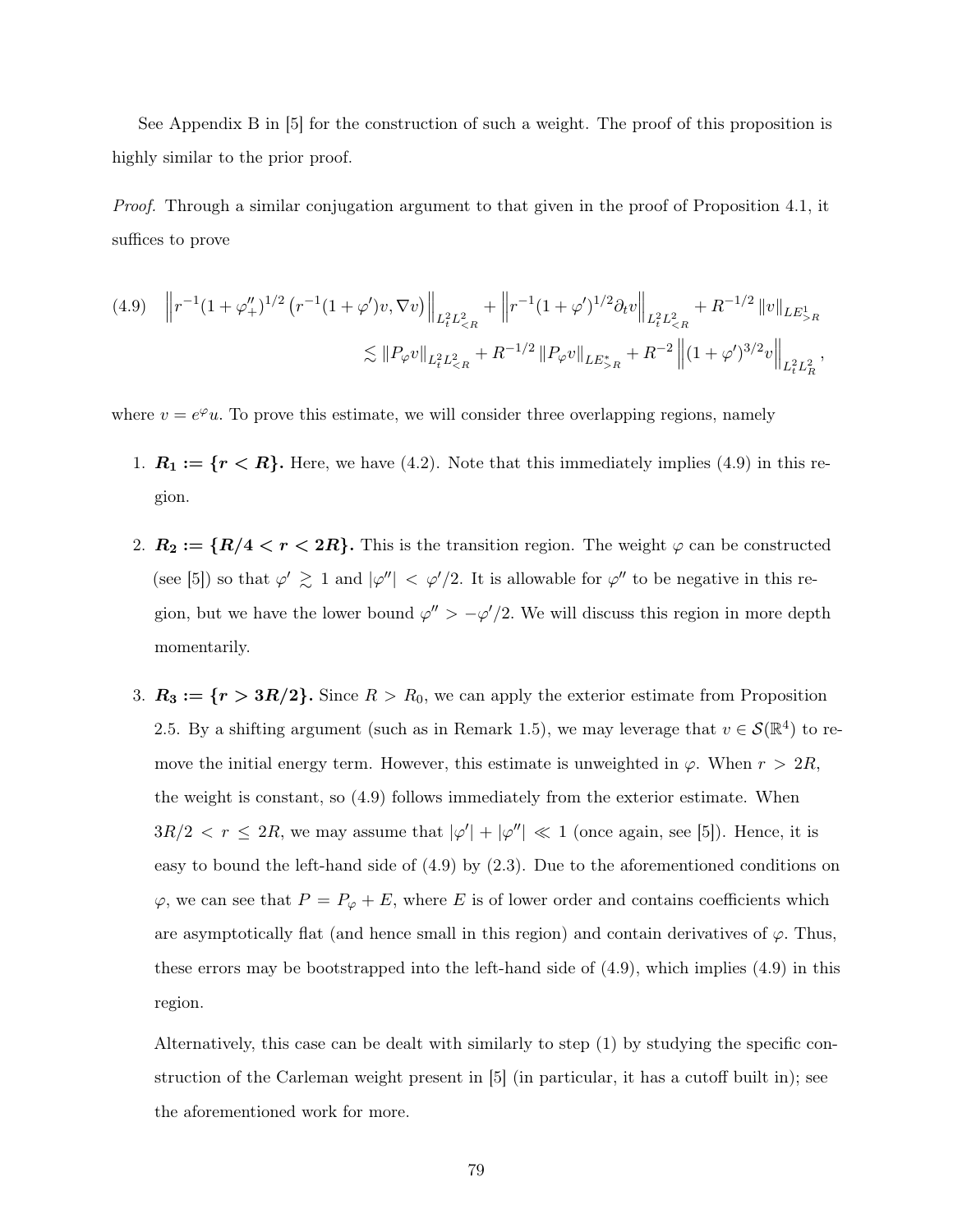We will elaborate on the transition region  $R_2$ , then we will combine the analysis using cutoffs.

Similar to the proof of Proposition 4.1, we will prove that the left-hand side of (4.9) is bounded above by

$$
C\left(\left\langle [P_{\varphi}^r,P_{\varphi}^i]v,v\right\rangle+2\left\|(\varphi')^{-1/2}P_{\varphi}^iv\right\|_{L^2_tL^2_x}^2-\left\langle \frac{\varphi'}{r^2}v,P_{\varphi}^rv\right\rangle\right)
$$

for v supported in  $\{R/4 < r < 2R\}$ . We have already computed the first two terms of the above in (4.4) and (4.5), and the third term is very similar to the third term on the right-hand side of (4.3). In particular, we can bound

$$
-\left\langle \frac{\varphi'}{r^2}v, P_{\varphi}^r v \right\rangle \gtrsim \int_{-\infty}^{\infty} \int_{\mathbb{R}^3} \frac{\varphi'}{r^2} |\partial_t v|^2 \, dxdt - \int_{-\infty}^{\infty} \int_{\mathbb{R}^3} \frac{\varphi'}{r^2} |\nabla_x v|^2 \, dxdt
$$
  

$$
-\frac{1}{2} \int_{-\infty}^{\infty} \int_{\mathbb{R}^3} \left( \frac{4(\varphi')^2 + (\varphi'')^2 - 4\varphi' \varphi''}{r^4} \right) |v|^2 \, dxdt - \frac{1}{2} \int_{-\infty}^{\infty} \int_{\mathbb{R}^3} \frac{|\partial v|^2}{r^2} \, dxdt + \int_{-\infty}^{\infty} \int_{\mathbb{R}^3} \frac{4(\varphi')^3}{r^4} |v|^2 \, dxdt
$$
  

$$
- \|g - m\|_{AF_{>R_0}} \int_{-\infty}^{\infty} \int_{\mathbb{R}^3} \frac{\varphi'}{r^2} |\partial v|^2 \, dxdt - \|g - m\|_{AF_{>R_0}} \int_{-\infty}^{\infty} \int_{\mathbb{R}^3} \frac{(\varphi')^3}{r^4} |v|^2 \, dxdt.
$$

Combining this with the estimates  $(4.4)-(4.5)$  and proceeding as in Proposition 4.1 provides  $(4.9)$ in the region  $R_2$ . We note that the right-hand side of  $(4.9)$  allows for a lower-order error term, and this emanates from the  $|v|^2$  terms (which may have non-ideal sign due to the bounds  $\varphi'' >$  $-\varphi'/2$  as a result of bending the weight to be constant near infinity).

Now, we paste the analysis together for each region. Let  $\chi_1, \chi_2$  be smooth cutoffs which are supported within  $R_1$  and  $R_2$  and identically 1 on  $R_1 \setminus R_2$  and  $R_2 \setminus R_1$ , respectively. The bound in Proposition 2.5 already has the cutoff built in, so we do not need to introduce another one. Since we know that (4.9) holds within  $R_1, R_2$ , and  $R_3$  individually, we have that

$$
(4.10) \quad \left\| r^{-1} (1 + \varphi_{+}^{"})^{1/2} (r^{-1} (1 + \varphi') v, \nabla v) \right\|_{L_{t}^{2} L_{\leq R}^{2}} + \left\| r^{-1} (1 + \varphi')^{1/2} \partial_{t} v \right\|_{L_{t}^{2} L_{\leq R}^{2}} + R^{-1/2} \left\| v \right\|_{LE_{>R}^{1}} \n\lesssim \left\| P_{\varphi} v \right\|_{L_{t}^{2} L_{\leq R}^{2}} + R^{-1/2} \left\| P_{\varphi} v \right\|_{LE_{>R}^{*}} + R^{-2} \left\| (1 + \varphi')^{3/2} v \right\|_{L_{t}^{2} L_{\leq R}^{2}} \n+ \sum_{j=1}^{2} \left\| [P_{\varphi}, \chi_{j}] v \right\|_{L_{t}^{2} L_{\leq R}^{2}} + R^{-1/2} \left\| [P_{\varphi}, \chi_{2}] v \right\|_{LE_{>R}^{*}}.
$$

Since  $\chi_2$  restricts to a compact region, the integration weight present in the  $LE^*$  norm can be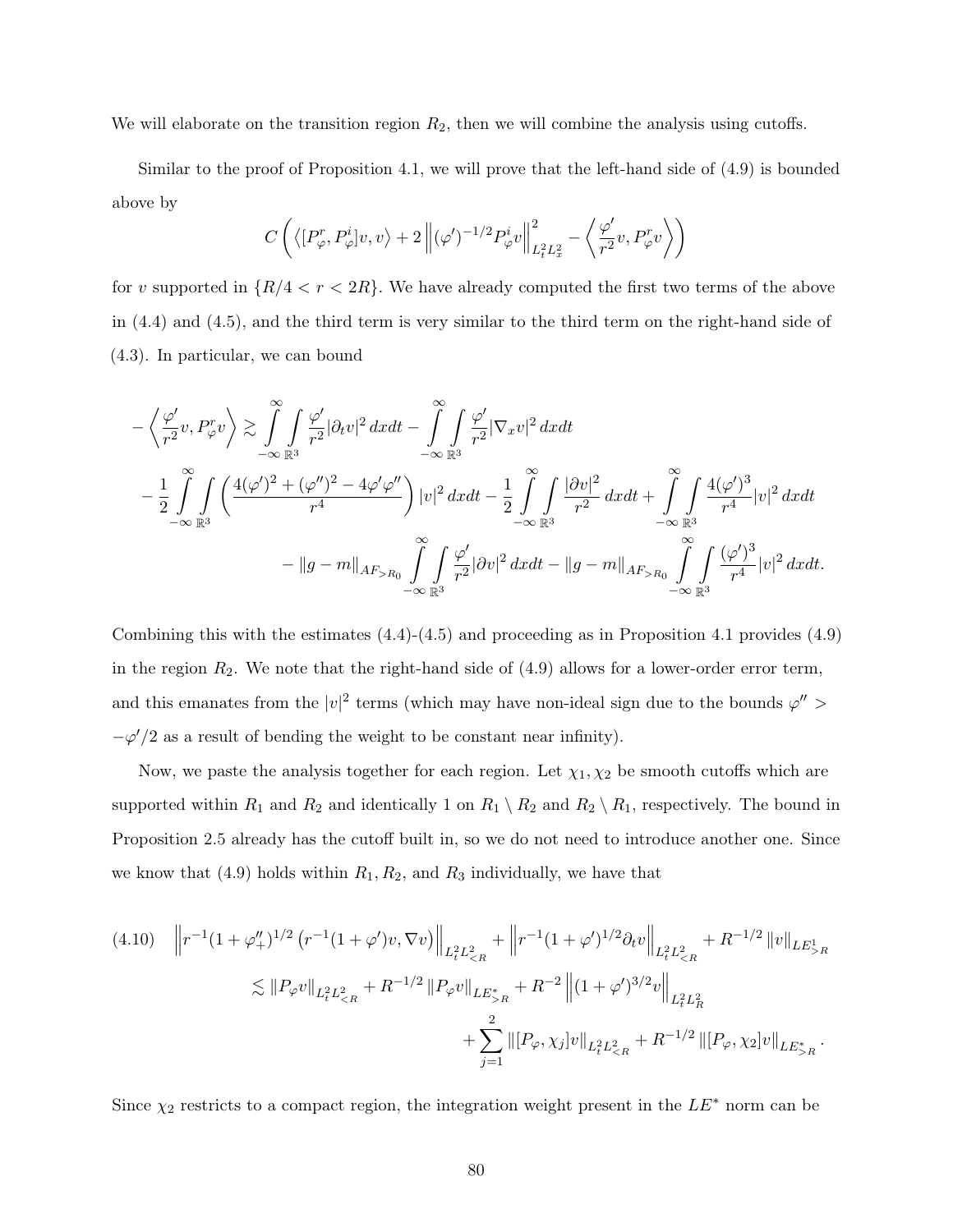removed. It is sufficient to analyze the commutators  $\| [P_{\varphi}, \chi_j] v \|_{L^2_t L^2_x}$  for  $j = 1, 2$ . One can check directly that

$$
\left\|[P_{\varphi}, \chi_j]v\right\|_{L_t^2 L_x^2} \lesssim R^{-1} \left\|e^{\varphi} \partial v\right\|_{L_t^2 L_{R/4<|\cdot|
$$

The second term on the right is bounded by

(4.11) 
$$
R^{-2} \left\| (1 + \varphi')^{3/2} v \right\|_{L_t^2 L_{R/4 < |\cdot| < R}^2},
$$

which is admissible on the upper bound side of  $(4.10)$ . The first term on the right is bounded by

(4.12) 
$$
R^{-1} \|\partial v\|_{L^2_t L^2_{R/4 < |\cdot| < R}} + R^{-2} \|\varphi' v\|_{L^2_t L^2_{R/4 < |\cdot| < R}}.
$$

The first term in (4.12) absorbs into the left-hand side of (4.10) since  $\varphi', \varphi'' \geq \lambda$  over the above integration region, while the second term is bounded by the aforementioned admissible term  $\Box$ (4.11). This establishes (4.9), which concludes the proof.

### 4.3 An Interior Carleman Estimate

The next Carleman estimate applies within a compact set. The analogous result in [27] is Proposition 5.3. The damping plays little role here.

**Proposition 4.3.** Let P be an asymptotically flat damped wave operator and  $\varphi$  be a radial weight possessing the properties

$$
\varphi'(0) = 0, \qquad \varphi'' \approx \lambda + \sigma \varphi', \qquad |\varphi'''| \lesssim \sigma^2 \varphi'
$$
  

$$
0 \leq \varphi'' - \frac{\varphi'}{r} \lesssim \sigma \varphi' \text{ for all } r \geq 0, \qquad \frac{\varphi'}{r} \approx \varphi'' \text{ for all } r \ll_{\sigma} 1,
$$

where  $\lambda, \sigma \gg 1$ . Suppose further that  $\partial_t$  is uniformly time-like. Then, for all  $u \in \mathcal{S}(\mathbb{R}^4)$ , we have the estimate

$$
(4.13) \quad \left\| (\varphi'/r)^{1/2} e^{\varphi} \partial u \right\|_{L_t^2 L_x^2} + \left\| (\varphi'')^{1/2} \varphi' e^{\varphi} u \right\|_{L_t^2 L_x^2} + \left\| (\varphi'/r) e^{\varphi} u \right\|_{L_t^2 L_x^2}
$$
  

$$
\lesssim \| e^{\varphi} Pu \|_{L_t^2 L_x^2} + \left\| (\varphi'/\langle r \rangle)^{1/2} e^{\varphi} \partial_t u \right\|_{L_t^2 L_{\geq 1}^2}.
$$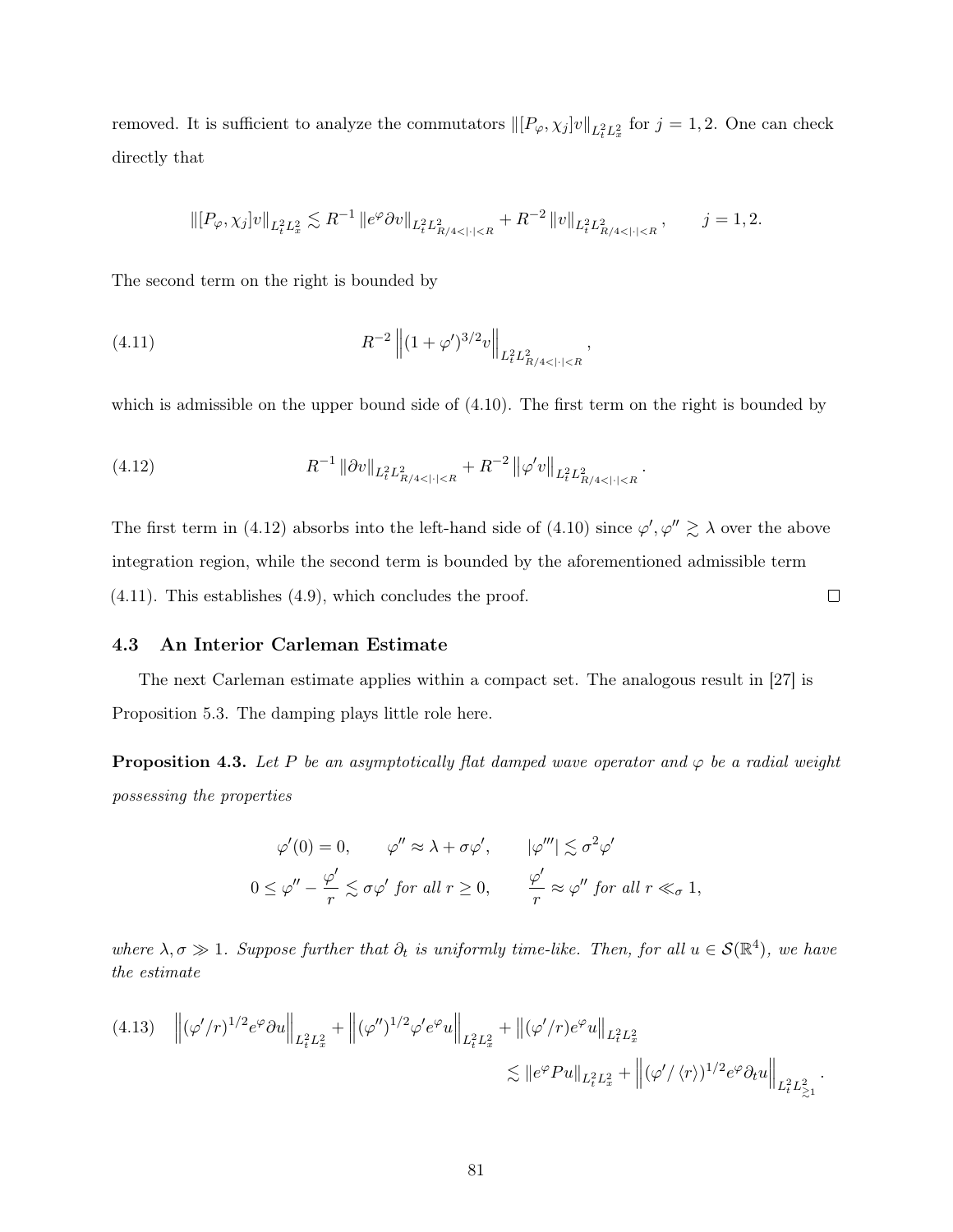Once again, see Appendix B in [5] for the Carleman weight function construction. We note that the conditions on the weight imply that it is increasing and that  $\varphi'/r \gtrsim \lambda$ . In fact, further inspection of the weight present in [5] yields that  $\varphi'/r \approx \lambda$  for  $r \ll 1$ .

*Proof.* Since  $a \in C_c^{\infty}(\mathbb{R}^3)$  and  $\varphi'/r \gtrsim \lambda$ , the damping term  $iaD_tu$  present in Pu absorbs into the left-most term in (4.13). Hence, it suffices to consider  $P = D_{\alpha}g^{\alpha\beta}D_{\beta}$ . By a similar conjugation argument to those given previously, it is enough to prove the estimate

(4.14)

$$
\left\|(\varphi'/r)^{1/2}\partial v\right\|_{L^2_tL^2_x}+\left\|\varphi'(\varphi'')^{1/2}v\right\|_{L^2_tL^2_x}+\left\|r^{-1}\varphi' v\right\|_{L^2_tL^2_x}\lesssim \|P_\varphi v\|_{L^2_tL^2_x}+\left\|(\varphi'/\left)^{1/2}\partial_t v\right\|_{L^2_tL^2_{\gtrsim^1}},
$$

where  $v = e^{\varphi}u$ . The proof, once again, is a positive commutator argument. Our expression for the commutator is the same, but our weight is now radial, as opposed to being parameterized by  $\ln r$ . In particular,  $\varphi_j = \frac{x_j \varphi'}{x_j}$  $\frac{i\varphi'}{r}$ , as opposed to  $\frac{x_j\varphi'}{r^2}$  $\frac{f^{2}}{r^{2}}$ . We write that

$$
(4.15) \int_{-\infty}^{\infty} \int_{\mathbb{R}^3} [P_{\varphi}^r, P_{\varphi}^i] v \bar{v} \, dx dt
$$
  
\n
$$
= 2 \int_{-\infty}^{\infty} \int_{\mathbb{R}^3} g^{\alpha \beta} \partial_{\beta} \left( \frac{x_j \varphi'}{r} g^{j\gamma} \right) \partial_{\gamma} v \overline{\partial_{\alpha} v} \, dx dt + 2 \int_{-\infty}^{\infty} \int_{\mathbb{R}^3} g^{\alpha \beta} \partial_{\alpha} \left( g^{\gamma j} \frac{x_j \varphi'}{r} \right) \partial_{\beta} v \overline{\partial_{\gamma} v} \, dx dt
$$
  
\n
$$
- 2 \int_{-\infty}^{\infty} \int_{\mathbb{R}^3} \frac{x_j \varphi'}{r} g^{j\gamma} \partial_{\gamma} g^{\alpha \beta} \partial_{\beta} v \overline{\partial_{\alpha} v} \, dx dt + \int_{-\infty}^{\infty} \int_{\mathbb{R}^3} g^{\alpha \beta} \partial_{\alpha} \partial_{\gamma} \left( g^{\gamma j} \frac{x_j \varphi'}{r} \right) \partial_{\beta} v \bar{v} \, dx dt
$$
  
\n
$$
+ \int_{-\infty}^{\infty} \int_{\mathbb{R}^3} g^{\alpha \beta} \partial_{\beta} \partial_{\gamma} \left( g^{\gamma j} \frac{x_j \varphi'}{r} \right) v \overline{\partial_{\alpha} v} \, dx dt + 2 \int_{-\infty}^{\infty} \int_{\mathbb{R}^3} \frac{x_k \varphi'}{r} g^{k\gamma} \left( \partial_{\gamma} \frac{x_i \varphi'}{r} g^{ij} \frac{x_j \varphi'}{r} \right) |v|^2 \, dx dt.
$$

We will study the commutator in two overlapping regions which cover  $\mathbb{R}^3$ ; the bounds that we obtain can be pasted together via a partition of unity as in the proof of Proposition 4.2.

(1) supp  $v \subset R_1 := \{r \ll 1\}$ . Note that smaller powers of r generate dominant terms in this region. We will start with the  $\partial_{\alpha}v\overline{\partial_{\beta}v}$ -type terms in (4.15), namely the terms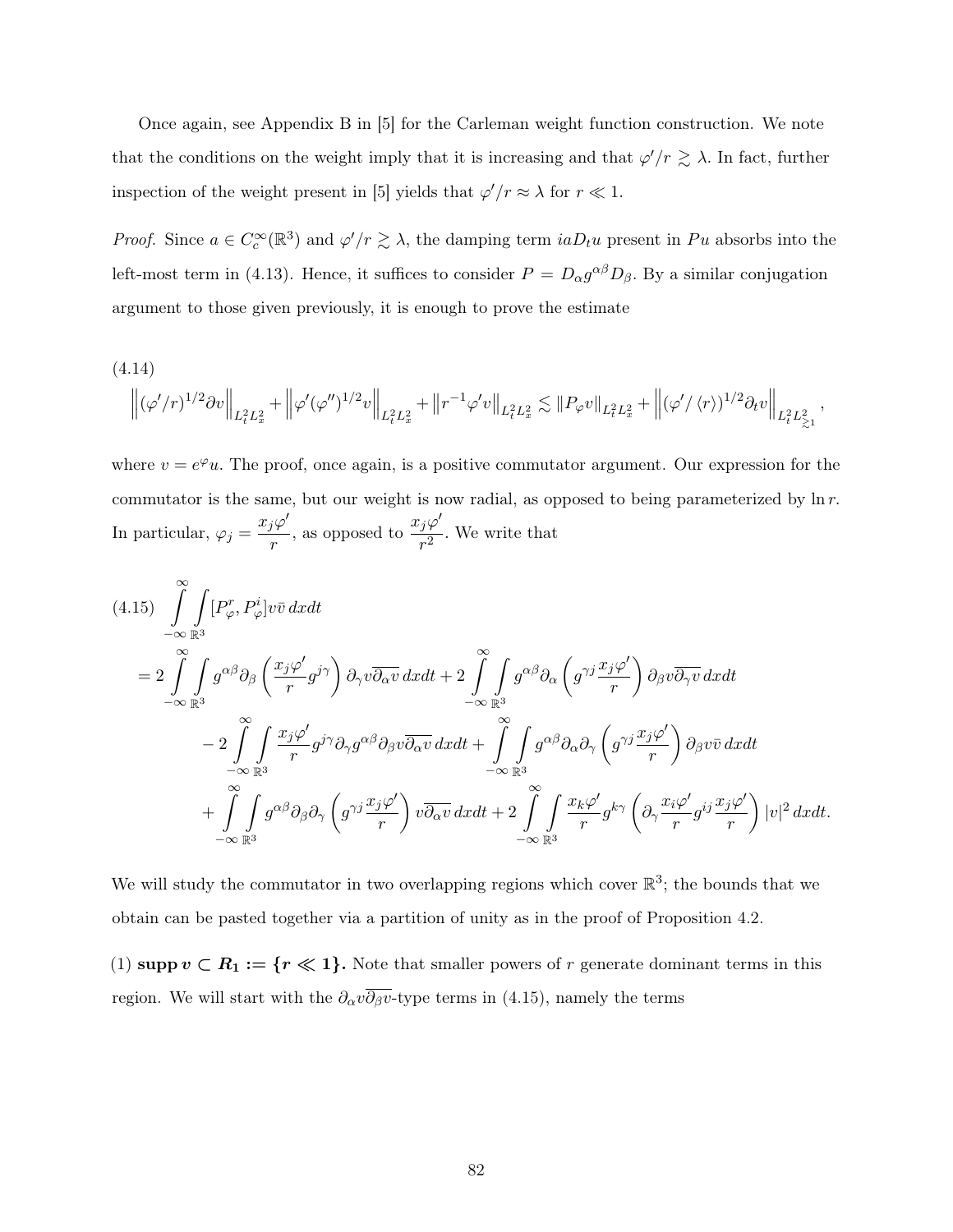$$
2\int_{-\infty}^{\infty}\int_{\mathbb{R}^3} g^{\alpha\beta}\partial_{\beta}\left(\frac{x_j\varphi'}{r}g^{j\gamma}\right)\partial_{\gamma}v\overline{\partial_{\alpha}v}\,dxdt+2\int_{-\infty}^{\infty}\int_{\mathbb{R}^3} g^{\alpha\beta}\partial_{\alpha}\left(g^{\gamma j}\frac{x_j\varphi'}{r}\right)\partial_{\beta}v\overline{\partial_{\gamma}v}\,dxdt\\ -2\int_{-\infty}^{\infty}\int_{\mathbb{R}^3} \frac{x_j\varphi'}{r}g^{j\gamma}\partial_{\gamma}g^{\alpha\beta}\partial_{\beta}v\overline{\partial_{\alpha}v}\,dxdt.
$$

Using the chain rule, the above becomes

$$
(4.16)
$$
\n
$$
4\int_{-\infty}^{\infty} \int_{\mathbb{R}^3} \frac{x_j \varphi'}{r} g^{\alpha \beta} \partial_{\beta} g^{j\gamma} \partial_{\gamma} v \overline{\partial_{\alpha} v} \, dxdt + 4 \int_{-\infty}^{\infty} \int_{\mathbb{R}^3} g^{\alpha k} \left( \frac{x_j x_k \varphi''}{r^2} + \frac{\delta_{jk} \varphi'}{r} - \frac{x_j x_k \varphi'}{r^3} \right) g^{j\gamma} \partial_{\gamma} v \overline{\partial_{\alpha} v} \, dxdt
$$
\n
$$
- 2 \int_{-\infty}^{\infty} \int_{\mathbb{R}^3} \frac{x_j \varphi'}{r} g^{j\gamma} \partial_{\gamma} g^{\alpha \beta} \partial_{\beta} v \overline{\partial_{\alpha} v} \, dxdt
$$
\n
$$
= 4 \int_{-\infty}^{\infty} \int_{\mathbb{R}^3} g^{\alpha j} \frac{\varphi'}{r} g^{j\gamma} \partial_{\gamma} v \overline{\partial_{\alpha} v} \, dxdt + 4 \int_{-\infty}^{\infty} \int_{\mathbb{R}^3} \left( \varphi'' - \frac{\varphi'}{r} \right) \frac{x_j}{r} g^{j\gamma} \partial_{\gamma} v \frac{\overline{x_k} g^{k\alpha} \partial_{\alpha} v}{r} \, dxdt
$$
\n
$$
+ 4 \int_{-\infty}^{\infty} \int_{\mathbb{R}^3} \frac{x_j \varphi'}{r} g^{\alpha \beta} \partial_{\beta} g^{j\gamma} \partial_{\gamma} v \overline{\partial_{\alpha} v} \, dxdt - 2 \int_{-\infty}^{\infty} \int_{\mathbb{R}^3} \frac{x_j \varphi'}{r} g^{j\gamma} \partial_{\gamma} g^{\alpha \beta} \partial_{\beta} v \overline{\partial_{\alpha} v} \, dxdt.
$$

Notice that the first term on the right-hand side of (4.16) can be written as

(4.17) 
$$
4\sum_{j=1}^{3}\int_{-\infty}^{\infty}\int_{\mathbb{R}^{3}}\frac{\varphi'}{r}|g^{\alpha j}\partial_{\alpha}v|^{2}dxdt.
$$

Since  $\varphi'' - \varphi'/r \ge 0$  by the assumptions on the weight, the second term on the right-hand side of (4.16) is non-negative and may be dropped when we bound from below. Since (4.17) includes division by  $r \ll 1$ , we may absorb the last two terms on the right-hand side of (4.16) into (4.17) for small enough  $r$ , which implies that the right-hand side of  $(4.16)$  is bounded below by a multiple of (4.17). We will hold off on bounding this term momentarily.

Next, we consider the mixed terms in (4.15), namely

$$
\int_{-\infty}^{\infty}\int_{\mathbb{R}^3}g^{\alpha\beta}\partial_{\alpha}\partial_{\gamma}(g^{\gamma j}\frac{x_j\varphi'}{r})\partial_{\beta}v\bar{v}\,dxdt+\int_{-\infty}^{\infty}\int_{\mathbb{R}^3}g^{\alpha\beta}\partial_{\beta}\partial_{\gamma}\left(g^{\gamma j}\frac{x_j\varphi'}{r}\right)v\overline{\partial_{\alpha}v}\,dxdt.
$$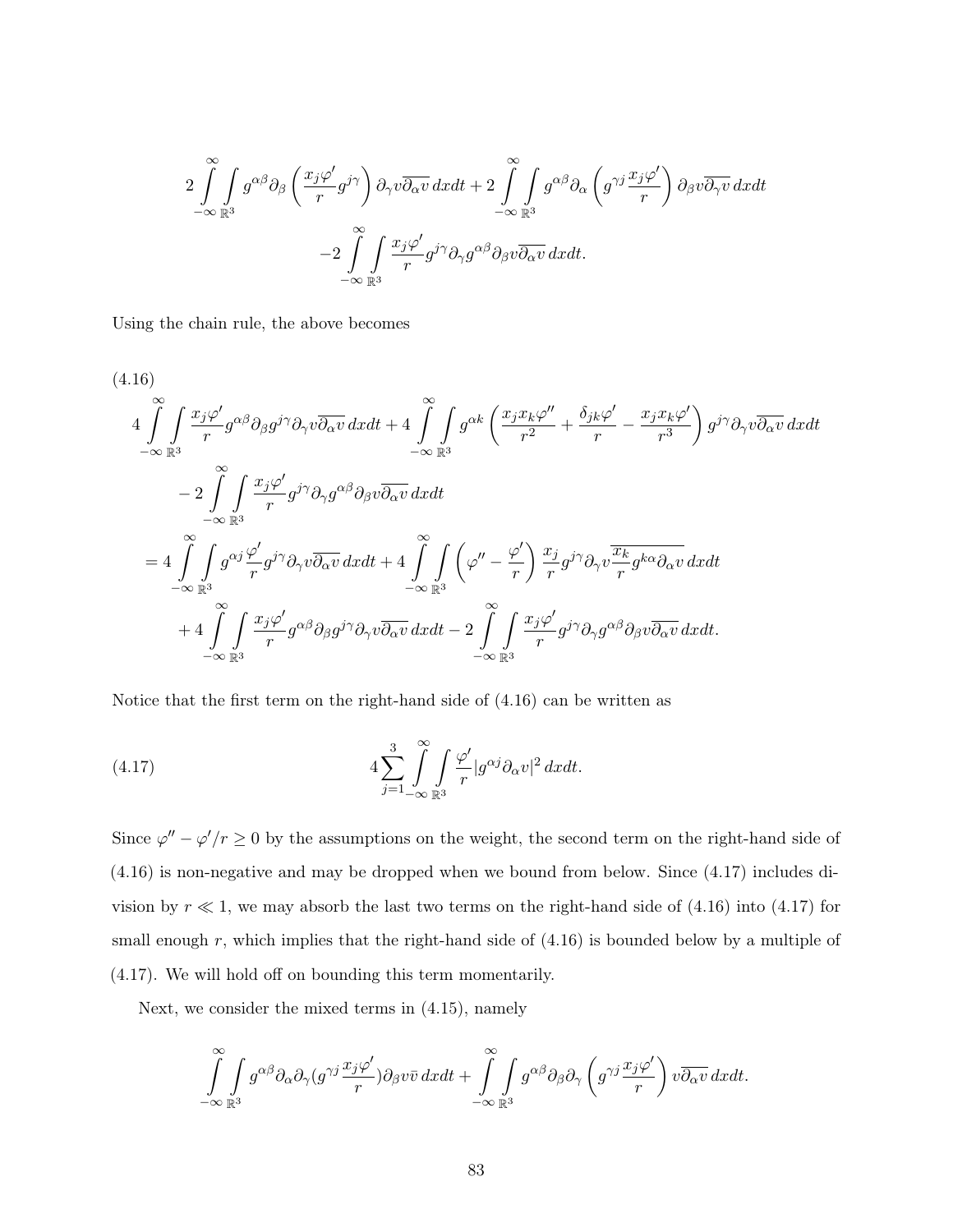We calculate that the above is equal to

$$
6 \text{Re} \int_{-\infty}^{\infty} \int_{\mathbb{R}^3} g^{\ell\beta} g^{jk} \left( \varphi'' - \frac{\varphi'}{r} \right) \left( \frac{\delta_{jk} x_{\ell}}{r^2} - \frac{x_j x_k x_{\ell}}{r^4} \right) \partial_{\beta} v \bar{v} \, dx dt + 2 \text{Re} \int_{-\infty}^{\infty} \int_{\mathbb{R}^3} g^{\ell\beta} g^{jk} \frac{x_j x_k x_{\ell}}{r^3} \varphi''' \partial_{\beta} v \bar{v} \, dx dt + 2 \text{Re} \int_{-\infty}^{\infty} \int_{\mathbb{R}^3} g^{\alpha\beta} (\partial_{\alpha} g^{jk}) \frac{x_j x_k}{r^2} \left( \varphi'' - \frac{\varphi'}{r} \right) \partial_{\beta} v \bar{v} \, dx dt + 2 \text{Re} \int_{-\infty}^{\infty} \int_{\mathbb{R}^3} g^{\alpha\beta} (\partial_{\alpha} g^{jk}) \frac{\delta_{jk} \varphi'}{r} \partial_{\beta} v \bar{v} \, dx dt + 2 \text{Re} \int_{-\infty}^{\infty} \int_{\mathbb{R}^3} g^{\alpha\beta} (\partial_{\alpha\gamma} g^{\gamma j}) \frac{x_j \varphi'}{r} \partial_{\beta} v \bar{v} \, dx dt + 2 \text{Re} \int_{-\infty}^{\infty} \int_{\mathbb{R}^3} g^{k\beta} (\partial_{\gamma} g^{\gamma j}) \frac{x_j x_k}{r^2} \left( \varphi'' - \frac{\varphi'}{r} \right) \partial_{\beta} v \bar{v} \, dx dt + 2 \text{Re} \int_{-\infty}^{\infty} \int_{\mathbb{R}^3} g^{k\beta} (\partial_{\gamma} g^{\gamma j}) \frac{\delta_{jk} \varphi'}{r} \partial_{\beta} v \bar{v} \, dx dt.
$$

By using Young's inequality for products, the smallness of  $r$ , the boundedness of the metric, and the conditions on  $\varphi$ , we can readily bound this above by a multiple of

(4.18) 
$$
\sigma \int_{-\infty}^{\infty} \int_{\mathbb{R}^3} \left(\frac{\varphi'}{r}\right)^{3/2} |v|^2 dx dt + \sigma \int_{-\infty}^{\infty} \int_{\mathbb{R}^3} \left(\frac{\varphi'}{r}\right)^{1/2} |\partial v|^2 dx dt.
$$

Finally, we analyze the  $|v|^2$  terms in (4.15):

$$
(4.19) \qquad 2 \int_{-\infty}^{\infty} \int_{\mathbb{R}^3} \frac{x_k \varphi'}{r} g^{k\gamma} \left( \partial_\gamma \frac{x_i \varphi'}{r} g^{ij} \frac{x_j \varphi'}{r} \right) |v|^2 dx dt
$$
\n
$$
= 2 \int_{-\infty}^{\infty} \int_{\mathbb{R}^3} (\varphi')^3 \frac{x_i x_j x_k}{r^3} g^{k\gamma} (\partial_\gamma g^{ij}) |v|^2 dx dt + 4 \int_{-\infty}^{\infty} \int_{\mathbb{R}^3} (\varphi')^2 \varphi'' \frac{x_i x_j x_k x_\ell}{r^4} g^{k\ell} g^{ij} |v|^2 dx dt
$$
\n
$$
+ 4 \int_{-\infty}^{\infty} \int_{\mathbb{R}^3} \frac{(\varphi')^3}{r} \frac{x_j x_k}{r^2} g^{k\ell} g^{\ell j} |v|^2 dx dt - 4 \int_{-\infty}^{\infty} \int_{\mathbb{R}^3} \frac{(\varphi')^3}{r} \frac{x_i x_j x_k x_\ell}{r^4} g^{k\ell} g^{ij} |v|^2 dx dt
$$
\n
$$
= 2 \int_{-\infty}^{\infty} \int_{\mathbb{R}^3} (\varphi')^3 \frac{x_i x_j x_k}{r^3} g^{k\gamma} (\partial_\gamma g^{ij}) |v|^2 dx dt + 4 \int_{-\infty}^{\infty} \int_{\mathbb{R}^3} \frac{(\varphi')^3}{r} \frac{x_j x_k}{r^2} g^{j\ell} g^{k\ell} |v|^2 dx dt
$$
\n
$$
+ 4 \int_{-\infty}^{\infty} \int_{\mathbb{R}^3} ((\varphi')^2 \varphi'' - \frac{(\varphi')^3}{r}) \left( g^{ij} \frac{x_i x_j}{r^2} \right)^2 |v|^2 dx dt
$$
\n
$$
\geq \int_{-\infty}^{\infty} \int_{\mathbb{R}^3} (\varphi')^2 \varphi'' |v|^2 dx dt,
$$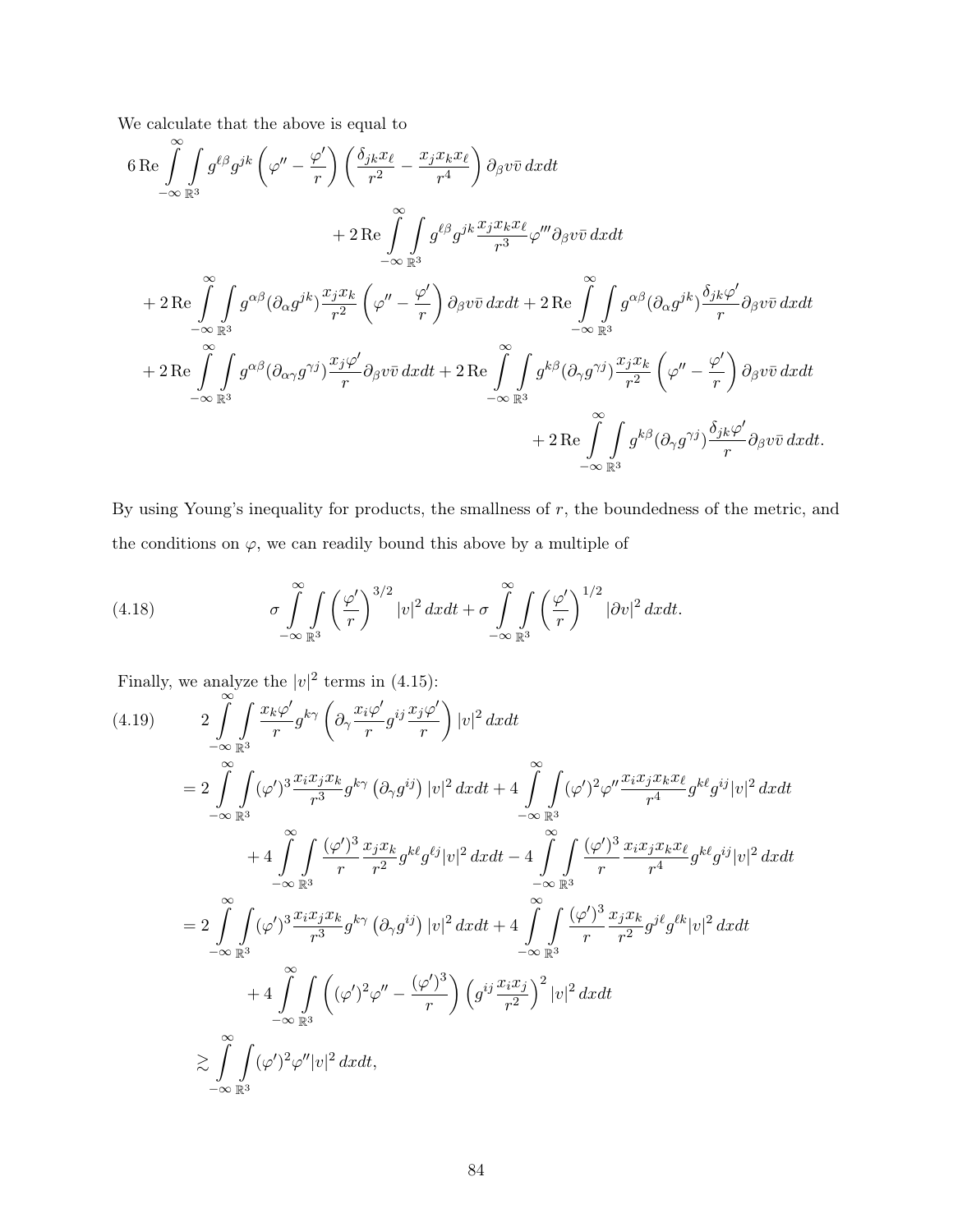where we have used that  $\varphi'' - \varphi'/r \geq 0$  to drop the last term on the left of the inequality, the smallness of  $r$  and the boundedness of the metric to bootstrap the first term into the second term, that

$$
\frac{(\varphi')^3}{r} \frac{x_j x_k}{r^2} g^{j\ell} g^{\ell k} |v|^2 \gtrsim \frac{(\varphi')^3}{r} |v|^2 \gtrsim (\varphi')^2 \varphi'' |v|^2
$$

due to the ellipticity of  $g^{ij}$ , and the properties of the weight (respectively).

Combining  $(4.17)-(4.19)$ , we have shown that

$$
\int_{-\infty}^{\infty} \int_{\mathbb{R}^3} [P_{\varphi}^r, P_{\varphi}^i] v \bar{v} \, dx dt \gtrsim \sum_{j=1}^3 \int_{-\infty}^{\infty} \int_{\mathbb{R}^3} \frac{\varphi'}{r} |g^{\alpha j} \partial_{\alpha} v|^2 \, dx dt + \int_{-\infty}^{\infty} \int_{\mathbb{R}^3} (\varphi')^2 \varphi'' |v|^2 \, dx dt - \sigma \int_{-\infty}^{\infty} \int_{\mathbb{R}^3} (\frac{\varphi'}{r})^{3/2} |v|^2 \, dx dt - \sigma \int_{-\infty}^{\infty} \int_{\mathbb{R}^3} (\frac{\varphi'}{r})^{1/2} |\partial v|^2 \, dx dt.
$$

Finally, we consider the correction term  $-\left\langle \frac{\varphi'}{2}\right\rangle$  $\left\langle \frac{\rho'}{r}v, P_{\varphi}^{r}v \right\rangle$ . Through a similar process to our prior bounds (along with the positive-definiteness of  $g^{ij}$  and uniformly time-like nature of  $\partial_t$ ), we compute that

$$
(4.20) \qquad -\left\langle \frac{\varphi'}{r}v, P_{\varphi}^{r}v \right\rangle = \int_{-\infty}^{\infty} \int_{\mathbb{R}^{3}} (\varphi')^{2} \frac{\varphi'}{r} \frac{x_{i}x_{j}}{r^{2}} g^{ij} |v|^{2} dx dt - \int_{-\infty}^{\infty} \int_{\mathbb{R}^{3}} \frac{\varphi'}{r} g^{\alpha\beta} \partial_{\alpha} v \overline{\partial_{\beta} v} dx dt -\int_{-\infty}^{\infty} \int_{\mathbb{R}^{3}} \frac{x_{j}}{r^{2}} \left( \varphi'' - \frac{\varphi'}{r} \right) g^{j\beta} v \overline{D_{\beta} v} dx dt \geq \int_{-\infty}^{\infty} \int_{\mathbb{R}^{3}} (\varphi')^{2} \varphi'' |v|^{2} dx dt + \int_{-\infty}^{\infty} \int_{\mathbb{R}^{3}} \frac{\varphi'}{r} |\partial_{t} v|^{2} dx dt - \int_{-\infty}^{\infty} \int_{\mathbb{R}^{3}} \frac{\varphi'}{r} |\nabla_{x} v|^{2} dx dt -\frac{3}{\infty} \int_{\mathbb{R}^{3}} \int_{\mathbb{R}^{3}} \frac{\varphi'}{r} |g^{\alpha j} \partial_{\alpha} v|^{2} dx dt - \sigma^{2} \int_{-\infty}^{\infty} \int_{\mathbb{R}^{3}} \frac{\varphi'}{r} |v|^{2} dx dt.
$$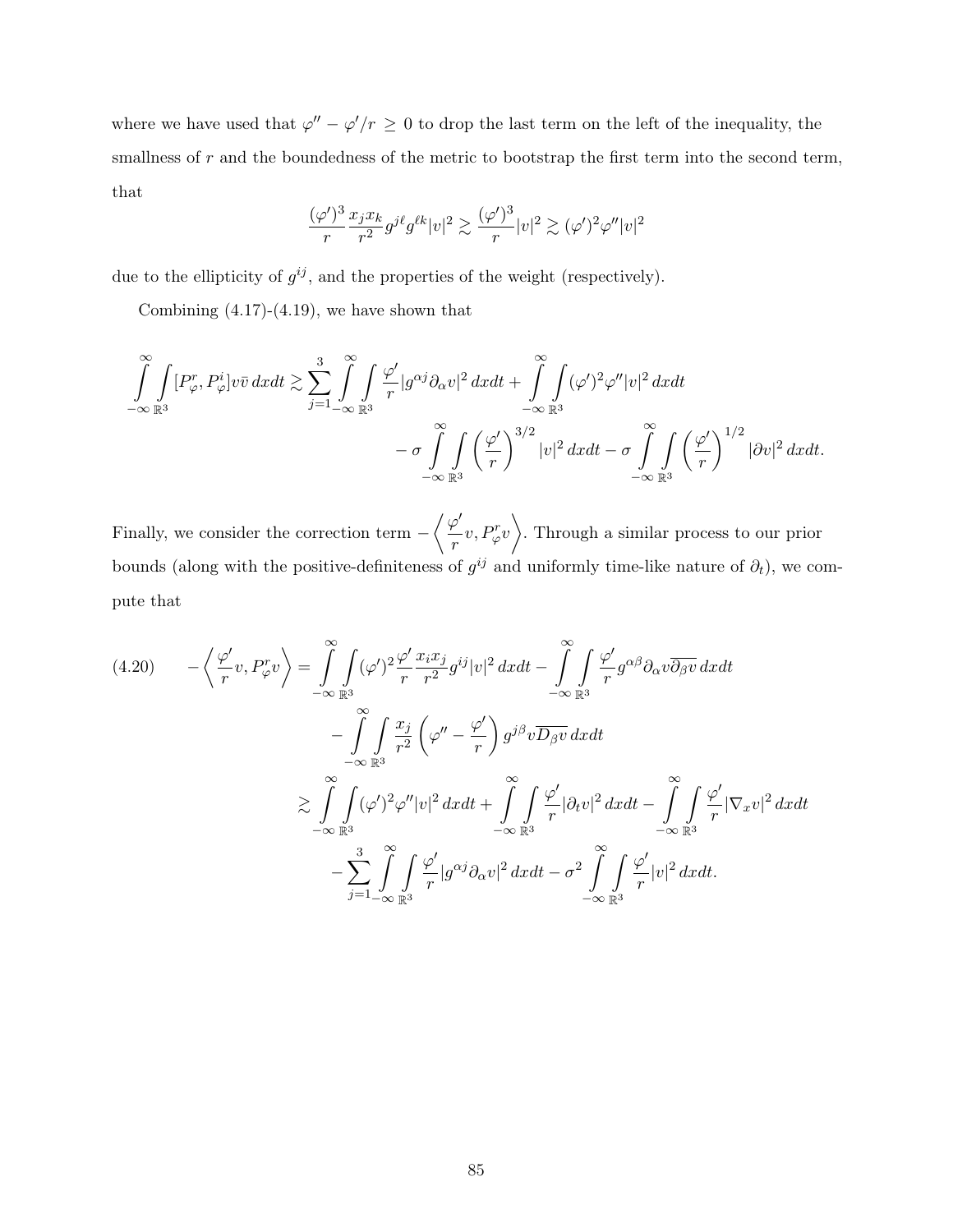Hence, we have

$$
(4.21) \langle [P_{\varphi}^{r}, P_{\varphi}^{i}]v, v \rangle - \delta \langle \frac{\varphi'}{r}v, P_{\varphi}^{r}v \rangle
$$
  
\n
$$
\geq (1 - \delta) \sum_{j=1}^{3} \int_{-\infty}^{\infty} \int_{\mathbb{R}^{3}} \frac{\varphi'}{r} |g^{\alpha j} \partial_{\alpha} v|^{2} dxdt + (1 + \delta) \int_{-\infty}^{\infty} \int_{\mathbb{R}^{3}} (\varphi')^{2} \varphi'' |v|^{2} dxdt + \delta \int_{-\infty}^{\infty} \int_{\mathbb{R}^{3}} \frac{\varphi'}{r} |\partial_{t} v|^{2} dxdt
$$
  
\n
$$
- \sigma \int_{-\infty}^{\infty} \int_{\mathbb{R}^{3}} (\frac{\varphi'}{r})^{3/2} |v|^{2} dxdt - \delta \sigma^{2} \int_{-\infty}^{\infty} \int_{\mathbb{R}^{3}} \frac{\varphi'}{r} |v|^{2} dxdt
$$
  
\n
$$
- \sigma \int_{-\infty}^{\infty} \int_{\mathbb{R}^{3}} (\frac{\varphi'}{r})^{1/2} |\partial v|^{2} dxdt - \delta \int_{-\infty}^{\infty} \int_{\mathbb{R}^{3}} \frac{\varphi'}{r} |\nabla_{x} v|^{2} dxdt.
$$

Notice that, by Young's inequality,

$$
\sum_{j=1}^{3} \int_{-\infty}^{\infty} \int_{\mathbb{R}^3} \frac{\varphi'}{r} |g^{\alpha j} \partial_{\alpha} v|^2 dx dt = \sum_{j=1}^{3} \int_{-\infty}^{\infty} \int_{\mathbb{R}^3} \frac{\varphi'}{r} \left( |g^{ij} \partial_i v|^2 + |g^{0j} \partial_t v|^2 + 2 \operatorname{Re} g^{ij} \partial_i v \overline{g^{j0} \partial_t v} \right) dx dt
$$
  

$$
\geq \int_{-\infty}^{\infty} \int_{\mathbb{R}^3} \frac{\varphi'}{r} |\nabla_x v|^2 dx dt.
$$

Combining this with (4.21) yields the bound

$$
(4.22) \quad \langle [P^r_{\varphi}, P^i_{\varphi}]v, v \rangle - \delta \left\langle \frac{\varphi'}{r}v, P^r_{\varphi}v \right\rangle \gtrsim (1+\delta) \left\| \varphi'(\varphi'')^{1/2}v \right\|_{L_t^2 L_x^2}^2 + \delta \left\| (\varphi'/r)^{1/2} \partial v \right\|_{L_t^2 L_x^2}^2 - \sigma \left\| (\varphi'/r)^{3/4}v \right\|_{L_t^2 L_x^2}^2 - \delta \sigma^2 \left\| (\varphi'/r)^{1/2}v \right\|_{L_t^2 L_x^2}^2 - \sigma \left\| (\varphi'/r)^{1/4} \partial v \right\|_{L_t^2 L_x^2}^2.
$$

We claim that we can add the term  $\|(\varphi'/r)v\|_{L^2_tL^2_x}$  to the lower-bound side for free. Indeed, we first note that

(4.23) 
$$
\|(\varphi'/r)v\|_{L_t^2 L_x^2} \le \|\varphi''v\|_{L_t^2 L_x^2},
$$

since  $r \ll 1$ .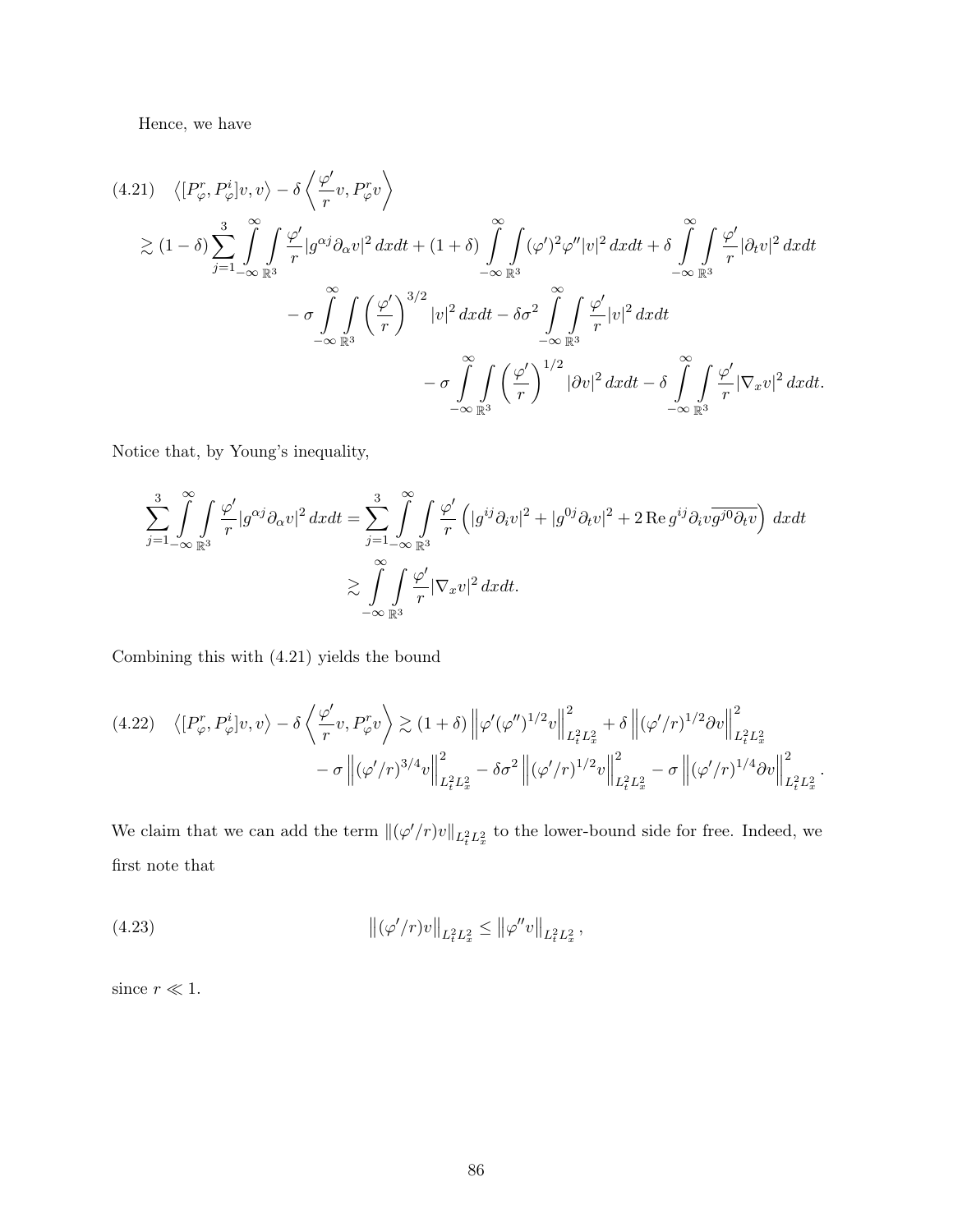Converting to spherical-polar coordinates gives us that

(4.24) 
$$
\int_{-\infty}^{\infty} \int_{\mathbb{R}^3} (\varphi'')^2 |v|^2 dx dt = \int_{-\infty}^{\infty} \int_{0}^{\infty} \int_{S^2} (\varphi''(r))^2 |v(t, r\omega)|^2 r^2 dr d\sigma(\omega) dt
$$

$$
= \frac{1}{3} \int_{-\infty}^{\infty} \int_{S^2}^{\infty} \int_{0}^{\infty} (\varphi''(r))^2 |v(t, r\omega)|^2 \partial_r r^3 dr d\sigma(\omega) dt
$$

$$
= -\frac{2}{3} \int_{-\infty}^{\infty} \int_{S^2} \int_{0}^{\infty} r \varphi''(r) \varphi'''(r) |v(t, r\omega)|^2 r^2 dr d\sigma(\omega) dt
$$

$$
- \frac{2}{3} \int_{-\infty}^{\infty} \int_{S^2}^{\infty} \int_{0}^{\infty} r (\varphi''(r))^2 (\text{Re } v(t, r\omega) \partial_r \text{Re } v(t, r\omega))
$$

 $+\mathop{\rm Im}\nolimits v(t,r\omega)\partial_r\mathop{\rm Im}\nolimits v(t,r\omega)\bigl)r^2\,drd\sigma(\omega)dt$ 

$$
= -\frac{2}{3} \int_{-\infty}^{\infty} \int_{\mathbb{R}^3} r \varphi'' \varphi''' |v|^2 dx dt
$$
  

$$
- \frac{2}{3} \int_{-\infty}^{\infty} \int_{\mathbb{R}^3} r (\varphi'')^2 (\text{Re } v \partial_r \text{Re } v + \text{Im } v \partial_r \text{Im } v) dx dt.
$$

Using the conditions on  $\varphi$ , we obtain that

$$
(4.25) \qquad -\frac{2}{3} \int_{-\infty}^{\infty} \int_{\mathbb{R}^3} r \varphi'' \varphi''' |v|^2 dx dt - \frac{2}{3} \int_{-\infty}^{\infty} \int_{\mathbb{R}^3} r (\varphi'')^2 (\text{Re} \, v \, \partial_r \, \text{Re} \, v + \text{Im} \, v \, \partial_r \, \text{Im} \, v) \, dx dt
$$
  
\n
$$
\lesssim \int_{-\infty}^{\infty} \int_{\mathbb{R}^3} r \varphi'' |\varphi'''| |v|^2 dx dt + \int_{-\infty}^{\infty} \int_{\mathbb{R}^3} r (\varphi'')^2 |v| |\partial_r v| dx dt
$$
  
\n
$$
\lesssim \int_{-\infty}^{\infty} \int_{\mathbb{R}^3} r \varphi'' |\varphi'''| |v|^2 dx dt + \int_{-\infty}^{\infty} \int_{\mathbb{R}^3} \varphi' \varphi'' |v| |\partial_r v| dx dt
$$
  
\n
$$
\lesssim \int_{-\infty}^{\infty} \int_{\mathbb{R}^3} r \varphi'' |\varphi'''| |v|^2 dx dt + \int_{-\infty}^{\infty} \int_{\mathbb{R}^3} r (\varphi'')^2 \varphi' |v|^2 dx dt + \int_{-\infty}^{\infty} \int_{\mathbb{R}^3} \frac{\varphi'}{r} |\partial_r v|^2 dx dt
$$
  
\n
$$
\lesssim \sigma^2 \int_{-\infty}^{\infty} \int_{\mathbb{R}^3} \varphi'' (\varphi')^2 |v|^2 dx dt + \int_{-\infty}^{\infty} \int_{\mathbb{R}^3} \frac{\varphi'}{r} |\partial v|^2 dx dt.
$$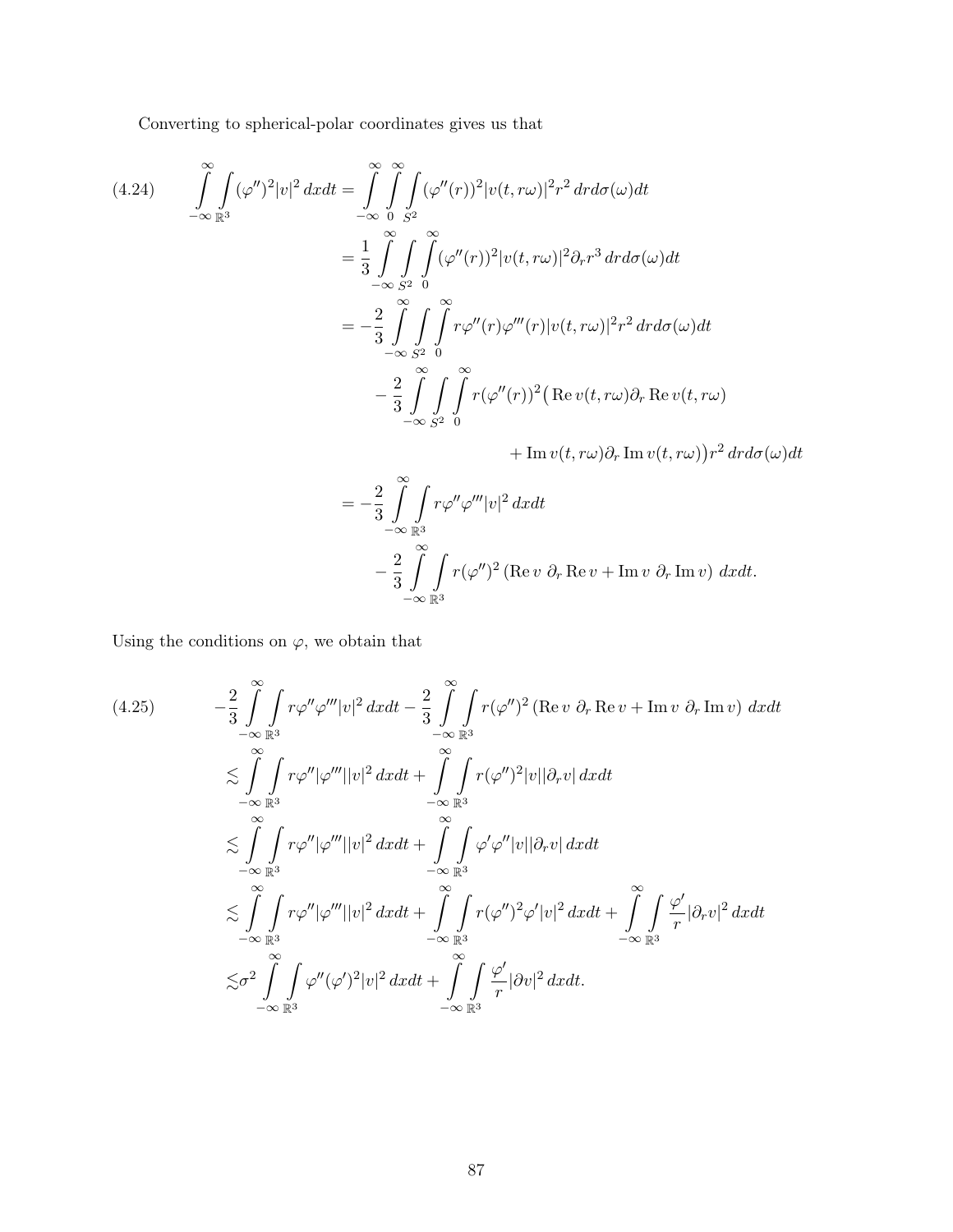Combining  $(4.23)-(4.25)$  gives that

$$
\left\|(\varphi'/r) v\right\|_{L_t^2 L_x^2}^2 \lesssim \sigma^2 \left\|\varphi'(\varphi'')^{1/2} v\right\|_{L_t^2 L_x^2}^2 + \left\|(\varphi'/r)^{1/2} \partial v\right\|_{L_t^2 L_x^2}^2,
$$

which implies that, in particular,

$$
\frac{\delta}{\sigma^2} ||(\varphi'/r)v||^2_{L^2_t L^2_x} \lesssim \delta \left\| \varphi'(\varphi'')^{1/2}v \right\|_{L^2_t L^2_x}^2 + \delta \left\| (\varphi'/r)^{1/2} \partial v \right\|_{L^2_t L^2_x}^2.
$$

Thus, this term may be freely added to the the right-hand side of (4.22), providing that

(4.26)  
\n
$$
\langle [P_{\varphi}^{r}, P_{\varphi}^{i}]v, v \rangle - \delta \langle \frac{\varphi'}{r}v, P_{\varphi}^{r}v \rangle \gtrsim ||\varphi'(\varphi'')^{1/2}v||_{L_{t}^{2}L_{x}^{2}}^{2} + \delta ||(\varphi'/r)^{1/2}\partial v||_{L_{t}^{2}L_{x}^{2}}^{2} + \frac{\delta}{\sigma^{2}} ||(\varphi'/r)v||_{L_{t}^{2}L_{x}^{2}}^{2} - \sigma ||(\varphi'/r)^{3/4}v||_{L_{t}^{2}L_{x}^{2}}^{2} - \delta \sigma^{2} ||(\varphi'/r)^{1/2}v||_{L_{t}^{2}L_{x}^{2}}^{2} - \sigma ||(\varphi'/r)^{1/4}\partial v||_{L_{t}^{2}L_{x}^{2}}^{2}.
$$

Since  $\varphi'/r \approx \lambda \gg 1$  for  $r \ll 1$ , terms of lower power represent non-dominant terms. By shrinking δ if necessary and choosing σ, λ sufficiently large, we obtain that

$$
(4.27) \left\langle [P_{\varphi}^r, P_{\varphi}^i]v, v \right\rangle - \delta \left\langle \frac{\varphi'}{r}v, P_{\varphi}^rv \right\rangle \gtrsim \left\| \varphi'(\varphi'')^{1/2}v \right\|_{L_t^2 L_x^2}^2 + \left\| (\varphi'/r)^{1/2} \partial v \right\|_{L_t^2 L_x^2}^2 + \left\| (\varphi'/r)v \right\|_{L_t^2 L_x^2}^2.
$$

In particular, we effectively need that

$$
\delta \lambda^{1/2} - \frac{\sigma \lambda^{1/4}}{2} > 0
$$

$$
\frac{\delta \lambda}{\sigma^2} - 2\sigma \lambda^{3/4} - \delta \sigma^2 \lambda^{1/2} > 0.
$$

We get that the left-hand sides are greater than  $1/2$  for e.g.  $\delta = 1/8$ ,  $\sigma = 10^6$ ,  $\lambda = 7 \cdot 10^{76}$  (in general, smaller  $\delta$  and larger  $\sigma$  necessitate rather large  $\lambda$ ). Applying the Schwarz inequality and Young's inequality for products to the left-hand side of  $(4.27)$  as in the proof of Proposition 4.1 establishes (4.14) for  $r \ll 1$ .

(2) supp  $v \subset R_2 := \{r \geq 1\}$ . The work here is similar to the  $R_1$  case, but we will require modifications whenever we made an argument dependent on r being small (namely what dominant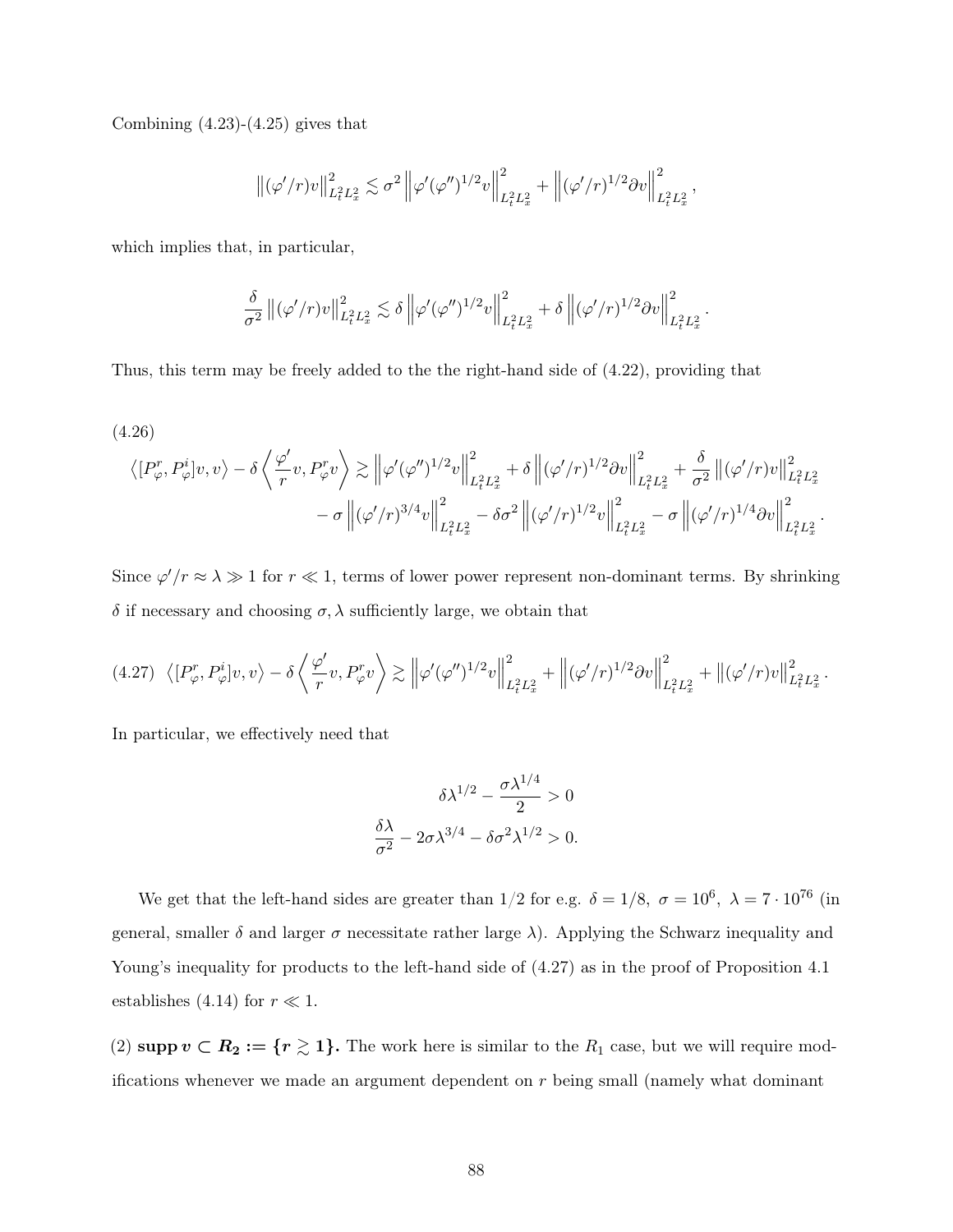terms look like and that  $\varphi'/r \approx \varphi''$  when  $r \ll_{\sigma} 1$ ). The work is highly similar, so we will only describe the required changes that must be made.

For  $\partial_{\alpha}v\overline{\partial_{\beta}v}$  terms in (4.15), we settle for a simple bound from below, namely that the quantity is bounded below by

(4.28) 
$$
- \left\| (\varphi'/r)^{1/2} \partial v \right\|_{L_t^2 L_x^2}^2
$$

(such a bound is immediate).

For the mixed terms in (4.15), we use that

$$
\varphi'' - \frac{\varphi'}{r} \lesssim \sigma \varphi'
$$

for terms involving  $\varphi'' - \varphi'/r$ ,

 $|\varphi'''| \lesssim \sigma^2 \varphi'$ 

for the term involving  $\varphi'''$ , and

$$
\varphi'' \approx \lambda + \sigma \varphi'
$$

to obtain that the mixed terms in the commmutator are bounded below by

(4.29) 
$$
-C(\sigma) \left( \left\| \varphi' v \right\|_{L_t^2 L_x^2}^2 + \left\| \lambda^{1/2} v \right\|_{L_t^2 L_x^2}^2 + \left\| \lambda^{1/2} \partial v \right\|_{L_t^2 L_x^2}^2 \right).
$$

The bound on the  $|v|^2$  terms in (4.15) is the same as in the  $R_1$  case (namely, (4.19)), although we utilize a different property of the weight to achieve it. In particular, we note that

$$
(\varphi')^2 \varphi'' \approx \lambda (\varphi')^2 + \sigma (\varphi')^3,
$$

and so

$$
(\varphi')^2 \varphi'' \gg (\varphi')^3 \gtrsim_{\sigma} \frac{(\varphi')^3}{r}.
$$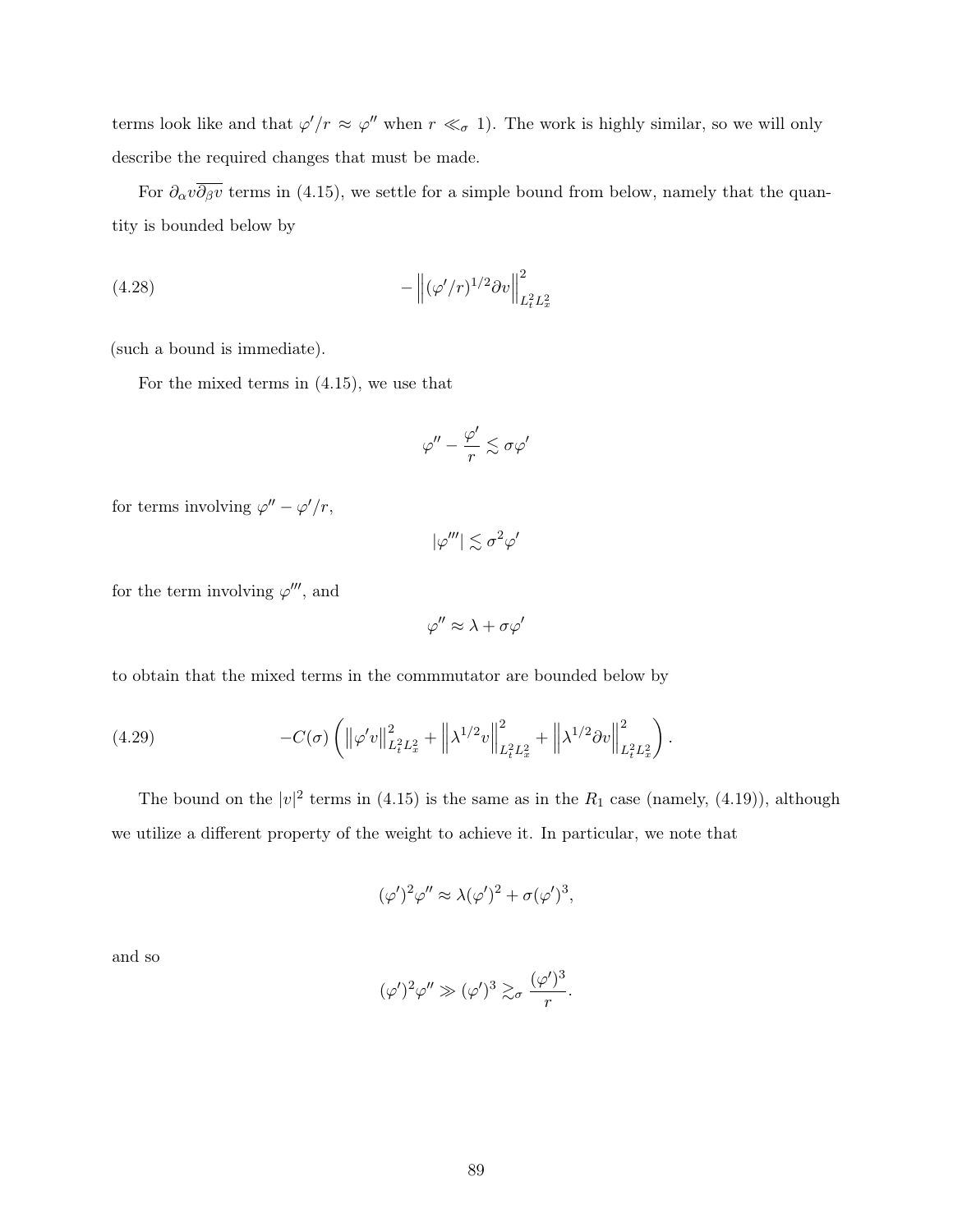This allows us to absorb all poorly-signed terms into

$$
\int_{-\infty}^{\infty}\int_{\mathbb{R}^3}(\varphi')^2\varphi''\left(g^{ij}\frac{x_ix_j}{r^2}\right)^2|v|^2 dxdt \gtrsim_{\sigma}\int_{-\infty}^{\infty}\int_{\mathbb{R}^3}(\varphi')^2\varphi''|v|^2 dxdt.
$$

Armed with (4.28), (4.19), and (4.29), we have that

$$
C(\sigma) \left( \left\| \varphi'(\varphi'')^{1/2} v \right\|_{L_t^2 L_x^2}^2 - \left\| \varphi' v \right\|_{L_t^2 L_x^2}^2 - \left\| \lambda^{1/2} v \right\|_{L_t^2 L_x^2}^2 - \left\| \lambda^{1/2} \partial v \right\|_{L_t^2 L_x^2}^2 - \left\| (\varphi'/r)^{1/2} \partial v \right\|_{L_t^2 L_x^2}^2 \right) \lesssim \left\langle [P_\varphi^r, P_\varphi^i] v, v \right\rangle.
$$

Since  $\varphi'' \approx \lambda + \sigma \varphi'$  and  $\varphi' \gtrsim r\lambda$ , a sufficiently large choice of  $\lambda$  guarantees that we may absorb the poorly-signed  $|v|^2$  terms, providing that

$$
C(\sigma) \left( \left\| \varphi'(\varphi'')^{1/2} v \right\|_{L^2_t L^2_x}^2 - \left\| (\varphi'/r)^{1/2} \partial v \right\|_{L^2_t L^2_x}^2 \right) \lesssim \left\langle [P_\varphi^r, P_\varphi^i] v, v \right\rangle.
$$

Next, we consider the correction term  $\gamma \langle \frac{\varphi'}{|\varphi'|}$  $\left\langle \frac{\rho'}{r}v,P_{\varphi}^{r}v\right\rangle$ , where  $\gamma>0$  is to-be-determined (and bears no relation to the scaling parameter in the high frequency work). Similar to the work in the  $R_1$ region, we compute that

$$
\left\langle \frac{\varphi'}{r}v, P_{\varphi}^{r}v \right\rangle = -\int_{-\infty}^{\infty} \int_{\mathbb{R}^{3}} (\varphi')^{2} \frac{\varphi'}{r} \frac{x_{i}x_{j}}{r^{2}} g^{ij}|v|^{2} dx dt + \int_{-\infty}^{\infty} \int_{\mathbb{R}^{3}} \frac{\varphi'}{r} g^{\alpha\beta} \partial_{\alpha} v \overline{\partial_{\beta} v} dx dt + \int_{-\infty}^{\infty} \int_{\mathbb{R}^{3}} \frac{x_{j}}{r^{2}} \left( \varphi'' - \frac{\varphi'}{r} \right) g^{j\beta} v \overline{D_{\beta} v} dx dt \n\gtrsim -\int_{-\infty}^{\infty} \int_{\mathbb{R}^{3}} \frac{(\varphi')^{3}}{r} |v|^{2} dx dt - \int_{-\infty}^{\infty} \int_{\mathbb{R}^{3}} \frac{\varphi'}{r} |\partial_{t} v|^{2} dx dt + \int_{-\infty}^{\infty} \int_{\mathbb{R}^{3}} \frac{\varphi'}{r} |\nabla_{x} v|^{2} dx dt - \int_{-\infty}^{\infty} \int_{\mathbb{R}^{3}} \frac{\varphi'}{r} |v|^{2} dx dt,
$$

using an application of Young's inequality for products to absorb the missing term from (4.20). Combining this with the prior computation, we obtain the inequality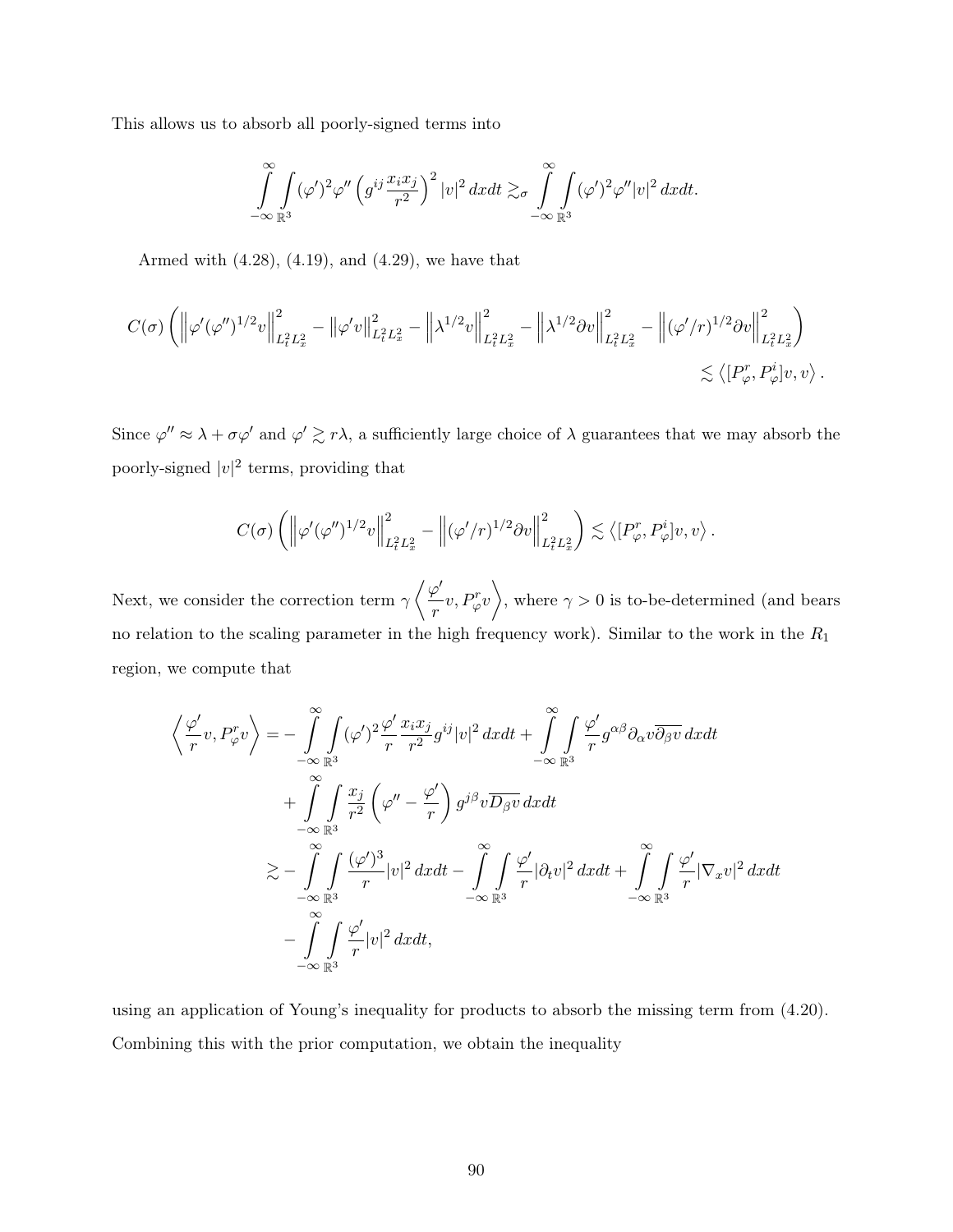$$
C(\sigma) \left\| \varphi'(\varphi'')^{1/2} v \right\|_{L_t^2 L_x^2}^2 + (\gamma - C(\sigma)) \left\| (\varphi'/r)^{1/2} \partial v \right\|_{L_t^2 L_x^2}^2 \lesssim \left\langle [P_{\varphi}^r, P_{\varphi}^i] v, v \right\rangle + \gamma \left( \left\langle \frac{\varphi'}{r} v, P_{\varphi}^r v \right\rangle + \left\| (\varphi'/r)^{1/2} \partial_t v \right\|_{L_t^2 L_x^2}^2 + \left\| ((\varphi')^3/r)^{1/2} v \right\|_{L_t^2 L_x^2}^2 + \left\| (\varphi'/r)^{1/2} v \right\|_{L_t^2 L_x^2}^2 \right).
$$

For sufficiently large  $\gamma$  and  $\lambda$ , the conditions on  $\varphi$  ensure that

$$
\gamma > C(\sigma), \qquad \gamma \varphi'/r + \gamma (\varphi')^3/r < C(\sigma)(\varphi')^2 \varphi''.
$$

Thus,

$$
\left\| \varphi'(\varphi'')^{1/2} v \right\|_{L_t^2 L_x^2}^2 + \left\| (\varphi'/r)^{1/2} \partial v \right\|_{L_t^2 L_x^2}^2 \lesssim \left\langle [P_\varphi^r, P_\varphi^i] v, v \right\rangle + \gamma \left\langle \frac{\varphi'}{r} v, P_\varphi^r v \right\rangle + \gamma \left\| (\varphi'/r)^{1/2} \partial_t v \right\|_{L_t^2 L_x^2}^2.
$$

Applying the Schwarz inequality and Young's inequality for products to the left-hand side establishes (4.14).  $\Box$ 

### 4.4 The Medium Frequency Estimate

Now, we state the main theorem of this chapter - our medium frequency estimate. The corresponding theorem in [27] is Theorem 5.4.

Theorem 4.4. Let P be an asymptotically flat damped wave operator, and suppose that  $\partial_t$  be uniformly time-like. Then, for any  $\delta > 0$ , there exists a bounded, non-decreasing radial weight  $\varphi = \varphi(\ln(1+r))$  so that for all  $u \in \mathcal{S}(\mathbb{R}^4)$ , we have the bound

$$
(4.30) \quad \left\| (1+\varphi_{+}^{\prime\prime})^{1/2} e^{\varphi} (\nabla u, \langle r \rangle^{-1} (1+\varphi^{\prime}) u \right\|_{LE} + \left\| (1+\varphi^{\prime})^{1/2} e^{\varphi} \partial_t u \right\|_{LE}
$$
  

$$
\lesssim \| e^{\varphi} Pu \|_{LE^*} + \delta \left( \left\| (1+\varphi^{\prime})^{1/2} e^{\varphi} u \right\|_{LE} + \left\| \langle r \rangle^{-1} (1+\varphi_{+}^{\prime\prime})^{1/2} (1+\varphi^{\prime}) e^{\varphi} \partial_t u \right\|_{LE} \right).
$$

Since  $\delta$  can be chosen arbitrarily, it will allow for any interval of frequencies bounded away from both zero and infinity.

**Remark 4.5.** Just as we did for the high frequency estimate, it is important to emphasize why this is an appropriate estimate on the medium frequencies. To that end, suppose that  $u$  is supported at time frequencies  $\tau$  such that  $0 < \tau_0 \leq |\tau| \leq \tau_1$ , where  $\tau_0 < \tau_1$ . For compatibility with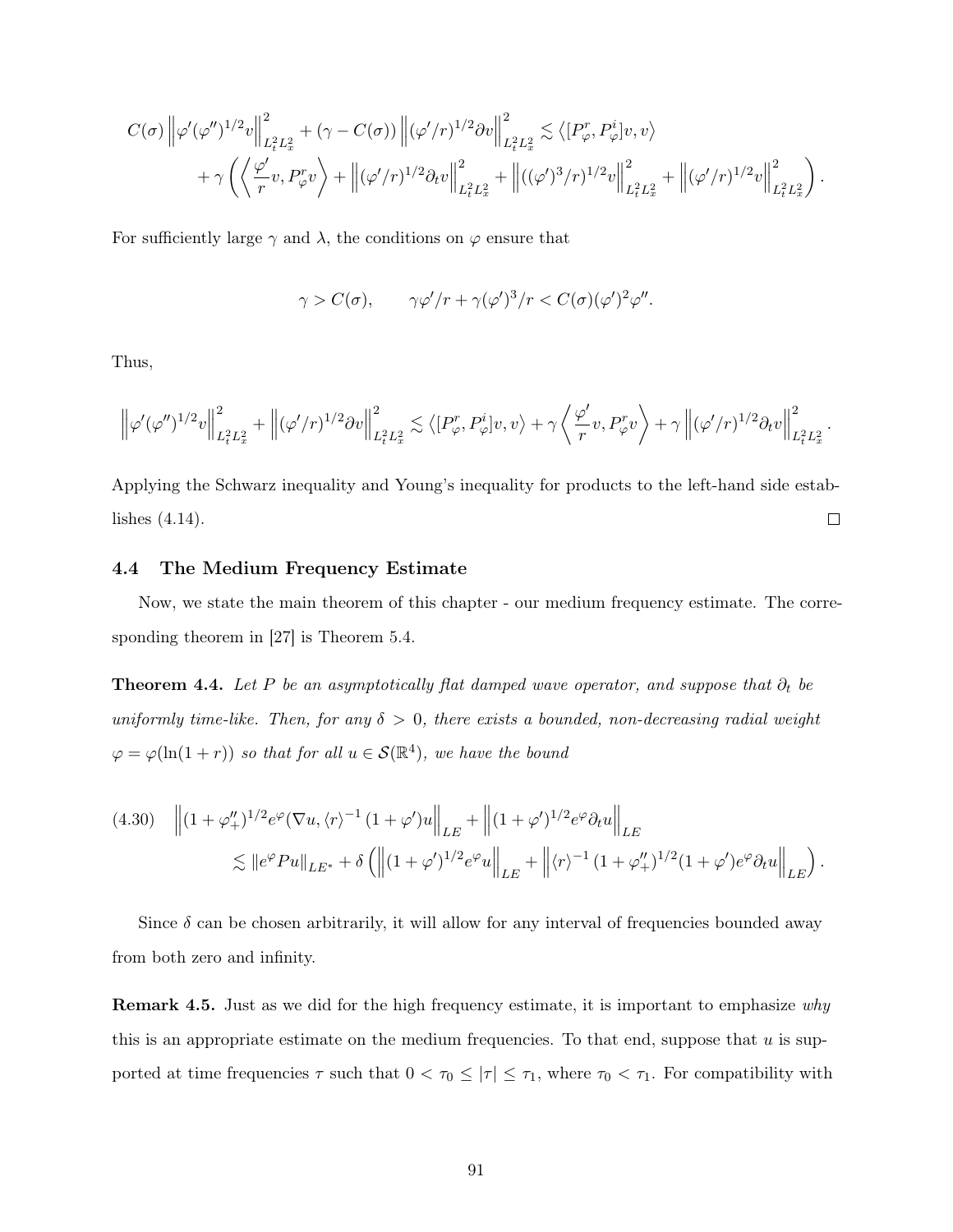the other frequency regimes, we will want  $\tau_0 \ll 1 \ll \tau_1$ . Plancherel's theorem yields that

$$
\delta \left\| (1+\varphi')^{1/2} e^{\varphi} u \right\|_{LE} \lesssim \frac{\delta}{\tau_0} \left\| (1+\varphi')^{1/2} e^{\varphi} \partial_t u \right\|_{LE},
$$

while

$$
\delta \left\| \langle r \rangle^{-1} \left( 1 + \varphi_+'' \right)^{1/2} \left( 1 + \varphi' \right) e^{\varphi} \partial_t u \right\|_{LE} \lesssim \delta \tau_1 \left\| \langle r \rangle^{-1} \left( 1 + \varphi_+'' \right)^{1/2} \left( 1 + \varphi' \right) e^{\varphi} u \right\|_{LE}.
$$

By choosing  $\delta$  sufficiently small, both terms absorb into the left-hand side of (4.30) in a direct fashion. We can translate our work immediately into a local energy decay estimate for  $u$ , with an implicit constant which depends on  $\varphi$ .

Proof. We will apply Propositions 4.2 and 4.3 using cutoffs. However, we need to leave enough room for overlap. Let  $\chi_1$  be a smooth cutoff which is identically one for  $\{|x| \leq 2R\}$  and supported in  $\{|x| \leq 4R\}$ , and let  $\chi_2$  be a smooth cutoff which is identically one for  $\{|x| \geq 2R\}$  and supported in  $\{|x| \ge R\}$ . Then, we split u into pieces  $u_{in} = \chi_1 u$  and  $u_{out} = \chi_2 u$ . Here,  $R > R_0$ .

Since Proposition 4.2 is meant to be applied in the exterior  $\{|x| \ge R\}$  and Proposition 4.3 in the interior  $\{|x| \leq R\}$ , we will take a weight  $\varphi$  which is consistent with the former weight in the interior and with the latter weight in the exterior. Since both weights feature parameters, we must choose them consistently. In particular, we first take  $\sigma$  sufficiently large, then we choose  $\lambda$ sufficiently large so that it works for both weights. Away from zero, the coordinates being radial or log radial does not matter so much, and we choose  $\varphi$  such that

$$
\varphi'(s) \approx \min\{\lambda r^{-1}, \lambda \ln(1+r)\}, \qquad \varphi''(s) \approx \lambda, \qquad 1 \lesssim s \lesssim \ln R.
$$

Notice that such a choice is consistent with the weight conditions present in the prior propositions.

Now, we will apply Proposition 4.3 to  $u_{in}$  and Proposition 4.2 to  $u_{out}$ . Evidently, we must analyze the commutators  $[P, \chi_1]$  and  $[P, \chi_2]$ , which are of the form

$$
[P, \chi_1] = \mathcal{O}(R^{-1} \mathbb{1}_{(2R, 4R)}) \nabla + \mathcal{O}(R^{-2} \mathbb{1}_{(2R, 4R)})
$$
  

$$
[P, \chi_2] = \mathcal{O}(R^{-1} \mathbb{1}_{(R, 2R)}) \nabla + \mathcal{O}(R^{-2} \mathbb{1}_{(R, 2R)}).
$$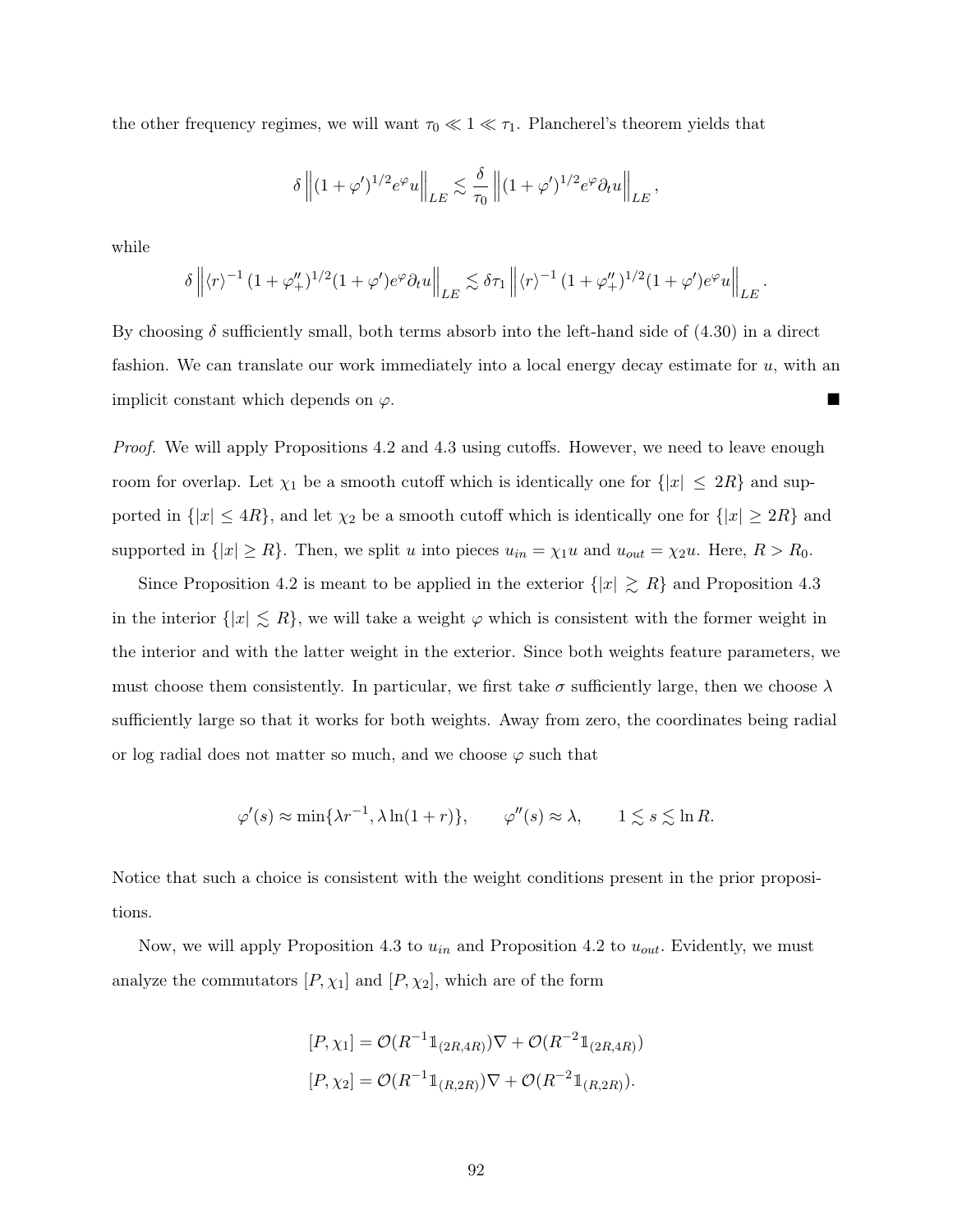Applying the aforementioned propositions and the above estimate now give that

$$
(4.31) \qquad \left\| (\varphi'/r)^{1/2} e^{\varphi} \partial u_{in} \right\|_{L_{t}^{2} L_{x}^{2}} + \left\| (\varphi'')^{1/2} \varphi' e^{\varphi} u_{in} \right\|_{L_{t}^{2} L_{x}^{2}} + \left\| (\varphi'/r) e^{\varphi} u_{in} \right\|_{L_{t}^{2} L_{x}^{2}}
$$
  
\n
$$
\lesssim \| e^{\varphi} Pu \|_{L_{t}^{2} L_{\leq R}^{2}} + \| e^{\varphi} [P, \chi_{1}] u \|_{L_{t}^{2} L_{x}^{2}} + \left\| (\varphi'/\langle r \rangle)^{1/2} e^{\varphi} \partial_{t} u_{in} \right\|_{L_{t}^{2} L_{\geq 1}^{2}}
$$
  
\n
$$
\lesssim \| e^{\varphi} Pu \|_{L_{t}^{2} L_{\leq R}^{2}} + R^{-1} \| e^{\varphi} \nabla u \|_{L_{t}^{2} L_{R}^{2}}
$$
  
\n
$$
+ R^{-2} \| e^{\varphi} u \|_{L_{t}^{2} L_{R}^{2}} + \left\| (\varphi'/\langle r \rangle)^{1/2} e^{\varphi} \partial_{t} u_{in} \right\|_{L_{t}^{2} L_{\geq 1}^{2}},
$$

and

$$
(4.32) \qquad \left\| r^{-1} (1 + \varphi_{+}^{\prime\prime})^{1/2} e^{\varphi} \left( r^{-1} (1 + \varphi^{\prime}) u_{out}, \nabla u_{out} \right) \right\|_{L_{t}^{2} L_{\leq R}^{2}} \n+ \left\| r^{-1} (1 + \varphi^{\prime})^{1/2} e^{\varphi} \partial_{t} u_{out} \right\|_{L_{t}^{2} L_{\leq R}^{2}} + R^{-1/2} \left\| e^{\varphi} u_{out} \right\|_{LE_{\geq R}^{1}} \n\lesssim \left\| e^{\varphi} Pu \right\|_{L_{t}^{2} L_{\leq R}^{2}} + R^{-1/2} \left\| e^{\varphi} Pu \right\|_{LE_{\geq R}^{*}} \n+ \left\| e^{\varphi} [P, \chi_{2}] u \right\|_{L_{t}^{2} L_{\leq R}^{2}} + R^{-1/2} \left\| e^{\varphi} [P, \chi_{2}] u \right\|_{LE_{\geq R}^{*}} + R^{-2} \left\| (1 + \varphi^{\prime})^{3/2} e^{\varphi} u_{out} \right\|_{L_{t}^{2} L_{R}^{2}} \n\lesssim \left\| e^{\varphi} Pu \right\|_{L_{t}^{2} L_{\leq R}^{2}} + R^{-1/2} \left\| e^{\varphi} Pu \right\|_{LE_{\geq R}^{*}} + R^{-1} \left\| e^{\varphi} \nabla u \right\|_{L_{t}^{2} L_{R}^{2}} + R^{-2} \left\| e^{\varphi} u \right\|_{L_{t}^{2} L_{R}^{2}} \n+ R^{-3/2} \left\| e^{\varphi} \nabla u \right\|_{LE_{R}^{*}} + R^{-5/2} \left\| e^{\varphi} u \right\|_{LE_{R}^{*}} + R^{-2} \left\| (1 + \varphi^{\prime})^{3/2} e^{\varphi} u_{out} \right\|_{L_{t}^{2} L_{R}^{2}}.
$$

Multiplying through by  $R^{1/2}$  in (4.32) yields that

(4.33)  
\n
$$
\left\| (1 + \varphi''_{+})^{1/2} e^{\varphi} \left( r^{-1} (1 + \varphi') u_{out}, \nabla u_{out} \right) \right\|_{LE \leq R} + \left\| (1 + \varphi')^{1/2} e^{\varphi} \partial_t u_{out} \right\|_{LE \leq R} + \left\| e^{\varphi} u_{out} \right\|_{LE \geq R}
$$
\n
$$
\lesssim \| e^{\varphi} Pu \|_{LE \leq R} + \| e^{\varphi} Pu \|_{LE \geq R} + \| e^{\varphi} u \|_{LE \geq R} + R^{-3/2} \left\| (1 + \varphi')^{3/2} e^{\varphi} u_{out} \right\|_{L_{t}^{2} L_{R}^{2}}.
$$

For (4.31), we utilize the properties of the weight to obtain that

$$
(4.34) \quad \left\| (1 + \varphi_{+}^{\prime\prime})^{1/2} e^{\varphi} \left( r^{-1} (1 + \varphi^{\prime}) u_{in}, \nabla u_{in} \right) \right\|_{LE \leq R} + \left\| (\varphi^{\prime}/r)^{1/2} e^{\varphi} \partial_t u_{in} \right\|_{L_{t}^{2} L_{x}^{2}} \leq \| e^{\varphi} Pu \|_{LE_{\leq R}^{*}} + R^{-1/2} \| e^{\varphi} u \|_{LE_{R}^{1}} + \left\| (\varphi^{\prime}/\langle r \rangle)^{1/2} e^{\varphi} \partial_t u_{in} \right\|_{L_{t}^{2} L_{\geq 1}^{2}}.
$$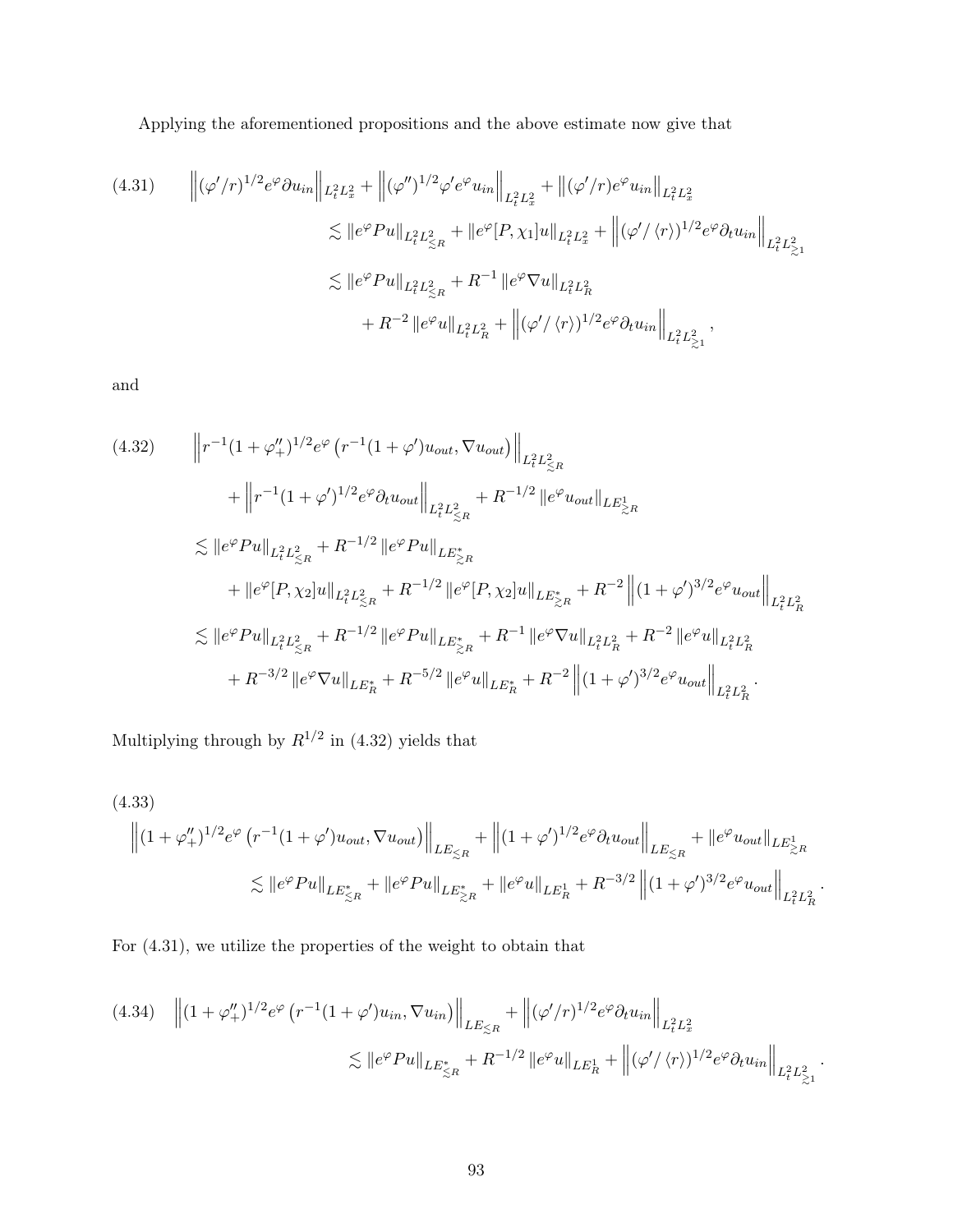For large enough R and  $\lambda$ , the middle term on the right absorbs into the left-hand sides of (4.33) and (4.34); it is crucial here that the supports of the cutoffs  $\chi_1$  and  $\chi_2$  have enough overlap so that we may bootstrap. Combining this with (4.33), performing a similar absorption, then using more of the assumptions on  $\varphi$  give us the estimate

$$
\begin{aligned} & \left\| (1+\varphi_+^{\prime\prime})^{1/2} e^{\varphi} \left( r^{-1} (1+\varphi') u, \nabla u \right) \right\|_{LE\lesssim_R} + \left\| (1+\varphi')^{1/2} e^{\varphi} \partial_t u \right\|_{LE\lesssim_R} + \| e^{\varphi} u \|_{LE\gtrsim_R} \\ & \lesssim \| e^{\varphi} Pu \|_{LE\lesssim_R} + \| e^{\varphi} Pu \|_{LE\gtrsim_R} + R^{-3/2} \left\| (1+\varphi')^{3/2} e^{\varphi} u \right\|_{L_t^2 L^2_R} + \left\| (\varphi'/\langle r \rangle)^{1/2} e^{\varphi} \partial_t u \right\|_{L_t^2 L^2_{1\lesssim \cdot \lesssim R}}. \end{aligned}
$$

Since the weight is constant for  $r \gtrsim R$ , the above becomes

$$
\left\| (1 + \varphi_{+}^{\prime\prime})^{1/2} e^{\varphi} \left( r^{-1} (1 + \varphi^{\prime}) u, \nabla u \right) \right\|_{LE} + \left\| (1 + \varphi^{\prime})^{1/2} e^{\varphi} \partial_t u \right\|_{LE} \n\lesssim \| e^{\varphi} Pu \|_{LE^*} + R^{-3/2} \left\| (1 + \varphi^{\prime})^{3/2} e^{\varphi} u \right\|_{L_{t}^{2} L_{R}^{2}} + \left\| (\varphi^{\prime} / \langle r \rangle)^{1/2} e^{\varphi} \partial_t u \right\|_{L_{t}^{2} L_{1 \le \cdot \le R}^{2}}.
$$

Now, we observe that

$$
R^{-3/2} ||(1+\varphi')^{3/2} e^{\varphi} u||_{L_t^2 L_R^2} \approx R^{-1} |\varphi'(\ln R)|| ||(1+\varphi')^{1/2} e^{\varphi} u||_{L_t^2 L_R^2}.
$$

Since  $R^{-1}\varphi'(\ln R) \to 0$  as  $R \to \infty$ , we can choose R large enough so that  $|R^{-1}\varphi'(\ln R)| < \delta$ . Similarly,

$$
\left\| (\varphi'/\langle r \rangle)^{1/2} e^{\varphi} \partial_t u \right\|_{L_t^2 L_{1 \le \cdot \le R}^2} \approx \left\| \left( (\varphi'/\langle r \rangle)(1 + \varphi''_+) \right)^{-1/2} \langle r \rangle^{-1} (1 + \varphi''_+)^{1/2} (1 + \varphi') e^{\varphi} \partial_t u \right\|_{L_t^2 L_{1 \le \cdot \le R}^2}
$$
  

$$
\approx \lambda^{-1} \left\| \langle r \rangle^{-1} (1 + \varphi''_+)^{1/2} (1 + \varphi') e^{\varphi} \partial_t u \right\|_{L_t^2 L_{1 \le \cdot \le R}^2}.
$$

 $\Box$ 

Choosing  $\lambda > 1/\delta$  completes the proof.

94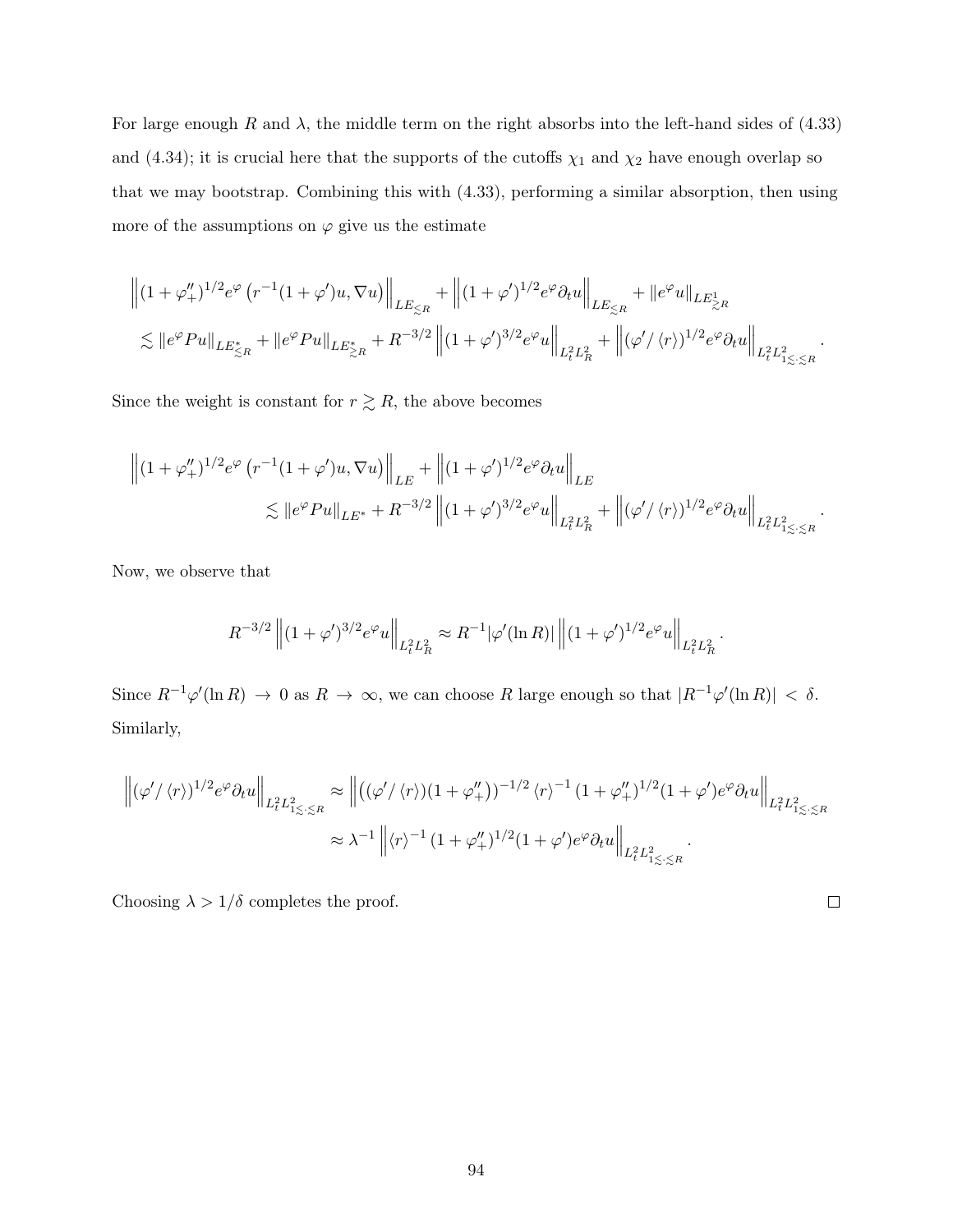# CHAPTER 5 Low Frequency Analysis

#### 5.1 Introduction

In this chapter, we will establish a key local energy estimate in the low frequency regime. Let

$$
P_0 = P|_{D_t=0} = D_i g^{ij}(t, x) D_j.
$$

This represents  $P$  at time frequency zero, and we will utilize it to obtain information in a neighborhood of this frequency. Since  $\partial_t$  is uniformly time-like,  $P_0$  is also uniformly elliptic. We will establish weighted elliptic estimates for the flat Laplacian  $\Delta$  in order to get similar estimates for  $P_0$ . The operator  $P_0$  is a special case of that found in [27], so all of the results in their work apply with almost no modification. We include the details here, following their steps throughout.

At low frequencies, the obstruction to local energy decay arises when P has a resonance at frequency zero.

**Definition 5.1.** A function u is called a zero resonant state for P if  $u \in \mathcal{LE}_0$  is non-zero and  $P_0u = 0$ . If, in addition,  $u \in L^2$ , then we call u a zero eigenfunction.

Recall that the definition of the  $\mathcal{LE}$  space was provided in Section 3.7 (and the zero subscript notation was described in Section 1.2).

For a general wave operator  $P$ , such resonant states are annihilated by  $P$  while having finite energy. However, they also possess an infinite  $LE^1$  norm when integrating in t over  $[0, \infty)$ , which violates local energy decay. Such states are ruled out in our context due to the uniform ellipticity of  $P_0$ .

A quantitative condition on the existence of such resonant states is as follows.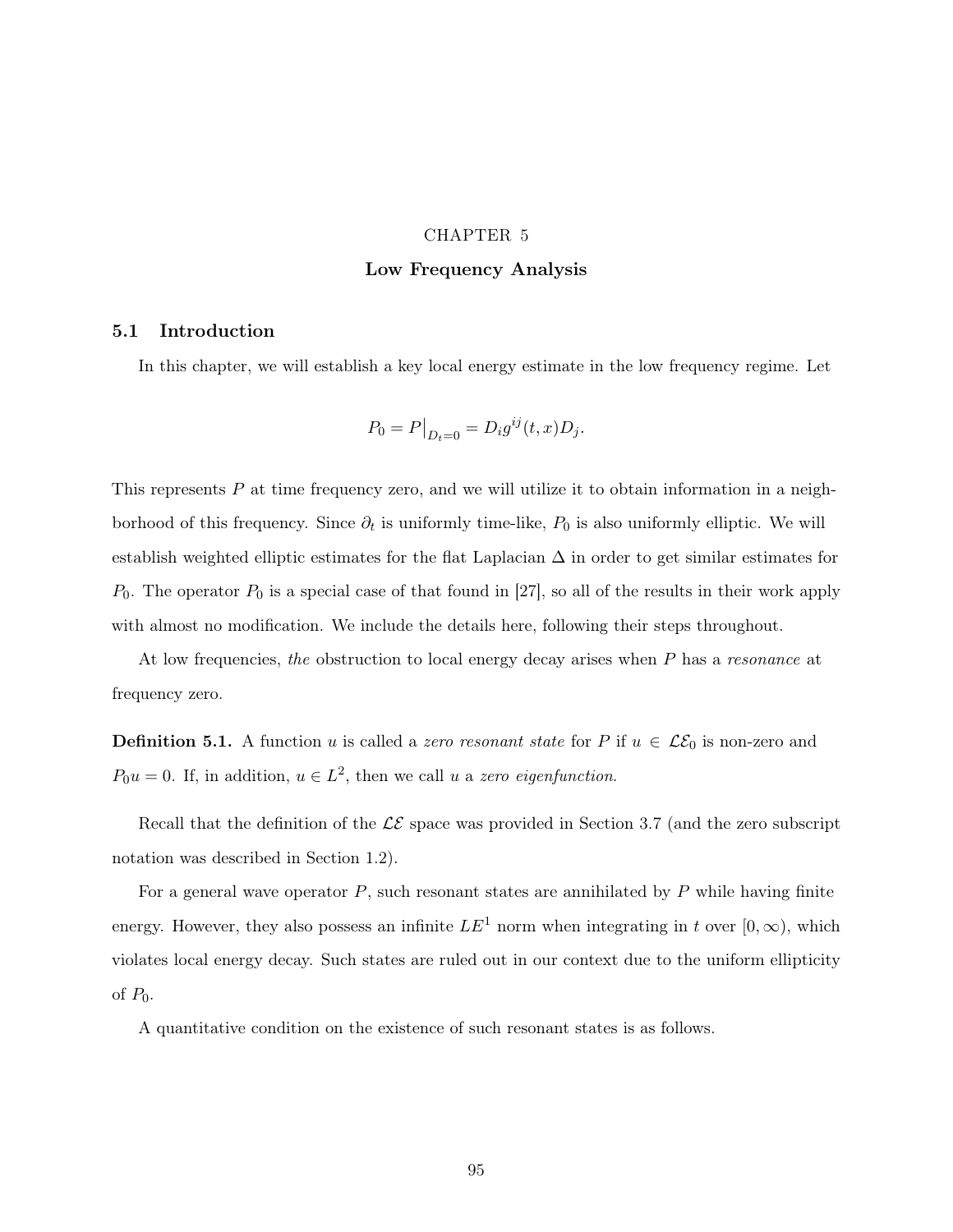**Definition 5.2.** P is said to satisfy a zero resolvent bound/zero non-resonance condition if there exists some  $K_0$ , independent of  $t$ , such that

(5.1) 
$$
||u||_{\dot{H}^1} \leq K_0 ||P_0 u||_{\dot{H}^{-1}} \qquad \forall u \in \dot{H}^1.
$$

Proposition 2.10 of [27] demonstrates that a stationary wave operator P has no zero resonant states/zero eigenfunctions if and only if the zero non-resonance condition holds. In our problem, this condition is satisfied due to the uniform ellipticity of  $P_0$ .

### 5.2 Weighted Estimates for the Flat Laplacian

To start, we will require numerous weighted estimates pertaining to the flat Laplacian, which can also be found in [27] (Lemma 6.4).

**Lemma 5.3.** The inverse of the Euclidean Laplacian,  $\Delta^{-1}$ , satisfies the following estimates for  $u \in \mathcal{S}(\mathbb{R}^3)$ 

(5.2) 
$$
\left\| \langle x \rangle^{-1} u \right\|_{\mathcal{LE}} \lesssim \|\Delta u\|_{\mathcal{LE}^*},
$$

(5.3) 
$$
\left\| \langle x \rangle^{-2+s} \nabla^s u \right\|_{\mathcal{L}^s} \lesssim \left\| \Delta u \right\|_{\mathcal{L}^s}, \qquad s = 1, 2
$$

(5.4) 
$$
\|\langle x \rangle^s \nabla^s u\|_{\mathcal{LE}} \lesssim \|\langle x \rangle \Delta u\|_{\mathcal{LE}^*}, \qquad s = 0, 1, 2.
$$

Here,

$$
\nabla^s = \sum_{|\alpha|=s} \partial^\alpha
$$

.

*Proof.* We will demonstrate the proof only on  $(5.2)$  and  $(5.3)$  with  $s = 1$ , as all other cases are similar. Let  $\Delta u = f$ . By utilizing an appropriate partition of unity, one can write  $f = \sum_{n=1}^{\infty}$  $j=0$  $f_j$  with supp  $f_j \subset \{\langle x \rangle \approx 2^j\}$ , in which case we can also decompose  $u = \sum_{i=1}^{\infty}$  $j=0$  $u_j$ , with  $\Delta u_j = f_j$ . For each such  $j$ , the fundamental solution to Laplace's equation possesses an explicit expression

$$
u_j(x) = -\frac{1}{4\pi} \int_{\mathbb{R}^n} \frac{f_j(y)}{|x - y|} dy = -\frac{1}{4\pi} \int_{\langle y \rangle \approx 2^j} \frac{f_j(y)}{|x - y|} dy.
$$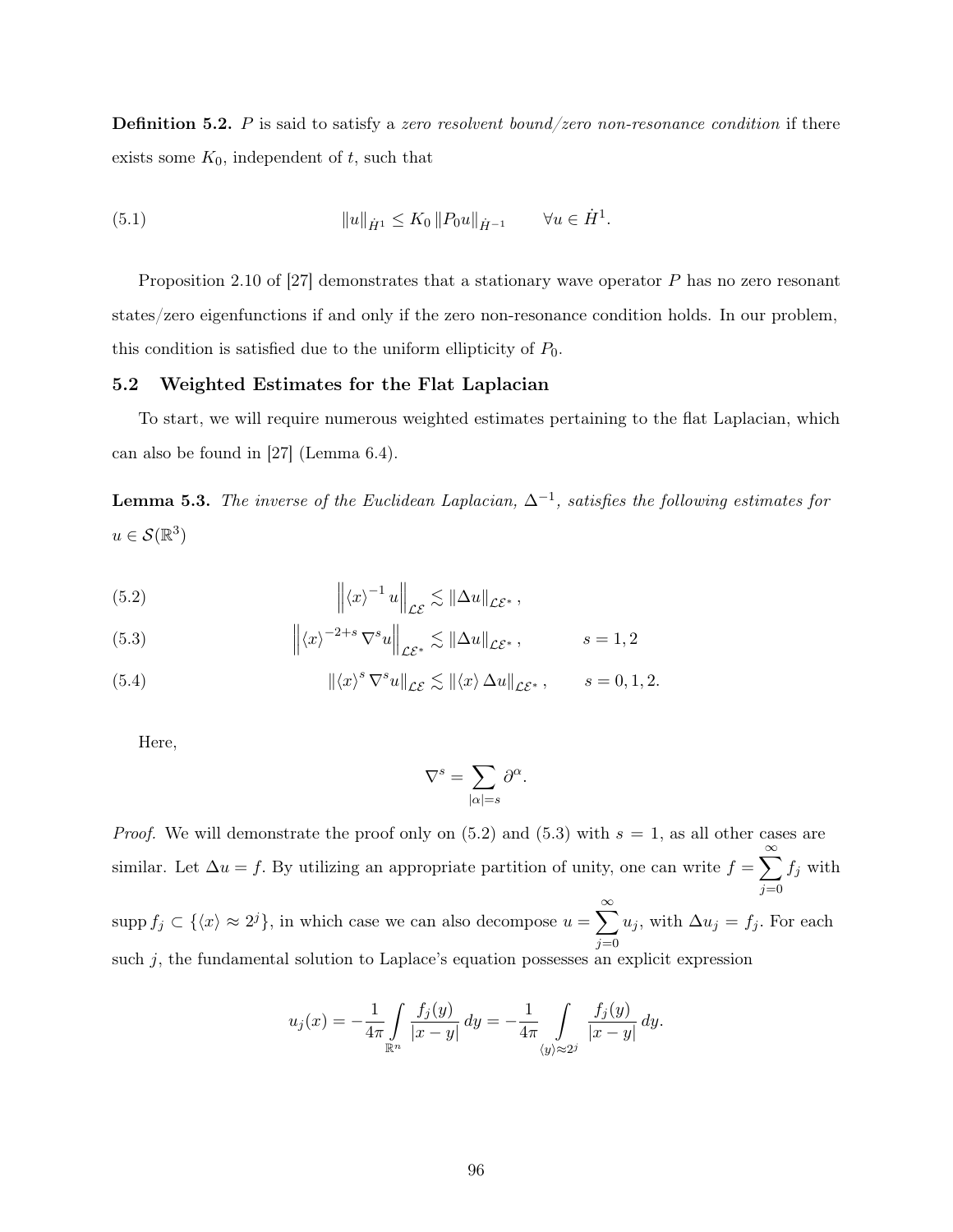We will start with (5.2). Given any fixed  $k \in \mathbb{Z}_{\geq 0}$ , we apply the triangle inequality to write

$$
\left\| \langle x \rangle^{-3/2} u \right\|_{L^2(\langle x \rangle \approx 2^k)} \lesssim \sum_{j=0}^{\infty} \left\| \langle x \rangle^{-3/2} u_j \right\|_{L^2(\langle x \rangle \approx 2^k)}
$$
  

$$
= \sum_{j \ll k}^{\infty} \left\| \langle x \rangle^{-3/2} u_j \right\|_{L^2(\langle x \rangle \approx 2^k)}
$$
  

$$
+ \sum_{j \gg k}^{\infty} \left\| \langle x \rangle^{-3/2} u_j \right\|_{L^2(\langle x \rangle \approx 2^k)}
$$
  

$$
+ \sum_{j \approx k}^{\infty} \left\| \langle x \rangle^{-3/2} u_j \right\|_{L^2(\langle x \rangle \approx 2^k)}
$$

.

.

Splitting the sum in this manner will allow us to compare the weights in the norm with those arising from the fundamental solution.

If  $j \ll k$ , then

$$
\left\| \langle x \rangle^{-3/2} u_j \right\|_{L^2(\langle x \rangle \approx 2^k)}^2 \approx \int_{\langle x \rangle \approx 2^k} \langle x \rangle^{-3} \left( \int_{\langle y \rangle \approx 2^j} \frac{f_j(y)}{|x - y|} dy \right)^2 dx
$$
  

$$
\lesssim \int_{\langle x \rangle \approx 2^k} (2^k)^{-3} (2^j)^3 \int_{\langle y \rangle \approx 2^j} \frac{|f_j(y)|^2}{|x - y|^2} dy dx
$$
  

$$
\approx \int_{\langle x \rangle \approx 2^k} (2^k)^{-5} (2^j)^3 \int_{\langle y \rangle \approx 2^j} \frac{|f_j(y)|^2}{|1 - \frac{y}{\langle x \rangle}|^2} dy dx
$$
  

$$
\approx \int_{\langle x \rangle \approx 2^k} (2^k)^{-5} (2^j)^3 \int_{\langle y \rangle \approx 2^j} |f_j(y)|^2 dy dx
$$
  

$$
\lesssim (2^j / 2^k)^2 \left\| \langle x \rangle^{1/2} f_j \right\|_{L^2(\langle x) \approx 2^j)}^2
$$
  

$$
\leq \left\| \langle x \rangle^{1/2} f_j \right\|_{L^2(\langle x) \approx 2^j)}^2.
$$

The case when  $j \gg k$  is similar.

When  $j\approx k$  , we first write

$$
\left\| \langle x \rangle^{-3/2} u_j \right\|_{L^2(\langle x \rangle \approx 2^k)} = \left\| \chi_{2^k}(|x|) \langle x \rangle^{-3/2} u_j \right\|_{L^2}
$$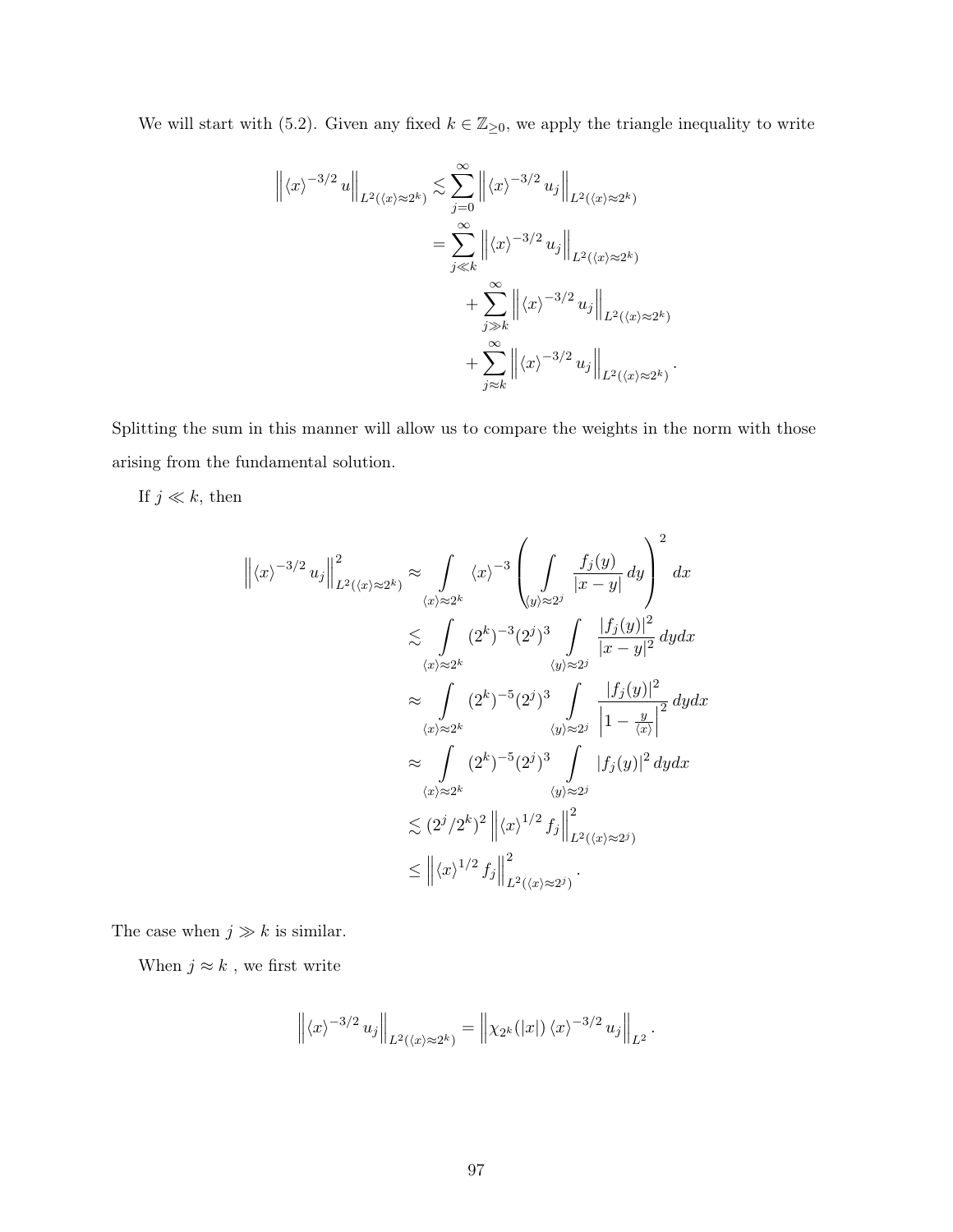Since  $j \approx k$ , it follows that

$$
\begin{aligned} |\chi_{2^k}(|x|) \langle x \rangle^{-3/2} u_j(x)| &= \chi_{2^k}(|x|) \langle x \rangle^{-3/2} \left| \int\limits_{\{y\} \approx 2^j} \frac{f_j(y)}{|x-y|} \, dy \right| \\ &= \chi_{2^k}(|x|) \langle x \rangle^{-3/2} \left| \int\limits_{\mathbb{R}^n} \chi_{2^j}(|y|) \frac{f_j(y)}{|x-y|} \, dy \right| \\ &\lesssim (2^k)^{-3/2} \int\limits_{\mathbb{R}^n} \chi_{\lesssim 2^j}(|x-y|) \frac{|f_j(y)|}{|x-y|} \, dy. \end{aligned}
$$

For further elaboration on the cut-off, if we say that, e.g.  $k - 1 \leq j \leq k + 1$ , then the triangle inequality allows us to conclude the product of the cut-offs is smooth and supported in  $\{|x - y| \lesssim$  $2^{j}\},\$  since

$$
0 \le |x - y| \le 2^j + 2^k \lesssim 2^{j+1} \lesssim 2^j.
$$

By Young's convolution inequality,

$$
\left\| \langle x \rangle^{-3/2} u_j \right\|_{L^2(\langle x \rangle \approx 2^k)} \lesssim (2^k)^{-3/2} \left\| |x|^{-1} \chi_{\leq 2^j}(|x|) \right\|_{L^1} \left\| f_j \right\|_{L^2}
$$
  

$$
\lesssim (2^k)^{-3/2} (2^j)^2 \left\| f_j \right\|_{L^2} \approx \left\| \langle x \rangle^{1/2} f_j \right\|_{L^2(\langle x \rangle \approx 2^j)}
$$

.

Summarizing our work, we have shown that

$$
\left\| \langle x \rangle^{-3/2} u_j \right\|_{L^2(\langle x \rangle \approx 2^k)} \lesssim \sum_{j=0}^{\infty} \left\| \langle x \rangle^{1/2} f_j \right\|_{L^2(\langle x \rangle \approx 2^j)} \lesssim \|f\|_{\mathcal{LE}^*},
$$

independently of  $k$ . This concludes the proof of  $(5.2)$ .

Now, we will establish  $(5.3)$  when  $s = 1$ . There are two primary differences between this case and the prior case. The first is that both sides of the desired inequality feature an  $\mathcal{LE}^*$  norm, so we now require summability on the left-hand side. The second is that we must take derivatives of  $u$ , which will be handled using the increased decay rate of derivatives of the fundamental solution (taking s derivatives yields a decay rate of  $|x|^{-1-s}$ ).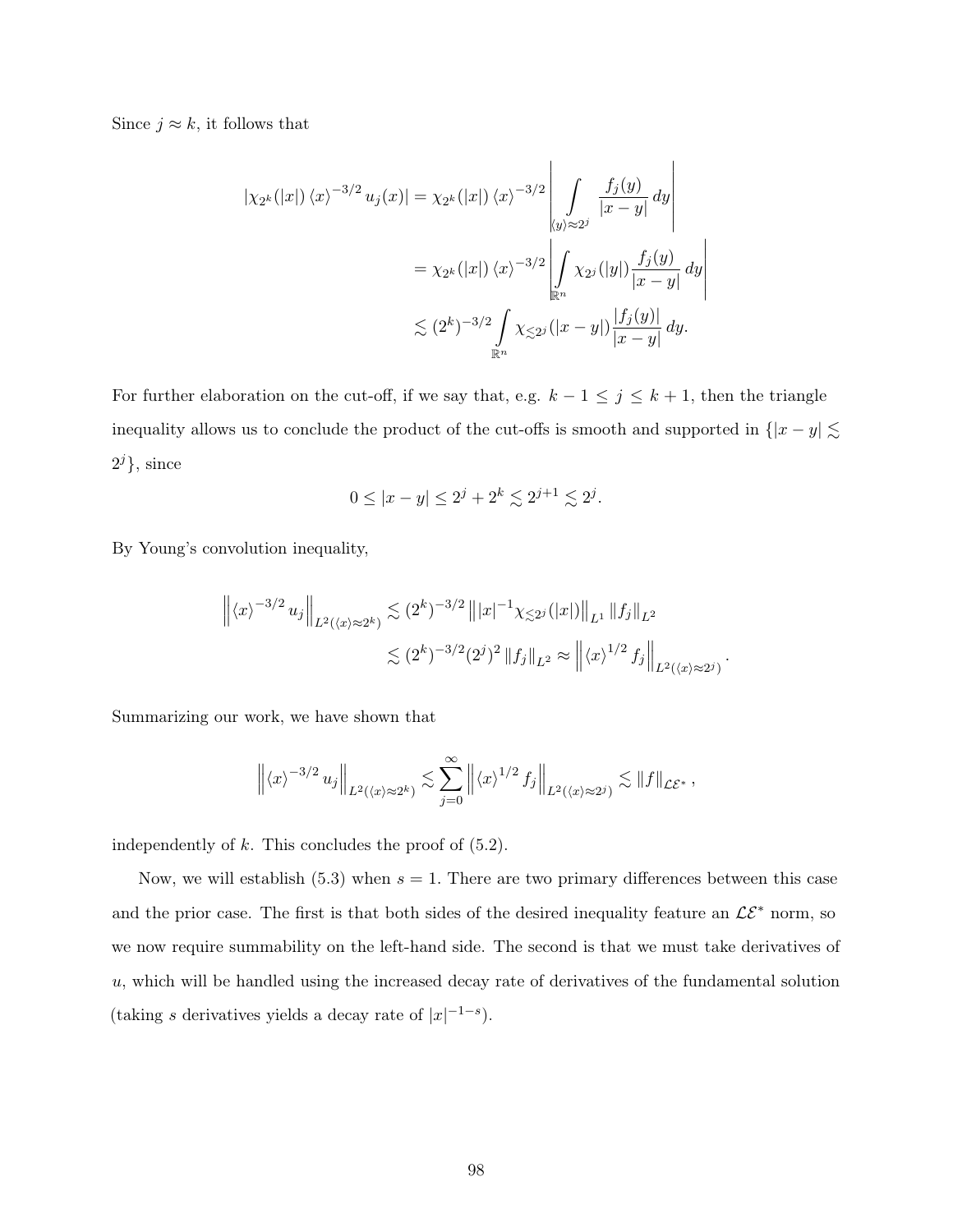Given our expression for  $\boldsymbol{u}_j,$  we can calculate that

$$
|\nabla u_j(x)| \lesssim \int_{\langle y \rangle \approx 2^j} \frac{|f_j(y)|}{|x - y|^2} \, dy.
$$

We will estimate

$$
\left\| \langle x \rangle^{-1} \nabla u \right\|_{\mathcal{LE}^*} \lesssim \sum_{j,k=0}^{\infty} \left\| \langle x \rangle^{-1/2} \nabla u_j \right\|_{L^2(\langle x \rangle \approx 2^k)}
$$
  

$$
\lesssim \sum_{j=0}^{\infty} \sum_{k \gg j} \left\| \langle x \rangle^{-1/2} \nabla u_j \right\|_{L^2(\langle x \rangle \approx 2^k)} + \sum_{j=0}^{\infty} \sum_{j \approx k} \left\| \langle x \rangle^{-1/2} \nabla u_j \right\|_{L^2(\langle x \rangle \approx 2^k)}
$$
  

$$
+ \sum_{j=0}^{\infty} \sum_{k \ll j} \left\| \langle x \rangle^{-1/2} \nabla u_j \right\|_{L^2(\langle x \rangle \approx 2^k)}.
$$

When  $j \approx k$ , Young's convolution inequality now gives that

$$
\left\| \langle x \rangle^{-1/2} \nabla u_j \right\|_{L^2(\langle x \rangle \approx 2^k)} \lesssim (2^k)^{-1/2} 2^j \left\| f_j \right\|_{L^2} \approx \left\| \langle x \rangle^{1/2} f_j \right\|_{L^2(\langle x \rangle \approx 2^j)},
$$

and so

$$
\sum_{j=0}^{\infty} \sum_{j\approx k} \left\| \langle x \rangle^{-1/2} \nabla u_j \right\|_{L^2(\langle x \rangle \approx 2^k)} \lesssim \sum_{j=0}^{\infty} \left\| \langle x \rangle^{1/2} f_j \right\|_{L^2(\langle x \rangle \approx 2^j)} \lesssim \|f\|_{\mathcal{LE}^*}.
$$

When  $k \gg j$ , we similarly have that

$$
\left\| \langle x \rangle^{-1/2} \nabla u_j \right\|_{L^2(\langle x) \approx 2^k}^2 \approx \int_{\langle x \rangle \approx 2^k} \langle x \rangle^{-1} \left( \int_{\langle y \rangle \approx 2^j} \frac{f_j(y)}{|x - y|^2} dy \right)^2 dx
$$
  

$$
\lesssim \int_{\langle x \rangle \approx 2^k} (2^k)^{-1} (2^j)^3 \int_{\langle y \rangle \approx 2^j} \frac{|f_j(y)|^2}{|x - y|^4} dy dx
$$
  

$$
\approx \int_{\langle x \rangle \approx 2^k} (2^k)^{-5} (2^j)^3 \int_{\langle y \rangle \approx 2^j} \frac{|f_j(y)|^2}{|1 - \frac{y}{\langle x \rangle}|^4} dy dx
$$
  

$$
\approx \int_{\langle x \rangle \approx 2^k} (2^k)^{-5} (2^j)^3 \int_{\langle y \rangle \approx 2^j} |f_j(y)|^2 dy dx
$$
  

$$
\lesssim (2^j / 2^k)^2 \left\| \langle x \rangle^{1/2} f_j \right\|_{L^2(\langle x) \approx 2^j}^2,
$$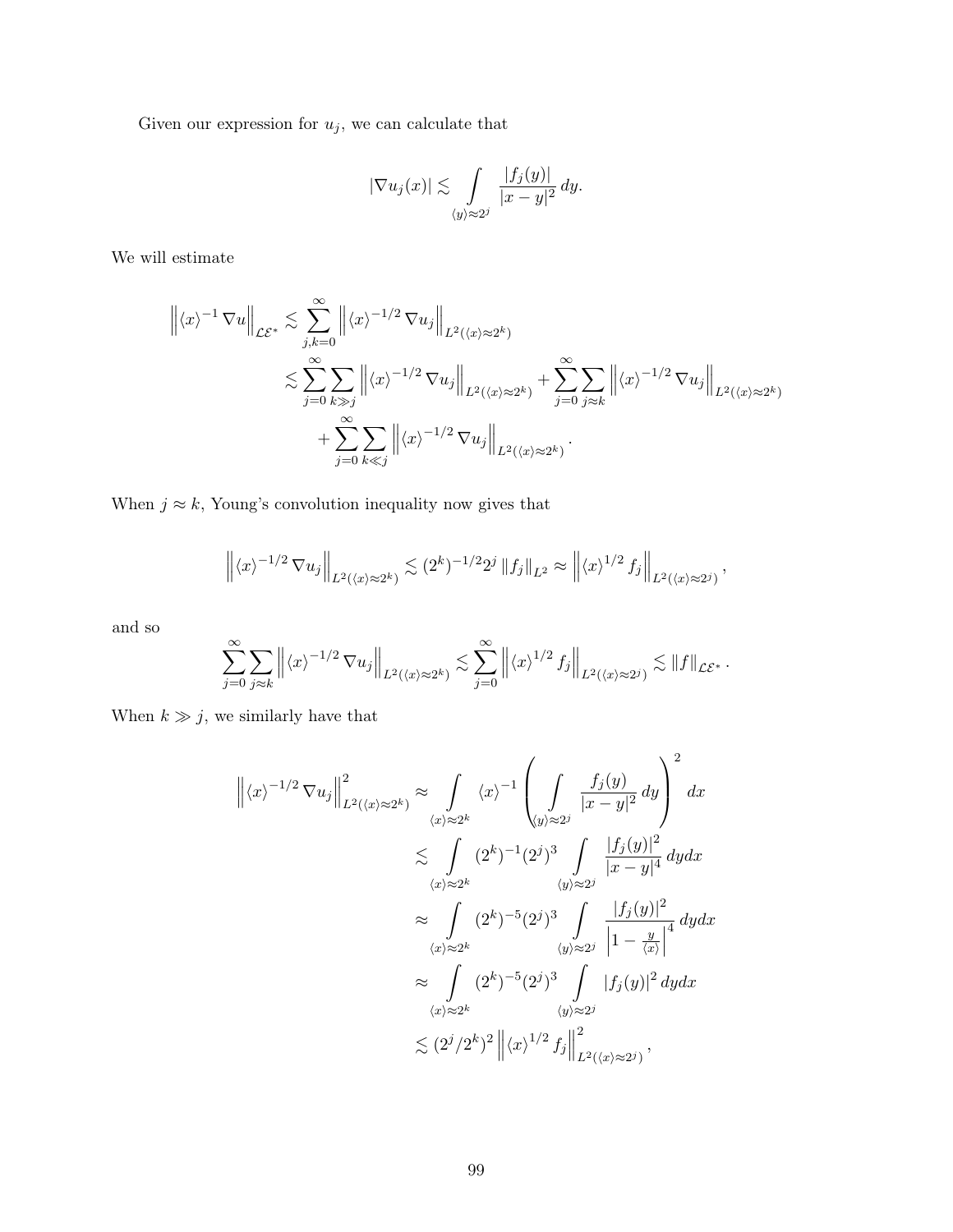which yields that

$$
\sum_{j=0}^{\infty} \sum_{k \gg j} \left\| \langle x \rangle^{-1/2} \nabla u_j \right\|_{L^2(\langle x \rangle \approx 2^j)} \lesssim \sum_{j=0}^{\infty} \sum_{k \gg j} 2^{j-k} \left\| \langle x \rangle^{1/2} \nabla f_j \right\|_{L^2(\langle x \rangle \approx 2^j)}
$$

$$
\approx \sum_{j=0}^{\infty} 2^j 2^{-j} \left\| \langle x \rangle^{1/2} \nabla f_j \right\|_{L^2(\langle x \rangle \approx 2^j)}
$$

$$
\lesssim \|f\|_{\mathcal{LE}^*}.
$$

The case of  $k \ll j$  is analogous, and putting these estimates together directly yields (5.3) when  $s = 1$ . The proofs of the remaining cases are highly similar to those already provided.  $\Box$ 

## 5.3 Perturbative Estimates

Next, we establish various stationary local energy estimates related to the zero non-resonance condition. These are rooted in perturbations of the weighted estimates for  $\Delta$  given by Lemma 5.3. Once again, we follow [27] (in particular, Lemma 6.5).

**Proposition 5.4.** Suppose that  $P_0$  is asymptotically flat and satisfies the zero non-resonance condition (5.1). Then, we have the following local energy estimates for  $u \in \mathcal{S}(\mathbb{R}^3)$ :

(a)

(5.5) 
$$
\|\langle x\rangle u\|_{\mathcal{L}\mathcal{E}^1} \lesssim K_0 \|\langle x\rangle P_0 u\|_{\mathcal{L}\mathcal{E}^*},
$$

(b)

$$
(5.6) \t K_0^{-1} ||\langle x \rangle u||_{\mathcal{L}\mathcal{E}^1_{\leq K_0}} + ||u||_{\mathcal{L}\mathcal{E}^1_{>K_0}} + ||\langle x \rangle^{-1} \nabla u||_{\mathcal{L}\mathcal{E}^*_{>K_0}} \lesssim ||P_0 u||_{\mathcal{L}\mathcal{E}^*},
$$

(c) If 
$$
R_1 \gg \max\{R_0, K_0\}
$$
, then  
\n(5.7)  
\n
$$
K_0^{-1} ||\langle x \rangle u||_{\mathcal{LE}^1_{\le K_0}} + ||u||_{\mathcal{LE}^1_{K_0 \le |\cdot| \le R_1}} + ||\langle x \rangle^{-1} \nabla u||_{\mathcal{LE}^*_{K_0 \le |\cdot| \le R_1}} \lesssim ||P_0 u||_{\mathcal{LE}^*_{\le R_1}} + ||r^{-1} \nabla(ru)||_{\mathcal{LE}_{R_1}}.
$$

*Proof.* To prove  $(5.5)-(5.6)$ , we will first prove the results in two special cases which will allow for a perturbative proof in the general case.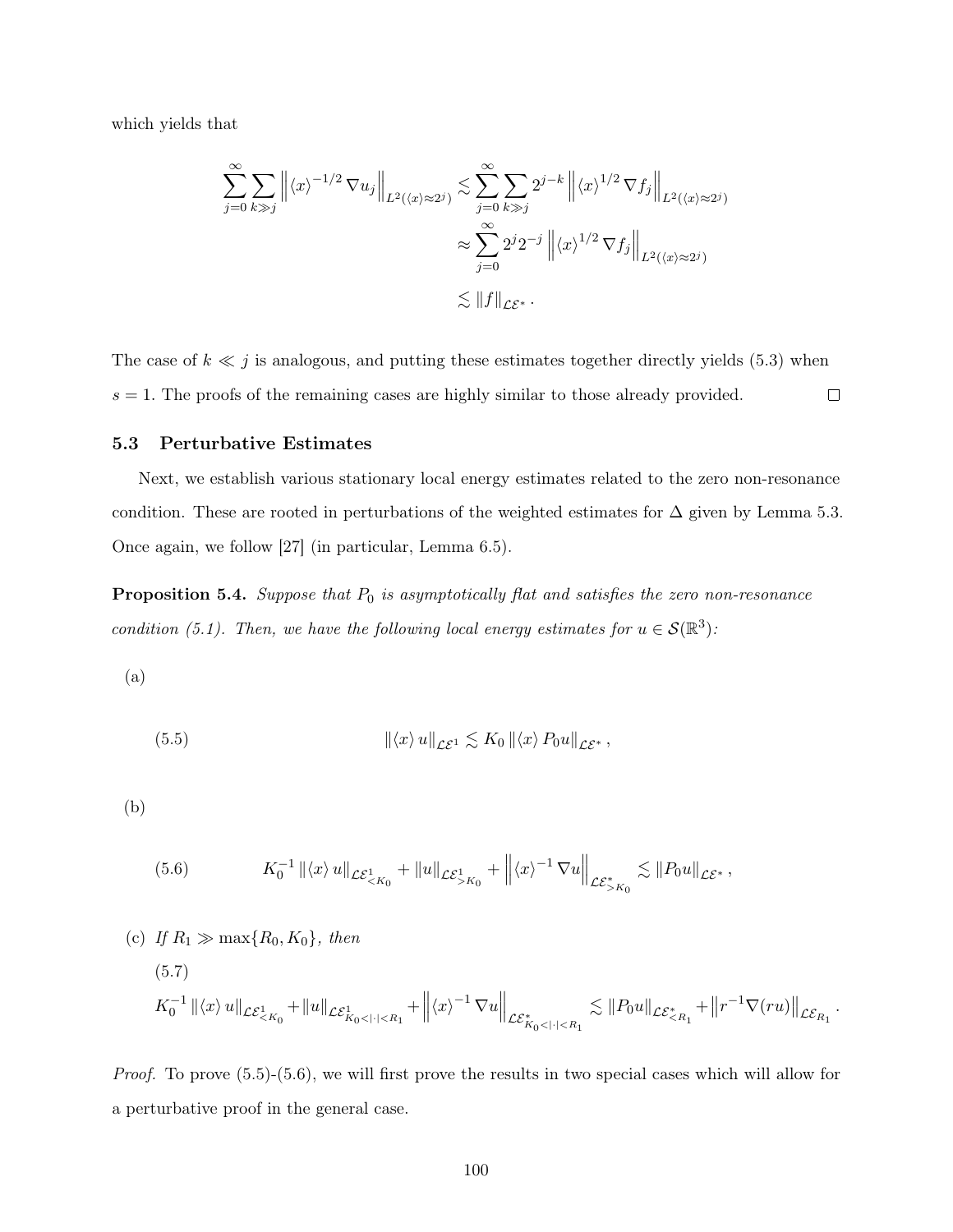**Case 1:** If the operator is  $\Delta$ , then (5.5)-(5.6) follow with  $K_0 = 1$  via Lemma 5.3.

**Case 2:** Now, consider the case when  $\tilde{P}_0$  is a small AF perturbation of  $\Delta$ . Write  $\tilde{P}_0 = D_i \tilde{g}^{ij} D_j$ , with  $\|\tilde{g} - I\|_{AF} = \delta \ll 1$  (here,  $I_{ij} = \delta_{ij}$ ), and notice that

$$
\Delta = \tilde{P}_0 - D_i \tilde{h}^{ij} D_j,
$$
  
= 
$$
\tilde{P}_0 - \tilde{h}^{ij} D_i D_j - (D_i \tilde{h}^{ij}) D_j,
$$

where  $\tilde{h}^{ij} = \tilde{g}^{ij} - m^{ij}$ . By (5.4) with  $s = 1, 2$  and Hölder's inequality,

$$
\begin{aligned} \left\| \langle x \rangle \, \Delta u \right\|_{\mathcal{L}\mathcal{E}^*} &\leq \left\| \langle x \rangle \, \tilde{P}_0 u \right\|_{\mathcal{L}\mathcal{E}^*} + \left\| \langle x \rangle \, \tilde{h}^{ij} D_i D_j u \right\|_{\mathcal{L}\mathcal{E}^*} + \left\| \langle x \rangle \, (D_i \tilde{h}^{ij}) D_j u \right\|_{\mathcal{L}\mathcal{E}^*} \\ &\lesssim \left\| \langle x \rangle \, \tilde{P}_0 u \right\|_{\mathcal{L}\mathcal{E}^*} + \delta \sum_{i,j=1}^3 \left\| \langle x \rangle^2 D_i D_j u \right\|_{\mathcal{L}\mathcal{E}} + \delta \left\| \langle x \rangle \, \nabla_x u \right\|_{\mathcal{L}\mathcal{E}} \\ &\lesssim \left\| \langle x \rangle \, \tilde{P}_0 u \right\|_{\mathcal{L}\mathcal{E}^*} + \delta \left\| \langle x \rangle \, \Delta u \right\|_{\mathcal{L}\mathcal{E}^*}, \end{aligned}
$$

with the right-most term being absorbable into the left-hand side. This establishes (5.5) for small AF perturbations of  $\Delta$ , and (5.6) is similar.

**Case 3:** Now, let  $P_0$  be a general asymptotically flat operator satisfying the zero non-resonance condition. Let  $\tilde{P}_0$  be a small AF perturbation of  $\Delta$  which agrees with  $P_0$  for  $|x| > R_0$ , and consider the operator  $\tilde{P}_0^{-1}$ . This operator exists since it is a small perturbation of  $\Delta$ , and  $\Delta^{-1}$  exists (recall that the space of invertible linear operators is open). Next, consider  $\tilde{P}_0^{-1}P_0u$ . Notice that we may apply (5.5) to this function using the operator  $\tilde{P}_0$ , providing that

$$
\left\| \langle x \rangle \, \tilde{P}_0^{-1} P_0 u \right\|_{\mathcal{LE}^1} \lesssim \left\| \langle x \rangle P_0 u \right\|_{\mathcal{LE}^*}.
$$

We will show that the same bound holds for the error in estimating u by  $\tilde{P}_0^{-1}P_0u$ . First, denote  $\tilde{u} := u - \tilde{P}_0^{-1} P_0 u$ . Applying  $P_0$  yields

$$
P_0\tilde{u} = (\tilde{P}_0 - P_0)\tilde{P}_0^{-1}P_0u.
$$

Observe that  $|x| > R_0$ , then  $P_0 = \tilde{P}_0$ , which shows that supp  $P_0\tilde{u} \subset \{|x| \le R_0\}$ . Since this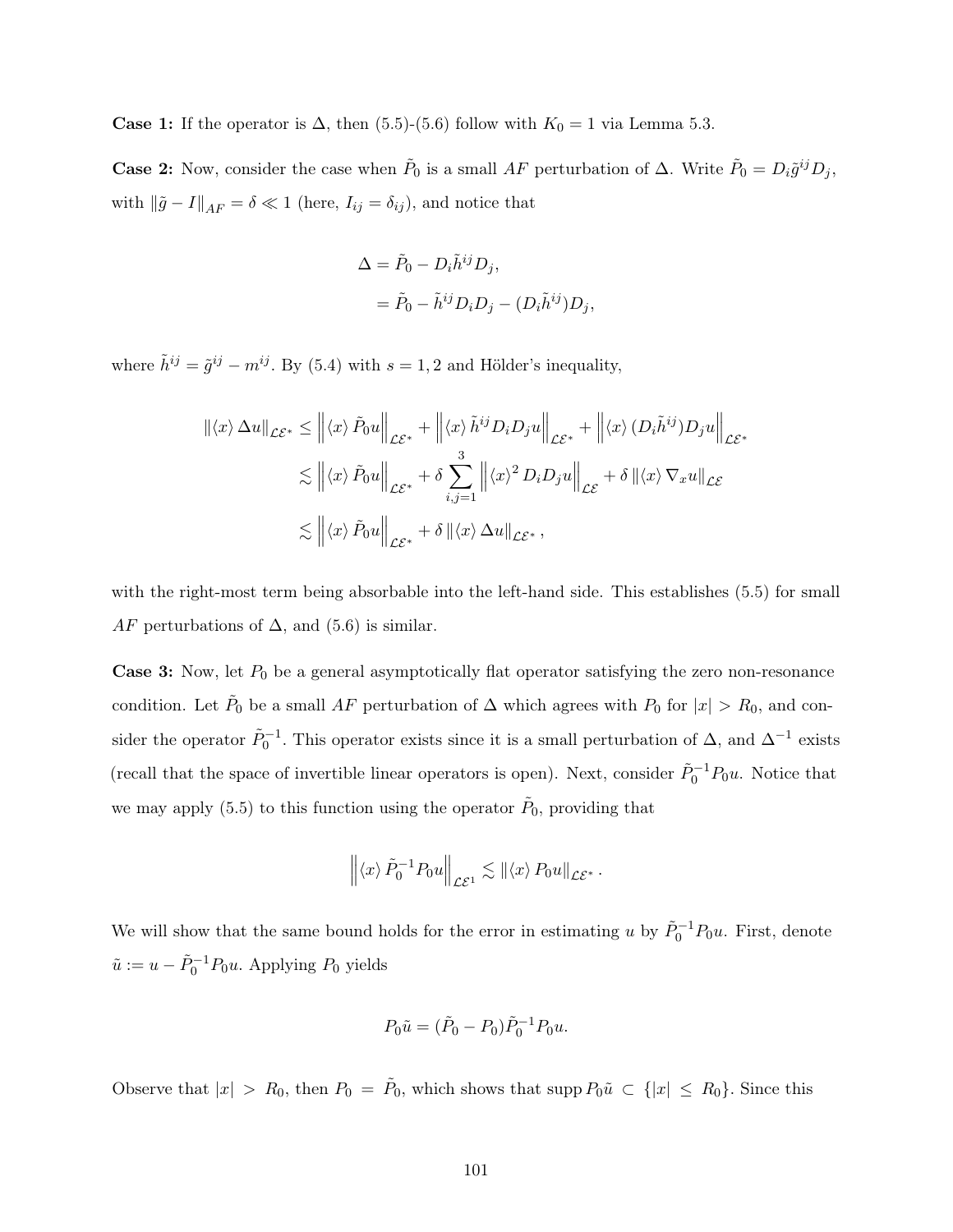set is compact, the weights can be ignored within this region, and we may consider standard  $L^2$ norms (the implicit constant will depend on  $R_0$ , which is permissible). Via the prior bounds, it will suffice to prove  $(5.5)$  with  $\tilde{u}$  on the left-hand side.

A key intermediate step to show is that

(5.8) 
$$
||P_0\tilde{u}||_{\mathcal{L}\mathcal{E}^*} \lesssim ||P_0u||_{\mathcal{L}\mathcal{E}^*}.
$$

To see this, we note that if  $\tilde{P}_0 = D_i \tilde{g}^{ij} D_j$ , then

$$
(\tilde{P}_0 - P_0)v = (\tilde{g}^{ij} - g^{ij})D_iD_jv + (D_i(\tilde{g}^{ij} - g^{ij}))D_jv.
$$

Using (5.3) with  $s = 1, 2$  and that  $\tilde{P}_0$  is a small AF perturbation of  $\Delta$  (allowing us to apply the work in case 2), we obtain that

$$
||P_0\tilde{u}||_{\mathcal{LE}^*} \lesssim \sum_{i,j=1}^3 ||D_iD_j\tilde{P}_0^{-1}P_0u||_{\mathcal{LE}^*} + ||\langle x \rangle^{-1} \nabla \tilde{P}_0^{-1}P_0u||_{\mathcal{LE}^*}
$$
  

$$
\lesssim ||\Delta \tilde{P}_0^{-1}P_0u||_{\mathcal{LE}^*}
$$
  

$$
\lesssim ||\tilde{P}_0\tilde{P}_0^{-1}P_0u||_{\mathcal{LE}^*}
$$
  

$$
\lesssim ||P_0u||_{\mathcal{LE}^*}.
$$

Now, we move on to establishing  $(5.5)$  for  $\tilde{u}$ . By utilizing  $(5.1)$ , Plancherel's theorem, the Hardy inequality, the compact support of  $P_0\tilde{u}$ , and (5.8), we get that

$$
\|\tilde{u}\|_{\dot{H}^1_x} \leq K_0 \|P_0\tilde{u}\|_{\dot{H}^{-1}_x} = K_0 \left\| |\xi|^{-1} \widehat{P_0\tilde{u}} \right\|_{L^2_{\xi}} \lesssim K_0 \left\| \nabla_{\xi} \widehat{P_0\tilde{u}} \right\|_{L^2_{\xi}} \lesssim K_0 \left\| \langle x \rangle P_0\tilde{u} \right\|_{L^2_x} \lesssim K_0 \|P_0\tilde{u}\|_{\mathcal{L}\mathcal{E}^*}
$$
  

$$
\lesssim K_0 \|P_0u\|_{\mathcal{L}\mathcal{E}^*}.
$$

Combining the above with an application of the Hardy inequality on the  $L^2$  piece (again, the weights do not matter when  $|x| \leq 2R_0$ }) gives

$$
\|\langle x\rangle\tilde{u}\|_{\mathcal{LE}^1_{\leq 2R_0}} \lesssim K_0 \left\|\langle x\rangle\tilde{P}_0u\right\|_{\mathcal{LE}^*}
$$

.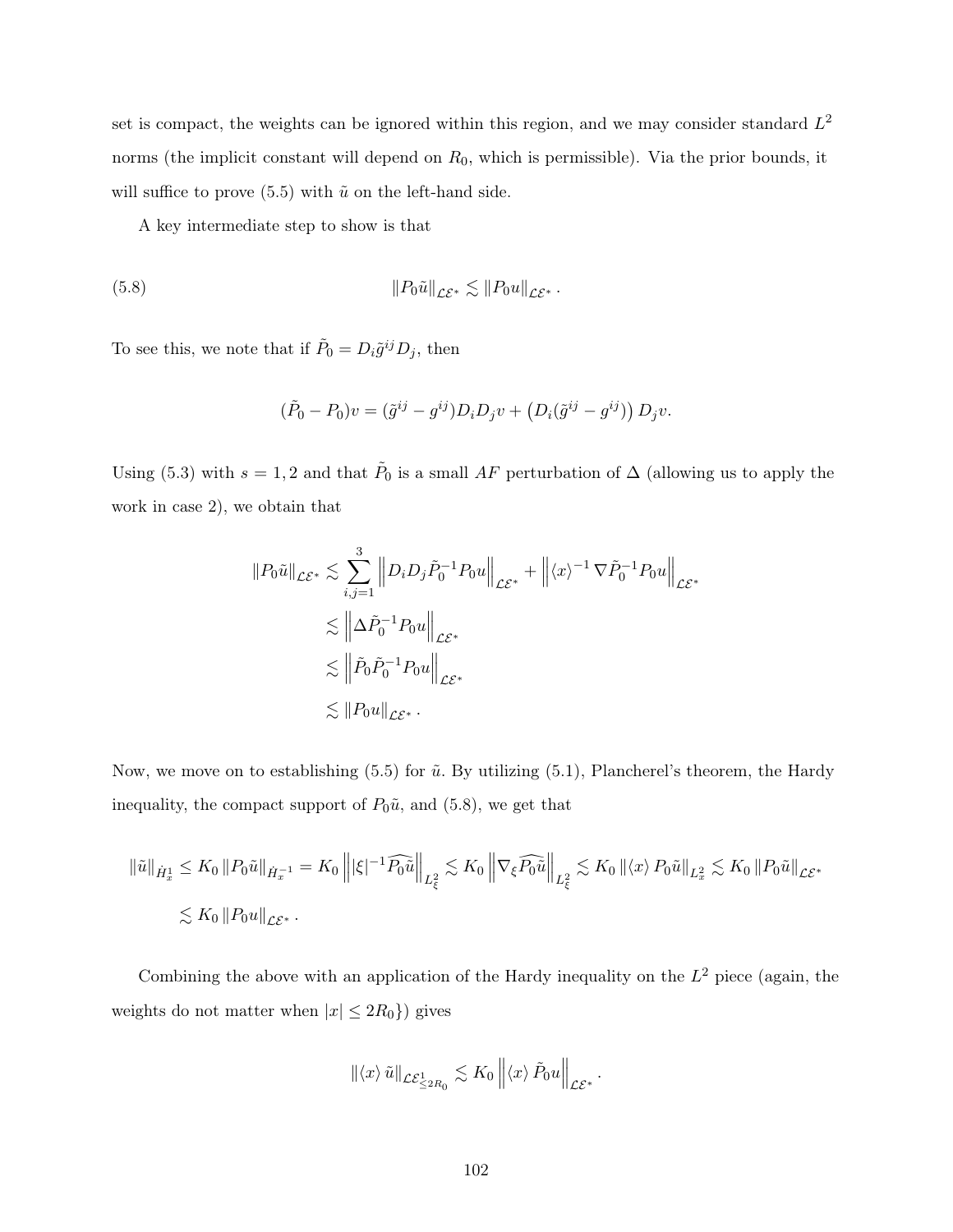For the exterior piece, write

$$
\| \langle x \rangle \, \tilde{u} \|_{\mathcal{LE}^1_{>2R_0}} = \| \langle x \rangle \, \chi_{>2R_0} \tilde{u} \|_{\mathcal{LE}^1} \, .
$$

Applying (5.5) using  $\chi_{>2R_0}\tilde{u}$  and  $\tilde{P}_0$  (which we may do since  $\tilde{P}_0$  is a small AF perturbation) gives

$$
\begin{aligned} ||\langle x \rangle \chi_{>2R_0} \tilde{u}||_{\mathcal{L}\mathcal{E}^1} &\lesssim \left\| \langle x \rangle \tilde{P}_0 \chi_{>2R_0} \tilde{u} \right\|_{\mathcal{L}\mathcal{E}^*} \\ &= ||\langle x \rangle P_0 \chi_{>2R_0} \tilde{u}||_{\mathcal{L}\mathcal{E}^*} \\ &\lesssim ||\langle x \rangle P_0 \tilde{u}||_{\mathcal{L}\mathcal{E}^*_{>2R_0}} + ||\langle x \rangle [P_0, \chi_{>2R_0}] \tilde{u}||_{\mathcal{L}\mathcal{E}^*} \,. \end{aligned}
$$

We compute that the commutator is of the form

$$
|[P_0,\chi_{>2R_0}]\tilde{u}| \lesssim R_0^{-1} \mathbb{1}_{[2R_0,4R_0]}(|g||\nabla \tilde{u}|+|\nabla g||\tilde{u}|) + R_0^{-2} \mathbb{1}_{[2R_0,4R_0]}|g||\tilde{u}|.
$$

Since the terms are compactly-supported, the weights do not matter. Via another application of the Hardy inequality, we finally obtain that

$$
\left\|\langle x \rangle \chi_{>2R_0} \tilde{u} \right\|_{\mathcal{L}^{\mathcal{E}^1}} \lesssim \left\|\langle x \rangle P_0 \tilde{u} \right\|_{\mathcal{L}^{\mathcal{E}^*}_{\geq 2R_0}} + \left\|\langle x \rangle \left[ P_0, \chi_{>2R_0} \right] \tilde{u} \right\|_{\mathcal{L}^{\mathcal{E}^*}_{\leq 2}} \lesssim \left\|\langle x \rangle P_0 \tilde{u} \right\|_{\mathcal{L}^{\mathcal{E}^*}_{\geq 2R_0}} + \left\|\tilde{u} \right\|_{\dot{H}^1}.
$$

The prior work for the  $\dot{H}^1$  norm allows us to conclude the proof of (5.5). The argument for (5.6) is highly similar (and we have proven sufficient estimates on all of the relevant terms).

For (5.7), we define the function

$$
\tilde{u}(x) = \chi_{\leq R_1}(|x|)u(x) + r^{-1}\chi_{>R_1}(|x|)(ru)_{R_1},
$$

where  $(ru)_{R_1}$  denotes the average of ru over  $\{|x| \approx R_1\}$ . Since  $\Delta r^{-1} = 0$  away from  $r = 0$ , it follows that

$$
P_0\tilde{u} = \chi_{\langle R_1} P_0 u + [P_0, \chi_{R_1}](u - r^{-1}(ru)_{R_1}) + \chi_{\langle R_1}(ru)_{R_1}(P_0 - \Delta)r^{-1}.
$$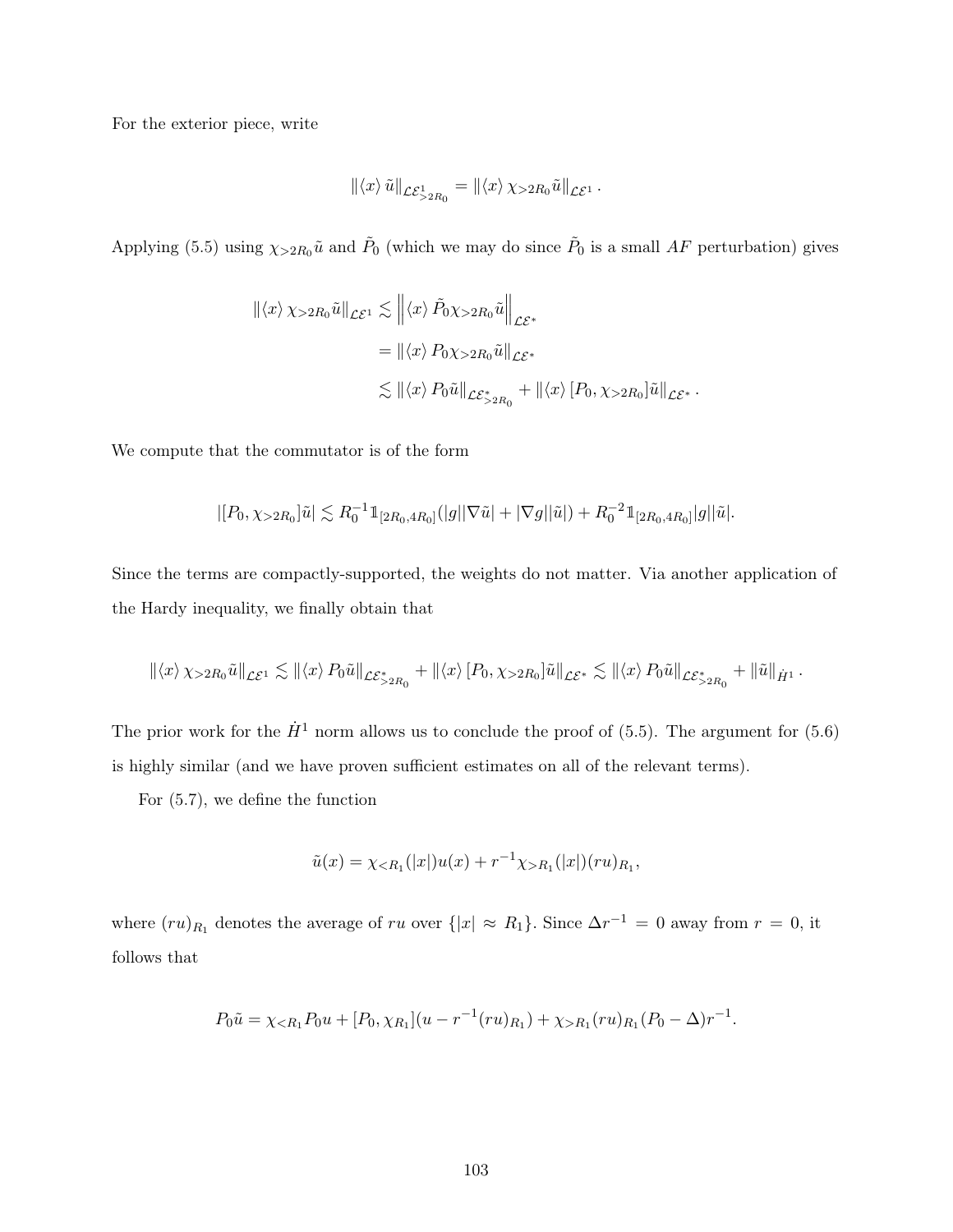Next, we apply (5.6) to obtain the estimate

$$
(5.9) \t K_0^{-1} \| \langle x \rangle \tilde{u} \|_{\mathcal{L} \mathcal{E}^1_{\le K_0}} + \| \tilde{u} \|_{\mathcal{L} \mathcal{E}^1_{> K_0}} + \| \langle x \rangle^{-1} \nabla \tilde{u} \|_{\mathcal{L} \mathcal{E}^*_{> K_0}}
$$
  
\n
$$
\lesssim \| P_0 \tilde{u} \|_{\mathcal{L} \mathcal{E}^*_{\le R_1}} + R_1^{-1} \| \nabla (u - r^{-1} (ru)_{R_1}) \|_{\mathcal{L} \mathcal{E}^*_{R_1}}
$$
  
\n
$$
+ R_1^{-2} \| u - r^{-1} (ru)_{R_1} \|_{\mathcal{L} \mathcal{E}^*_{R_1}} + \| (ru)_{R_1} (P_0 - \Delta) r^{-1} \|_{\mathcal{L} \mathcal{E}^*_{> R_1}}.
$$

We will first bound the right-hand side of  $(5.9)$ . Using the Poincaré inequality, we directly obtain that

$$
R_1^{-1} \|\nabla(u - r^{-1}(ru)_{R_1})\|_{\mathcal{LE}_{R_1}^*} + R_1^{-2} \|u - r^{-1}(ru)_{R_1}\|_{\mathcal{LE}_{R_1}^*}
$$
  
\n
$$
\lesssim R_1^{-1/2} \|\nabla(u - r^{-1}(ru)_{R_1})\|_{L_{R_1}^2} + R_1^{-3/2} \|u - r^{-1}(ru)_{R_1}\|_{L_{R_1}^2}
$$
  
\n
$$
\lesssim R_1^{-1/2} \|r^{-1}\nabla(ru)\|_{L_{R_1}^2} + R_1^{-3/2} \|u - r^{-1}(ru)_{R_1}\|_{L_{R_1}^2}
$$
  
\n
$$
\lesssim R_1^{-1/2} \|r^{-1}\nabla(ru)\|_{L_{R_1}^2}
$$
  
\n
$$
\lesssim \| \langle x \rangle^{-1} \nabla(ru) \|_{\mathcal{LE}_{R_1}}.
$$

Next, we utilize asymptotic flatness to compute that

$$
||(ru)_{R_1}(P_0-\Delta)r^{-1}||_{\mathcal{LE}_{>R_1}^*}\lesssim \mathbf{c}R_1^{-1}|(ru)_{R_1}|.
$$

As for the left-hand side of (5.9), we check that

$$
K_0^{-1} ||\langle x \rangle \tilde{u}||_{\mathcal{L}\mathcal{E}^1_{< K_0}} = K_0^{-1} ||\langle x \rangle u||_{\mathcal{L}\mathcal{E}^1_{< K_0}},
$$
  

$$
||\tilde{u}||_{\mathcal{L}\mathcal{E}^1_{> K_0}} \gtrsim \max\{||u||_{\mathcal{L}\mathcal{E}^1_{K_0 < | \cdot | < R_1}}, R_1^{-1} |(ru)_{R_1}|\},
$$

and

$$
\left\| \langle x \rangle^{-1} \nabla \tilde{u} \right\|_{\mathcal{LE}^*_{>K_0}} \approx \left\| \langle x \rangle^{-1} \nabla u \right\|_{\mathcal{LE}^*_{K_0 < |\cdot| < R_1}} + R_1^{-1} |(ru)_{R_1}|.
$$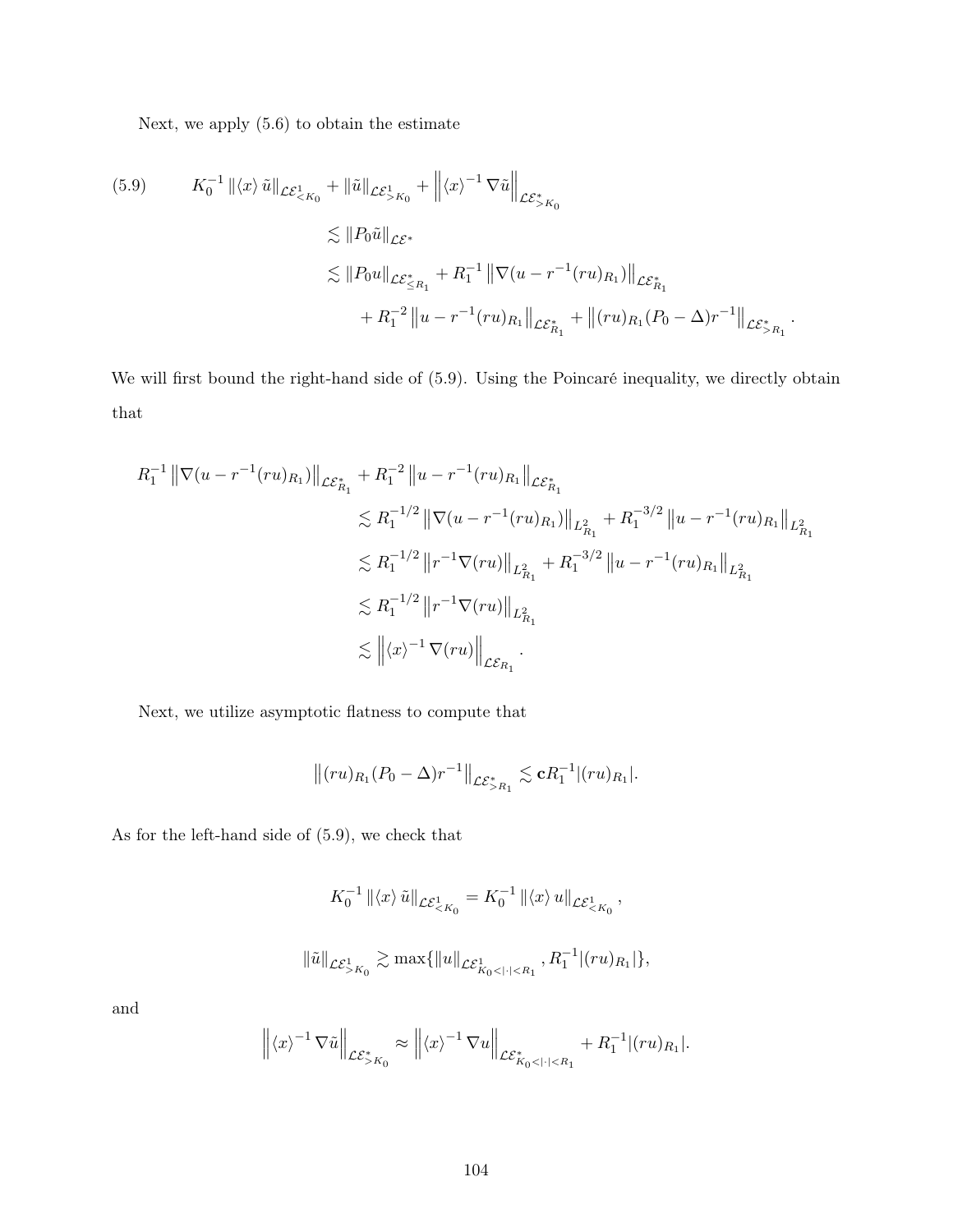Putting everything together provides us with

$$
K_0^{-1} ||\langle x \rangle u||_{\mathcal{L}\mathcal{E}^1_{< K_0}} + ||u||_{\mathcal{L}\mathcal{E}^1_{K_0 < | \cdot | < R_1}} + ||\langle x \rangle^{-1} \nabla u||_{\mathcal{L}\mathcal{E}^*_{K_0 < | \cdot | < R_1}} + R_1^{-1} ||(ru)_{R_1}||_{\mathcal{L}\mathcal{E}^*_{K_1}} + R_1^{-1} ||(ru)_{R_1}||_{\mathcal{L}\mathcal{E}^*_{R_1}} + \mathbf{c} R_1^{-1} ||(ru)_{R_1}||.
$$

Since  $c \ll 1$ , the right-most term absorbs into the left, which we then drop to obtain (5.7).  $\Box$ 

## 5.4 The Low Frequency Estimate

Finally, we have the main theorem of the chapter (compare to Theorem 6.1 in [27]). The damping plays an insignificant role here.

**Theorem 5.5.** Let P be an asymptotically flat damped wave operator, and suppose that  $\partial_t$  is uniformly time-like. Then,

$$
\|u\|_{LE^1} \lesssim \|\partial_t u\|_{LE^1_c} + \|Pu\|_{LE^*}
$$

for all  $u \in \mathcal{S}(\mathbb{R}^4)$ .

Once again, the implicit constant will depend on c.

**Remark 5.6.** The error term  $\|\partial_t u\|_{LE_c^1}$  has the unfortunate effect of requiring information on the size of first-order derivatives of  $\partial_t u$ . However, this estimate will only be used when the time frequency is close to zero, in which case this term will be absorbable into the left-hand side of the inequality. Indeed, if we consider  $u \in \mathcal{S}(\mathbb{R}^4)$  with frequency support  $0 \leq |\tau| \leq \tau_0 \ll 1$ , then we may apply Plancherel's theorem to obtain that

$$
\|\partial_t u\|_{LE^1_c} \lesssim \tau_0 \|u\|_{LE^1_c} \,.
$$

If  $\tau_0$  is sufficiently small, then we may absorb this term into the lower-bound side of (5.5) to obtain local energy decay for such u.

*Proof.* We will pair equation  $(5.7)$  in Lemma 5.4 with the exterior local energy estimate  $(2.2)$ . Choose  $R_1 \gg R_0, K_0$  and let  $R \in [K_0, R_1]$  (we will specify a choice shortly). Applying Proposition 2.4 with the given R yields

$$
||u||_{LE_{>R}^1} \lesssim ||\partial u||_{LE_R} + ||Pu||_{LE_{>R}^*}.
$$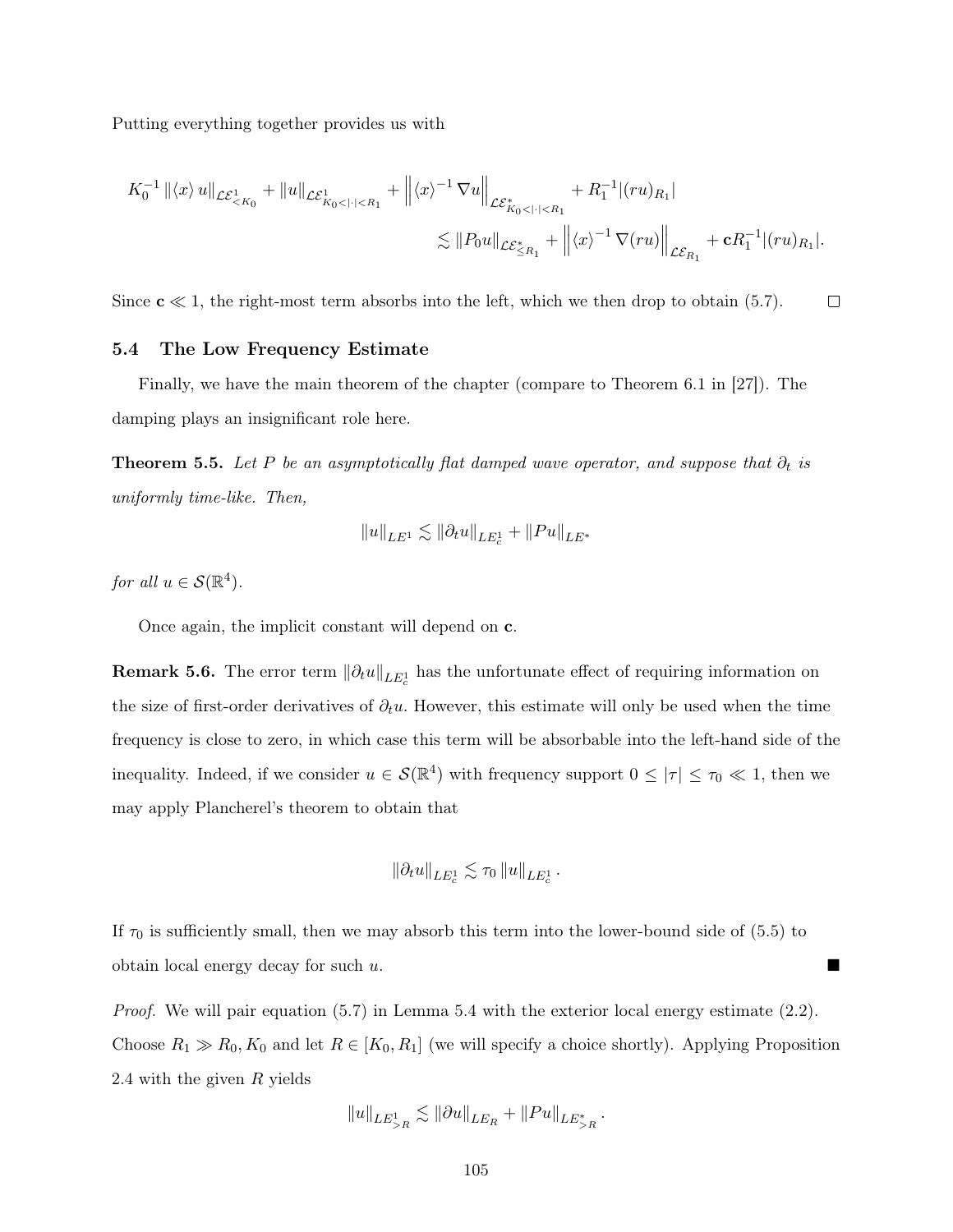Next, we take  $L^2$  norms of  $(5.7)$  in time to obtain

$$
K_0^{-1} ||\langle x \rangle u||_{LE^1_{
$$

Combining the above two estimates and noting that  $||u||_{LE^1_{R_1}} \le ||u||_{LE^1_{>R}}$  give us

$$
(5.10) \t K_0^{-1} || \langle x \rangle u ||_{LE^1_{\leq K_0}} + ||u||_{LE^1_{>K_0}} \lesssim ||\partial_t u ||_{LE_R} + ||\nabla u||_{LE_R} + ||Pu||_{LE^*_{>R}} + ||P_0 u||_{LE^*_{\leq R_1}}.
$$

We must bound the gradient term, which will dictate the choice of  $R$ . Via  $(5.7)$ , we have that

$$
\sum_{\log_2 K_0 \leq j \leq \log_2 R_1} \left\| \langle x \rangle^{-1/2} \, \nabla u \right\|_{L^2_{2^j}} = \left\| \langle x \rangle^{-1} \, \nabla u \right\|_{\mathcal{LE}^*_{K_0 < | \cdot | < R_1}} \lesssim \| P_0 u \|_{\mathcal{LE}^*_{< R_1}} + \| u \|_{\mathcal{LE}^1_{R_1}}.
$$

We choose  $R$  such that

$$
\|\nabla u\|_{\mathcal{LE}_R} \approx \left\| \langle x \rangle^{-1/2} \nabla u \right\|_{L^2_R} \le \frac{1}{\log_2(R_1/K_0)} \sum_{\log_2 K_0 \le j \le \log_2 R_1} \left\| \langle x \rangle^{-1/2} \nabla u \right\|_{L^2_{2^j}}.
$$

Combining the two previous inequalities together and taking  $L^2$  norms in time give us that

$$
\|\nabla u\|_{LE_R} \lesssim \|P_0 u\|_{LE^*_{\le R_1}} + \frac{1}{\log_2(R_1/K_0)} \|u\|_{LE^1_{R_1}}.
$$

Applying this to (5.10) yields that

$$
K_0^{-1} ||\langle x \rangle u||_{LE^1_{K_0}} \lesssim ||\partial_t u||_{LE_R} + ||Pu||_{LE^*_{>R}} + ||P_0 u||_{LE^*_{
$$

The last term on the right absorbs into the second term on the left for large enough  $R_1$ .

It remains to replace the  $P_0$  on the right with  $P$ . This is straightforward, since

$$
P_0 = P - D_t g^{00} D_t - D_t g^{0j} D_j - D_j g^{j0} D_t - ia D_t,
$$

which implies that

$$
||P_0u||_{LE_{
$$

 $\Box$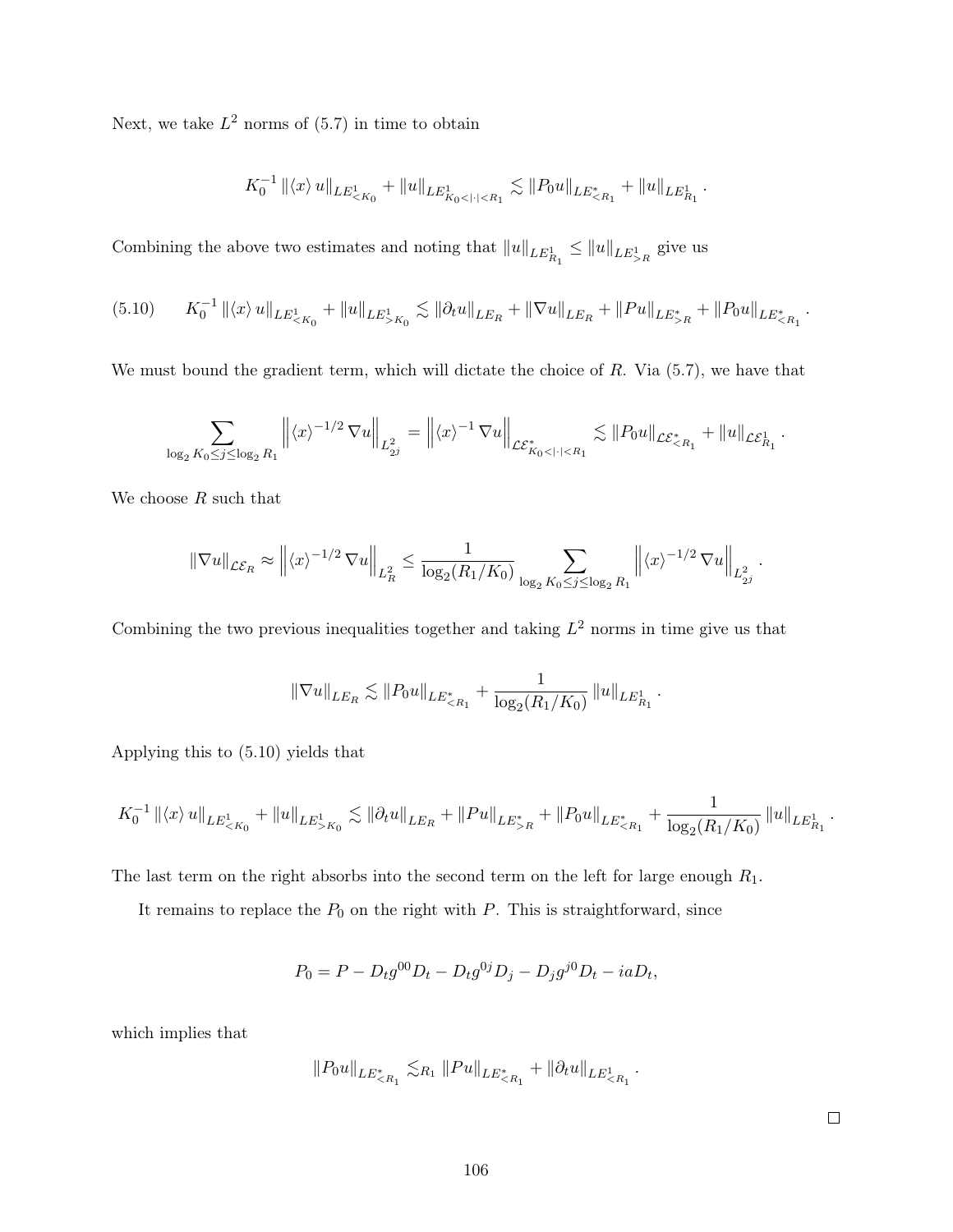## CHAPTER 6

## Establishing Local Energy Decay

In this section, we prove Theorem 1.8, local energy decay. In order to establish local energy decay for non-trapped waves, the authors in [27] first proved a version of local energy decay where one removes the Cauchy data at times  $0$  and  $T$ . This makes it significantly easier to perform frequency localization. We will prove this result here; the corresponding theorem in [27] is Theorem 7.1.

**Theorem 6.1.** Let P stationary, asymptotically flat damped wave operator satisfying the geometric control condition (3.1), and suppose that  $\partial_t$  is uniformly time-like. Then, the estimate

(6.1) 
$$
||u||_{LE^1} \lesssim ||Pu||_{LE^*}
$$

holds for all  $u \in \mathcal{S}(\mathbb{R}^4)$ .

This is where we will apply our high, medium, and low frequency analyses. For this reason, the implicit constant will depend on c.

*Proof.* We will utilize a time-frequency partition of unity. In particular, we let  $0 < \tau_0 \ll 1$  and  $\tau_1 \gg 1$ , so that Remarks 1.5, 4.5, and 5.6 apply (which hold as a consequence of Theorems 1.6, 4.4, and 5.5, respectively). Then, we can write

$$
u = \chi_{|\tau| < \tau_0}(D_t)u + \chi_{\tau_0 < |\tau| < \tau_1}(D_t)u + \chi_{|\tau| > \tau_1}(D_t)u =: \sum_{j=1}^3 Q_j u.
$$

From the aforementioned remarks, we directly obtain that

$$
||u||_{LE^1} \lesssim ||Pu||_{LE^*} + \sum_{j=1}^3 ||[P,Q_j]u||_{LE^*}.
$$

Since the metric is stationary, the above commutators are zero, allowing us to conclude.

 $\Box$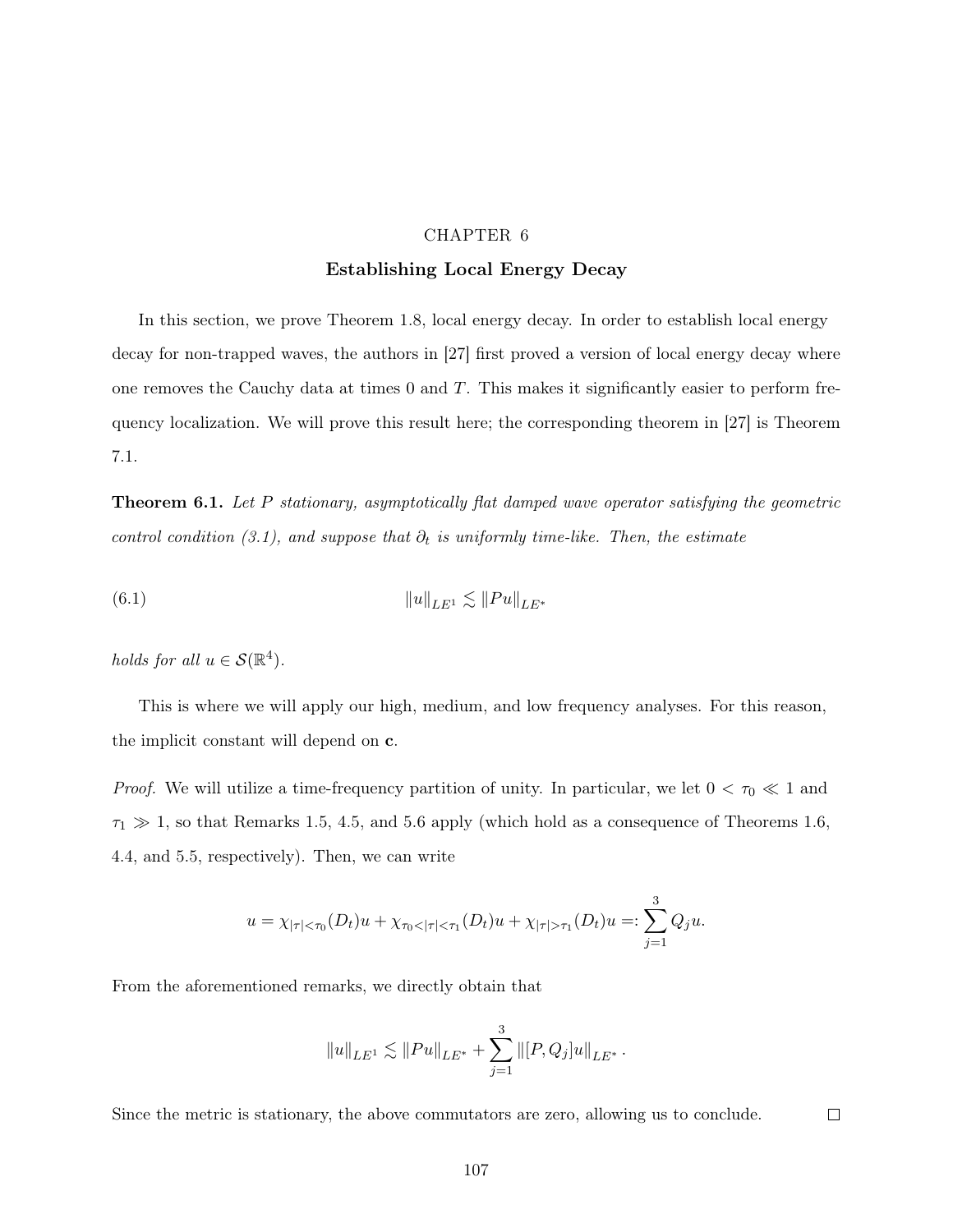If the metric is non-stationary and one has high, medium, and low frequency estimates in such a context, then the commutators in the above proof are non-zero. Provided that the operator is "almost-stationary" (see Definition 1.2 in [27]), the proof is more involved; see the proof of Theorem 7.1 in [27].

Armed with Theorem 6.1, we may proceed with a proof of Theorem 1.3. This is nearly identical to a proof given in [27] to establish a "two-point" local energy estimate (they did not necessarily possess a coercive energy nor a stationary wave operator).

*Proof of Theorem 1.8.* Let  $Pu = f$ . We first observe that we are guaranteed an intermediate estimate

$$
\left\|\partial u\right\|_{L^{\infty}_{t}L^{2}_{x}[0,T]} \lesssim \varepsilon \left\|u\right\|_{LE^{1}[0,T]} + \left\|\partial u(0)\right\|_{L^{2}} + \varepsilon^{-1}\left\|f\right\|_{LE^{*} + L^{1}_{t}L^{2}_{x}[0,T]}
$$

for any  $\varepsilon > 0$  by Corollary 2.3. Hence, we only need to show that

(6.2) 
$$
||u||_{LE^{1}[0,T]} \lesssim ||\partial u(0)||_{L^{2}} + ||f||_{LE^{*}+L_{t}^{1}L_{x}^{2}[0,T]},
$$

in which case we may combine the above with the prior inequality and choose  $\varepsilon$  sufficiently small. In fact, we only need to demonstrate this when  $\mathrm{supp}\,u\subset\{r\lesssim T\}.$ 

Indeed, we first write that

$$
\|u\|_{LE^1[0,T]}\lesssim \|u\|_{LE^1_{r\lesssim T}[0,T]}+\|u\|_{LE^1_{r\gtrsim T}[0,T]}\,.
$$

If  $2^{j} = T$ , then we first may take a supremum in time, apply the Hardy inequality, then apply Corollary 2.3 to get that

$$
\left\| \langle x \rangle^{-1} u \right\|_{LE_{r \geq T}[0,T]} = \sup_{k \geq j} \left( \int_{0}^{T} \int_{A_k} \langle x \rangle^{-3} |u|^2 dx dt \right)^{1/2}
$$
  

$$
\lesssim \sup_{k \geq j} \left( \int_{0}^{T} \int_{A_k} T^{-1} |u/r|^2 dx dt \right)^{1/2}
$$
  

$$
\lesssim ||u/r||_{L_t^{\infty} L_x^2[0,T]} \lesssim ||\partial u||_{L_t^{\infty} L_x^2[0,T]}
$$
  

$$
\lesssim ||\partial u(0)||_{L^2} + \varepsilon^{-1} ||f||_{LE^* + L_t^1 L_x^2[0,T]} + \varepsilon ||u||_{LE^1[0,T]}
$$

,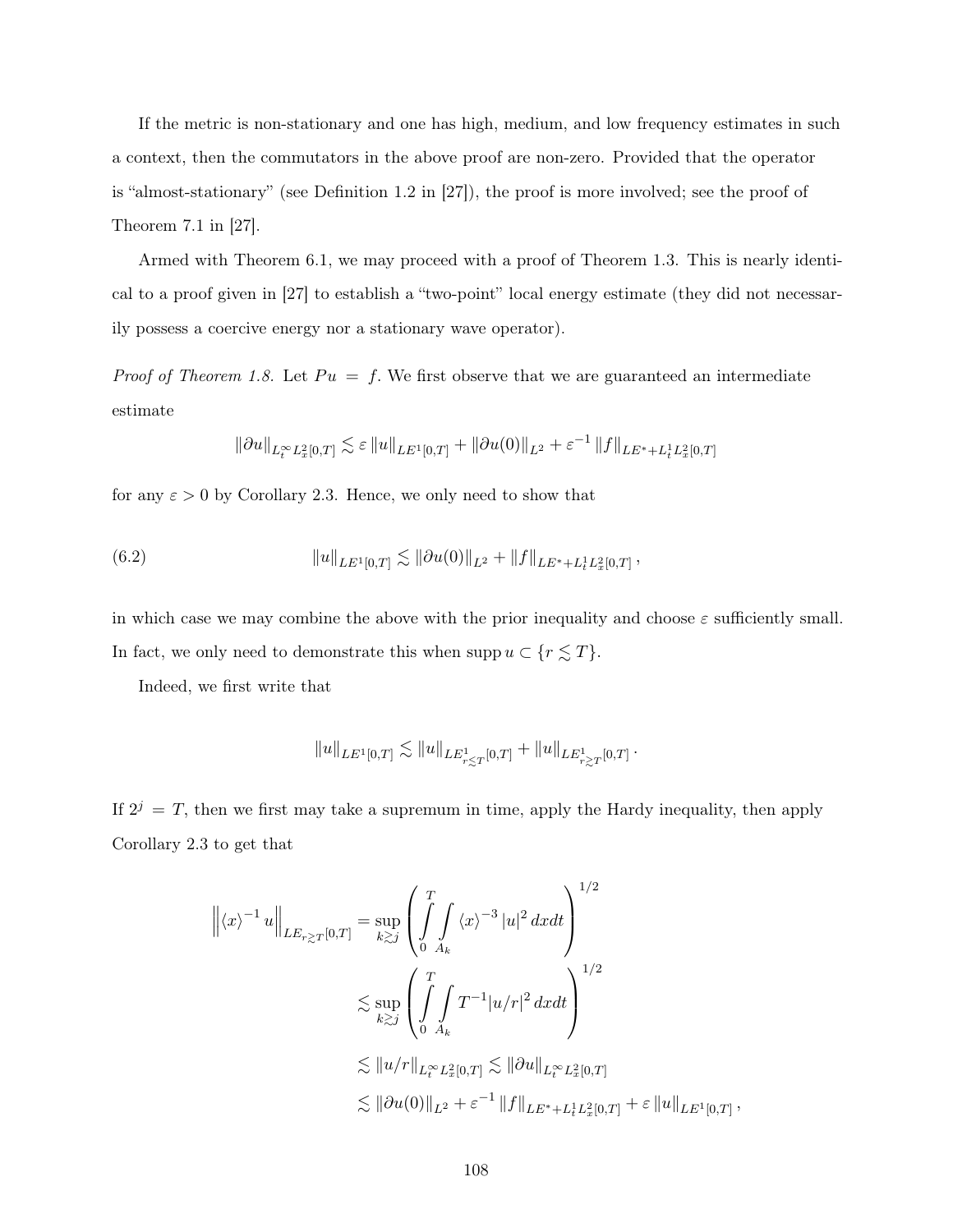where  $\varepsilon > 0$  is arbitrary. The work for the derivative is similar (no need for the Hardy inequality here). Combining with the prior estimate, we get that

$$
||u||_{LE^{1}[0,T]}\lesssim ||u||_{LE_{r\lesssim T}^{1}[0,T]}+||\partial u(0)||_{L^{2}}+\varepsilon^{-1}||f||_{LE^{*}+L_{t}^{1}L_{x}^{2}[0,T]}+\varepsilon||u||_{LE^{1}[0,T]}.
$$

By choosing  $\varepsilon$  sufficiently small, we can see that it suffices to prove (6.2) when  $r \lesssim T$ .

Suppose that v matches the Cauchy data of u at times 0 and  $T$ . After approximating u by Schwartz functions,  $u - v$  satisfies the conditions of Theorem 6.1. Applying (6.1) to  $u - v$  yields that

$$
||u||_{LE^{1}[0,T]} \lesssim ||v||_{LE^{1}} + ||u - v||_{LE^{1}} \lesssim ||v||_{LE^{1}} + ||P(u - v)||_{LE^{*}}.
$$

If  $v$  also satisfies that

$$
||v||_{LE^1} + ||f - Pv||_{LE^*} \lesssim ||\partial u(0)||_{L^2} + ||f||_{LE^* + L_t^1 L_x^2[0,T]},
$$

then the proof is complete. It remains to construct such a  $v$ . We will consider two overlapping regions in space, after which one can readily paste the constructions together via a partition of unity.

- 1.  $R_1 := \{r < 4R_0\}$ . This region is dealt with exactly how we performed the case reductions  $(\#2-3)$  to zero Cauchy data in Section 3.5: utilize a unit time interval partition of unity, restrict the forcing to such intervals, then match the initial (respectively final time) data on the first (respectively last) solution granted by the partition.
- 2.  $R_2 := \{r > 2R_0\}$ . In this region, P is a small AF perturbation of  $\Box$ . Since we will construct a function localized here, no generality is lost in assuming that  $P$  is a small  $AF$ perturbation of  $\Box$  everywhere. In particular, we may ignore the damping in this context. Further, we may assume that  $u[T] = 0$  and supp  $f \subset \{t < 3T/4\}$  by a time-reversal argument (otherwise, we utilize a partition of unity in time and run through the argument below backwards in time with the Cauchy data being at time T).

Let  $\tilde{P}$  be a small AF perturbation of  $\Box$  which equals P for  $|x| > R_0$ , and consider the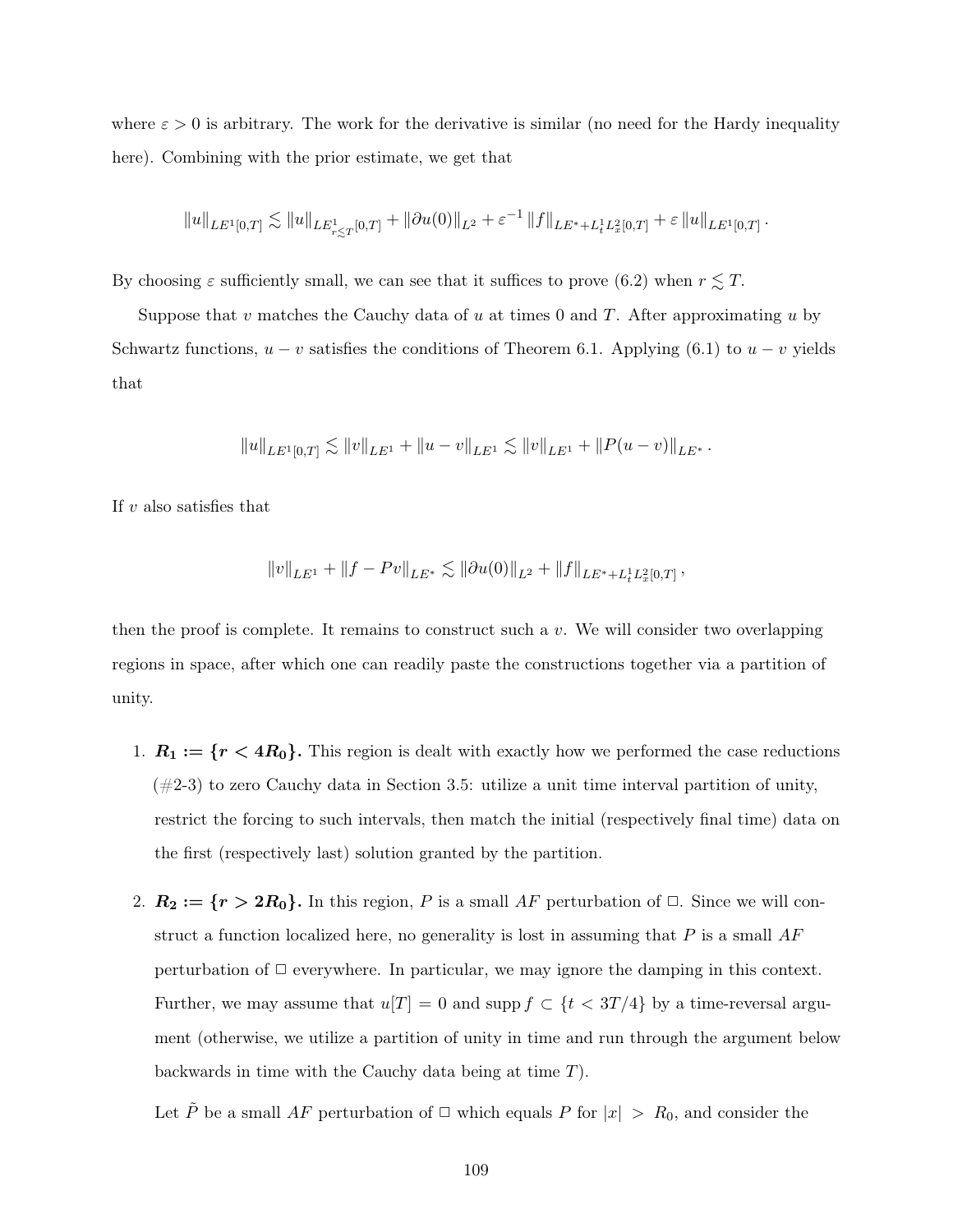Cauchy problem

$$
\tilde{P}w = f, \qquad w[0] = u[0].
$$

Due to the assumptions on  $\tilde{P},$  it satisfies local energy decay:

(6.3) 
$$
||w||_{LE^{1}[0,T]} + ||\partial w||_{L_{t}^{\infty}L_{x}^{2}[0,T]} \lesssim ||\partial u(0)||_{L^{2}} + ||f||_{LE^{*}+L_{t}^{1}L_{x}^{2}[0,T]}.
$$

Next, we truncate  $w$  to obtain the function

$$
v(t,x) = \beta_{\leq T}(t)\chi_{>R_0}(|x|)w(t,x),
$$

where  $\beta_{\leq T}$  is smooth, supported in [0, T], and identically one on the support of f. Applying the local energy decay estimate for  $\tilde{P}$  to v instead and applying the Hardy inequality yields the estimate

$$
\begin{aligned} \|v\|_{LE^1}&\lesssim \|\partial u(0)\|_{L^2}+\|Pv\|_{LE^*+L^1_tL^2_x}\\ &\lesssim \|\partial u(0)\|_{L^2}+\|f\|_{LE^*+L^1_tL^2_x[0,T]}+\|f-Pv\|_{LE^*} \, . \end{aligned}
$$

It remains to establish an acceptable bound on  $||f - Pv||_{LE^*[0,T]}$ . Notice that

$$
Pv(t,x) - f(t,x) = [P, \chi_{\leq R_0}(|x|)] \beta_{\leq T}(t) w(t,x) + \chi_{>R_0}(|x|)[P, \beta_{\leq T}(t)] w(t,x).
$$

The first term is readily bounded above in  $LE^*$  by a multiple of  $||w||_{LE^1[0,T]}$ . For the second term, we observe that it is supported in  $\Omega_T = \{(t, x) : 3T/4 \le t < T, R_0 < |x| \lesssim T\}$ . We immediately have the bound

$$
\|[P,\beta_{
$$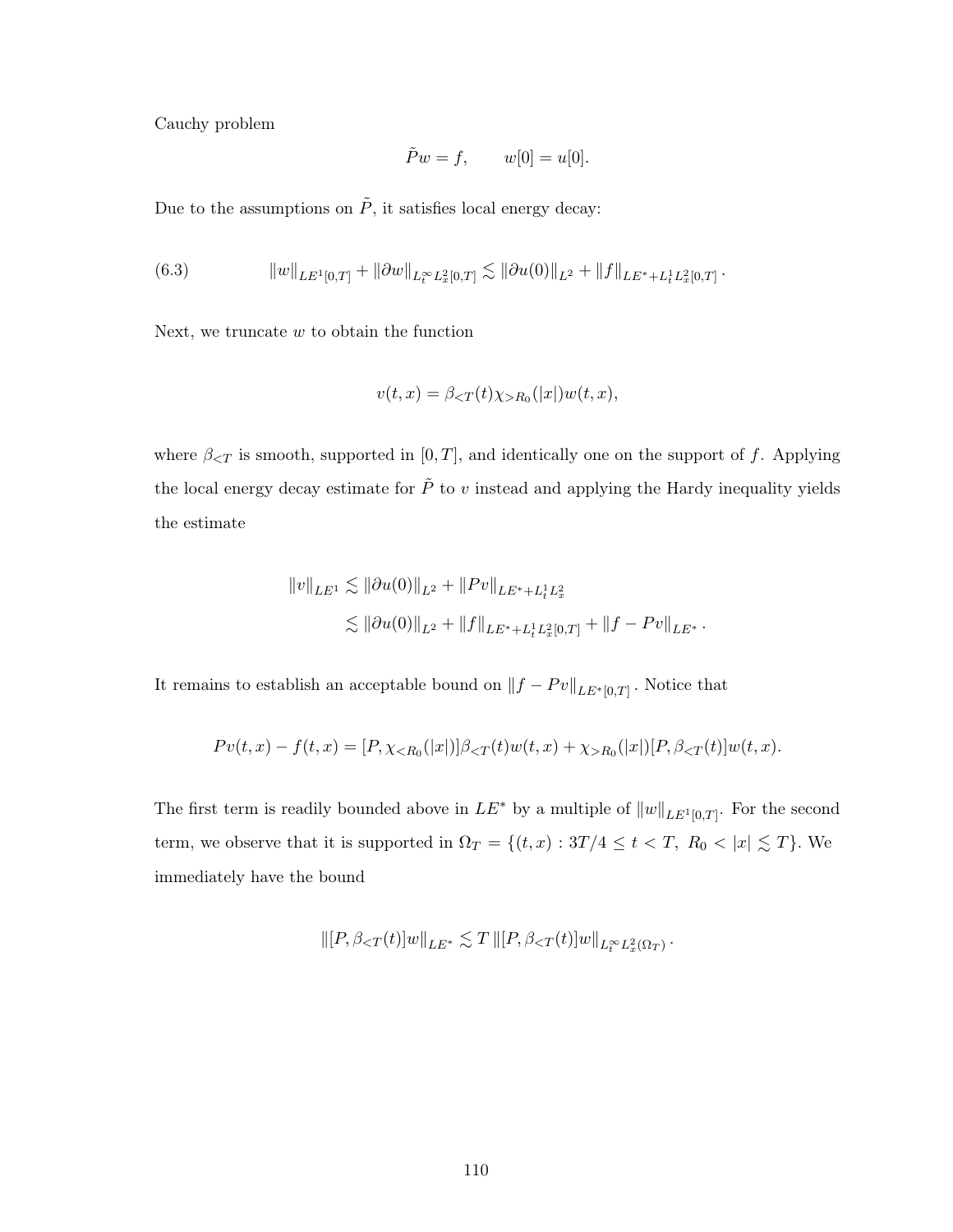By the Hardy inequality and (6.3), we can bound the right-hand side of the above as

$$
T \|\n\left[P, \beta < T(t)\right] w\|_{L_t^\infty L_x^2(\Omega_T)} \lesssim T^{-1} \|w\|_{L_t^\infty L_x^2(\Omega_T)} + \|\partial w\|_{L_t^\infty L_x^2(\Omega_T)} \\
\lesssim \left( \|w/r\|_{L_t^\infty L_x^2[3T/4,T]} + \|\partial w\|_{L_t^\infty L_x^2[3T/4,T]} \right) \\
\lesssim \|\partial w\|_{L_t^\infty L_x^2} \\
\lesssim \|\partial u(0)\|_{L^2} + \|f\|_{LE^* + L_t^1 L_x^2[0,T]},
$$

which proves the desired inequality in this region.

 $\Box$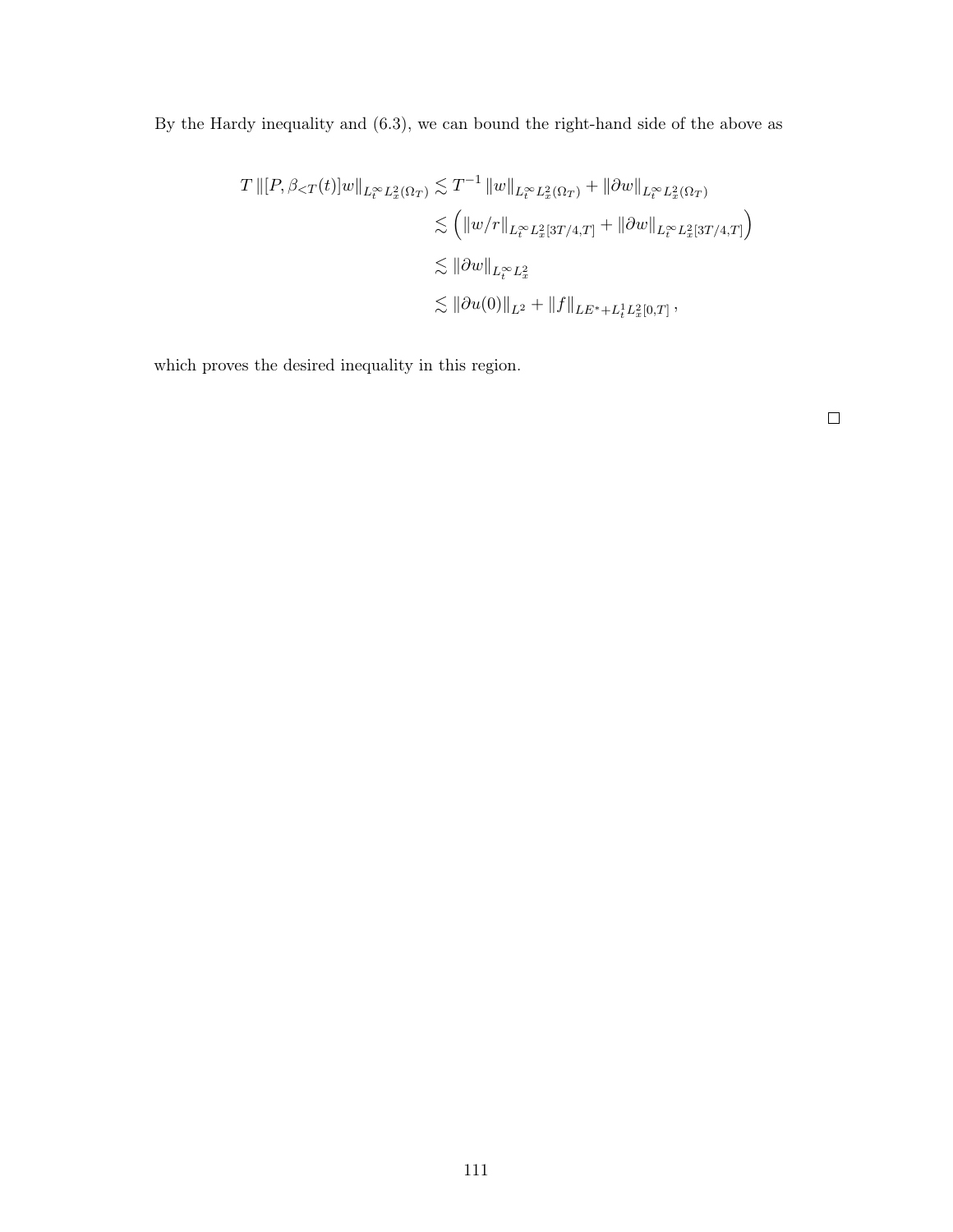## BIBLIOGRAPHY

- [1] S. Alinhac, On the Morawetz–Keel-Smith-Sogge inequality for the wave equation on a curved background, Publ. Res. Inst. Math. Sci. 42 (2006), no. 3, 705–720.
- [2] S. Aretakis, General relativity notes, 2018. https://www.math.toronto.edu/aretakis/General%20 Relativity-Aretakis.pdf.
- [3] C. Bardos, G. Lebeau, and J. Rauch, *Sharp sufficient conditions for the observation, con*trol, and stabilization of waves from the boundary, SIAM J. Control Optim. 30 (1992), no. 5, 1024–1065.
- [4] J. F. Bony and D. Häfner, The semilinear wave equation on asymptotically Euclidean manifolds, Comm. Partial Differential Equations 35 (2010), no. 1, 23–67.
- [5] R. Booth, An investigation of non-trapping, asymptotically Euclidean wave equations, PhD dissertation, 2018.
- [6] J. M. Bouclet and J. Royer, Local energy decay for the damped wave equation, J. Funct. Anal. 266 (2014), no. 7, 4538–4615.
- [7] J. M. Bouclet and N. Tzvetkov, Strichartz estimates for long range perturbations, Amer. J. Math 129 (2007), no. 6, 1565–1609.
- [8]  $\Box$ , On global Strichartz estimates for non trapping metrics., J. Funct. Anal. 254 (2008), no. 6, 1661–1682.
- [9] N. Burq, Décroissance de l'énergie locale de l'équation des ondes pour le problème extérieur et absence de résonance au voisinage du réel, Acta Math. 180 (1998), no. 1, 1–29.
- [10] H. Christianson, Dispersive estimates for manifolds with one trapped orbit, Comm. Partial Differential Equations 33 (2008), no. 7-9, 1147–1174.
- [11] S. Doi, Remarks on the Cauchy problem for Schrödinger-type equations, Comm. Partial Differential Equations 21 (1996), no. 1-2, 163–178.
- [12] G.B. Folland, Harmonic analysis in phase space, Annals of Mathematics Studies, vol. 122, Princeton University Press, Princeton, NJ, 1989.
- [13] P. Hintz, A sharp version of Price's law for wave decay on asymptotically flat spacetimes, Comm. Math. Phys. 389 (2022), no. 1, 491–542.
- [14] M. Ikawa, Decay of solutions of the wave equation in the exterior of two convex obstacles, Osaka Math. J. 19 (1982), no. 3, 459–509.
- [15] \_\_\_\_\_, Decay of solutions of the wave equation in the exterior of several convex bodies, Ann. Inst. Fourier (Grenoble) 38 (1988), no. 2, 113–146.
- [16] J. L. Journé, A. Soffer, and C. G. Sogge,  $L^p \to L^{p'}$  estimates for time dependent Schrödinger operators, Bull. Amer. Math. Soc. (N.S.) 23 (1990), 519–524.
- [17] , Decay estimates for Schrödinger operators, Comm. Pure Appl. Math. 44 (1991), 573– 604.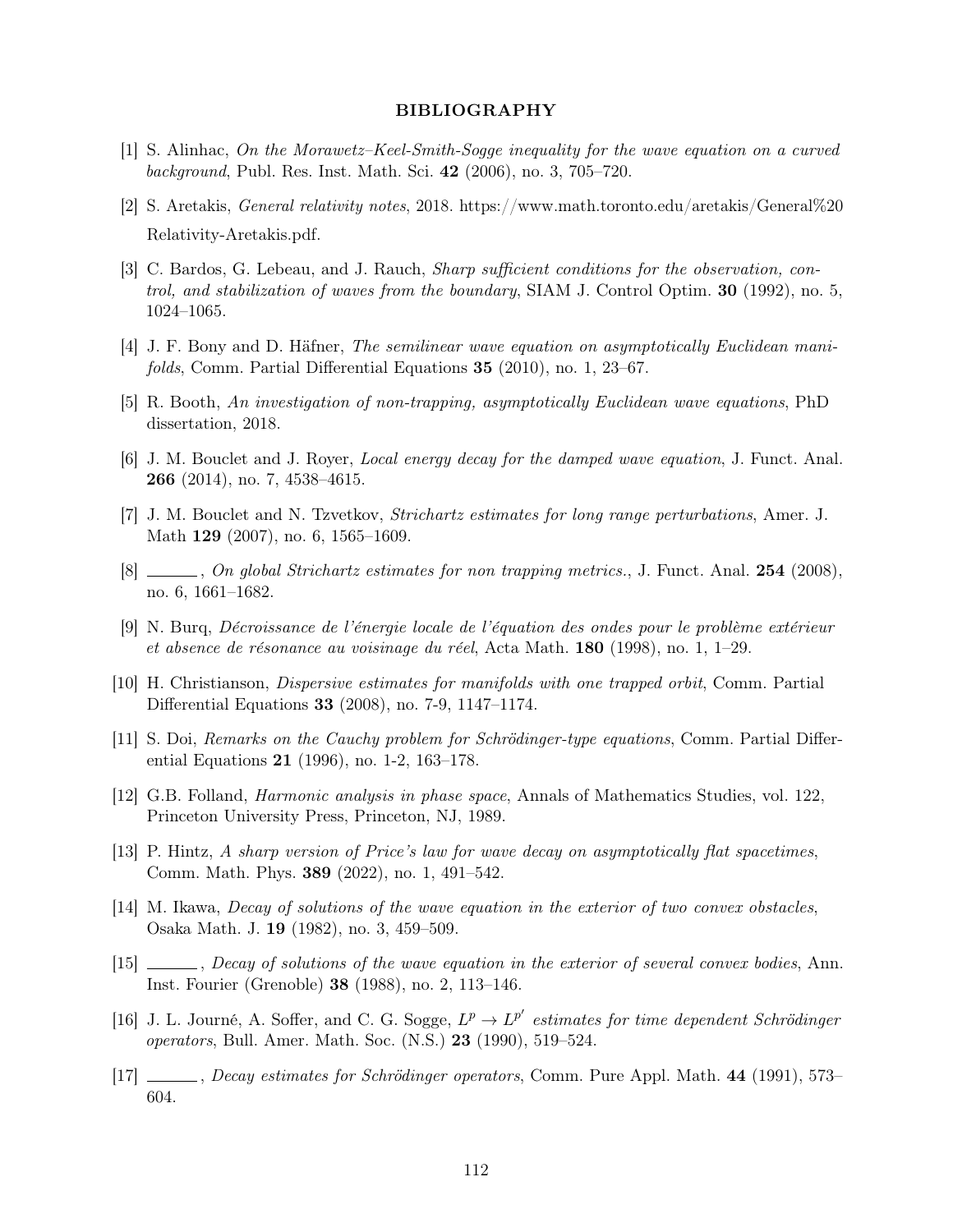- [18] M. Keel, H. F. Smith, and C. D. Sogge, Almost global existence for some semilinear wave equations, J. Anal. Math.  $87$  (2002), 265–279. Dedicated to the memory of Thomas H. Wolff.
- [19] , Almost global existence for quasilinear wave equations in three space dimensions, J. Amer. Math. Soc. 17 (2004), no. 1, 109–153.
- [20] H. Koch and D. Tataru, Carleman estimates and unique continuation for second-order elliptic equations with nonsmooth coefficients, Comm. Pure Appl. Math. 54 (2001), no. 3, 339– 360.
- [21] G. Lebeau, Équation des ondes amorties, Algebraic and geometric methods in mathematical physics (Kaciveli, 1993), 1996, pp. 73–109.
- [22] S. Z. Looi, Pointwise decay for the wave equation on nonstationary spacetimes, 2021. Preprint, arXiv:2105.02865.
- [23] J. Marzuola, J. Metcalfe, and D. Tataru, Strichartz estimates and local smoothing estimates for asymptotically flat Schrödinger equations, J. Funct. Anal 255 (2008), no. 6, 1497–1553.
- [24] J. Marzuola, J. Metcalfe, D. Tataru, and M. Tohaneanu, Strichartz estimates on Schwarzschild black hole backgrounds, Comm. Math. Phys. 293 (2010), no. 1, 37–83.
- [25] J. Metcalfe and C. D. Sogge, Long time existence of quasilinear wave equations exterior to star-shaped obstacles via energy methods, SIAM J. Math. Anal. 38 (2006), no. 1, 188–209.
- [26] \_\_\_\_, Global existence of null-form wave equations in exterior domains, Math. Z. 256 (2007), no. 3, 521–549.
- [27] J. Metcalfe, J. Sterbenz, and D. Tataru, Local energy decay for scalar fields on time dependent non-trapping backgrounds, Amer. J. Math. **142** (2020), no. 3, 821–883.
- [28] J. Metcalfe and D. Tataru, Decay estimates for variable coefficient wave equations in exterior domains, Advances in phase space analysis of partial differential equations, 2009, pp. 201– 216.
- [29] , Global parametrices and dispersive estimates for variable coefficient wave equations, Math. Ann. 353 (2012), no. 4, 1183–1237.
- [30] J. Metcalfe, D. Tataru, and M. Tohaneanu, Price's law on nonstationary space-times, Adv. Math. **230** (2012), no. 3, 995-1028.
- [31] C. S. Morawetz, Exponential decay of solutions of the wave equation, Comm. Pure Appl. Math. **19** (1966), 439–444.
- [32] , Time decay for the nonlinear Klein-Gordon equations, Proc. Roy. Soc. London Ser. A 306 (1968), 291–296.
- [33] , Decay for solutions of the exterior problem for the wave equation, Comm. Pure Appl. Math. 28 (1975), 229–264.
- [34] C. S. Morawetz, J. V. Ralston, and W. A. Strauss, *Decay of solutions of the wave equation* outside nontrapping obstacles, Comm. Pure Appl. Math. 30 (1977), no. 4, 447–508.